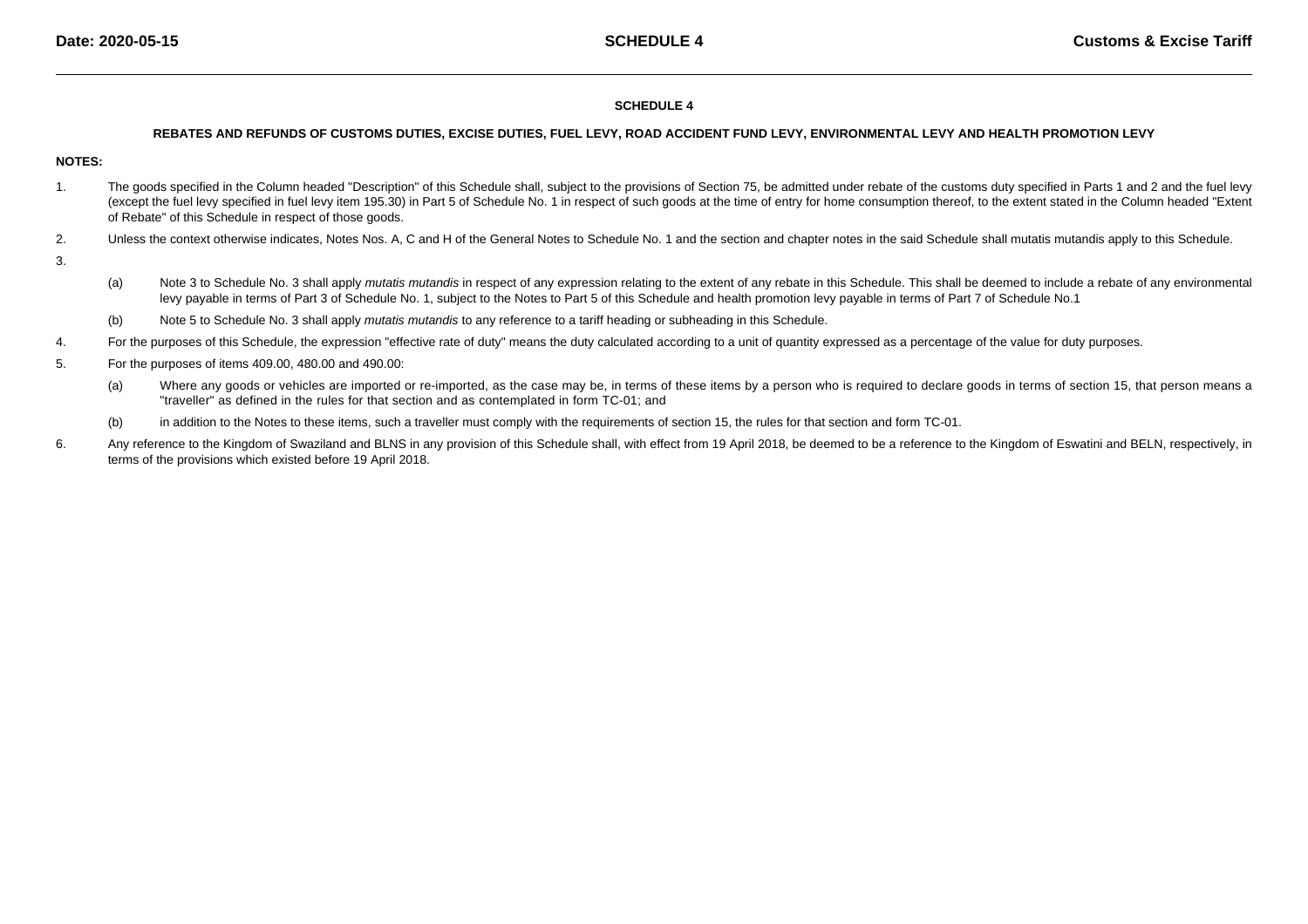**SPECIFIC REBATES OF CUSTOMS DUTIES**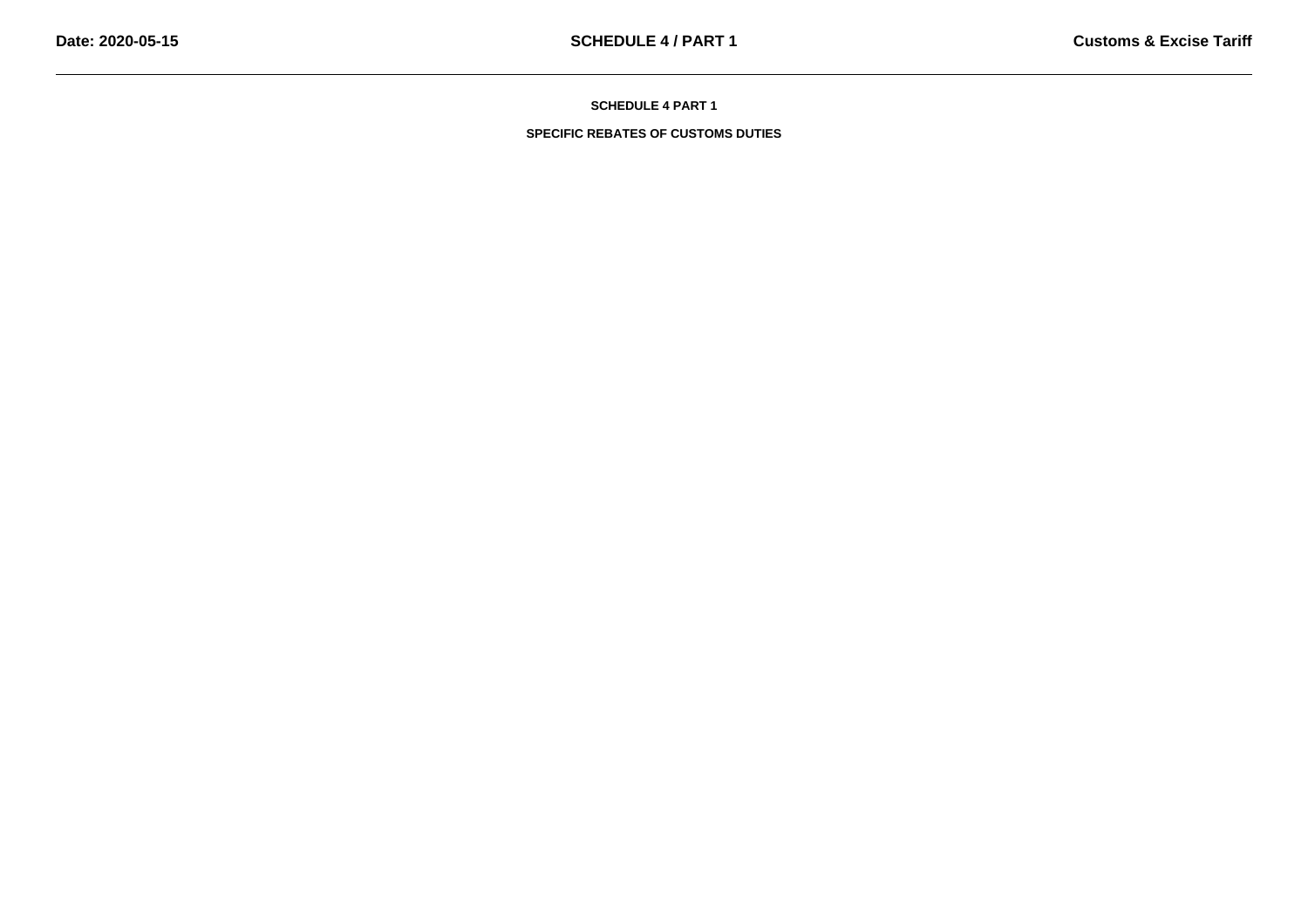| <b>Rebate Item</b> | <b>Tariff</b><br>Heading             | <b>Rebate Code</b>                                                                      | <b>CD</b> | <b>Description</b>                                                                                                                                                                                                                                                                                                                                                                                                                                                                                                                                                                                                                                                                                                                                                                                                                                                                                                                                                                  | <b>Extent of Rebate</b> |  |  |  |  |  |  |  |
|--------------------|--------------------------------------|-----------------------------------------------------------------------------------------|-----------|-------------------------------------------------------------------------------------------------------------------------------------------------------------------------------------------------------------------------------------------------------------------------------------------------------------------------------------------------------------------------------------------------------------------------------------------------------------------------------------------------------------------------------------------------------------------------------------------------------------------------------------------------------------------------------------------------------------------------------------------------------------------------------------------------------------------------------------------------------------------------------------------------------------------------------------------------------------------------------------|-------------------------|--|--|--|--|--|--|--|
| 403.00             |                                      | <b>IMPORTATIONS BY INTERNATIONAL ORGANISATIONS</b>                                      |           |                                                                                                                                                                                                                                                                                                                                                                                                                                                                                                                                                                                                                                                                                                                                                                                                                                                                                                                                                                                     |                         |  |  |  |  |  |  |  |
| 403.01             | FOR USE BY THE WAR GRAVES COMMISSION |                                                                                         |           |                                                                                                                                                                                                                                                                                                                                                                                                                                                                                                                                                                                                                                                                                                                                                                                                                                                                                                                                                                                     |                         |  |  |  |  |  |  |  |
| 403.01             | 00.00                                | 01.00                                                                                   | 07        | Building material, worked monumental building stone and articles thereof, tools and stores, for use by the Commonwealth War<br>Graves Commission and similar international organisations                                                                                                                                                                                                                                                                                                                                                                                                                                                                                                                                                                                                                                                                                                                                                                                            | Full duty               |  |  |  |  |  |  |  |
| 405.00             |                                      | GOODS FOR CULTURAL, EDUCATIONAL, CHARITABLE, WELFARE OR YOUTH ORGANISATIONS OR PURPOSES |           |                                                                                                                                                                                                                                                                                                                                                                                                                                                                                                                                                                                                                                                                                                                                                                                                                                                                                                                                                                                     |                         |  |  |  |  |  |  |  |
| 405.01             |                                      |                                                                                         |           | <b>GOODS FOR APPROVED INSTITUTIONS OR BODIES</b>                                                                                                                                                                                                                                                                                                                                                                                                                                                                                                                                                                                                                                                                                                                                                                                                                                                                                                                                    |                         |  |  |  |  |  |  |  |
| 405.01             | 00.00                                | 02.00                                                                                   | 06        | Goods (excluding motor vehicles) of any description, for use in the advancement of journalism, forwarded unsolicited and free<br>to institutions or bodies whose main purpose is the advancement of journalism                                                                                                                                                                                                                                                                                                                                                                                                                                                                                                                                                                                                                                                                                                                                                                      | Full duty               |  |  |  |  |  |  |  |
| 405.04             |                                      |                                                                                         |           | GOODS FOR DISABLED PERSONS OR FOR THE UPLIFTMENT OF INDIGENT PERSONS                                                                                                                                                                                                                                                                                                                                                                                                                                                                                                                                                                                                                                                                                                                                                                                                                                                                                                                |                         |  |  |  |  |  |  |  |
| 405.04             | 00.00                                | 01.00                                                                                   | 07        | Goods (excluding motor vehicles) specially designed for use by persons with disabilities, subject to the production of a<br>certificate from an official of the South African National Council for the Blind, the Deaf Federation of South Africa, the South<br>African Federation for Mental Health, the National Council for Persons with Physical Disabilities in South Africa or Epilepsy<br>South Africa or of a body which is affiliated to the Council, Federation or League concerned, or a certificate from a registered<br>medical practitioner, that such goods are for use exclusively by such persons with disabilities, such certificate being endorsed<br>by the International Trade Administration Commission that such or similar goods are not ordinarily nor satisfactorily made in<br>the Republic                                                                                                                                                              | Full duty               |  |  |  |  |  |  |  |
| 405.04             | 00.00                                | 02.00                                                                                   | 01        | Machines, implements and materials for use in the manufacture of goods by persons with disabilities, subject to the production<br>of a certificate from an official of the South African National Council for the Blind, the Deaf Federation of South Africa, the<br>National Council for Persons with Physical Disabilities in South Africa, or Epilepsy South Africa or a body which is affiliated to<br>the Council, Federation or League concerned, or a certificate from a registered medical practitioner, that such machines,<br>implements and materials are for the exclusive use by such persons with disabilities, such certificate being endorsed by the<br>International Trade Administration Commission that such or similar goods are not ordinarily nor satisfactorily manufactured in<br>the Republic                                                                                                                                                              | Full duty               |  |  |  |  |  |  |  |
| 405.04             | 00.00                                | 04.00                                                                                   | $00\,$    | Goods (excluding clothing) forwarded unsolicited and free to any organisation registered in terms of the National Welfare Act,<br>1978 (Act No. 100 of 1978), entered in terms of a specific permit issued by the International Trade Administration Commission,<br>for the distribution free of charge by such organisation                                                                                                                                                                                                                                                                                                                                                                                                                                                                                                                                                                                                                                                        | Full duty               |  |  |  |  |  |  |  |
| 405.04             | 00.00                                | 05.00                                                                                   | 05        | Goods (excluding clothing) forwarded unsolicited and free to any organisation registered in terms of the National Welfare Act,<br>1978 (Act No. 100 of 1978), entered in terms of a specific permit issued by the International Trade Administration Commission,<br>for the official use by such organisation                                                                                                                                                                                                                                                                                                                                                                                                                                                                                                                                                                                                                                                                       | Full duty               |  |  |  |  |  |  |  |
| 405.04             | 00.00                                | 06.00                                                                                   | 09        | Goods (excluding foodstuffs and clothing) forwarded free, as a donation to any educational organisation, hospital (including<br>clinic), welfare organisation, religious organisation or sporting organisation, in such quantities and under such conditions as the<br>International Trade Administration Commission, may allow by specific permit and that the Commission is satisfied that the<br>issuing of such permit will not have a detrimental effect on local industry within the common customs area: Provided that the<br>applicant and anybody responsible for the distribution have furnished an undertaking that -<br>(a) such goods are for use by the organisation or for free distribution;<br>(b) such goods will not be sold, leased, hired or otherwise disposed of for gain without the duty which has been rebated being<br>paid to the Commissioner; and<br>(c) no donation or other counter-performance may be accepted by anybody in respect of such goods | Full duty               |  |  |  |  |  |  |  |
| 405.05             |                                      |                                                                                         |           | <b>GOODS FOR RELIGIOUS INSTRUCTION OR PURPOSES</b>                                                                                                                                                                                                                                                                                                                                                                                                                                                                                                                                                                                                                                                                                                                                                                                                                                                                                                                                  |                         |  |  |  |  |  |  |  |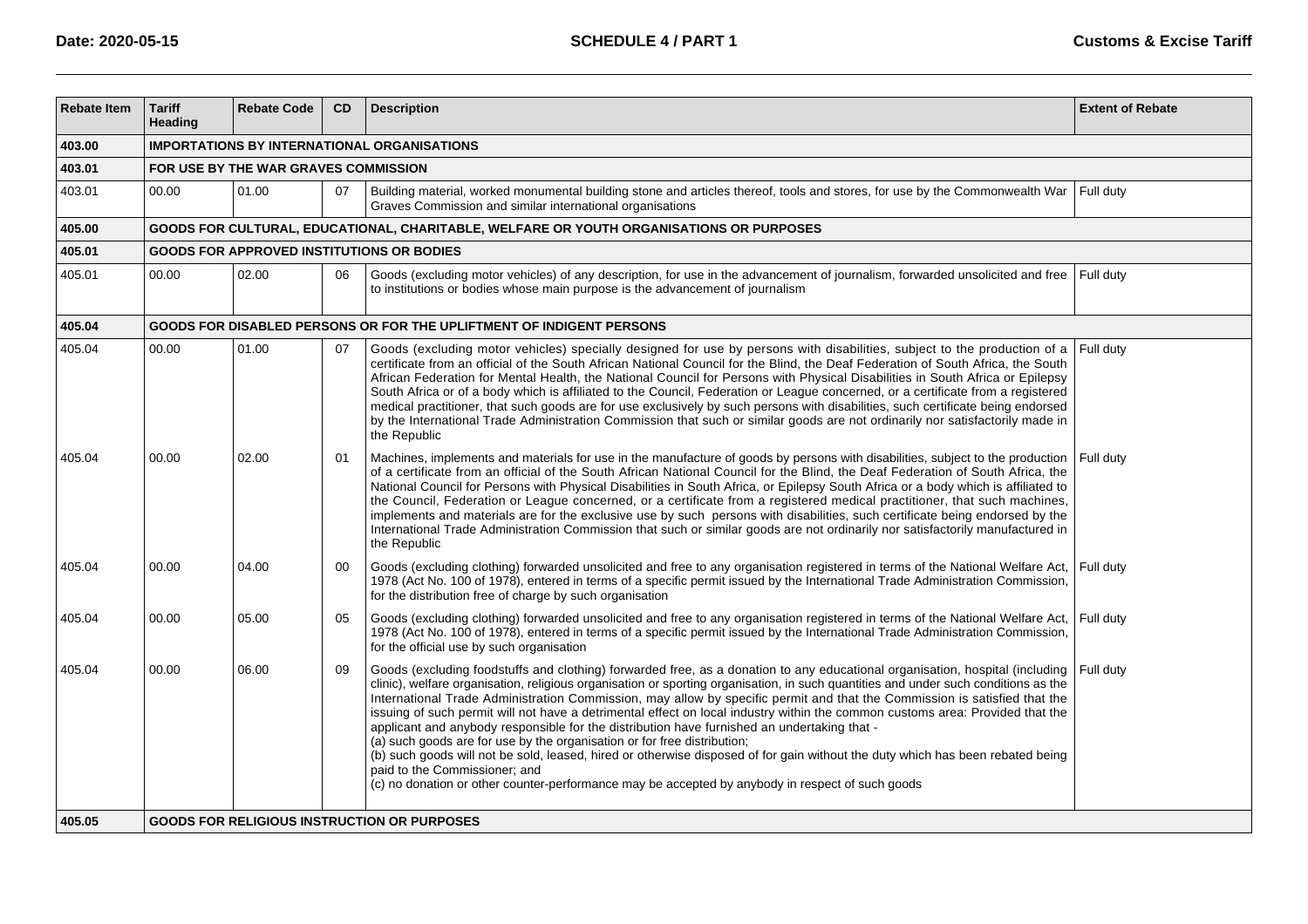| <b>Rebate Item</b> | <b>Tariff</b><br><b>Heading</b>                                                                                                                                                                                                                                                                                                                                                                                                                                                                                                                                                                                                                                                                                                                                                                                                                                                                                                                                                                                                                                                                                                                                                                                                                                                                                                                                                                                                                                                                                                                                                                                                                                                                                                                                                                                                                                                                                                                                                                                                                                                                                                                                                                                                                                                                                                                                                | <b>Rebate Code</b>               | <b>CD</b> | <b>Description</b>                                                                                                                                                                              | <b>Extent of Rebate</b>                                                                                                                     |  |  |  |  |  |
|--------------------|--------------------------------------------------------------------------------------------------------------------------------------------------------------------------------------------------------------------------------------------------------------------------------------------------------------------------------------------------------------------------------------------------------------------------------------------------------------------------------------------------------------------------------------------------------------------------------------------------------------------------------------------------------------------------------------------------------------------------------------------------------------------------------------------------------------------------------------------------------------------------------------------------------------------------------------------------------------------------------------------------------------------------------------------------------------------------------------------------------------------------------------------------------------------------------------------------------------------------------------------------------------------------------------------------------------------------------------------------------------------------------------------------------------------------------------------------------------------------------------------------------------------------------------------------------------------------------------------------------------------------------------------------------------------------------------------------------------------------------------------------------------------------------------------------------------------------------------------------------------------------------------------------------------------------------------------------------------------------------------------------------------------------------------------------------------------------------------------------------------------------------------------------------------------------------------------------------------------------------------------------------------------------------------------------------------------------------------------------------------------------------|----------------------------------|-----------|-------------------------------------------------------------------------------------------------------------------------------------------------------------------------------------------------|---------------------------------------------------------------------------------------------------------------------------------------------|--|--|--|--|--|
| 405.05             | 00.00                                                                                                                                                                                                                                                                                                                                                                                                                                                                                                                                                                                                                                                                                                                                                                                                                                                                                                                                                                                                                                                                                                                                                                                                                                                                                                                                                                                                                                                                                                                                                                                                                                                                                                                                                                                                                                                                                                                                                                                                                                                                                                                                                                                                                                                                                                                                                                          | 01.00                            | 09        | Altars, fonts, lecterns, pulpits, church decorations, vestments and other appointments (excluding furniture), for use by a<br>religious body                                                    | Full duty less the duty in<br>Section B of Part 2 of<br>Schedule No. 1                                                                      |  |  |  |  |  |
| 405.05             | 85.19                                                                                                                                                                                                                                                                                                                                                                                                                                                                                                                                                                                                                                                                                                                                                                                                                                                                                                                                                                                                                                                                                                                                                                                                                                                                                                                                                                                                                                                                                                                                                                                                                                                                                                                                                                                                                                                                                                                                                                                                                                                                                                                                                                                                                                                                                                                                                                          | 01.04                            | 42        | Apparatus, capable of sound reproduction only, manually operated, whether or not also suitable for use with batteries, entered<br>for use by a religious body for religious instruction         | Not exceeding the duty in<br>Section B of Part 2 of<br>Schedule No. 1                                                                       |  |  |  |  |  |
| 405.09             | GOODS USED BY THE NATIONAL SEA RESCUE INSTITUTE OF SOUTH AFRICA, THE SOUTH AFRICAN LIFESAVING SOCIETY AND SA LIFESAVING                                                                                                                                                                                                                                                                                                                                                                                                                                                                                                                                                                                                                                                                                                                                                                                                                                                                                                                                                                                                                                                                                                                                                                                                                                                                                                                                                                                                                                                                                                                                                                                                                                                                                                                                                                                                                                                                                                                                                                                                                                                                                                                                                                                                                                                        |                                  |           |                                                                                                                                                                                                 |                                                                                                                                             |  |  |  |  |  |
| 405.09             | 00.00                                                                                                                                                                                                                                                                                                                                                                                                                                                                                                                                                                                                                                                                                                                                                                                                                                                                                                                                                                                                                                                                                                                                                                                                                                                                                                                                                                                                                                                                                                                                                                                                                                                                                                                                                                                                                                                                                                                                                                                                                                                                                                                                                                                                                                                                                                                                                                          | 01.00                            | 06        | Goods of any description, for use by the National Sea Rescue Institute of South-Africa, the South African Lifesaving Society<br>and Lifesaving South-Africa                                     | Full duty                                                                                                                                   |  |  |  |  |  |
|                    | NOTES:<br>1. The provisions of this rebate item (excluding items 406.01 and 406.03) are conditional upon reciprocal treatment accorded by the government of the mission or person who is claiming<br>these rebate facilities.<br>2. The provisions of this rebate item (excluding 406.01 and 406.03) may only be applied if the Director-General: Department of International Relations and Co-operation or an official<br>acting under his authority has certified that any person who is claiming rebate facilities has been listed in the register maintained by the Department of International Relations and Co-<br>operation in accordance with the provisions of the Diplomatic Immunities and Privileges Act, 2001.<br>3. For the purposes of rebate item 406.03, "an organisation or institution" shall mean those which the Director-General: Department of International Relations and Co-operation or an<br>official acting under his authority has certified as an organisation or institution with which the Republic has concluded a formal agreement which provides, inter alia, for the granting of<br>such rebate facilities.<br>4. The provisions of this rebate item (excluding rebate item 406.01) may not apply to South African citizens or permanent residents of the Republic unless -<br>(a) they are South African citizens who are also citizens of a state the territory of which formerly formed part of the Republic;<br>(b) the Government of the Republic has by agreement with an organisation or institution undertaken to grant rebate facilities to a South African citizen who is a representative, member,<br>agent or officer with or to such organisation or institution.<br>5. A motor vehicle cleared under rebate of duty in terms of rebate items 406.01, 406.02, 406.03, 406.05 or 406.07, may not be offered, advertised, lent, hired, leased, pledged, given away,<br>exchanged, sold or otherwise disposed of within a period of 2 years from the date of entry under this item: Provided that any one of the foregoing acts with such vehicle within a period<br>of 2 years from the date of entry in terms of this rebate item shall render such vehicle liable to payment of duty as determined by the Commissioner in consultation with the Director-<br>General: Department of International Relations and Co-operation. |                                  |           |                                                                                                                                                                                                 |                                                                                                                                             |  |  |  |  |  |
| 406.01             |                                                                                                                                                                                                                                                                                                                                                                                                                                                                                                                                                                                                                                                                                                                                                                                                                                                                                                                                                                                                                                                                                                                                                                                                                                                                                                                                                                                                                                                                                                                                                                                                                                                                                                                                                                                                                                                                                                                                                                                                                                                                                                                                                                                                                                                                                                                                                                                | <b>GOODS FOR HEADS OF STATE:</b> |           |                                                                                                                                                                                                 |                                                                                                                                             |  |  |  |  |  |
| 406.01             | 00.00                                                                                                                                                                                                                                                                                                                                                                                                                                                                                                                                                                                                                                                                                                                                                                                                                                                                                                                                                                                                                                                                                                                                                                                                                                                                                                                                                                                                                                                                                                                                                                                                                                                                                                                                                                                                                                                                                                                                                                                                                                                                                                                                                                                                                                                                                                                                                                          | 01.00                            | 09        | Goods for the personal or official use by the President and his family                                                                                                                          | Full duty                                                                                                                                   |  |  |  |  |  |
| 406.02             |                                                                                                                                                                                                                                                                                                                                                                                                                                                                                                                                                                                                                                                                                                                                                                                                                                                                                                                                                                                                                                                                                                                                                                                                                                                                                                                                                                                                                                                                                                                                                                                                                                                                                                                                                                                                                                                                                                                                                                                                                                                                                                                                                                                                                                                                                                                                                                                |                                  |           | GOODS FOR DIPLOMATIC MISSIONS AND DIPLOMATIC REPRESENTATIVES ACCREDITED TO DIPLOMATIC MISSIONS                                                                                                  |                                                                                                                                             |  |  |  |  |  |
| 406.02             | 00.00                                                                                                                                                                                                                                                                                                                                                                                                                                                                                                                                                                                                                                                                                                                                                                                                                                                                                                                                                                                                                                                                                                                                                                                                                                                                                                                                                                                                                                                                                                                                                                                                                                                                                                                                                                                                                                                                                                                                                                                                                                                                                                                                                                                                                                                                                                                                                                          | 01.00                            | 00        | Goods for the official use by a diplomatic mission and goods for the personal or official use by diplomatic representatives<br>accredited to a diplomatic mission and members of their families | As determined and approved<br>by the Director-General:<br>Department of International<br>Relations and Co-operation in<br>respect of Note 1 |  |  |  |  |  |
| 406.03             |                                                                                                                                                                                                                                                                                                                                                                                                                                                                                                                                                                                                                                                                                                                                                                                                                                                                                                                                                                                                                                                                                                                                                                                                                                                                                                                                                                                                                                                                                                                                                                                                                                                                                                                                                                                                                                                                                                                                                                                                                                                                                                                                                                                                                                                                                                                                                                                |                                  |           | <b>GOODS FOR OTHER APPROVED FOREIGN REPRESENTATIVES (EXCLUDING THOSE OF REBATE ITEM 406.05)</b>                                                                                                 |                                                                                                                                             |  |  |  |  |  |
| 406.03             | 00.00                                                                                                                                                                                                                                                                                                                                                                                                                                                                                                                                                                                                                                                                                                                                                                                                                                                                                                                                                                                                                                                                                                                                                                                                                                                                                                                                                                                                                                                                                                                                                                                                                                                                                                                                                                                                                                                                                                                                                                                                                                                                                                                                                                                                                                                                                                                                                                          | 01.00                            | 02        | Goods for the personal or official use by members, agents, officers, delegates or permanent representatives of, to or with an<br>organisation or institution, and the members of their families | As determined and approved<br>by the Director-General:<br>Department of International<br>Relations and Co-operation in<br>respect of Note 1 |  |  |  |  |  |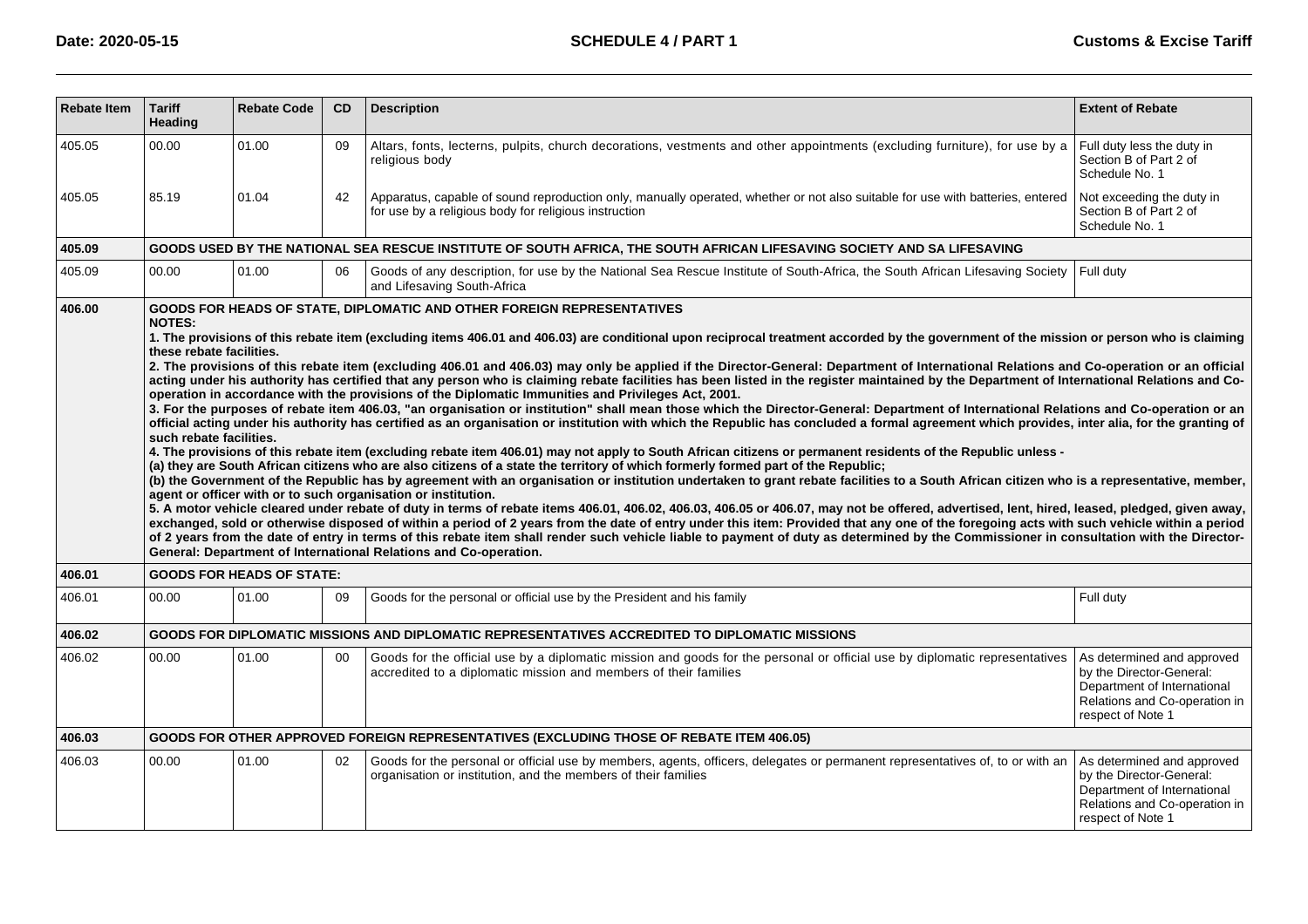| <b>Rebate Item</b> | <b>Tariff</b><br>Heading                                                                                                                                                        | <b>Rebate Code</b>                                                                          | <b>CD</b> | <b>Description</b>                                                                                                                                                                                                                                                                                                                                                                                                                                                                                                                                                                                                                                                                                                                                                                                                                                                                                                                                                                                                                                                                                                                                                                                                                                                                                                                                                                                                                                                                                                                                                                                                                                                                                                                                                                                                                                                                                                                                                                                                                                                                                                                                                                                                                                                                                                                                                                                                                                                                                                                                                                                                                                                                                                                                                                                                                                                                                                                                                                                                                                                                                                                                                                                                                                                                                                                                                                                                                                                                                                                                                                                                                                                                                                                                                                                                                                                                                                                                                                                                                                                                                                                                                                                                                              | <b>Extent of Rebate</b>                                                                                                                     |  |  |  |  |
|--------------------|---------------------------------------------------------------------------------------------------------------------------------------------------------------------------------|---------------------------------------------------------------------------------------------|-----------|-------------------------------------------------------------------------------------------------------------------------------------------------------------------------------------------------------------------------------------------------------------------------------------------------------------------------------------------------------------------------------------------------------------------------------------------------------------------------------------------------------------------------------------------------------------------------------------------------------------------------------------------------------------------------------------------------------------------------------------------------------------------------------------------------------------------------------------------------------------------------------------------------------------------------------------------------------------------------------------------------------------------------------------------------------------------------------------------------------------------------------------------------------------------------------------------------------------------------------------------------------------------------------------------------------------------------------------------------------------------------------------------------------------------------------------------------------------------------------------------------------------------------------------------------------------------------------------------------------------------------------------------------------------------------------------------------------------------------------------------------------------------------------------------------------------------------------------------------------------------------------------------------------------------------------------------------------------------------------------------------------------------------------------------------------------------------------------------------------------------------------------------------------------------------------------------------------------------------------------------------------------------------------------------------------------------------------------------------------------------------------------------------------------------------------------------------------------------------------------------------------------------------------------------------------------------------------------------------------------------------------------------------------------------------------------------------------------------------------------------------------------------------------------------------------------------------------------------------------------------------------------------------------------------------------------------------------------------------------------------------------------------------------------------------------------------------------------------------------------------------------------------------------------------------------------------------------------------------------------------------------------------------------------------------------------------------------------------------------------------------------------------------------------------------------------------------------------------------------------------------------------------------------------------------------------------------------------------------------------------------------------------------------------------------------------------------------------------------------------------------------------------------------------------------------------------------------------------------------------------------------------------------------------------------------------------------------------------------------------------------------------------------------------------------------------------------------------------------------------------------------------------------------------------------------------------------------------------------------------------------|---------------------------------------------------------------------------------------------------------------------------------------------|--|--|--|--|
| 406.05             | GOODS FOR CONSULAR MISSIONS, CONSULAR REPRESENTATIVES ACCREDITED TO CONSULAR MISSIONS AND FOREIGN REPRESENTATIVES (EXCLUDING THOSE IN REBATE<br><b>ITEMS 406.02 AND 406.03)</b> |                                                                                             |           |                                                                                                                                                                                                                                                                                                                                                                                                                                                                                                                                                                                                                                                                                                                                                                                                                                                                                                                                                                                                                                                                                                                                                                                                                                                                                                                                                                                                                                                                                                                                                                                                                                                                                                                                                                                                                                                                                                                                                                                                                                                                                                                                                                                                                                                                                                                                                                                                                                                                                                                                                                                                                                                                                                                                                                                                                                                                                                                                                                                                                                                                                                                                                                                                                                                                                                                                                                                                                                                                                                                                                                                                                                                                                                                                                                                                                                                                                                                                                                                                                                                                                                                                                                                                                                                 |                                                                                                                                             |  |  |  |  |
| 406.05             | 00.00                                                                                                                                                                           | 01.00                                                                                       | 06        | Goods for the official use by a consular mission and goods for the personal or official use by consular representatives<br>accredited to a consular mission and foreign representatives (excluding those referred to in rebate items 406.02 and 406.03)<br>and members of their families                                                                                                                                                                                                                                                                                                                                                                                                                                                                                                                                                                                                                                                                                                                                                                                                                                                                                                                                                                                                                                                                                                                                                                                                                                                                                                                                                                                                                                                                                                                                                                                                                                                                                                                                                                                                                                                                                                                                                                                                                                                                                                                                                                                                                                                                                                                                                                                                                                                                                                                                                                                                                                                                                                                                                                                                                                                                                                                                                                                                                                                                                                                                                                                                                                                                                                                                                                                                                                                                                                                                                                                                                                                                                                                                                                                                                                                                                                                                                        | As determined and approved<br>by the Director-General:<br>Department of International<br>Relations and Co-operation in<br>respect of Note 1 |  |  |  |  |
| 406.06             |                                                                                                                                                                                 |                                                                                             |           | STATIONERY, UNIFORMS AND APPOINTMENTS FOR HONORARY CONSULAR OFFICERS                                                                                                                                                                                                                                                                                                                                                                                                                                                                                                                                                                                                                                                                                                                                                                                                                                                                                                                                                                                                                                                                                                                                                                                                                                                                                                                                                                                                                                                                                                                                                                                                                                                                                                                                                                                                                                                                                                                                                                                                                                                                                                                                                                                                                                                                                                                                                                                                                                                                                                                                                                                                                                                                                                                                                                                                                                                                                                                                                                                                                                                                                                                                                                                                                                                                                                                                                                                                                                                                                                                                                                                                                                                                                                                                                                                                                                                                                                                                                                                                                                                                                                                                                                            |                                                                                                                                             |  |  |  |  |
| 406.06             | 00.00                                                                                                                                                                           | 01.00                                                                                       | 08        | Stationery, uniforms and appointments for the official use by a consular post headed by a honorary consular officer                                                                                                                                                                                                                                                                                                                                                                                                                                                                                                                                                                                                                                                                                                                                                                                                                                                                                                                                                                                                                                                                                                                                                                                                                                                                                                                                                                                                                                                                                                                                                                                                                                                                                                                                                                                                                                                                                                                                                                                                                                                                                                                                                                                                                                                                                                                                                                                                                                                                                                                                                                                                                                                                                                                                                                                                                                                                                                                                                                                                                                                                                                                                                                                                                                                                                                                                                                                                                                                                                                                                                                                                                                                                                                                                                                                                                                                                                                                                                                                                                                                                                                                             | Full duty                                                                                                                                   |  |  |  |  |
| 406.07             |                                                                                                                                                                                 |                                                                                             |           | GOODS IMPORTED BY ADMINISTRATIVE AND TECHNICAL REPRESENTATIVES ACCREDITED TO DIPLOMATIC OR CONSULAR MISSIONS                                                                                                                                                                                                                                                                                                                                                                                                                                                                                                                                                                                                                                                                                                                                                                                                                                                                                                                                                                                                                                                                                                                                                                                                                                                                                                                                                                                                                                                                                                                                                                                                                                                                                                                                                                                                                                                                                                                                                                                                                                                                                                                                                                                                                                                                                                                                                                                                                                                                                                                                                                                                                                                                                                                                                                                                                                                                                                                                                                                                                                                                                                                                                                                                                                                                                                                                                                                                                                                                                                                                                                                                                                                                                                                                                                                                                                                                                                                                                                                                                                                                                                                                    |                                                                                                                                             |  |  |  |  |
| 406.07             | 00.00                                                                                                                                                                           | 01.00                                                                                       | 09        | Goods (excluding food, drink and tobacco in any form) imported by administrative and technical representatives accredited to<br>diplomatic or consular missions, on their first entry on appointment by their governments, for their personal or official use,<br>provided the said goods are imported with the approval of the Director-General: Department of International Relations and Co-<br>operation                                                                                                                                                                                                                                                                                                                                                                                                                                                                                                                                                                                                                                                                                                                                                                                                                                                                                                                                                                                                                                                                                                                                                                                                                                                                                                                                                                                                                                                                                                                                                                                                                                                                                                                                                                                                                                                                                                                                                                                                                                                                                                                                                                                                                                                                                                                                                                                                                                                                                                                                                                                                                                                                                                                                                                                                                                                                                                                                                                                                                                                                                                                                                                                                                                                                                                                                                                                                                                                                                                                                                                                                                                                                                                                                                                                                                                    | Full duty                                                                                                                                   |  |  |  |  |
|                    | of less than 6 months.<br>item 407.02.                                                                                                                                          | 1. For the purposes of items 407.01 and 407.02 -<br>personal use or to dispose of as gifts. |           | (a) the person contemplated in those items means a "traveller" as defined in rule 15.01 and<br>(b) in addition to the Notes to item 407.00, such traveller must comply with the requirements of section 15, the rules for that section, any form for declaring goods and the directives<br>issued by the Commissioner relating to such goods available on the SARS website or at the branch office for the place where a traveller enters or leaves the Republic.<br>2. Admission under item 407.01/01.00/01.02 shall only be permitted provided the goods can be identified as being the same goods which were taken from the Republic.<br>3. The rebate of duty specified in item 407.02 shall not apply to fire-arms acquired abroad or at any duty-free shop and imported by residents of the Republic returning after an absence<br>4. (a) The rebate of duty specified in item 407.02 shall only apply to accompanied passengers' baggage declared by returning residents and non-residents visiting the Republic for<br>(b) The rebate of duty specified in item 407.02 shall only be allowed in the case of-<br>(i) 407.02/00.00/01.00 once per person during a period of 30 days and shall not apply to goods imported by persons returning after an absence of less than 48 hours; and<br>(ii) 407.02/00.00/02.00 during a period of 30 days and shall not apply to goods imported by persons returning after an absence of less than 48 hours.<br>(c) For the purposes of item 407.02, any goods obtained from an inbound duty and tax free shop must be regarded as imported goods.<br>(d) The rebate duty specified in item 407.02 may, with the exception of tobacco and alcoholic products, be claimed by children under 18 years of age, whether or not they are<br>accompanied by their parents or guardians, provided the goods are for use by the children themselves.<br>5. A member of the crew of a ship or aircraft (including the master or pilot) is, subject to the conditions laid down by the Commissioner, only entitled to -<br>(a) a rebate of duty specified in item 407.02/00.00/01.00 on new or used goods, of a total value not exceeding R700 per person; and<br>(b) a rebate of duty specified in item 407.02/00.00/02.00 on new or used goods of a total value not exceeding R2 000 per person.<br>6. A member of the crew of a ship or aircraft (including the master or pilot) is not entitled to a rebate of duty specified in items 407.02/22.00, 407.02/24.02, 407.02/24.03 and 407.02/33.03.<br>7. If the person so desires and indicates accordingly before the goods are cleared, the goods in respect of which the rebate of duty specified in rebate item 407.02/00.00/02.00 is<br>applicable, may be cleared at the rates of duty specified in Schedule No. 1.<br>8. (a) The rebate of duty specified in rebate item 407.02/00.00/02.00 is applicable in addition to the provisions of rebate item 407.02/00.00/01.00.<br>(b) The rebate of duty specified in item 407.02/22.00, 407.02/24.02, 407.02/24.03 and 407.02/33.03-<br>(i) is applicable in addition to the provisions of rebate items 407.02/00.00/01.00 and 407.02/00.00/02.00; and<br>(ii) shall only be allowed once per person during a period of 30 days and shall not apply to goods imported by persons returning after an absence of less than 48 hours.<br>(c) Wine, spirituous and other alcoholic beverages, tobacco products and perfumery imported in excess of the quantities specified in rebate items 407.02/22.00, 407.02/24.02,<br>407.02/24.03 and 407.02/33.03, must be cleared at the rates of duty specified in Schedule No. 1.<br>9. If a person contravenes any provision of this Act or any other law relating to the importation of goods, the Commissioner may refuse to grant any rebate of duty provided for in rebate<br>10. For the purposes of rebate item 407.04/87.00/01.00 the vehicle in question shall not be deemed to be personally owned and used personally by the importer, unless such importer<br>was, at all reasonable times, personally present at the place where the vehicle was used by him, and the importer shall be deemed to have used that vehicle from the date on which he |                                                                                                                                             |  |  |  |  |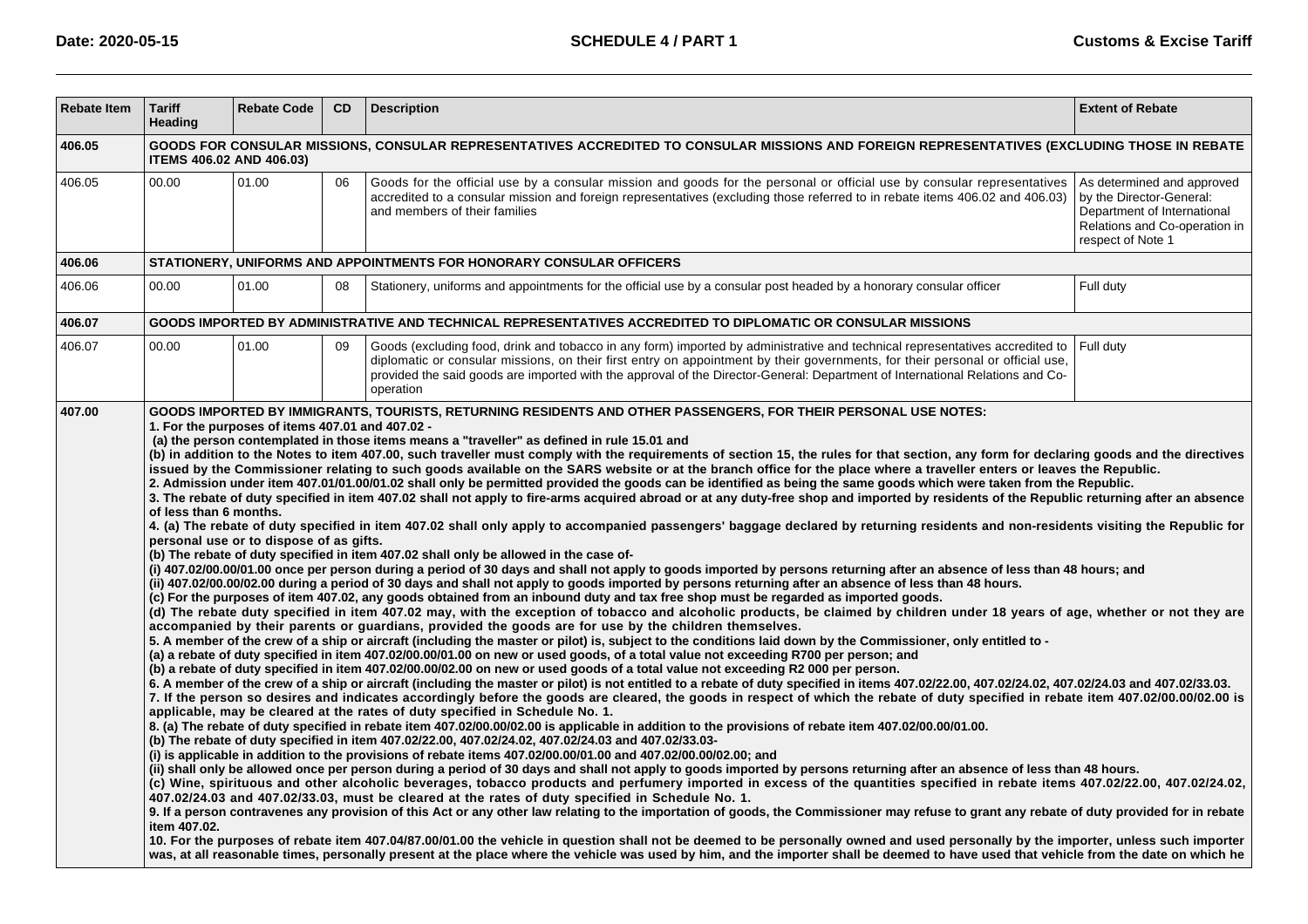| (continued)        |                                                                                                                                                                                                                                                                                                                                                                                                                                                                                                                                                                                                                                                                                                                                                                                                                                                                                                                                                                                                                                                                                      |                    |    |                                                                                                                                                                                                                                                               |                         |  |  |  |  |  |
|--------------------|--------------------------------------------------------------------------------------------------------------------------------------------------------------------------------------------------------------------------------------------------------------------------------------------------------------------------------------------------------------------------------------------------------------------------------------------------------------------------------------------------------------------------------------------------------------------------------------------------------------------------------------------------------------------------------------------------------------------------------------------------------------------------------------------------------------------------------------------------------------------------------------------------------------------------------------------------------------------------------------------------------------------------------------------------------------------------------------|--------------------|----|---------------------------------------------------------------------------------------------------------------------------------------------------------------------------------------------------------------------------------------------------------------|-------------------------|--|--|--|--|--|
| <b>Rebate Item</b> | <b>Tariff</b><br>Heading                                                                                                                                                                                                                                                                                                                                                                                                                                                                                                                                                                                                                                                                                                                                                                                                                                                                                                                                                                                                                                                             | <b>Rebate Code</b> | CD | <b>Description</b>                                                                                                                                                                                                                                            | <b>Extent of Rebate</b> |  |  |  |  |  |
|                    | took physical delivery of the vehicle until the date on which the vehicle was delivered by him to the shipper or the agent for the purpose of shipment or dispatch. Where a vehicle is<br>imported on its own wheels the date of shipment or dispatch shall be the date the vehicle leaves the country where it was so owned and used en route to the Republic.<br>11. For the purposes of rebate item 407.04, the importer shall, if he is absent for a continuous period of longer than 3 months from the place where the vehicle is usually used in the<br>Republic, not be deemed to have imported the vehicle for his personal or own use, and the duty as determined by the Commissioner shall be payable from the date of such absence.<br>12. The rebate of duty specified in rebate item 407.04 shall only be allowed once per family during a period of 3 years.<br>13. Any entry under rebate item 407.04 shall be supported by a duly completed form DA 304 A.<br>14. Any entry under rebate item 407.06 shall be supported by a duly completed forms DA 304 and P1.160. |                    |    |                                                                                                                                                                                                                                                               |                         |  |  |  |  |  |
| 407.01             | PERSONAL EFFECTS, SPORTING AND RECREATIONAL EQUIPMENT, NEW OR USED                                                                                                                                                                                                                                                                                                                                                                                                                                                                                                                                                                                                                                                                                                                                                                                                                                                                                                                                                                                                                   |                    |    |                                                                                                                                                                                                                                                               |                         |  |  |  |  |  |
| 407.01             | 00.00                                                                                                                                                                                                                                                                                                                                                                                                                                                                                                                                                                                                                                                                                                                                                                                                                                                                                                                                                                                                                                                                                | 01.00              | 06 | Imported either as accompanied or unaccompanied passengers' baggage by non-residents of the Republic for their own use<br>during their stay in the Republic                                                                                                   | Full duty               |  |  |  |  |  |
| 407.01             | 00.00                                                                                                                                                                                                                                                                                                                                                                                                                                                                                                                                                                                                                                                                                                                                                                                                                                                                                                                                                                                                                                                                                | 02.00              | 00 | Exported by residents of the Republic for their own use while abroad and subsequently re-imported either as accompanied or Full duty<br>unaccompanied passengers' baggage by such residents                                                                   |                         |  |  |  |  |  |
| 407.02             |                                                                                                                                                                                                                                                                                                                                                                                                                                                                                                                                                                                                                                                                                                                                                                                                                                                                                                                                                                                                                                                                                      |                    |    | GOODS IMPORTED AS ACCOMPANIED PASSENGERS' BAGGAGE, INCLUDING GOODS OBTAINED AT A LICENSED INBOUND DUTY AND TAX FREE SHOP EITHER BY NON-<br>RESIDENTS OR RESIDENTS OF THE REPUBLIC AND CLEARED AT THE PLACE WHERE SUCH PERSONS DISEMBARK OR ENTER THE REPUBLIC |                         |  |  |  |  |  |
| 407.02             | 00.00                                                                                                                                                                                                                                                                                                                                                                                                                                                                                                                                                                                                                                                                                                                                                                                                                                                                                                                                                                                                                                                                                | 01.00              | 08 | New or used goods of a total value not exceeding R5 000 per person                                                                                                                                                                                            | Full duty               |  |  |  |  |  |
| 407.02             | 00.00                                                                                                                                                                                                                                                                                                                                                                                                                                                                                                                                                                                                                                                                                                                                                                                                                                                                                                                                                                                                                                                                                | 02.00              | 02 | Additional goods, new or used, of a total value not exceeding R20 000 per person                                                                                                                                                                              | Full duty less 20%      |  |  |  |  |  |
| 407.02             | 22.00                                                                                                                                                                                                                                                                                                                                                                                                                                                                                                                                                                                                                                                                                                                                                                                                                                                                                                                                                                                                                                                                                | 01.02              | 21 | Wine not exceeding 2 litres per person                                                                                                                                                                                                                        | Full duty               |  |  |  |  |  |
| 407.02             | 22.00                                                                                                                                                                                                                                                                                                                                                                                                                                                                                                                                                                                                                                                                                                                                                                                                                                                                                                                                                                                                                                                                                | 02.02              | 26 | Spirituous and other alcoholic beverages, a total quantity not exceeding 1 litre per person                                                                                                                                                                   | Full duty               |  |  |  |  |  |
| 407.02             | 24.02                                                                                                                                                                                                                                                                                                                                                                                                                                                                                                                                                                                                                                                                                                                                                                                                                                                                                                                                                                                                                                                                                | 01.04              | 42 | Cigarettes not exceeding 200 and cigars not exceeding 20 per person                                                                                                                                                                                           | Full duty               |  |  |  |  |  |
| 407.02             | 24.03                                                                                                                                                                                                                                                                                                                                                                                                                                                                                                                                                                                                                                                                                                                                                                                                                                                                                                                                                                                                                                                                                | 01.04              | 49 | 250 g cigarette or pipe tobacco per person                                                                                                                                                                                                                    | Full duty               |  |  |  |  |  |
| 407.02             | 33.03                                                                                                                                                                                                                                                                                                                                                                                                                                                                                                                                                                                                                                                                                                                                                                                                                                                                                                                                                                                                                                                                                | 01.04              | 48 | Perfumery not exceeding 50 ml and toilet water not exceeding 250 ml per person                                                                                                                                                                                | Full duty               |  |  |  |  |  |
| 407.04             | <b>MOTOR VEHICLES IMPORTED BY NATURAL PERSONS ON CHANGE OF PERMANENT RESIDENCE</b>                                                                                                                                                                                                                                                                                                                                                                                                                                                                                                                                                                                                                                                                                                                                                                                                                                                                                                                                                                                                   |                    |    |                                                                                                                                                                                                                                                               |                         |  |  |  |  |  |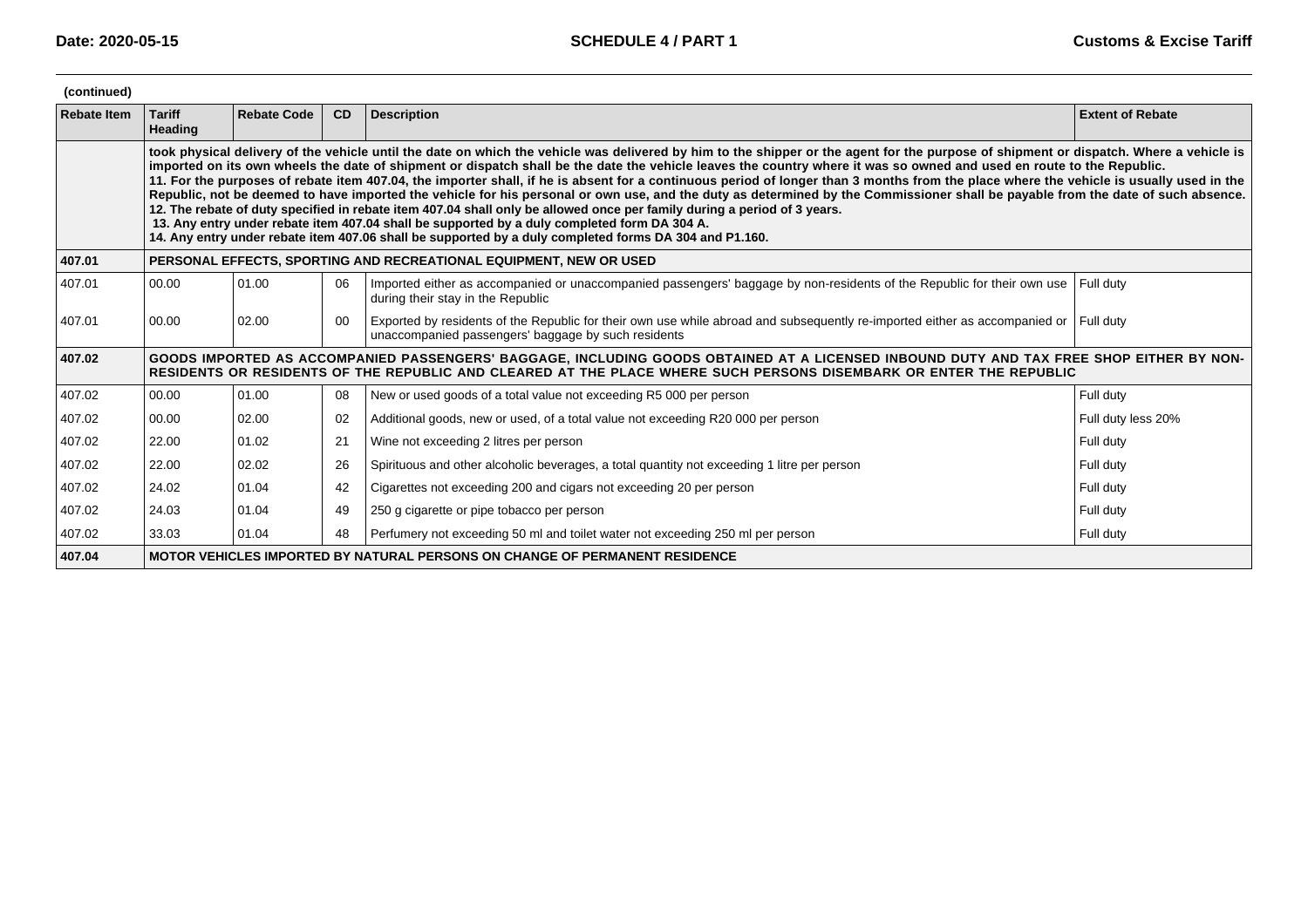| <b>Rebate Item</b> | <b>Tariff</b><br><b>Heading</b>                                                                                                                                                                                                                                                                                                                                                                                                                                                                                                                                                                                                                                                                                                                                                                                                                                                                                                                                                                                                                                                                                                                                                                                                                                                                                                                                                                                                                                  | <b>Rebate Code</b>                     | CD | <b>Description</b>                                                                                                                                                                                                                                                                                                                                                                                                                                                                                                                                                                                                                                                                                                                                                                                                                                                                                      | <b>Extent of Rebate</b>                                                                                                                                                                                                                                                                                                                                                                      |  |  |  |
|--------------------|------------------------------------------------------------------------------------------------------------------------------------------------------------------------------------------------------------------------------------------------------------------------------------------------------------------------------------------------------------------------------------------------------------------------------------------------------------------------------------------------------------------------------------------------------------------------------------------------------------------------------------------------------------------------------------------------------------------------------------------------------------------------------------------------------------------------------------------------------------------------------------------------------------------------------------------------------------------------------------------------------------------------------------------------------------------------------------------------------------------------------------------------------------------------------------------------------------------------------------------------------------------------------------------------------------------------------------------------------------------------------------------------------------------------------------------------------------------|----------------------------------------|----|---------------------------------------------------------------------------------------------------------------------------------------------------------------------------------------------------------------------------------------------------------------------------------------------------------------------------------------------------------------------------------------------------------------------------------------------------------------------------------------------------------------------------------------------------------------------------------------------------------------------------------------------------------------------------------------------------------------------------------------------------------------------------------------------------------------------------------------------------------------------------------------------------------|----------------------------------------------------------------------------------------------------------------------------------------------------------------------------------------------------------------------------------------------------------------------------------------------------------------------------------------------------------------------------------------------|--|--|--|
| 407.04             | 87.00                                                                                                                                                                                                                                                                                                                                                                                                                                                                                                                                                                                                                                                                                                                                                                                                                                                                                                                                                                                                                                                                                                                                                                                                                                                                                                                                                                                                                                                            | 01.02                                  | 20 | One motor vehicle per family, imported by a natural person for his or her personal or own use, who permanently changes his<br>or her residence to the Republic and -<br>(i) provided the vehicle so imported is the personal property of the importer and has personally been used by him or her -<br>(a) for a period of not less than 12 months prior to his or her departure to the Republic; or<br>(b) for a period of less than 12 months prior to his or her departure to the Republic; or<br>(ii) in the case of approved intended residents arriving from an African country, is owned and used for such shorter period as<br>the Commissioner may in exceptional circumstances decide; and<br>(iii) provided the vehicle is not offered, advertised, lent, hired, leased, pledged, given away, exchanged, sold or otherwise<br>disposed of within a period of 20 months from the date of entry | (a) In respect of a motor<br>vehicle described in<br>paragraph (i)(a):<br>Full duty; or<br>(b) In respect of a motor<br>vehicle decribed in paragraph<br>$(i)(b)$ :<br>Full duty less the duty<br>calculated PRO RATA on a<br>daily basis according to the<br>number of days less than 12<br>months; or<br>(c) In respect of a motor<br>vehicle described in<br>paragraph (ii):<br>Full duty |  |  |  |
| 407.06             |                                                                                                                                                                                                                                                                                                                                                                                                                                                                                                                                                                                                                                                                                                                                                                                                                                                                                                                                                                                                                                                                                                                                                                                                                                                                                                                                                                                                                                                                  |                                        |    | HOUSEHOLD EFFECTS AND OTHER ARTICLES FOR OWN USE                                                                                                                                                                                                                                                                                                                                                                                                                                                                                                                                                                                                                                                                                                                                                                                                                                                        |                                                                                                                                                                                                                                                                                                                                                                                              |  |  |  |
| 407.06             | 00.00                                                                                                                                                                                                                                                                                                                                                                                                                                                                                                                                                                                                                                                                                                                                                                                                                                                                                                                                                                                                                                                                                                                                                                                                                                                                                                                                                                                                                                                            | 01.00                                  | 05 | Household furniture, other household effects and other removable articles, including equipment necessary for the exercise of<br>the calling, trade or profession of the person, other than industrial, commercial or agricultural plant and excluding motor<br>vehicles, alcoholic beverages and tobacco goods, the bona fide property of a natural person (including a returning resident of<br>the Republic after an absence of 6 months or more) and members of his or her family, imported for own use on change of his<br>or her residence to the Republic: Provided these goods are not disposed of within a period of 6 months from the date of entry.                                                                                                                                                                                                                                           | Full duty                                                                                                                                                                                                                                                                                                                                                                                    |  |  |  |
| 408.00             |                                                                                                                                                                                                                                                                                                                                                                                                                                                                                                                                                                                                                                                                                                                                                                                                                                                                                                                                                                                                                                                                                                                                                                                                                                                                                                                                                                                                                                                                  | <b>OTHER PERSONAL REBATES OF DUTY</b>  |    |                                                                                                                                                                                                                                                                                                                                                                                                                                                                                                                                                                                                                                                                                                                                                                                                                                                                                                         |                                                                                                                                                                                                                                                                                                                                                                                              |  |  |  |
| 408.01             |                                                                                                                                                                                                                                                                                                                                                                                                                                                                                                                                                                                                                                                                                                                                                                                                                                                                                                                                                                                                                                                                                                                                                                                                                                                                                                                                                                                                                                                                  | <b>CUPS, MEDALS AND OTHER TROPHIES</b> |    |                                                                                                                                                                                                                                                                                                                                                                                                                                                                                                                                                                                                                                                                                                                                                                                                                                                                                                         |                                                                                                                                                                                                                                                                                                                                                                                              |  |  |  |
| 408.01             | 00.00                                                                                                                                                                                                                                                                                                                                                                                                                                                                                                                                                                                                                                                                                                                                                                                                                                                                                                                                                                                                                                                                                                                                                                                                                                                                                                                                                                                                                                                            | 01.00                                  | 03 | Cups, medals and other trophies, awarded abroad to any person, and imported by him or on his behalf, and such articles<br>imported for presentation: (i) As prizes at public exhibitions or shows, at public examinations or examinations in any<br>educational institution, or for skill or sport in public competition in any educational institution; (ii) As prizes for target shooting by<br>air, military, naval or police forces; or (iii) For bravery, good conduct, humanity, for excellence in art, industry, invention,<br>manufactures, learning, science, or for honourable or meritorious public services                                                                                                                                                                                                                                                                                 | Full duty                                                                                                                                                                                                                                                                                                                                                                                    |  |  |  |
| 408.03             |                                                                                                                                                                                                                                                                                                                                                                                                                                                                                                                                                                                                                                                                                                                                                                                                                                                                                                                                                                                                                                                                                                                                                                                                                                                                                                                                                                                                                                                                  |                                        |    | ARTICLES IMPORTED BY FOREIGN GOVERNMENTS FOR OFFICIAL USE                                                                                                                                                                                                                                                                                                                                                                                                                                                                                                                                                                                                                                                                                                                                                                                                                                               |                                                                                                                                                                                                                                                                                                                                                                                              |  |  |  |
| 408.03             | 00.00                                                                                                                                                                                                                                                                                                                                                                                                                                                                                                                                                                                                                                                                                                                                                                                                                                                                                                                                                                                                                                                                                                                                                                                                                                                                                                                                                                                                                                                            | 01.00                                  | 07 | Articles of food or drink imported by officials (not being officials referred to in item 406.00) of any foreign government for official<br>use at international exhibitions provided such government grants equivalent privileges to officials of the Republic                                                                                                                                                                                                                                                                                                                                                                                                                                                                                                                                                                                                                                          | Full duty                                                                                                                                                                                                                                                                                                                                                                                    |  |  |  |
| 409.00             | <b>RE-IMPORTED GOODS NOTES:</b><br>1. In respect of goods entered in terms of rebate item 409.01 the importer shall at the time of entry of the goods upon re-importation attach to the relative bill of entry a statement<br>indicating -<br>(a) the reasons why the goods are being returned;<br>(b) whether any change in the ownership of the goods has taken place;<br>(c) whether the goods have been subjected to any process of manufacture or manipulation since their exportation from the Republic and if so, to what extent;<br>(d) whether the goods were manufactured in a customs and excise warehouse and exported in bond ex such warehouse;<br>(e) whether at the time of export, or at any other time, any refund, rebate, drawback or remission of customs or excise duty was granted in respect of such goods or any materials from<br>which such goods were manufactured;<br>(f) the number and date of the bill of entry relating to the export of such goods and the place where such entry was made or the document on which the goods were registered prior to<br>export of such goods for the purposes of the subsequent re-importation thereof;<br>(g) the place where and the number and date of the bill of entry on which duty was paid on the goods upon their first importation into the Republic or other documents, if applicable, to<br>prove that the goods were previously imported and the duty due was paid thereon; and |                                        |    |                                                                                                                                                                                                                                                                                                                                                                                                                                                                                                                                                                                                                                                                                                                                                                                                                                                                                                         |                                                                                                                                                                                                                                                                                                                                                                                              |  |  |  |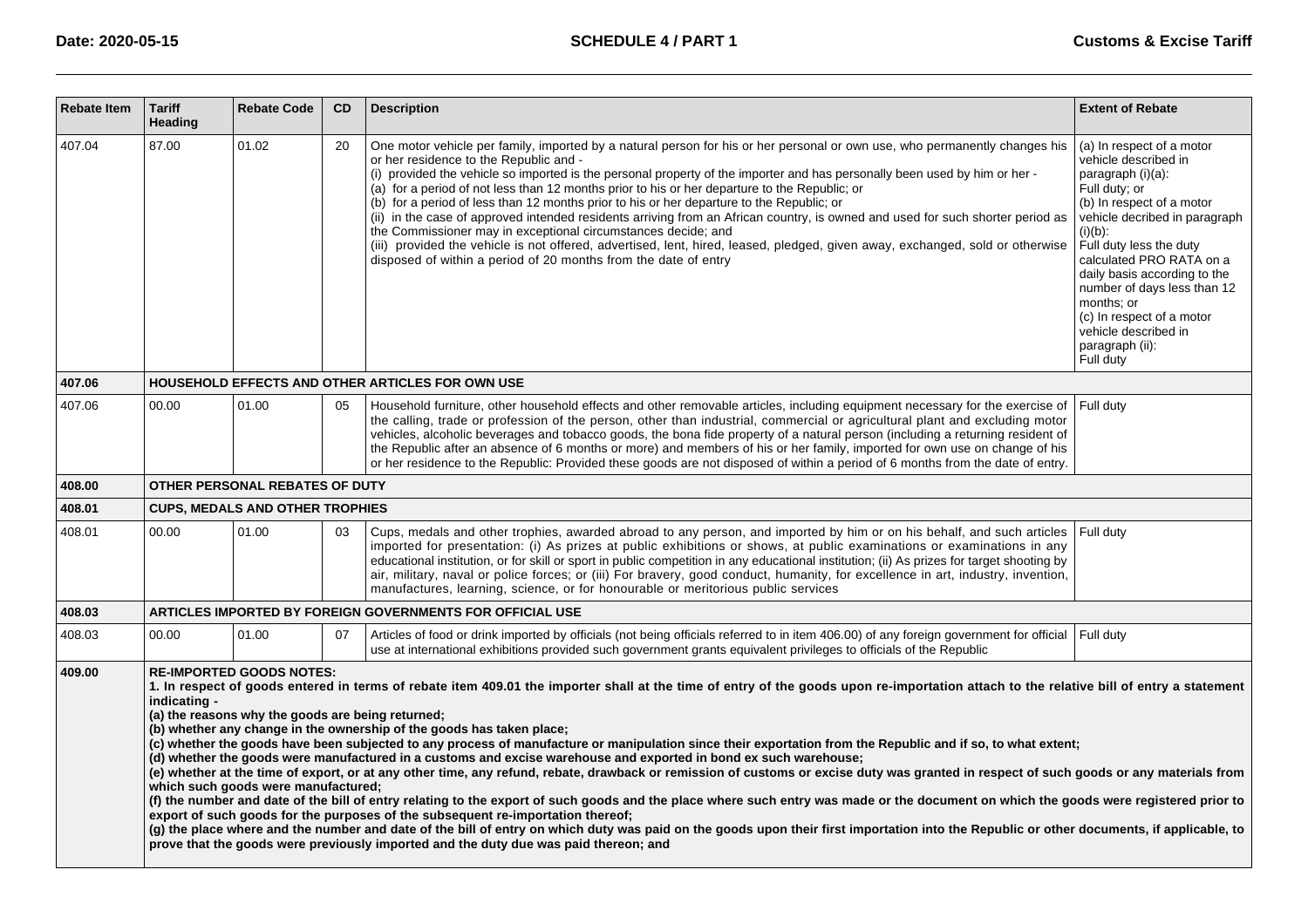| (continued)        |                                                                                                                                                                                                                                                                                                                                                                                                                                                                                                                                                                                                                                                                                                                                                                                                                                                                                                                                                                                                                                                                                                                                                                                                                                                                                                                                                                                                                                                                                                                                                                                                                                                                                                                                                                                                                                                                                                                                                                                                                                                                     |                    |    |                                                                                                                                                                                                                                                                                                                                           |                                                                                                                                                   |  |  |  |  |
|--------------------|---------------------------------------------------------------------------------------------------------------------------------------------------------------------------------------------------------------------------------------------------------------------------------------------------------------------------------------------------------------------------------------------------------------------------------------------------------------------------------------------------------------------------------------------------------------------------------------------------------------------------------------------------------------------------------------------------------------------------------------------------------------------------------------------------------------------------------------------------------------------------------------------------------------------------------------------------------------------------------------------------------------------------------------------------------------------------------------------------------------------------------------------------------------------------------------------------------------------------------------------------------------------------------------------------------------------------------------------------------------------------------------------------------------------------------------------------------------------------------------------------------------------------------------------------------------------------------------------------------------------------------------------------------------------------------------------------------------------------------------------------------------------------------------------------------------------------------------------------------------------------------------------------------------------------------------------------------------------------------------------------------------------------------------------------------------------|--------------------|----|-------------------------------------------------------------------------------------------------------------------------------------------------------------------------------------------------------------------------------------------------------------------------------------------------------------------------------------------|---------------------------------------------------------------------------------------------------------------------------------------------------|--|--|--|--|
| <b>Rebate Item</b> | <b>Tariff</b><br>Heading                                                                                                                                                                                                                                                                                                                                                                                                                                                                                                                                                                                                                                                                                                                                                                                                                                                                                                                                                                                                                                                                                                                                                                                                                                                                                                                                                                                                                                                                                                                                                                                                                                                                                                                                                                                                                                                                                                                                                                                                                                            | <b>Rebate Code</b> | CD | <b>Description</b>                                                                                                                                                                                                                                                                                                                        | <b>Extent of Rebate</b>                                                                                                                           |  |  |  |  |
|                    | (h) whether any bounty, subsidy or any benefit under an export incentive scheme was paid on the goods exported.<br>2. Admission of the following goods under this item shall be subject to a permit for re-importation issued by the Director-General: Department of Agriculture, Land Reform and Rural<br>Development: Butter, cheese, maize and maize products, sugar, wine, brandy and spirituous beverages.<br>3. Admission under this item of goods in respect of which any bounty or subsidy was paid on exportation shall be subject to production of evidence of repayment to the department or<br>institution which paid such bounty or subsidy under any export incentive scheme on exportation of an equal amount.<br>4. Excisable goods exported ex a customs and excise warehouse shall only be admitted under rebate of duty under this item provided -<br>(a) the prior approval of the Commissioner is obtained;<br>(b) they are entered under item 409.06;<br>(c) they are taken into the stock of any customs and excise warehouse unless the Commissioner otherwise stipulates; and<br>(d) the rate of excise duty in force at the time of entry for home consumption from such warehouse, is paid thereon.<br>5. Admission under this item shall, except in the case of item 409.07, only be permitted provided the goods can be identified as being the same goods which were exported.<br>6. The provisions of Notes 1 and 5 shall MUTATIS MUTANDIS apply to any goods entered under rebate items 409.02, 409.04, 409.05 and 409.07.<br>7. For the purposes of rebate item 409.07 -<br>(a) "compensating products" means the products obtained abroad during or as a result of the manufacturing, processing or repair of the goods temporarily exported for outward<br>processing; and<br>(b) "temporarily exported for outward processing" means the customs procedure whereby goods which may be disposed of without customs restriction, are temporarily exported for<br>manufacturing, processing or repair abroad and then re-imported. |                    |    |                                                                                                                                                                                                                                                                                                                                           |                                                                                                                                                   |  |  |  |  |
| 409.01             |                                                                                                                                                                                                                                                                                                                                                                                                                                                                                                                                                                                                                                                                                                                                                                                                                                                                                                                                                                                                                                                                                                                                                                                                                                                                                                                                                                                                                                                                                                                                                                                                                                                                                                                                                                                                                                                                                                                                                                                                                                                                     |                    |    | RE-EXPORTED GOODS RETURNED WITHOUT HAVING BEEN SUBJECTED TO ANY PROCESS OF MANUFACTURE OR MANIPULATION                                                                                                                                                                                                                                    |                                                                                                                                                   |  |  |  |  |
| 409.01             | 00.00                                                                                                                                                                                                                                                                                                                                                                                                                                                                                                                                                                                                                                                                                                                                                                                                                                                                                                                                                                                                                                                                                                                                                                                                                                                                                                                                                                                                                                                                                                                                                                                                                                                                                                                                                                                                                                                                                                                                                                                                                                                               | 01.00              | 00 | Imported goods (including packing containers) re-exported and thereafter returned to or brought back by the exporter or any<br>other party, without having been subjected to any process of manufacture or manipulation                                                                                                                   | Full duty less the amount of<br>any rebate, refund and<br>drawback granted previously                                                             |  |  |  |  |
| 409.02             |                                                                                                                                                                                                                                                                                                                                                                                                                                                                                                                                                                                                                                                                                                                                                                                                                                                                                                                                                                                                                                                                                                                                                                                                                                                                                                                                                                                                                                                                                                                                                                                                                                                                                                                                                                                                                                                                                                                                                                                                                                                                     |                    |    | EXPORTED GOODS RETURNED WITHOUT HAVING BEEN SUBJECTED TO ANY PROCESS OF MANUFACTURE OR MANIPULATION                                                                                                                                                                                                                                       |                                                                                                                                                   |  |  |  |  |
| 409.02             | 00.00                                                                                                                                                                                                                                                                                                                                                                                                                                                                                                                                                                                                                                                                                                                                                                                                                                                                                                                                                                                                                                                                                                                                                                                                                                                                                                                                                                                                                                                                                                                                                                                                                                                                                                                                                                                                                                                                                                                                                                                                                                                               | 01.00              | 02 | Goods (including packing containers) produced or manufactured in the Republic, exported therefrom and thereafter returned to<br>or brought back by the exporter or any other party, without having been subjected to any process of manufacture or<br>manipulation (excluding excisable goods exported ex a customs and excise warehouse) | Full duty less the amount of<br>any rebate, refund and<br>drawback granted previously                                                             |  |  |  |  |
| 409.04             |                                                                                                                                                                                                                                                                                                                                                                                                                                                                                                                                                                                                                                                                                                                                                                                                                                                                                                                                                                                                                                                                                                                                                                                                                                                                                                                                                                                                                                                                                                                                                                                                                                                                                                                                                                                                                                                                                                                                                                                                                                                                     |                    |    | <b>IMPORTED OR LOCALLY MANUFACTURED ARTICLES SENT ABROAD FOR PROCESSING OR REPAIR</b>                                                                                                                                                                                                                                                     |                                                                                                                                                   |  |  |  |  |
| 409.04             | 00.00                                                                                                                                                                                                                                                                                                                                                                                                                                                                                                                                                                                                                                                                                                                                                                                                                                                                                                                                                                                                                                                                                                                                                                                                                                                                                                                                                                                                                                                                                                                                                                                                                                                                                                                                                                                                                                                                                                                                                                                                                                                               | 01.00              | 06 | Imported or locally manufactured articles sent abroad for processing or repair, provided they are exported under customs and<br>excise supervision, retain their essential character, are returned to the exporter, no change of ownership having taken place,<br>and can be identified on re-importation                                 | Full duty less the amount of<br>any rebate, refund and<br>drawback granted previously<br>and less the duty on the cost<br>of processing or repair |  |  |  |  |
| 409.05             |                                                                                                                                                                                                                                                                                                                                                                                                                                                                                                                                                                                                                                                                                                                                                                                                                                                                                                                                                                                                                                                                                                                                                                                                                                                                                                                                                                                                                                                                                                                                                                                                                                                                                                                                                                                                                                                                                                                                                                                                                                                                     |                    |    | USED ROCK DRILL BITS RETURNED TO THE ORIGINAL EXPORTER                                                                                                                                                                                                                                                                                    |                                                                                                                                                   |  |  |  |  |
| 409.05             | 82.07                                                                                                                                                                                                                                                                                                                                                                                                                                                                                                                                                                                                                                                                                                                                                                                                                                                                                                                                                                                                                                                                                                                                                                                                                                                                                                                                                                                                                                                                                                                                                                                                                                                                                                                                                                                                                                                                                                                                                                                                                                                               | 01.04              | 43 | Used rock drill bits returned to the original exporter, for recovery of the diamond content                                                                                                                                                                                                                                               | Full duty less the amount of<br>any rebate, refund and<br>drawback granted previously                                                             |  |  |  |  |
| 409.06             | EXCISABLE GOODS EXPORTED EX A CUSTOMS AND EXCISE WAREHOUSE AND THEREAFTER RETURNED                                                                                                                                                                                                                                                                                                                                                                                                                                                                                                                                                                                                                                                                                                                                                                                                                                                                                                                                                                                                                                                                                                                                                                                                                                                                                                                                                                                                                                                                                                                                                                                                                                                                                                                                                                                                                                                                                                                                                                                  |                    |    |                                                                                                                                                                                                                                                                                                                                           |                                                                                                                                                   |  |  |  |  |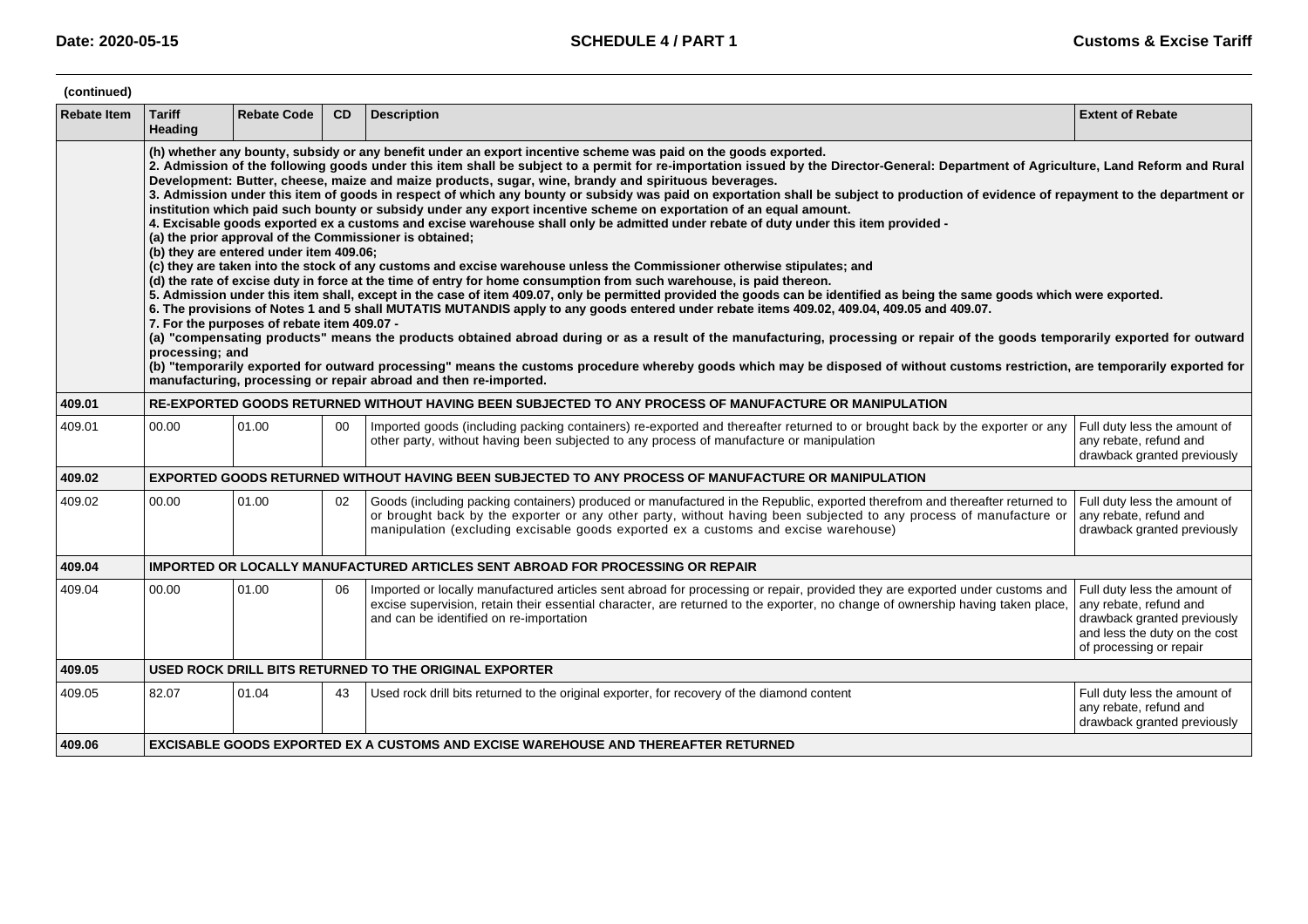| <b>Rebate Item</b> | <b>Tariff</b><br>Heading                                                                                                                                                                                                                                                                                                                                                                                                                                                                                                                                                                                                                                                                                                                                                                                                                                                       | <b>Rebate Code</b> | CD | <b>Description</b>                                                                                                                                                                                                                                                                                                                                                                                                                                                                                                                                                                                                                                                                                                                               | <b>Extent of Rebate</b>                                                                                                                           |  |  |  |  |  |  |
|--------------------|--------------------------------------------------------------------------------------------------------------------------------------------------------------------------------------------------------------------------------------------------------------------------------------------------------------------------------------------------------------------------------------------------------------------------------------------------------------------------------------------------------------------------------------------------------------------------------------------------------------------------------------------------------------------------------------------------------------------------------------------------------------------------------------------------------------------------------------------------------------------------------|--------------------|----|--------------------------------------------------------------------------------------------------------------------------------------------------------------------------------------------------------------------------------------------------------------------------------------------------------------------------------------------------------------------------------------------------------------------------------------------------------------------------------------------------------------------------------------------------------------------------------------------------------------------------------------------------------------------------------------------------------------------------------------------------|---------------------------------------------------------------------------------------------------------------------------------------------------|--|--|--|--|--|--|
| 409.06             | 00.00                                                                                                                                                                                                                                                                                                                                                                                                                                                                                                                                                                                                                                                                                                                                                                                                                                                                          | 01.00              | 09 | Excisable goods exported ex a customs and excise warehouse and thereafter returned to or brought back by the exporter,<br>without having been subjected to any process of manufacture or manipulation and without a permanent change in ownership<br>having taken place                                                                                                                                                                                                                                                                                                                                                                                                                                                                          | Full duty                                                                                                                                         |  |  |  |  |  |  |
| 409.07             | COMPENSATING PRODUCTS OBTAINED FROM GOODS TEMPORARILY EXPORTED FOR OUTWARD PROCESSING                                                                                                                                                                                                                                                                                                                                                                                                                                                                                                                                                                                                                                                                                                                                                                                          |                    |    |                                                                                                                                                                                                                                                                                                                                                                                                                                                                                                                                                                                                                                                                                                                                                  |                                                                                                                                                   |  |  |  |  |  |  |
| 409.07             | 00.00                                                                                                                                                                                                                                                                                                                                                                                                                                                                                                                                                                                                                                                                                                                                                                                                                                                                          | 01.00              | 01 | Compensating products (excluding goods liable to the duties specified in Part 2 of Schedule No. 1) obtained abroad from<br>goods temporarily exported for outward processing, in terms of a specific permit issued by the International Trade<br>Administration Commission provided -<br>(i) the specific permit is obtained before the temporary exportation of the goods;<br>(ii) if the ownership of the compensating products is transferred prior to entry for customs purposes, such goods are entered in<br>the name of the person who exported the goods; and<br>(iii) any additional conditions which may be stipulated in the said permit, are complied with                                                                           | Full duty less the amount of<br>any rebate, refund and<br>drawback granted previously<br>and less the duty on the cost<br>of processing or repair |  |  |  |  |  |  |
| 410.00             | GOODS FOR INDUSTRIAL OR COMMERCIAL PURPOSES NOTE: 1. Admission under rebate of duty of any goods specified in rebate item 410.03/00.00/01.00 shall be subject to the<br>provisions of rules 75.01 to 75.17. 2. The rebate of duty specified in item 410.04 shall only be allowed - (a) once per person during a period of 30 days; (b) if the goods are of SADC or<br>SACU origin; and (c) if the total combined net mass of the goods classifiable in tariff heading 99.01 does not exceed 25 kg. 3. The person declaring goods in terms of item 410.04 shall in<br>addition to these Notes comply with the requirements of section 15, the rules for that section, any form for declaring goods and the directives issued by the Commissioner relating to<br>such goods available on the SARS website or at the branch office where the person enters or leaves the Republic |                    |    |                                                                                                                                                                                                                                                                                                                                                                                                                                                                                                                                                                                                                                                                                                                                                  |                                                                                                                                                   |  |  |  |  |  |  |
| 410.03             |                                                                                                                                                                                                                                                                                                                                                                                                                                                                                                                                                                                                                                                                                                                                                                                                                                                                                |                    |    | <b>GOODS FOR MANUFACTURING OR COMMERCIAL PURPOSES</b>                                                                                                                                                                                                                                                                                                                                                                                                                                                                                                                                                                                                                                                                                            |                                                                                                                                                   |  |  |  |  |  |  |
| 410.03             | 00.00                                                                                                                                                                                                                                                                                                                                                                                                                                                                                                                                                                                                                                                                                                                                                                                                                                                                          | 01.00              | 05 | Wooden cases, unassembled, empty containers, and materials (excluding nails) for use in the construction thereof, for use in<br>the packing of mineral oil products                                                                                                                                                                                                                                                                                                                                                                                                                                                                                                                                                                              | Full duty                                                                                                                                         |  |  |  |  |  |  |
| 410.03             | 00.00                                                                                                                                                                                                                                                                                                                                                                                                                                                                                                                                                                                                                                                                                                                                                                                                                                                                          | 03.00              | 04 | Master models, spotting masks and the like, for use in the preparation of punches or dies for pressing motor vehicle body<br>components                                                                                                                                                                                                                                                                                                                                                                                                                                                                                                                                                                                                          | Full duty                                                                                                                                         |  |  |  |  |  |  |
| 410.03             | 00.00                                                                                                                                                                                                                                                                                                                                                                                                                                                                                                                                                                                                                                                                                                                                                                                                                                                                          | 04.00              | 09 | Goods in such quantities and at such times as the Commissioner may allow by specific permit for the manufacture of three-<br>wheeled invalid carriages of heading 87.13                                                                                                                                                                                                                                                                                                                                                                                                                                                                                                                                                                          | Full duty                                                                                                                                         |  |  |  |  |  |  |
| 410.03             | 27.10                                                                                                                                                                                                                                                                                                                                                                                                                                                                                                                                                                                                                                                                                                                                                                                                                                                                          | 01.04              | 42 | Base oils for lubricating oil (excluding such oils manufactured by the re-refining of used lubricating oil or other used oil), for use<br>in the manufacture of prepared lubricating oils in the Republic                                                                                                                                                                                                                                                                                                                                                                                                                                                                                                                                        | 0.22c/li                                                                                                                                          |  |  |  |  |  |  |
| 410.03             | 34.02                                                                                                                                                                                                                                                                                                                                                                                                                                                                                                                                                                                                                                                                                                                                                                                                                                                                          | 01.04              | 42 | Prepared spreaders, wetting agents and stickers, for use with agricultural insecticides or herbicides                                                                                                                                                                                                                                                                                                                                                                                                                                                                                                                                                                                                                                            | Full duty                                                                                                                                         |  |  |  |  |  |  |
| 410.03             | 87.00                                                                                                                                                                                                                                                                                                                                                                                                                                                                                                                                                                                                                                                                                                                                                                                                                                                                          | 01.02              | 23 | Not exceeding two assembled motor vehicles per model manufactured under rebate items 317.03 and 317.07, entered as<br>prototypes for use exclusively in the development or manufacture of new models, subject to a permit issued by the Controller<br>and any additional conditions he may impose in each case: Provided that the prototypes are not offered, advertised, lent,<br>hired, leased, pledged, given away, exchanged, sold or otherwise disposed of within a period of two years from the date of<br>entry under this item: Provided further that any one of the foregoing acts with such vehicles within a period of two years from<br>the date of entry in terms of this item shall render such vehicles liable to payment of duty | Full duty                                                                                                                                         |  |  |  |  |  |  |
| 410.04             |                                                                                                                                                                                                                                                                                                                                                                                                                                                                                                                                                                                                                                                                                                                                                                                                                                                                                |                    |    | HANDMADE ARTICLES FOR COMMERCIAL PURPOSES                                                                                                                                                                                                                                                                                                                                                                                                                                                                                                                                                                                                                                                                                                        |                                                                                                                                                   |  |  |  |  |  |  |
| 410.04             | 99.01                                                                                                                                                                                                                                                                                                                                                                                                                                                                                                                                                                                                                                                                                                                                                                                                                                                                          | 01.04              | 42 | Leather or imitation leather                                                                                                                                                                                                                                                                                                                                                                                                                                                                                                                                                                                                                                                                                                                     | Full duty                                                                                                                                         |  |  |  |  |  |  |
| 410.04             | 99.01                                                                                                                                                                                                                                                                                                                                                                                                                                                                                                                                                                                                                                                                                                                                                                                                                                                                          | 02.04              | 47 | Wooden articles                                                                                                                                                                                                                                                                                                                                                                                                                                                                                                                                                                                                                                                                                                                                  | Full duty                                                                                                                                         |  |  |  |  |  |  |
| 410.04             | 99.01                                                                                                                                                                                                                                                                                                                                                                                                                                                                                                                                                                                                                                                                                                                                                                                                                                                                          | 03.04              | 41 | Plaits and similar products of plaiting materials; basketwork, wickerwork and other articles, made directly to shape from plaiting<br>materials                                                                                                                                                                                                                                                                                                                                                                                                                                                                                                                                                                                                  | Full duty                                                                                                                                         |  |  |  |  |  |  |
| 410.04             | 99.01                                                                                                                                                                                                                                                                                                                                                                                                                                                                                                                                                                                                                                                                                                                                                                                                                                                                          | 04.04              | 46 | <b>Plastic articles</b>                                                                                                                                                                                                                                                                                                                                                                                                                                                                                                                                                                                                                                                                                                                          | Full duty                                                                                                                                         |  |  |  |  |  |  |
| 410.04             | 99.01                                                                                                                                                                                                                                                                                                                                                                                                                                                                                                                                                                                                                                                                                                                                                                                                                                                                          | 05.04              | 40 | <b>Textile articles</b>                                                                                                                                                                                                                                                                                                                                                                                                                                                                                                                                                                                                                                                                                                                          | Full duty                                                                                                                                         |  |  |  |  |  |  |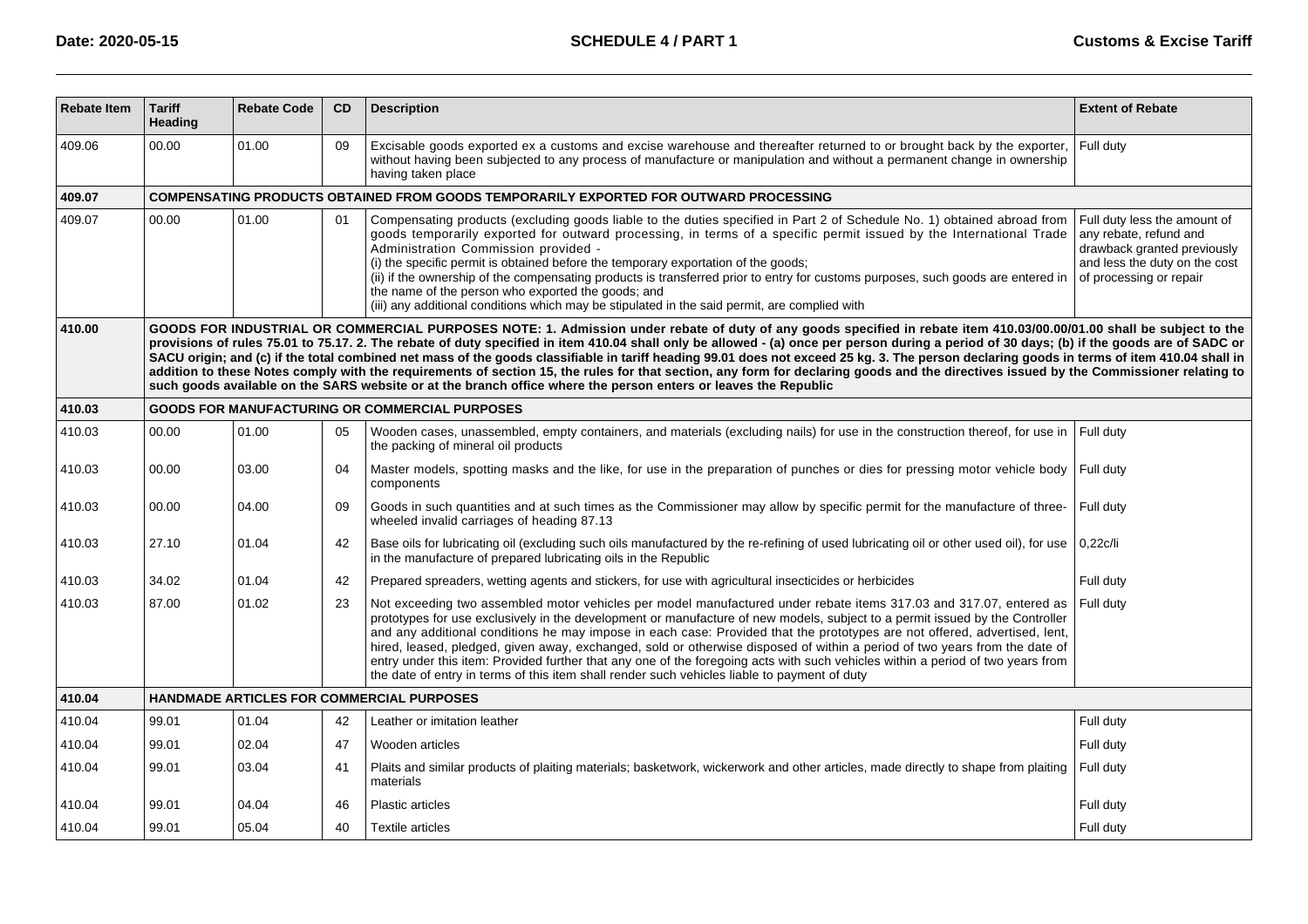| <b>Rebate Item</b> | <b>Tariff</b><br>Heading                                                                                                                                                                                                                                                                                                                                                                                                                                                                                                                                                                                                                                                                                                                                                                                                                                                                                                                                                                                                                                                                                                                                                                                                                                                                                                        | <b>Rebate Code</b>                     | <b>CD</b> | <b>Description</b>                                                                                                                                                                                                                           | <b>Extent of Rebate</b>                                                |  |  |  |  |  |
|--------------------|---------------------------------------------------------------------------------------------------------------------------------------------------------------------------------------------------------------------------------------------------------------------------------------------------------------------------------------------------------------------------------------------------------------------------------------------------------------------------------------------------------------------------------------------------------------------------------------------------------------------------------------------------------------------------------------------------------------------------------------------------------------------------------------------------------------------------------------------------------------------------------------------------------------------------------------------------------------------------------------------------------------------------------------------------------------------------------------------------------------------------------------------------------------------------------------------------------------------------------------------------------------------------------------------------------------------------------|----------------------------------------|-----------|----------------------------------------------------------------------------------------------------------------------------------------------------------------------------------------------------------------------------------------------|------------------------------------------------------------------------|--|--|--|--|--|
| 410.04             | 99.01                                                                                                                                                                                                                                                                                                                                                                                                                                                                                                                                                                                                                                                                                                                                                                                                                                                                                                                                                                                                                                                                                                                                                                                                                                                                                                                           | 06.04                                  | 45        | Stone articles                                                                                                                                                                                                                               | Full duty                                                              |  |  |  |  |  |
| 410.04             | 99.01                                                                                                                                                                                                                                                                                                                                                                                                                                                                                                                                                                                                                                                                                                                                                                                                                                                                                                                                                                                                                                                                                                                                                                                                                                                                                                                           | 07.04                                  | 45        | Glass articles                                                                                                                                                                                                                               | Full duty                                                              |  |  |  |  |  |
| 410.04             | 99.01                                                                                                                                                                                                                                                                                                                                                                                                                                                                                                                                                                                                                                                                                                                                                                                                                                                                                                                                                                                                                                                                                                                                                                                                                                                                                                                           | 08.04                                  | 44        | Base metal articles                                                                                                                                                                                                                          | Full duty                                                              |  |  |  |  |  |
| 411.00             | <b>MISCELLANEOUS REBATES</b>                                                                                                                                                                                                                                                                                                                                                                                                                                                                                                                                                                                                                                                                                                                                                                                                                                                                                                                                                                                                                                                                                                                                                                                                                                                                                                    |                                        |           |                                                                                                                                                                                                                                              |                                                                        |  |  |  |  |  |
| 411.00             | 38.24                                                                                                                                                                                                                                                                                                                                                                                                                                                                                                                                                                                                                                                                                                                                                                                                                                                                                                                                                                                                                                                                                                                                                                                                                                                                                                                           | 01.04                                  | 40        | Mixtures of mono-, di-, and polyisocyanates and preparations containing isocyanates                                                                                                                                                          | Full duty                                                              |  |  |  |  |  |
| 411.00             | 40.09                                                                                                                                                                                                                                                                                                                                                                                                                                                                                                                                                                                                                                                                                                                                                                                                                                                                                                                                                                                                                                                                                                                                                                                                                                                                                                                           | 01.04                                  | 47        | Piping and tubing, of unhardened vulcanised rubber, with an inside diameter exceeding 400 mm, reinforced and fitted with<br>flanges, for the conveyance of mineral oil products from moored ships to shore installations                     | Full duty                                                              |  |  |  |  |  |
| 411.00             | 85.01                                                                                                                                                                                                                                                                                                                                                                                                                                                                                                                                                                                                                                                                                                                                                                                                                                                                                                                                                                                                                                                                                                                                                                                                                                                                                                                           | 01.04                                  | 45        | Electric motors, single phase or three phase, of less than 0,75 kW, for the ringing of church bells                                                                                                                                          | Full duty                                                              |  |  |  |  |  |
| 411.00             | 85.02                                                                                                                                                                                                                                                                                                                                                                                                                                                                                                                                                                                                                                                                                                                                                                                                                                                                                                                                                                                                                                                                                                                                                                                                                                                                                                                           | 01.04                                  | 41        | Generator sets rated at 5 000 kVA or less, driven by electric motors, to be used for the manufacture of draglines                                                                                                                            | Full duty                                                              |  |  |  |  |  |
| 411.00             | 87.03                                                                                                                                                                                                                                                                                                                                                                                                                                                                                                                                                                                                                                                                                                                                                                                                                                                                                                                                                                                                                                                                                                                                                                                                                                                                                                                           | 01.04                                  | 45        | Motor cars manufactured more than 20 years prior to the date of importation                                                                                                                                                                  | Full duty in Part 1 of<br>Schedule No. 1 less 20%                      |  |  |  |  |  |
|                    | 1. For the purposes of rebate items 412.03 and 412.04, the bill of entry shall be supported by an inventory of the goods and documentary proof that the said goods qualify for admission<br>under the items concerned.<br>2. For the purposes of rebate item 412.07 -<br>(a) any offer to abandon or application to destroy any goods shall be in writing by or on behalf of the owner thereof, and shall -<br>(i) include the bill of entry, the invoices and other documents relating to the importation of the goods;<br>(ii) state the identifying particulars of the goods;<br>(iii) state the reason for abandonment, or if application is made for destruction the reason why destruction and not abandonment is requested; and<br>(iv) indemnify the Office against any claim by any other person;<br>(b) the owner shall be responsible for the cost of storage in and removal to the State warehouse or any place of security indicated by the Commissioner, if such storage or removal is<br>required by the Commissioner, and for any other expenses, including the cost of destruction;<br>(c) goods shall be destroyed under the supervision of an officer; and<br>(d) goods in respect of which security of the duty due has been furnished to the Office shall be deemed to be under the control of the Office. |                                        |           |                                                                                                                                                                                                                                              |                                                                        |  |  |  |  |  |
| 412.01             |                                                                                                                                                                                                                                                                                                                                                                                                                                                                                                                                                                                                                                                                                                                                                                                                                                                                                                                                                                                                                                                                                                                                                                                                                                                                                                                                 | <b>GOODS FOR EXPERIMENTAL PURPOSES</b> |           |                                                                                                                                                                                                                                              |                                                                        |  |  |  |  |  |
| 412.01             | 00.00                                                                                                                                                                                                                                                                                                                                                                                                                                                                                                                                                                                                                                                                                                                                                                                                                                                                                                                                                                                                                                                                                                                                                                                                                                                                                                                           | 01.00                                  | 06        | Goods (excluding corn or grain seed), for the purposes of experimenting therewith as the department controlling or supervising<br>such experiment may allow by specific permit                                                               | Full duty less the duty in<br>Section B of Part 2 of<br>Schedule No. 1 |  |  |  |  |  |
| 412.02             |                                                                                                                                                                                                                                                                                                                                                                                                                                                                                                                                                                                                                                                                                                                                                                                                                                                                                                                                                                                                                                                                                                                                                                                                                                                                                                                                 | <b>NETS TREATED WITH INSECTICIDES</b>  |           |                                                                                                                                                                                                                                              |                                                                        |  |  |  |  |  |
| 412.02             | 6304.91                                                                                                                                                                                                                                                                                                                                                                                                                                                                                                                                                                                                                                                                                                                                                                                                                                                                                                                                                                                                                                                                                                                                                                                                                                                                                                                         | 01.06                                  | 67        | Nets treated with insecticides for the control of mosquitoes, in such quantities and at such times as the International Trade<br>Administration Commission after consultation with the Director-General: Health may allow by specific permit | Full duty                                                              |  |  |  |  |  |
| 412.03             |                                                                                                                                                                                                                                                                                                                                                                                                                                                                                                                                                                                                                                                                                                                                                                                                                                                                                                                                                                                                                                                                                                                                                                                                                                                                                                                                 |                                        |           | USED PERSONAL OR HOUSEHOLD EFFECTS BEQUEATHED                                                                                                                                                                                                |                                                                        |  |  |  |  |  |
| 412.03             | 00.00                                                                                                                                                                                                                                                                                                                                                                                                                                                                                                                                                                                                                                                                                                                                                                                                                                                                                                                                                                                                                                                                                                                                                                                                                                                                                                                           | 01.00                                  | 03        | Used personal or household effects (excluding motor vehicles) bequeathed to persons residing in the Republic                                                                                                                                 | Full duty                                                              |  |  |  |  |  |
| 412.04             |                                                                                                                                                                                                                                                                                                                                                                                                                                                                                                                                                                                                                                                                                                                                                                                                                                                                                                                                                                                                                                                                                                                                                                                                                                                                                                                                 |                                        |           | USED PROPERTY OF A SOUTH AFRICAN RESIDENT WHO DIED OUTSIDE THE REPUBLIC                                                                                                                                                                      |                                                                        |  |  |  |  |  |
| 412.04             | 00.00                                                                                                                                                                                                                                                                                                                                                                                                                                                                                                                                                                                                                                                                                                                                                                                                                                                                                                                                                                                                                                                                                                                                                                                                                                                                                                                           | 01.00                                  | 01        | Used property of a person normally resident in the Republic who died while temporarily outside the Republic                                                                                                                                  | Full duty                                                              |  |  |  |  |  |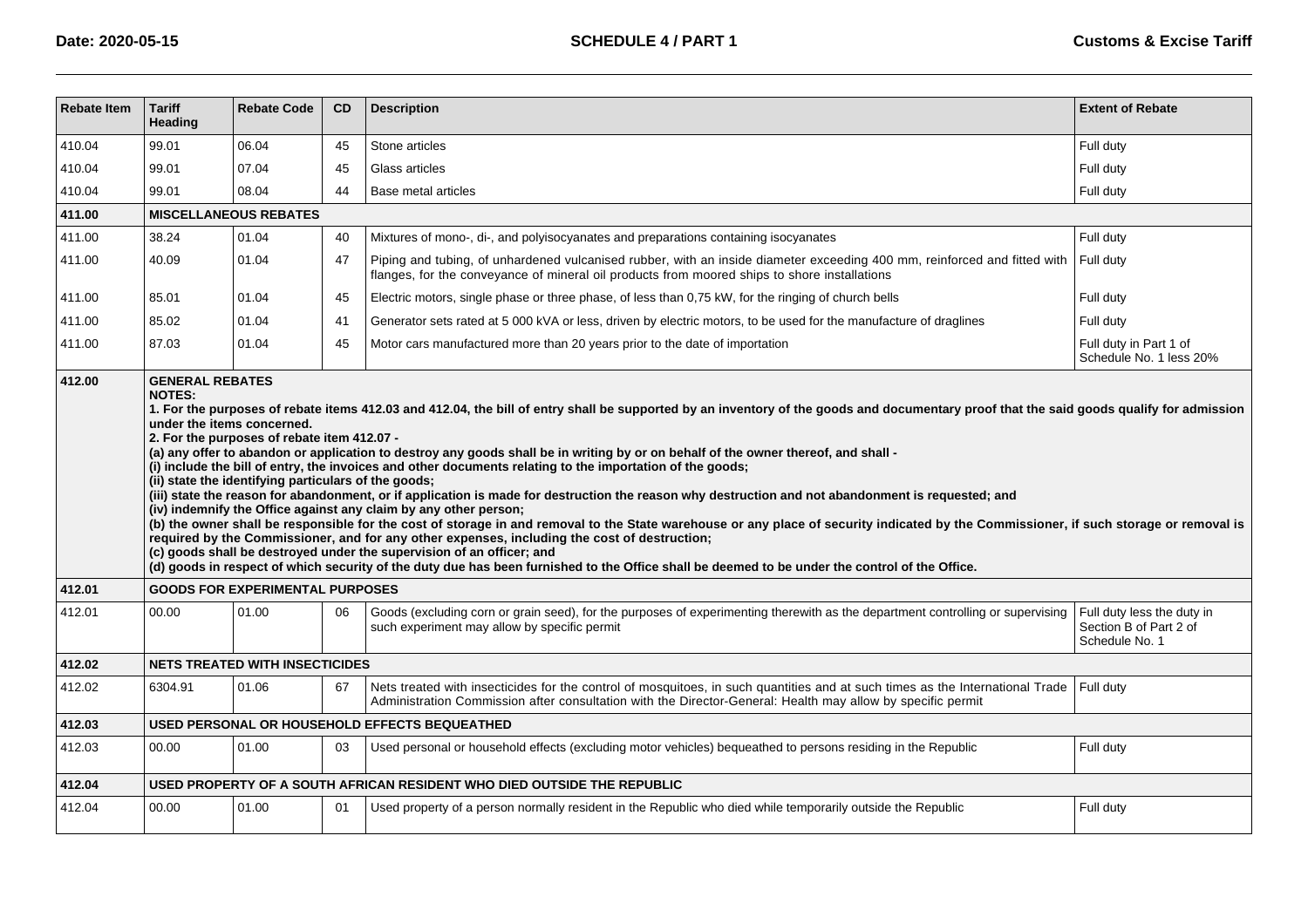| <b>Rebate Item</b> | <b>Tariff</b><br>Heading                                                       | <b>Rebate Code</b>               | CD | <b>Description</b>                                                                                                                                                                                                                                                                                                                                                                                                                                                                                                                                                                                                                                                                                                                                                                                                                                                                                                                                                                                                                                                                                                                                                                             | <b>Extent of Rebate</b>                                                |  |  |  |  |  |  |
|--------------------|--------------------------------------------------------------------------------|----------------------------------|----|------------------------------------------------------------------------------------------------------------------------------------------------------------------------------------------------------------------------------------------------------------------------------------------------------------------------------------------------------------------------------------------------------------------------------------------------------------------------------------------------------------------------------------------------------------------------------------------------------------------------------------------------------------------------------------------------------------------------------------------------------------------------------------------------------------------------------------------------------------------------------------------------------------------------------------------------------------------------------------------------------------------------------------------------------------------------------------------------------------------------------------------------------------------------------------------------|------------------------------------------------------------------------|--|--|--|--|--|--|
| 412.05             |                                                                                | <b>LIFE SAVING APPARATUS</b>     |    |                                                                                                                                                                                                                                                                                                                                                                                                                                                                                                                                                                                                                                                                                                                                                                                                                                                                                                                                                                                                                                                                                                                                                                                                |                                                                        |  |  |  |  |  |  |
| 412.05             | 00.00                                                                          | 01.00                            | 03 | Life saving apparatus, including mine rescue apparatus (excluding life-jackets), and fire extinguishing equipment (excluding<br>textile hosepiping and similar tubing, with or without lining, armour or accessories of other materials)                                                                                                                                                                                                                                                                                                                                                                                                                                                                                                                                                                                                                                                                                                                                                                                                                                                                                                                                                       | Full duty less the duty in<br>Section B of Part 2 of<br>Schedule No. 1 |  |  |  |  |  |  |
| 412.06             | <b>INFANTS FOOD</b>                                                            |                                  |    |                                                                                                                                                                                                                                                                                                                                                                                                                                                                                                                                                                                                                                                                                                                                                                                                                                                                                                                                                                                                                                                                                                                                                                                                |                                                                        |  |  |  |  |  |  |
| 412.06             | 00.00                                                                          | 01.00                            | 05 | Food, containing soya-bean concentrates, specially prepared for infants                                                                                                                                                                                                                                                                                                                                                                                                                                                                                                                                                                                                                                                                                                                                                                                                                                                                                                                                                                                                                                                                                                                        | Full duty                                                              |  |  |  |  |  |  |
| 412.07             |                                                                                |                                  |    | GOODS UNCONDITIONALLY ABANDONED TO THE OFFICE BY THE OWNER OR GOODS DESTROYED WITH THE PERMISSION OF THE COMMISSIONER: PROVIDED THAT THE<br>COMMISSIONER MAY DECLINE TO ACCEPT ABANDONMENT OR GRANT PERMISSION FOR DESTRUCTION                                                                                                                                                                                                                                                                                                                                                                                                                                                                                                                                                                                                                                                                                                                                                                                                                                                                                                                                                                 |                                                                        |  |  |  |  |  |  |
| 412.07             | 00.00                                                                          | 01.00                            | 07 | Goods while still in a customs and excise warehouse or under the control of the Office (excluding goods cleared under Full duty<br>Schedule No. 3)                                                                                                                                                                                                                                                                                                                                                                                                                                                                                                                                                                                                                                                                                                                                                                                                                                                                                                                                                                                                                                             |                                                                        |  |  |  |  |  |  |
| 412.07             | 00.00                                                                          | 02.00                            | 01 | Goods cleared under Schedule No. 3                                                                                                                                                                                                                                                                                                                                                                                                                                                                                                                                                                                                                                                                                                                                                                                                                                                                                                                                                                                                                                                                                                                                                             | Full duty less the duty paid on<br>entry                               |  |  |  |  |  |  |
| 412.07             | 87.00                                                                          | 01.02                            | 25 | Motor vehicles cleared under any item of this Schedule, damaged by accident or unavoidable cause                                                                                                                                                                                                                                                                                                                                                                                                                                                                                                                                                                                                                                                                                                                                                                                                                                                                                                                                                                                                                                                                                               | Full duty less the duty paid on<br>entry                               |  |  |  |  |  |  |
| 412.08             | DUTIABLE GOODS LOST IN MANUFACTURING PROCESSES IN CUSTOMS AND EXCISE WAREHOUSE |                                  |    |                                                                                                                                                                                                                                                                                                                                                                                                                                                                                                                                                                                                                                                                                                                                                                                                                                                                                                                                                                                                                                                                                                                                                                                                |                                                                        |  |  |  |  |  |  |
| 412.08             | 00.00                                                                          | 01.00                            | 09 | Dutiable goods lost in manufacturing processes in a customs and excise warehouse, subject to production of proof that such<br>goods did not enter into consumption                                                                                                                                                                                                                                                                                                                                                                                                                                                                                                                                                                                                                                                                                                                                                                                                                                                                                                                                                                                                                             | Full duty                                                              |  |  |  |  |  |  |
| 412.09             |                                                                                | GOODS LOST, DESTROYED OR DAMAGED |    |                                                                                                                                                                                                                                                                                                                                                                                                                                                                                                                                                                                                                                                                                                                                                                                                                                                                                                                                                                                                                                                                                                                                                                                                |                                                                        |  |  |  |  |  |  |
| 412.09             | 00.00                                                                          | 01.00                            | 00 | Goods, excluding goods contemplated in rebate item 497.02, in respect of which the customs duty, together with the fuel levy<br>(where applicable), amounts to not less than R2 500, proved to have been lost, destroyed or damaged on any single occasion<br>in circumstances of vis major or in such other circumstances as the Commissioner deems exceptional while such goods are -<br>(a) in any customs and excise warehouse or in any appointed transit shed or under the control of the Commissioner;<br>(b) being removed with deferment of payment of duty or under rebate of duty from a place in the Republic to any other place in<br>terms of the provisions of this Act; or<br>(c) being stored in any rebate storeroom:<br>Provided that -<br>(i) no compensation in respect of the customs duty or fuel levy on such goods has been paid or is due to the owner by any<br>other person:<br>(ii) such loss, destruction or damage was not due to any negligence or fraud on the part of the person liable for the duty; and<br>(iii) such goods did not enter into consumption; and<br>provided further that circumstances contemplated in this item exclude robbery or theft. | Full dutv                                                              |  |  |  |  |  |  |
| 412.10             | <b>GIFTS</b>                                                                   |                                  |    |                                                                                                                                                                                                                                                                                                                                                                                                                                                                                                                                                                                                                                                                                                                                                                                                                                                                                                                                                                                                                                                                                                                                                                                                |                                                                        |  |  |  |  |  |  |
| 412.10             | 00.00                                                                          | 01.00                            | 02 | Bona fide unsolicited gifts of not more than two parcels per person per calendar year and of which the value per parcel does<br>not exceed R1400 (excluding goods contained in passengers' baggage, wine, spirits and manufactured tobacco<br>products) consigned by natural persons abroad to natural persons in the Republic                                                                                                                                                                                                                                                                                                                                                                                                                                                                                                                                                                                                                                                                                                                                                                                                                                                                 | Full duty                                                              |  |  |  |  |  |  |
| 412.11             |                                                                                |                                  |    | GOODS IMPORTED FOR THE RELIEF OF DISTRESS OF PERSONS IN CASES OF FAMINE OR NATIONAL DISASTER; UNDER ANY TECHNICAL ASSISTANCE AGREEMENT OR IN TERMS<br>OF AN OBLIGATION UNDER ANY MULTILATERAL INTERNATIONAL AGREEMENT                                                                                                                                                                                                                                                                                                                                                                                                                                                                                                                                                                                                                                                                                                                                                                                                                                                                                                                                                                          |                                                                        |  |  |  |  |  |  |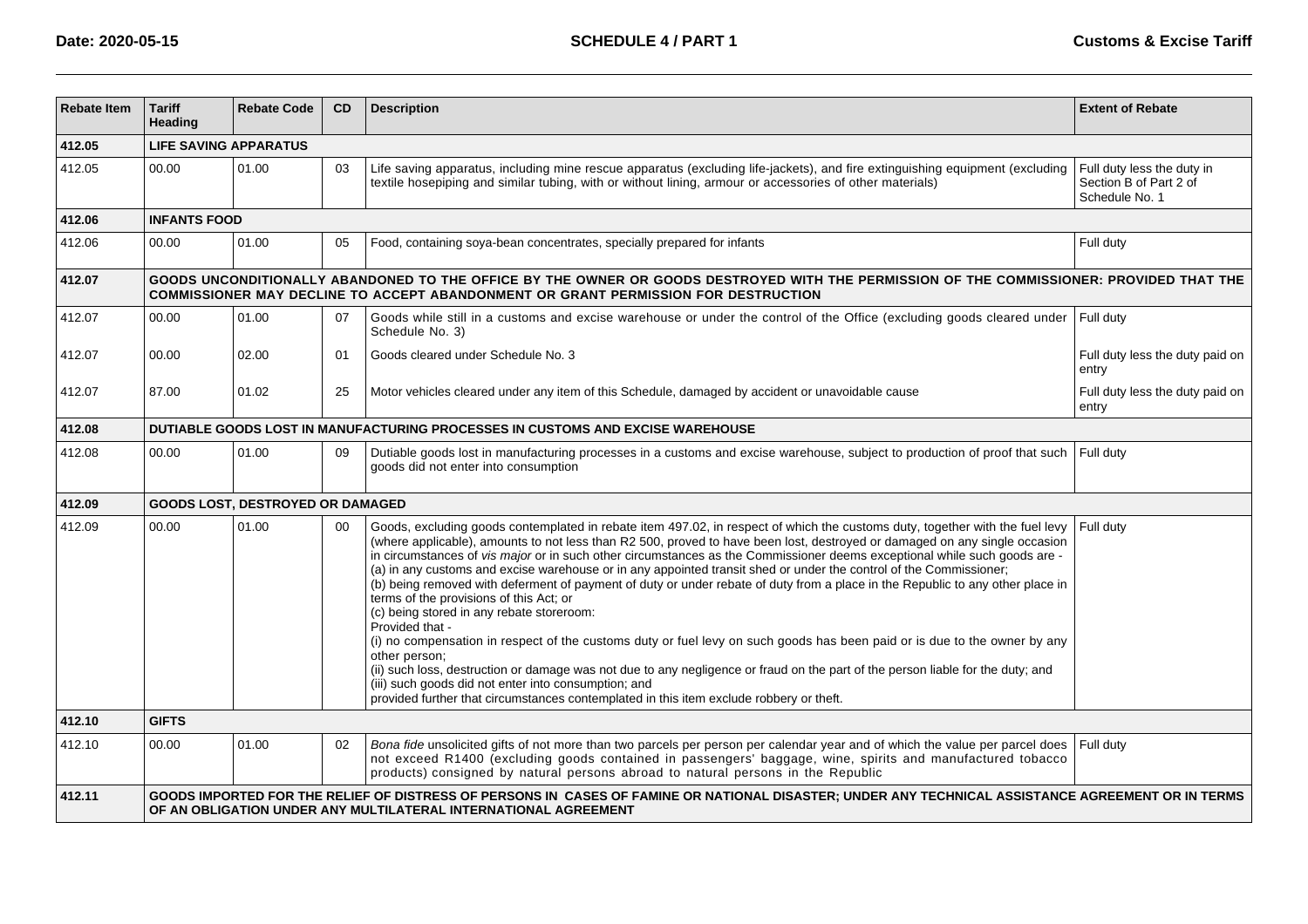| <b>Rebate Item</b> | <b>Tariff</b><br>Heading                                                                   | <b>Rebate Code</b> | <b>CD</b> | <b>Description</b>                                                                                                                                                                                                                                                                                                                                                                                                                                                                                                                                                                                                                                                                                                                                                                                                                                                                                                                                                                                                                                                                  | <b>Extent of Rebate</b>                                                                                                                         |  |  |  |
|--------------------|--------------------------------------------------------------------------------------------|--------------------|-----------|-------------------------------------------------------------------------------------------------------------------------------------------------------------------------------------------------------------------------------------------------------------------------------------------------------------------------------------------------------------------------------------------------------------------------------------------------------------------------------------------------------------------------------------------------------------------------------------------------------------------------------------------------------------------------------------------------------------------------------------------------------------------------------------------------------------------------------------------------------------------------------------------------------------------------------------------------------------------------------------------------------------------------------------------------------------------------------------|-------------------------------------------------------------------------------------------------------------------------------------------------|--|--|--|
| 412.11             | 00.00                                                                                      | 01.00              | 04        | Goods imported - (a) for the relief of distress of persons in cases of famine or other national disaster; (b) under any technical<br>assistance agreement; or (c) in terms of an obligation under any multilateral international agreement to which the Republic is a<br>party: Provided that - (i) the importation of any goods under this rebate item shall be subject to a certificate issued by the<br>International Trade Administration Commission and to such other conditions as may be agreed upon by the Governments of<br>the Republic of Botswana, Eswatini, Lesotho and Namibia; and (ii) goods imported under this rebate item shall not be sold or<br>disposed of to any party who is not entitled to any privileges under the rebate item, or be removed to the area of Botswana,<br>Eswatini, Lesotho or Namibia without the permission of the International Trade Administration Commission.                                                                                                                                                                      | Full duty                                                                                                                                       |  |  |  |
| 412.12             |                                                                                            |                    |           | GOODS IMPORTED FOR ANY PURPOSES AGREED UPON BETWEEN THE GOVERNMENTS OF THE REPUBLIC, BOTSWANA, ESWATINI, LESOTHO AND NAMIBIA                                                                                                                                                                                                                                                                                                                                                                                                                                                                                                                                                                                                                                                                                                                                                                                                                                                                                                                                                        |                                                                                                                                                 |  |  |  |
| 412.12             | 00.00                                                                                      | 01.00              | 06        | Goods imported for any purpose agreed upon between the Governments of the Republic, Botswana, Eswatini, Lesotho and<br>Namibia: Provided that - (i) the provisions of this rebate item shall not apply in respect of any consignment or quantity or class<br>of goods unless the prior approval of the Governments of Botswana, Eswatini, Lesotho, and Namibia has been obtained for<br>the application of such provisions in respect of every such consignment or quantity or class of goods; (ii) the importation of any<br>goods under this rebate item shall be subject to a certificate issued by the International Trade Administration Commission and<br>to such other conditions as may be agreed upon by the Governments of the Republic of Botswana, Eswatini, Lesotho, and<br>Namibia; and (iii) goods imported under this rebate item shall not be sold or disposed of to any party who is not entitled to any<br>privileges under the rebate item, or be removed to the area of Botswana, Eswatini, Lesotho, or Namibia without the permission<br>of the Commissioner. | Full duty                                                                                                                                       |  |  |  |
| 412.13             | ILEAL BLADDER APPLIANCES; OSTOMY APPLIANCES; INCONTINENCE UNDERGARMENTS AND SIMILAR GOODS: |                    |           |                                                                                                                                                                                                                                                                                                                                                                                                                                                                                                                                                                                                                                                                                                                                                                                                                                                                                                                                                                                                                                                                                     |                                                                                                                                                 |  |  |  |
| 412.13             | 00.00                                                                                      | 01.00              | 08        | Ileal bladder appliances, and parts thereof; skin protective preparations for use with ostomy appliances and incontinence pads                                                                                                                                                                                                                                                                                                                                                                                                                                                                                                                                                                                                                                                                                                                                                                                                                                                                                                                                                      | Full duty                                                                                                                                       |  |  |  |
| 412.14             | <b>PRINTED MATTER</b>                                                                      |                    |           |                                                                                                                                                                                                                                                                                                                                                                                                                                                                                                                                                                                                                                                                                                                                                                                                                                                                                                                                                                                                                                                                                     |                                                                                                                                                 |  |  |  |
| 412.14             | 00.00                                                                                      | 01.00              | 02        | Printed matter (for example, air-waybills/consignment notes, passenger tickets, excess baggage tickets, exchange orders,<br>damage and irregularity reports, baggage and cargo labels, time-tables, mass and balance documents), imported by airlines<br>for their own use                                                                                                                                                                                                                                                                                                                                                                                                                                                                                                                                                                                                                                                                                                                                                                                                          | Full duty                                                                                                                                       |  |  |  |
| 412.16             |                                                                                            |                    |           | <b>GOODS IMPORTED BY REFUGEES FROM AFRICAN TERRITORIES</b>                                                                                                                                                                                                                                                                                                                                                                                                                                                                                                                                                                                                                                                                                                                                                                                                                                                                                                                                                                                                                          |                                                                                                                                                 |  |  |  |
| 412.16             | 00.00                                                                                      | 01.00              | 03        | Goods of any description imported by refugees from African Territories and which are sold by the Office                                                                                                                                                                                                                                                                                                                                                                                                                                                                                                                                                                                                                                                                                                                                                                                                                                                                                                                                                                             | Full duty                                                                                                                                       |  |  |  |
| 412.17             |                                                                                            |                    |           | <b>MOTOR CARS IMPORTED BY REFUGEES FROM AFRICAN TERRITORIES</b>                                                                                                                                                                                                                                                                                                                                                                                                                                                                                                                                                                                                                                                                                                                                                                                                                                                                                                                                                                                                                     |                                                                                                                                                 |  |  |  |
| 412.17             | 87.00                                                                                      | 01.02              | 23        | Motor cars imported by refugees from African Territories and which are disposed of by the refugee concerned, provided the<br>prior approval of the Commissioner has been obtained                                                                                                                                                                                                                                                                                                                                                                                                                                                                                                                                                                                                                                                                                                                                                                                                                                                                                                   | Full duty less 20%                                                                                                                              |  |  |  |
| 412.21             |                                                                                            |                    |           | <b>MECHANICAL APPLIANCES AND ELECTRICAL MACHINERY AND EQUIPMENT</b>                                                                                                                                                                                                                                                                                                                                                                                                                                                                                                                                                                                                                                                                                                                                                                                                                                                                                                                                                                                                                 |                                                                                                                                                 |  |  |  |
| 412.21             | 00.00                                                                                      | 01.00              | 02        | Machinery and mechanical appliances and electrical machinery and equipment of Chapters 84 and 85 of Schedule No. 1,<br>which are imported in more than one consignment as a result of strikes, shutouts or other causes beyond the control of the<br>importer and the supplier, subject to the prior approval of the Commissioner                                                                                                                                                                                                                                                                                                                                                                                                                                                                                                                                                                                                                                                                                                                                                   | Not exceeding the duty in<br>excess of the amount of duty<br>that would have been due<br>had the goods been imported<br>in a single consignment |  |  |  |
| 412.22             |                                                                                            |                    |           | PARTS AND MATERIALS OF PLASTICS FOR THE MANUFACTURE OF DESIGN ENGINEERING MODELS OF FACTORIES, INSTALLATIONS AND THE LIKE                                                                                                                                                                                                                                                                                                                                                                                                                                                                                                                                                                                                                                                                                                                                                                                                                                                                                                                                                           |                                                                                                                                                 |  |  |  |
| 412.22             | 39.00                                                                                      | 01.02              | 26        | Parts and materials, of plastics, of a kind used for the manufacture of design engineering models of factories, installations and<br>the like                                                                                                                                                                                                                                                                                                                                                                                                                                                                                                                                                                                                                                                                                                                                                                                                                                                                                                                                       | Full duty                                                                                                                                       |  |  |  |
| 412.23             | <b>TEXTILE FABRICS</b>                                                                     |                    |           |                                                                                                                                                                                                                                                                                                                                                                                                                                                                                                                                                                                                                                                                                                                                                                                                                                                                                                                                                                                                                                                                                     |                                                                                                                                                 |  |  |  |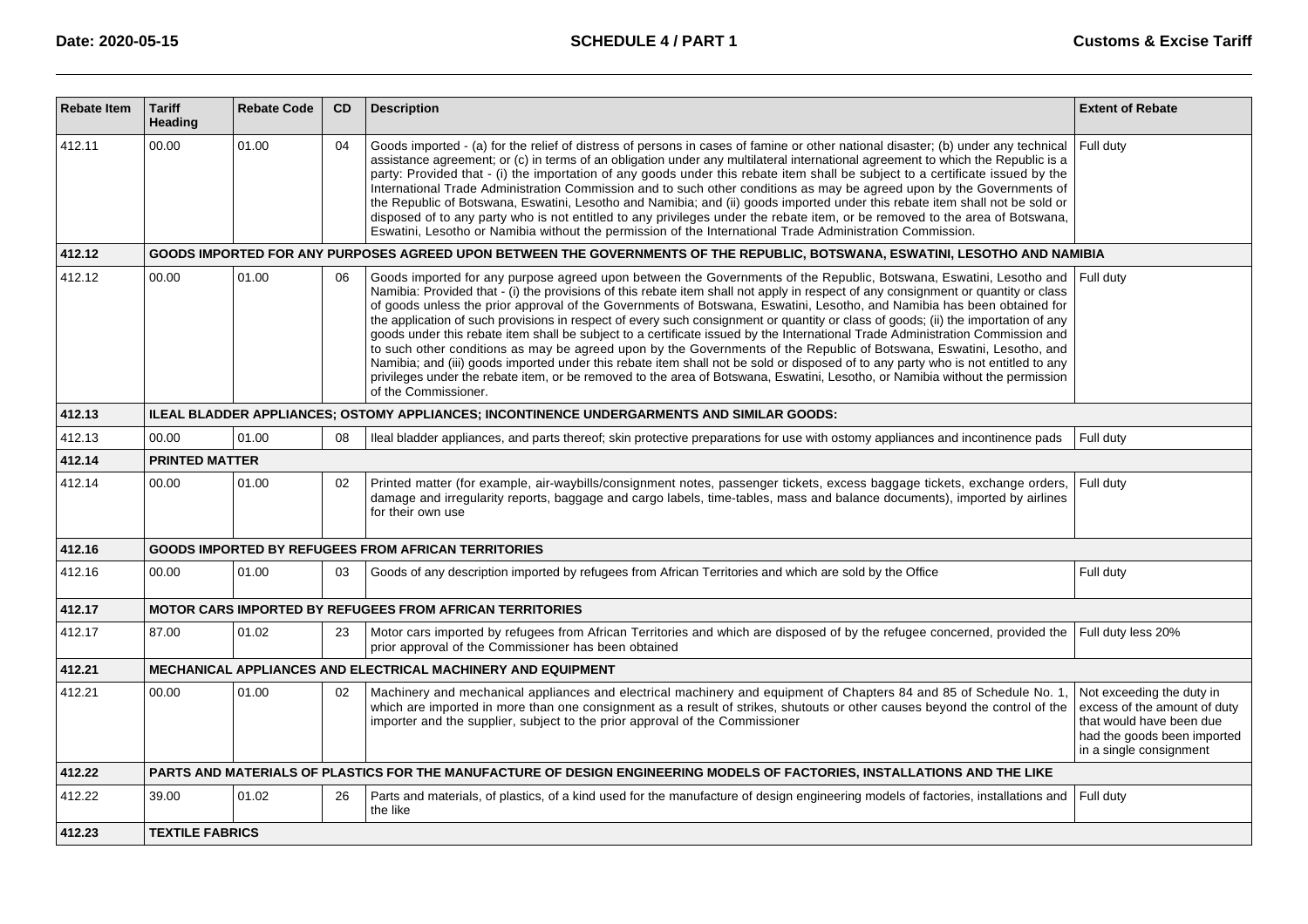| <b>Rebate Item</b> | <b>Tariff</b><br>Heading                                                                                                                                                                                                                                                                                                                                                                                                                                                                                                                                                                                                                                                                                                                         | <b>Rebate Code</b> | CD | <b>Description</b>                                                                                                                                                                                                                                                                                                                                                                                                                                                                                                                                                               | <b>Extent of Rebate</b> |  |  |  |  |  |
|--------------------|--------------------------------------------------------------------------------------------------------------------------------------------------------------------------------------------------------------------------------------------------------------------------------------------------------------------------------------------------------------------------------------------------------------------------------------------------------------------------------------------------------------------------------------------------------------------------------------------------------------------------------------------------------------------------------------------------------------------------------------------------|--------------------|----|----------------------------------------------------------------------------------------------------------------------------------------------------------------------------------------------------------------------------------------------------------------------------------------------------------------------------------------------------------------------------------------------------------------------------------------------------------------------------------------------------------------------------------------------------------------------------------|-------------------------|--|--|--|--|--|
| 412.23             | 00.00                                                                                                                                                                                                                                                                                                                                                                                                                                                                                                                                                                                                                                                                                                                                            | 01.00              | 06 | Textile fabrics woven from six different fibres, for testing dyestuff fastness                                                                                                                                                                                                                                                                                                                                                                                                                                                                                                   | Full duty               |  |  |  |  |  |
| 412.26             | <b>GOODS SUPPLIED FREE OF CHARGE TO REPLACE DEFECTIVE GOODS</b>                                                                                                                                                                                                                                                                                                                                                                                                                                                                                                                                                                                                                                                                                  |                    |    |                                                                                                                                                                                                                                                                                                                                                                                                                                                                                                                                                                                  |                         |  |  |  |  |  |
| 412.26             | 00.00                                                                                                                                                                                                                                                                                                                                                                                                                                                                                                                                                                                                                                                                                                                                            | 01.00              | 01 | Goods (excluding goods for upgrading) supplied free of charge to replace defective goods which are covered by a warranty<br>agreement, provided -<br>(a) a copy of the bill of entry and the document submitted in support of the bill of entry in terms of sections 39 and 40 under<br>which the goods were originally entered for home consumption are submitted;<br>(b) the goods are supplied by the original supplier; and<br>(c) the replaced goods are disposed of as directed by the Commissioner                                                                        | Full duty               |  |  |  |  |  |
| 412.27             |                                                                                                                                                                                                                                                                                                                                                                                                                                                                                                                                                                                                                                                                                                                                                  |                    |    | GOODS FOR UPGRADING, SUPPLIED FREE OF CHARGE TO REPLACE PARTS WHICH ARE COVERED BY A WARRANTY AGREEMENT                                                                                                                                                                                                                                                                                                                                                                                                                                                                          |                         |  |  |  |  |  |
| 412.27             | 00.00                                                                                                                                                                                                                                                                                                                                                                                                                                                                                                                                                                                                                                                                                                                                            | 01.00              | 03 | Goods for upgrading, supplied free of charge to replace parts which are covered by a warranty agreement, provided -<br>(a) a specific permit issued by the International Trade Administration Commission, is submitted;<br>(b) a copy of the bill of entry and the documents submitted in support of the bill of entry in terms of sections 39 and 40 under<br>which the goods were originally entered for home consumption are submitted;<br>(c) the goods are supplied by the original supplier; and<br>(d) the replaced goods are disposed of as directed by the Commissioner | Full duty               |  |  |  |  |  |
| 412.28             | GOODS SUPPLIED BY A LICENSEE OF A SPECIAL CUSTOMS AND EXCISE STORAGE WAREHOUSE LICENSED AS A DUTY AND TAX FREE SHOP<br><b>NOTES:</b><br>1. (a) In this item a duty and tax free shop means a duty and tax free shop as contemplated in the rules for Section 21; and<br>(b) any word or expression used in this item in relation to a duty and tax free shop shall have the meaning assigned thereto in such rules.                                                                                                                                                                                                                                                                                                                              |                    |    |                                                                                                                                                                                                                                                                                                                                                                                                                                                                                                                                                                                  |                         |  |  |  |  |  |
| 412.28             | 00.00                                                                                                                                                                                                                                                                                                                                                                                                                                                                                                                                                                                                                                                                                                                                            | 01.00              | 05 | Goods supplied by a licensee of an inbound duty and tax free shop to inbound travellers                                                                                                                                                                                                                                                                                                                                                                                                                                                                                          | Full duty               |  |  |  |  |  |
| 412.28             | 00.00                                                                                                                                                                                                                                                                                                                                                                                                                                                                                                                                                                                                                                                                                                                                            | 02.00              | 08 | Goods supplied by a licensee of an outbound duty and tax free shop to outbound travellers                                                                                                                                                                                                                                                                                                                                                                                                                                                                                        | Full duty               |  |  |  |  |  |
| 414.00             | IMPORTED GOODS ADMITTED UNDER REBATE OF DUTY FOR CONSUMPTION OR USE AT AN INTERNATIONAL SPORTING EVENT APPROVED BY THE MINISTER, WHEN IMPORTED<br>AND ENTERED BY THE CONTROLLING BODY OF A PARTICIPATING VISITING TEAM, A TEAM DOCTOR, AN OFFICIAL SPONSOR OF THE EVENT OR THE HOST OF THE EVENT ON<br><b>BEHALF OF A PARTICIPATING VISITING TEAM</b><br><b>NOTES:</b><br>1. The event may be approved by the Minister having regard to -<br>(i) the foreign participation in that event; and<br>(ii) the economic impact that event may have on the country as a whole.<br>2. "Official sponsor" means a sponsor of the event appointed by -<br>(i) the international organiser of the event, or<br>(ii) the host of the event in the Republic. |                    |    |                                                                                                                                                                                                                                                                                                                                                                                                                                                                                                                                                                                  |                         |  |  |  |  |  |
| 414.01             | 00.00                                                                                                                                                                                                                                                                                                                                                                                                                                                                                                                                                                                                                                                                                                                                            | 01.00              | 00 | Pharmaceutical goods (including medicaments) imported by -<br>(i) a controlling body of a participating visiting team;<br>(ii) a team doctor of a participating visiting team accredited by the Department of Health; or<br>(iii) the host of the event on behalf of a participating visiting team<br>in such quantities as the Department of Health may allow by specific permit                                                                                                                                                                                                | Full duty               |  |  |  |  |  |
| 414.02             | 00.00                                                                                                                                                                                                                                                                                                                                                                                                                                                                                                                                                                                                                                                                                                                                            | 01.00              | 02 | Non-alcoholic beverages and foodstuffs imported by a controlling body of a participating visiting team or the host of the event Full duty<br>on behalf of a participating visiting team, for consumption by members of the team during their stay                                                                                                                                                                                                                                                                                                                                |                         |  |  |  |  |  |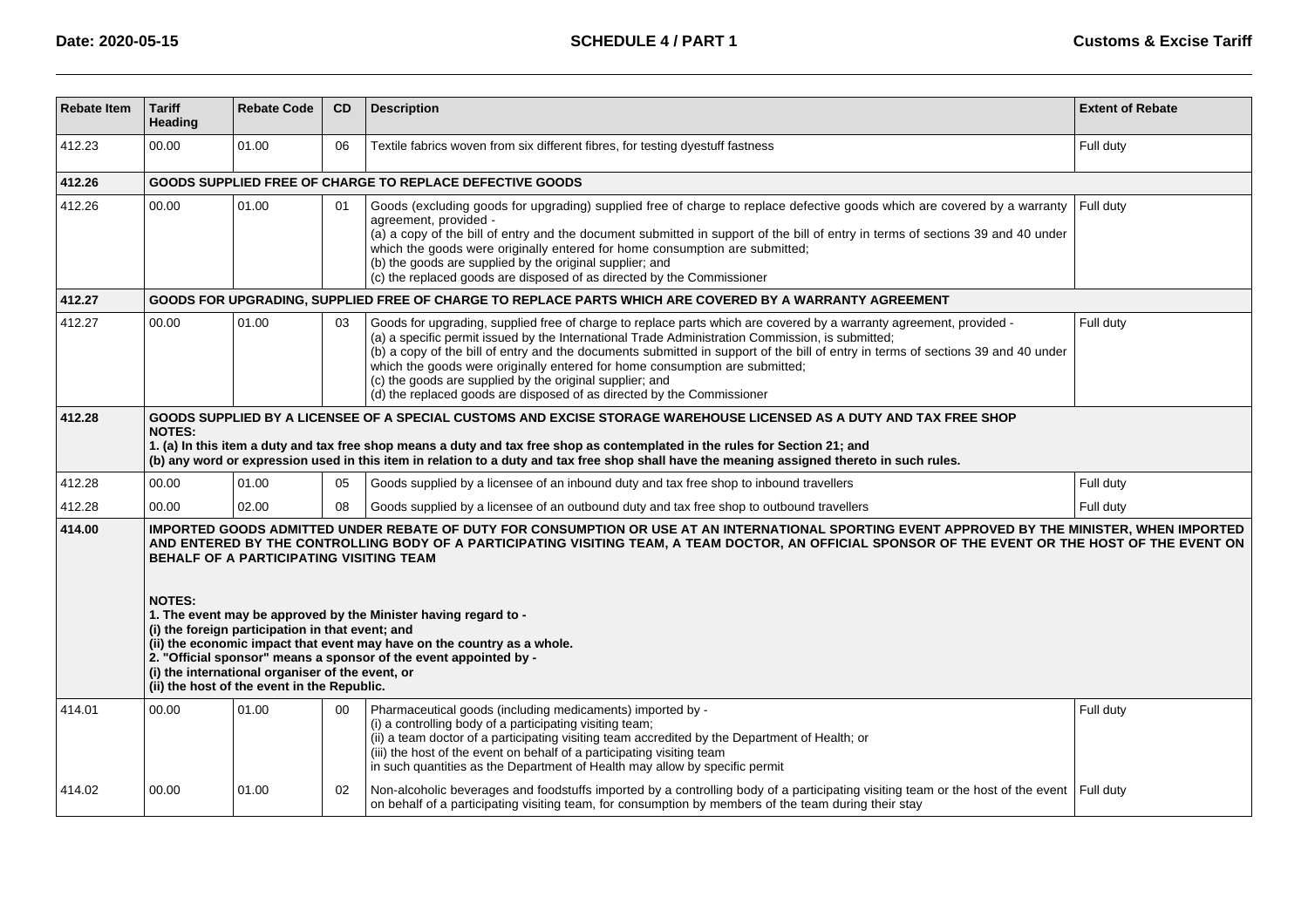| <b>Rebate Item</b> | <b>Tariff</b><br><b>Heading</b> | Rebate Code | CD. | <b>Description</b>                                                                                                                                                                                                                    | <b>Extent of Rebate</b> |
|--------------------|---------------------------------|-------------|-----|---------------------------------------------------------------------------------------------------------------------------------------------------------------------------------------------------------------------------------------|-------------------------|
| 414.03             | 00.00                           | 01.00       | 04  | Promotional material, individually of little value, imported by an official sponsor of the event or the host of the event on behalf   Full duty<br>of an official sponsor, not for sale but for distribution or use at an event venue |                         |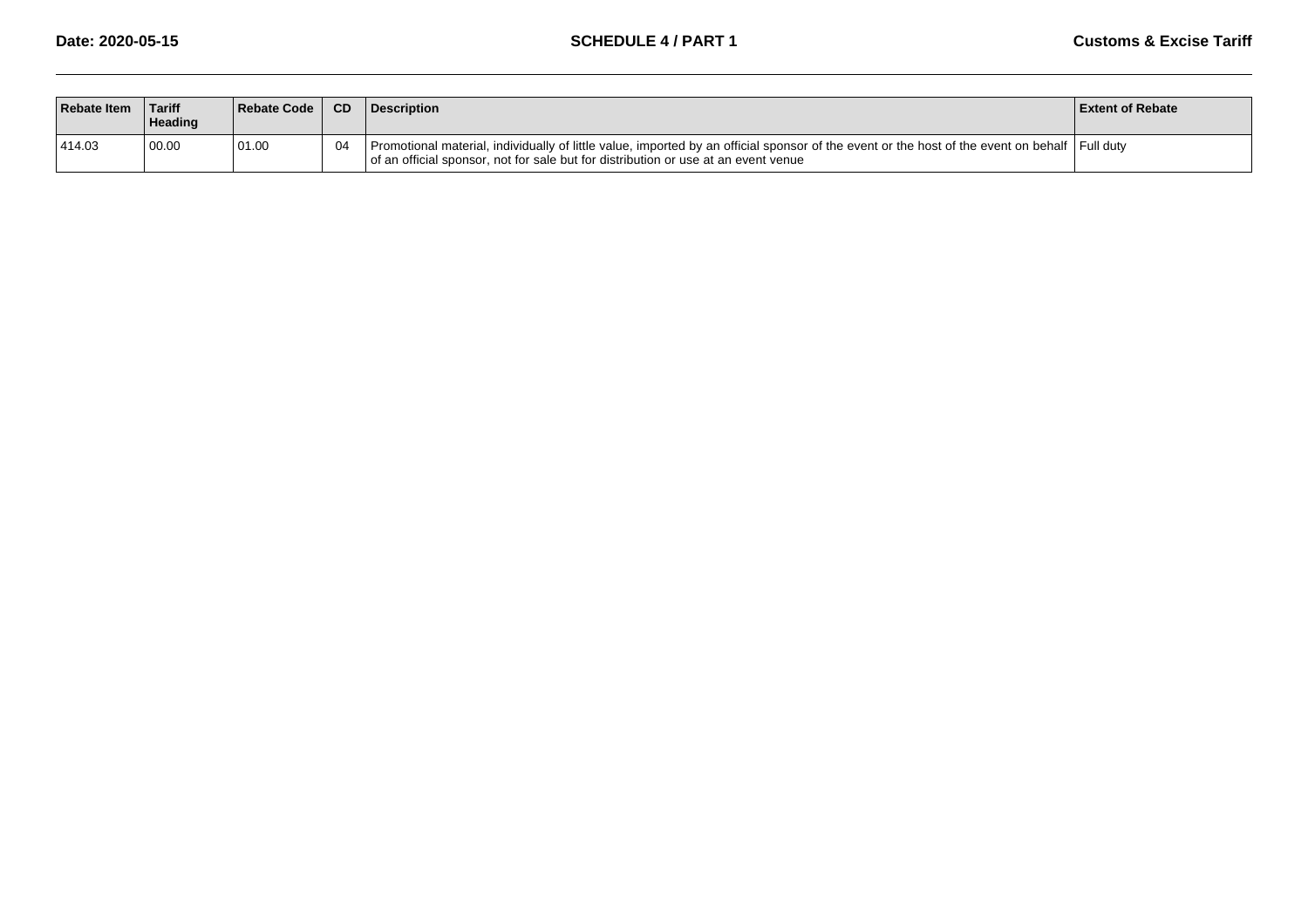**TEMPORARY REBATES OF CUSTOMS DUTIES**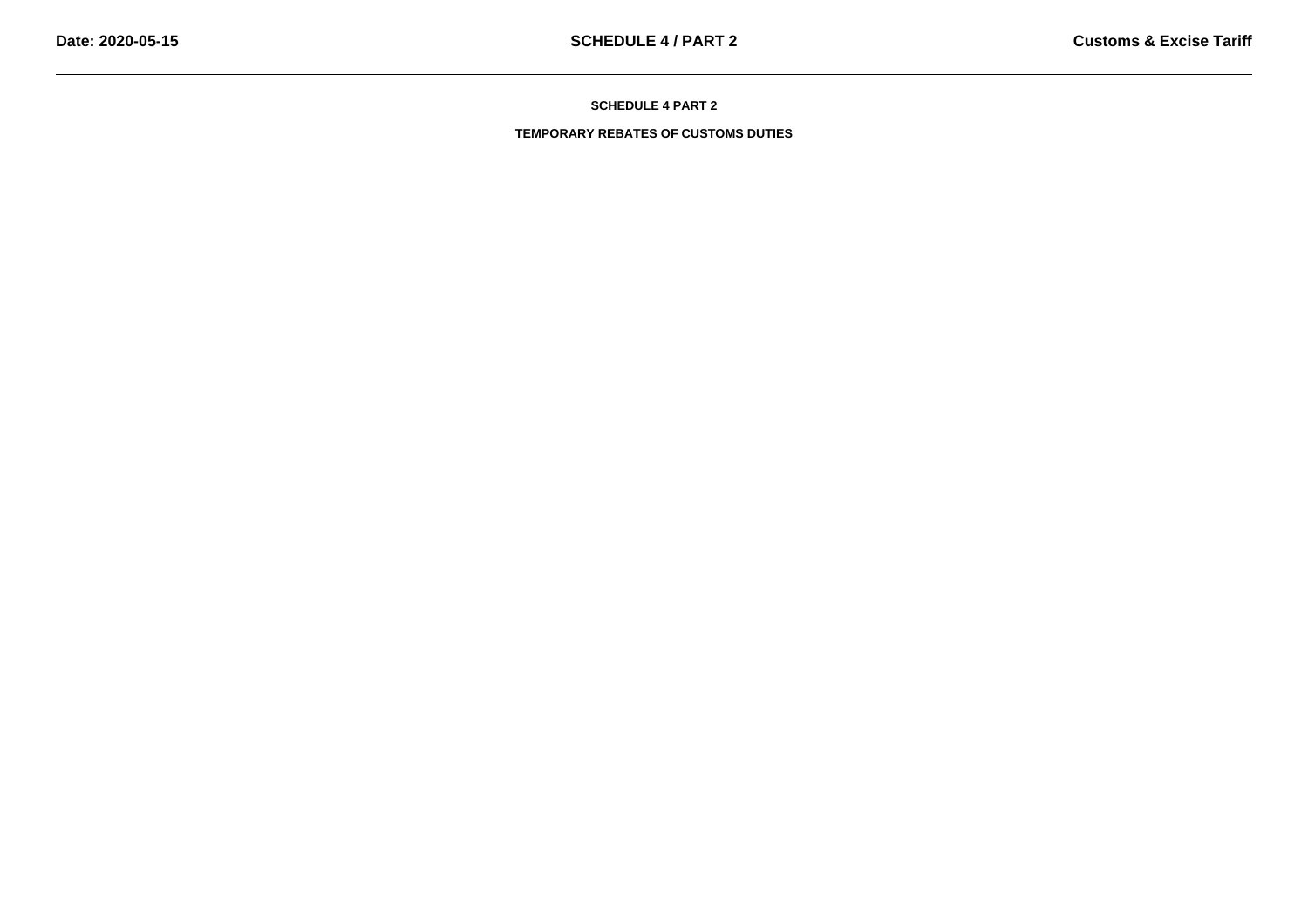| <b>Rebate Item</b> | <b>Tariff</b><br>Heading                                            | <b>Rebate Code</b> | <b>CD</b> | <b>Description</b>                                                                                                                                                                                                                                                                                                                                                                                                                                                                                                                                                                                                                                                                                                                                                                                                                                                                                                                                                                                                                                                                                                                                                                                                                                                                                                                                                                                                                                                                                                                                                                   | <b>Extent of Rebate</b> |  |  |
|--------------------|---------------------------------------------------------------------|--------------------|-----------|--------------------------------------------------------------------------------------------------------------------------------------------------------------------------------------------------------------------------------------------------------------------------------------------------------------------------------------------------------------------------------------------------------------------------------------------------------------------------------------------------------------------------------------------------------------------------------------------------------------------------------------------------------------------------------------------------------------------------------------------------------------------------------------------------------------------------------------------------------------------------------------------------------------------------------------------------------------------------------------------------------------------------------------------------------------------------------------------------------------------------------------------------------------------------------------------------------------------------------------------------------------------------------------------------------------------------------------------------------------------------------------------------------------------------------------------------------------------------------------------------------------------------------------------------------------------------------------|-------------------------|--|--|
| 460.01             | FISH, DAIRY PRODUCTS AND NATURAL HONEY, IMPORTED BY SPECIFIC PERMIT |                    |           |                                                                                                                                                                                                                                                                                                                                                                                                                                                                                                                                                                                                                                                                                                                                                                                                                                                                                                                                                                                                                                                                                                                                                                                                                                                                                                                                                                                                                                                                                                                                                                                      |                         |  |  |
| 460.01             | 03.02                                                               | 01.04              | 49        | Mackerel, horse-mackerel, snoek, kingklip, sole, angel fish (Brama raii), black marlin (Makaira indica), bigscale mackerel Full duty<br>(gastoro) (Gasterochisma melampis), dorado (mai-mai) (Coryphaena hippurus), moon fish (opa) (Lampris reqius), oil fish,<br>smooth (escolar) (Lepidocybium flavobrunneum), oil fish, rough (Ruvettus pretiousus), sawara (Acathocybium solandri), sail<br>fish (Istiophorus platipterus), striped marlin (Tetrapturus audax), shortbill spear fish (sikiyami) (Tetrapturus angustirostris),<br>sword fish (Xiphias gladius), ribbon fish (Lepidopus caudatus), monk (Lophius piscatorius), cavebass (Dinoperca petersi),<br>lyretail hogfish (Bodianus anthioides), turncoat hogfish (Bodianus axillaris), saddleback hogfish (Bodianus bilunulatus), diana's<br>hogfish (Bodianus diana), lined hogfish (Bodianus leucostictus), goldsaddle hogfish (Bodianus perditio), yellowfin emperor<br>(Lethrinus crocineus), river snapper (Lutjanus argentimaculatus), rosy lobfish (Pristipomoides filamentosus), king mackerel<br>(Scomberomorus commerson), tomato rockcod (Cephalopholis sonnerati), white-edged rockcod (Epinephelus<br>albomarginatus), brown-spotted rockcod (Epinephelus chlorostigma), malabar rockcod (Epinephelus malabaricus), halfmoon<br>rockcod (Epinephelus rivulatus), englishman (Chrysoblephus anglicus), slinger (Chrysoblephus puniceus) and blueskin<br>(Polysteganus coeruleopunctatus), in such quantities and at such times as the Director-General: Environmental Affairs may<br>allow by specific permit |                         |  |  |
| 460.01             | 0302.1                                                              | 01.05              | 51        | Salmonidae (excluding livers and roes), fresh or chilled [excluding trout (Salmo trutta, Oncorhynchus mykiss, Oncorhynchus   Full duty<br>clarki, Oncorhynchus aguabonita, Oncorhynchus gilae, Oncorhynchus apache and Oncorhynchus chrysogaster)], for further<br>processing by means of smoking, at such times, in such quantities and subject to such conditions as the International Trade<br>Administration Commission may allow by specific permit                                                                                                                                                                                                                                                                                                                                                                                                                                                                                                                                                                                                                                                                                                                                                                                                                                                                                                                                                                                                                                                                                                                             |                         |  |  |
| 460.01             | 03.03                                                               | 01.04              | 45        | Mackerel, horse-mackerel, snoek, kingklip, sole, angel fish (Brama raii), black marlin (Makaira indica), bigscale mackerel Full duty<br>(gastoro) (Gasterochisma melampis), dorado (mai-mai) (Coryphaena hippurus), moon fish (opa) (Lampris requis), oil fish,<br>smooth (escolar) (Lepidocybium flavobrunneum), oil fish, rough (Ruvettus pretiousus), sawara (Acathocybium solandri), sail<br>fish (Istiophorus platipterus), striped marlin (Tetrapturus audax), shortbill spear fish (sikiyami) (Tetrapturus angustirostris),<br>sword fish (Xiphias gladius), ribbon fish (Lepidopus caudatus), monk (Lophius piscatorius), cavebass (Dinoperca petersi),<br>lyretail hogfish (Bodianus anthioides), turncoat hogfish (Bodianus axillans), saddleback hogfish (Bodianus bilunulatus), diana's<br>hogfish (Bodianus diana), lined hogfish (Bodianus leucostictus), goldsaddle hogfish (Bodianus perditio), yellowfin emperor<br>(Lethrinus crocineus), river snapper (Lutjanus argentimaculatus), rosy jobfish (Pristipomoides filamentosus), king mackerel<br>(Scomberomorus commerson), tomato rockcod (Cephalopholis sonnerati), white-edged rockcod (Epinephelus<br>albomarginatus), brown-spotted rockcod (Epinephelus chlorostigma), malabar rockcod (Epinephelus malabaricus), halfmoon<br>rockcod (Epinephelus rivulatus), englishman (Chrysoblephus anglicus), slinger (Chrysoblephus puniceus) and blueskin<br>(Polysteganus coeruleopunctatus), in such quantities and at such times as the Director-General: Environmental Affairs may<br>allow by specific permit  |                         |  |  |
| 460.01             | 0303.1                                                              | 01.05              | 58        | Salmonidae (excluding livers and roes), frozen (excluding trout (Salmo trutta, Oncorhynchus mykiss, Oncorhynchus clarki, Full duty<br>Oncorhynchus aguabonita, Oncorhynchus gilae, Oncorhynchus apache and Oncorhynchus chrysogaster)), for further<br>processing by means of smoking, at such times, in such quantities and subject to such conditions as the International Trade<br>Administration Commission may allow by specific permit                                                                                                                                                                                                                                                                                                                                                                                                                                                                                                                                                                                                                                                                                                                                                                                                                                                                                                                                                                                                                                                                                                                                         |                         |  |  |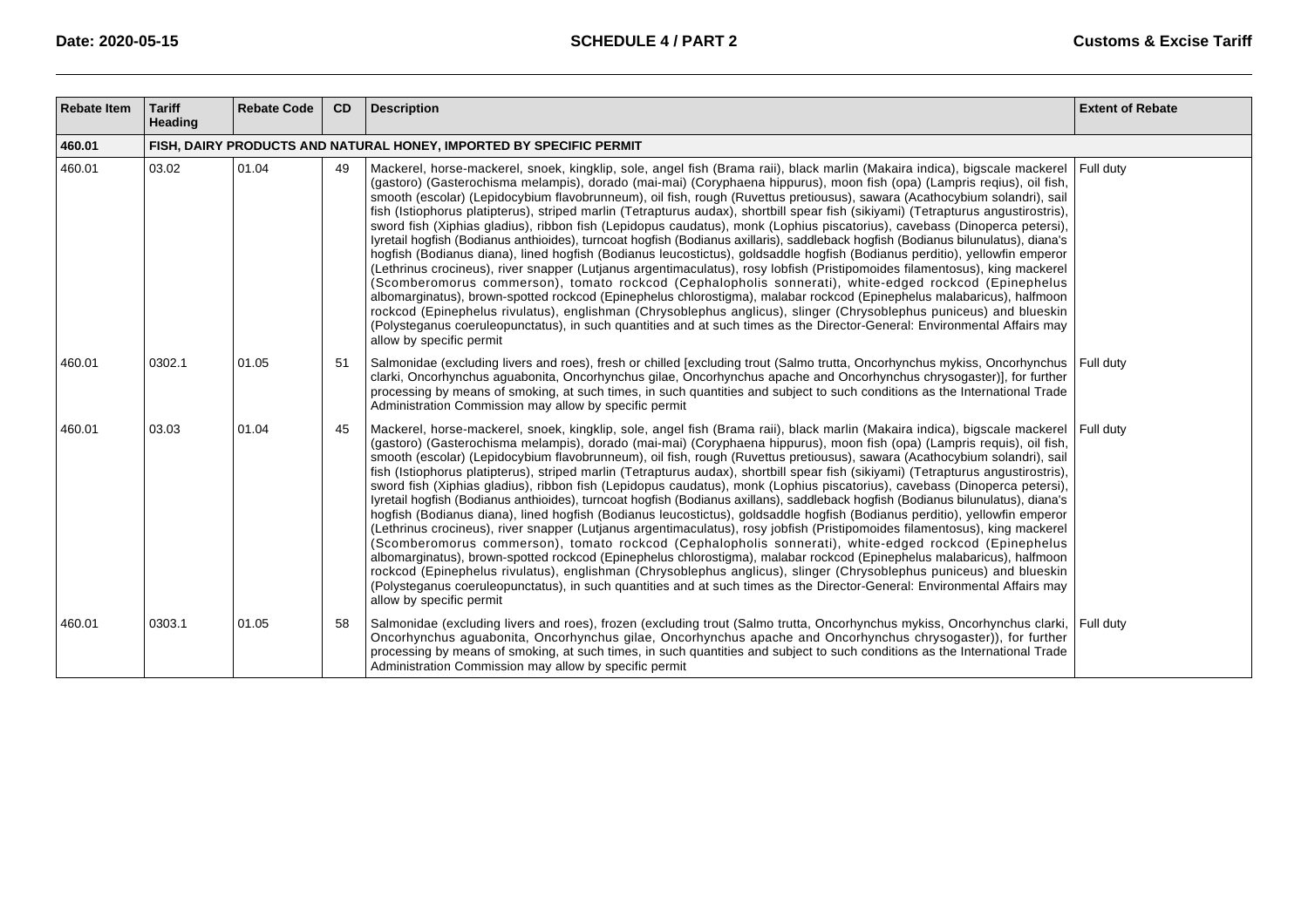| <b>Rebate Item</b> | <b>Tariff</b><br>Heading | <b>Rebate Code</b>                | CD | <b>Description</b>                                                                                                                                                                                                                                                                                                                                                                                                                                                                                                                                                                                                                                                                                                                                                                                                                                                                                                                                                                                                                                                                                                                                                                                                                                                                                                                                                                                                                                                                                                                                                                                       | <b>Extent of Rebate</b> |
|--------------------|--------------------------|-----------------------------------|----|----------------------------------------------------------------------------------------------------------------------------------------------------------------------------------------------------------------------------------------------------------------------------------------------------------------------------------------------------------------------------------------------------------------------------------------------------------------------------------------------------------------------------------------------------------------------------------------------------------------------------------------------------------------------------------------------------------------------------------------------------------------------------------------------------------------------------------------------------------------------------------------------------------------------------------------------------------------------------------------------------------------------------------------------------------------------------------------------------------------------------------------------------------------------------------------------------------------------------------------------------------------------------------------------------------------------------------------------------------------------------------------------------------------------------------------------------------------------------------------------------------------------------------------------------------------------------------------------------------|-------------------------|
| 460.01             | 03.04                    | 01.04                             | 41 | Mackerel, horse-mackerel, snoek, kingklip, sole, angel fish (Brama raii), black marlin (Makaira indica), bigscale mackerel<br>(gastoro) (Gasterochisma melampis), dorado (mai-mai) (Coryphaena hippurus), moon fish (opa) (Lampris regius), oil fish,<br>smooth (escolar) (Lepidocybium flavobrunneum), oil fish, rough (Ruvettus pretiousus), sawara (Acathocybium solandri), sail<br>fish (Istiophorus platipterus), striped marlin (Tetrapturus audax), shortbill spear fish (sikiyami) (Tetrapturus angustirostris),<br>sword fish (Xiphias gladius), ribbon fish (Lepidopus caudatus), monk (Lophius piscatorius), cavebass (Dinoperca petersi),<br>lyretail hogfish (Bodianus anthioides), turncoat hogfish (Bodianus axillaris), saddleback hogfish (Bodianus bilunulatus), diana's<br>hogfish (Bodianus diana), lined hogfish (Bodianus Leucostictus), goldsaddle hogfish (Bodianus perditio), yellowfin emperor<br>(Lethrinus crocineus), river snapper (Lutjanus argentimaculatus), rosy jobfish (Pristipomoides filamentosus), king mackerel<br>(Scomberomorus commerson), tomato rockcod (Cephalopholis sonnerati), white-edged rockcod (Epinephelus<br>albomarginatus), brown-spotted rockcod (Epinephelus chlorostigma), malabar rockcod (Epinephelus malabaricus), rockcod<br>(Epinephelus rivulatus), englishman (Chrysoblephus anglicus), slinger (Chrysoblephus puniceus) and blueskin (Polysteganus<br>coeruleopunctatus), in such quantities and at such times as the Director-General: Department of Agriculture, Land Reform and<br>Rural Development may allow by specific permit | Full duty               |
| 460.01             | 03.05                    | 01.04                             | 48 | Dried fish, in such quantities and at such times as the International Trade Administration Commission may allow by specific Full duty<br>permit                                                                                                                                                                                                                                                                                                                                                                                                                                                                                                                                                                                                                                                                                                                                                                                                                                                                                                                                                                                                                                                                                                                                                                                                                                                                                                                                                                                                                                                          |                         |
| 460.01             | 04.00                    | 01.02                             | 29 | Dairy produce of headings 04.01, 04.02, 04.03, 04.04, 04.05 and 04.06 in such quantities and at such times as the Director-<br>General: Department of Agriculture, Land Reform and Rural Development may allow by specific permit: Provided that such<br>permit shall be issued under such conditions as may be agreed upon by the Governments of the Republic, Botswana,<br>Eswatini, Lesotho and Namibia: Provided further that goods cleared in terms of this rebate item shall not be removed to the<br>area of Botswana, Eswatini, Lesotho, or Namibia                                                                                                                                                                                                                                                                                                                                                                                                                                                                                                                                                                                                                                                                                                                                                                                                                                                                                                                                                                                                                                              | Full duty               |
| 460.01             | 04.09                    | 01.04                             | 47 | Natural honey, in immediate packings of a content exceeding 1 kg, subject to such conditions as the Director-General: Full duty<br>Department of Agriculture, Land Reform and Rural Development may allow by specific permit, for repacking into immediate<br>packings of a content of less than 1 kg                                                                                                                                                                                                                                                                                                                                                                                                                                                                                                                                                                                                                                                                                                                                                                                                                                                                                                                                                                                                                                                                                                                                                                                                                                                                                                    |                         |
| 460.02             |                          |                                   |    | POTATOES, LEGUMINOUS VEGETABLES, CEREALS, OIL SEEDS AND SWEET CORN, IMPORTED BY SPECIFIC PERMIT                                                                                                                                                                                                                                                                                                                                                                                                                                                                                                                                                                                                                                                                                                                                                                                                                                                                                                                                                                                                                                                                                                                                                                                                                                                                                                                                                                                                                                                                                                          |                         |
| 460.02             | 00.00                    | 01.00                             | 05 | Potatoes, dried leguminous vegetables, cereals, oil seeds and sweet corn, verified by the Director-General: Department of Full duty<br>Agriculture, Land Reform and Rural Development that it can only be used for planting or sowing                                                                                                                                                                                                                                                                                                                                                                                                                                                                                                                                                                                                                                                                                                                                                                                                                                                                                                                                                                                                                                                                                                                                                                                                                                                                                                                                                                    |                         |
| 460.02             | 0904.2                   | 01.05                             | 55 | Dried, crushed or ground fruits of the genus Capsicum for the extraction of oleoresin of a kind used in the food industry, in<br>such quantities, at such times and subject to such conditions as the International Trade Administration Commission may allow<br>by specific permit, provided the Commission is satisfied that the subject fruits are not available in the SACU region                                                                                                                                                                                                                                                                                                                                                                                                                                                                                                                                                                                                                                                                                                                                                                                                                                                                                                                                                                                                                                                                                                                                                                                                                   | Full duty               |
| 460.02             | 1001.9                   | 01.05                             | 57 | Wheat (excluding durum wheat), in such quantities and at such times as the Director-General: Department of Agriculture, Land<br>Reform and Rural Development may allow by specific permit: Provided that such permit shall be issued under such conditions<br>as may be agreed upon by the Governments of the Republic of Botswana, Eswatini, Lesotho and Namibia: Provided further<br>that wheat and wheaten flour obtained from such wheat cleared in terms of this rebate item, shall not be removed to the area<br>of Botswana, Eswatini, Lesotho or Namibia                                                                                                                                                                                                                                                                                                                                                                                                                                                                                                                                                                                                                                                                                                                                                                                                                                                                                                                                                                                                                                         | Full duty               |
| 460.02             | 12.05                    | 01.04                             | 49 | Rape seed, whether or not broken, in such quantities and at such times as the Director-General: Department of Agriculture, Full duty<br>Land Reform and Rural Development may allow by specific permit                                                                                                                                                                                                                                                                                                                                                                                                                                                                                                                                                                                                                                                                                                                                                                                                                                                                                                                                                                                                                                                                                                                                                                                                                                                                                                                                                                                                   |                         |
| 460.03             |                          | <b>MEAT AND EDIBLE MEAT OFFAL</b> |    |                                                                                                                                                                                                                                                                                                                                                                                                                                                                                                                                                                                                                                                                                                                                                                                                                                                                                                                                                                                                                                                                                                                                                                                                                                                                                                                                                                                                                                                                                                                                                                                                          |                         |
| 460.03             | 0207.14.9                | 01.07                             | 73 | Frozen meat of the species Gallus domesticus, cut in pieces with bone in and imported from or originating in the United States<br>of America, in such quantities, at such times and subject to such conditions as the International Trade Administration<br>Commission (ITAC) may allow by specific permit on recommendation of the Director General: Department of Agriculture, Land<br>Reform and Rural Development (DALRRD), provided that -<br>(a) With effect from 1 April 2016, permits may be issued by ITAC for meat imported in terms of this rebate item;<br>(b) From the date this rebate item comes into operation up to and including 31 March 2016 meat imported in terms of this<br>rebate item shall be on a first-come-first-serve basis;                                                                                                                                                                                                                                                                                                                                                                                                                                                                                                                                                                                                                                                                                                                                                                                                                                               | Full anti-dumping duty  |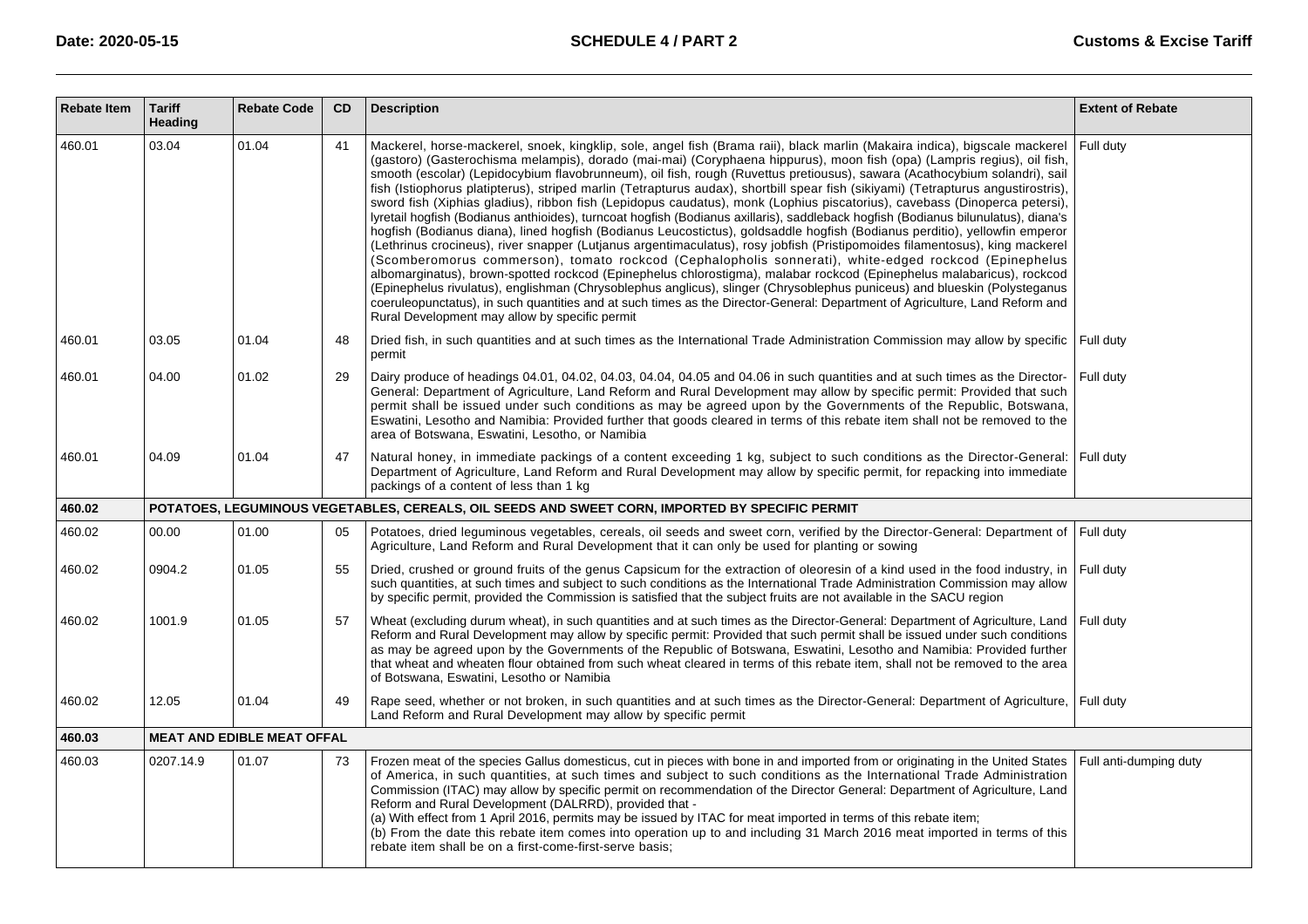| (continued)        |                          |                    |           |                                                                                                                                                                                                                                                                                                                                                                                                                                                                                                                                                                                                                                                                                                                                                                                                                                                                                                                                                                                                                                                                                                                                                                                                                                                                                                                                                                                                                                                                                                                                                                                                                                                                                                                                                                                                                                                                                                                                                                                                                                                                                                                                                                                                                                                                                                                                                                                                                                                                                                                                                                                                                                                                                                                                                                                                                                                                                                                                                                                                                                                                                     |                         |  |  |  |
|--------------------|--------------------------|--------------------|-----------|-------------------------------------------------------------------------------------------------------------------------------------------------------------------------------------------------------------------------------------------------------------------------------------------------------------------------------------------------------------------------------------------------------------------------------------------------------------------------------------------------------------------------------------------------------------------------------------------------------------------------------------------------------------------------------------------------------------------------------------------------------------------------------------------------------------------------------------------------------------------------------------------------------------------------------------------------------------------------------------------------------------------------------------------------------------------------------------------------------------------------------------------------------------------------------------------------------------------------------------------------------------------------------------------------------------------------------------------------------------------------------------------------------------------------------------------------------------------------------------------------------------------------------------------------------------------------------------------------------------------------------------------------------------------------------------------------------------------------------------------------------------------------------------------------------------------------------------------------------------------------------------------------------------------------------------------------------------------------------------------------------------------------------------------------------------------------------------------------------------------------------------------------------------------------------------------------------------------------------------------------------------------------------------------------------------------------------------------------------------------------------------------------------------------------------------------------------------------------------------------------------------------------------------------------------------------------------------------------------------------------------------------------------------------------------------------------------------------------------------------------------------------------------------------------------------------------------------------------------------------------------------------------------------------------------------------------------------------------------------------------------------------------------------------------------------------------------------|-------------------------|--|--|--|
| <b>Rebate Item</b> | <b>Tariff</b><br>Heading | <b>Rebate Code</b> | <b>CD</b> | <b>Description</b>                                                                                                                                                                                                                                                                                                                                                                                                                                                                                                                                                                                                                                                                                                                                                                                                                                                                                                                                                                                                                                                                                                                                                                                                                                                                                                                                                                                                                                                                                                                                                                                                                                                                                                                                                                                                                                                                                                                                                                                                                                                                                                                                                                                                                                                                                                                                                                                                                                                                                                                                                                                                                                                                                                                                                                                                                                                                                                                                                                                                                                                                  | <b>Extent of Rebate</b> |  |  |  |
|                    |                          |                    |           | (c) The meat subject to the provisions of this rebate item may not exceed a basic annual quota of 68 590 metric tonnes;<br>(d) The annual quota period is 1 April to 31 March;<br>(e) Prior to 1 April 2016, the quota shall be 16250 metric tonnes;<br>(f) As from 1 April 2017 a growth factor as determined by DALRRD is applied to the basic quota annually;<br>(g) The meat imported in terms of this rebate item may not be removed outside the Republic for consumption in any of the<br><b>BLNS</b> countries:<br>(h) The permit is not transferable and may not be used to obtain meat to the benefit of any entity or person not named in the<br>permit issued by ITAC;<br>(i) This rebate item shall be suspended if any benefits that South Africa enjoyed under AGOA as at 1 November 2015 are<br>suspended, and shall remain suspended for as long as those benefits under AGOA remains suspended; and<br>(j) This rebate item is suspended in terms of paragraph (i) as from the date the Minister of Trade and Industry submits written<br>confirmation to the Minister of Finance that South Africa 's benefits under AGOA have been suspended.                                                                                                                                                                                                                                                                                                                                                                                                                                                                                                                                                                                                                                                                                                                                                                                                                                                                                                                                                                                                                                                                                                                                                                                                                                                                                                                                                                                                                                                                                                                                                                                                                                                                                                                                                                                                                                                                                                                    |                         |  |  |  |
| 460.04             | <b>PERMIT</b>            |                    |           | FISH PREPARATIONS, SUGAR IN TERMS OF THE SADC TRADE PROTOCOL, GLUTEN FREE PREPARATIONS AND PREPARATIONS BASED ON FRUIT, IMPORTED BY SPECIFIC                                                                                                                                                                                                                                                                                                                                                                                                                                                                                                                                                                                                                                                                                                                                                                                                                                                                                                                                                                                                                                                                                                                                                                                                                                                                                                                                                                                                                                                                                                                                                                                                                                                                                                                                                                                                                                                                                                                                                                                                                                                                                                                                                                                                                                                                                                                                                                                                                                                                                                                                                                                                                                                                                                                                                                                                                                                                                                                                        |                         |  |  |  |
| 460.04             | 16.04                    | 01.04              | 40        | Preparations based on minced, flavoured and cooked fish, frozen, formed into products of an individual mass not exceeding Full duty<br>200 g, in such quantities and at such times as the Director-General: Agriculture, Forestry and Fisheries may allow by specific<br>permit                                                                                                                                                                                                                                                                                                                                                                                                                                                                                                                                                                                                                                                                                                                                                                                                                                                                                                                                                                                                                                                                                                                                                                                                                                                                                                                                                                                                                                                                                                                                                                                                                                                                                                                                                                                                                                                                                                                                                                                                                                                                                                                                                                                                                                                                                                                                                                                                                                                                                                                                                                                                                                                                                                                                                                                                     |                         |  |  |  |
| 460.04             | 17.01                    | 01.04              | 45        | Raw or refined sugar or direct consumption crystal sugar falling within heading 17.01 which is produced in and imported from a Full duty<br>Non-SACU SADC Member State subject to compliance with the Notes hereto -<br>Notes:<br>1. In these Notes, unless the context otherwise indicates - "Addendum to Annex VII" means the agreement by the TCS on<br>Customs procedures entitled "Customs and Excise Rules for the Implementation of Market Access in terms of Annex VII of the<br>SADC Trade Protocol" inserted as part of Annex VII in terms of the provisions of Notes 1(b)(ii) and 3(b) of Part B of the<br>Schedule to the General Notes to Schedule No. 1; "Annex I" means Annex I and its Appendixes inserted in Part B of the<br>Schedule to the General Notes to Schedule No. 1; "Annex VII" means Annex VII, Concerning Trade in Sugar in the Southern<br>African Development Community, inserted after Annex I and its Appendixes in Part B of the Schedule to the General Notes to<br>Schedule No. 1 as provided in Note 1(b) to that Part; "Non-SACU SADC Member States" means a net surplus sugar producing<br>SADC Member State contemplated in the Addendum to Annex VII which is listed in paragraph 6 of Note K and which is not a<br>member of SACU; "SACU Central Coordinating Authority" means the Commissioner for the South African Revenue Service;<br>"SACU" means the Southern African Customs Union of which the members are the Republic of Botswana, the Kingdom of<br>Eswatini, the Kingdom of Lesotho, and the Republic of Namibia; "SADC" means the Southern African Development<br>Community; and "TCS" means Technical Committee on Sugar which means as defined in Annex VII "The body comprising<br>representatives of Member States and sugar industries in all Member States".<br>2. Entry under rebate of duty of sugar classified under heading 17.01 shall -<br>(a) only apply to sugar for which quotas have been allocated to registered exporters by a non-SACU SADC Member State and<br>certificates of origin have been issued in accordance with the provisions of the Addendum to Annex VII;<br>(b) (i) (aa) a valid original certificate of origin which must be verified in respect of the registered exporter as prescribed in<br>paragraph 4.3 of the Addendum and the rules;<br>(bb) proof that the sugar has been consigned directly from the premises of a certified exporter to a consignee in the Republic<br>as contemplated in Rule 2 of Annex I:<br>(ii) compliance with -<br>(aa) other provisions of the Addendum to Annex VII;<br>(bb) any relevant provision of rule 49B.<br>3. If sugar is imported for the purposes of entry in terms of the provisions of this item and the original certificate of origin is not<br>produced at the time of entry to prove the originating status of the sugar, the consignment shall be dealt with as provided in<br>section 49(9).<br>4. (a) In cases of reasonable doubt regarding the details of a registered exporter appearing on an original certificate of origin |                         |  |  |  |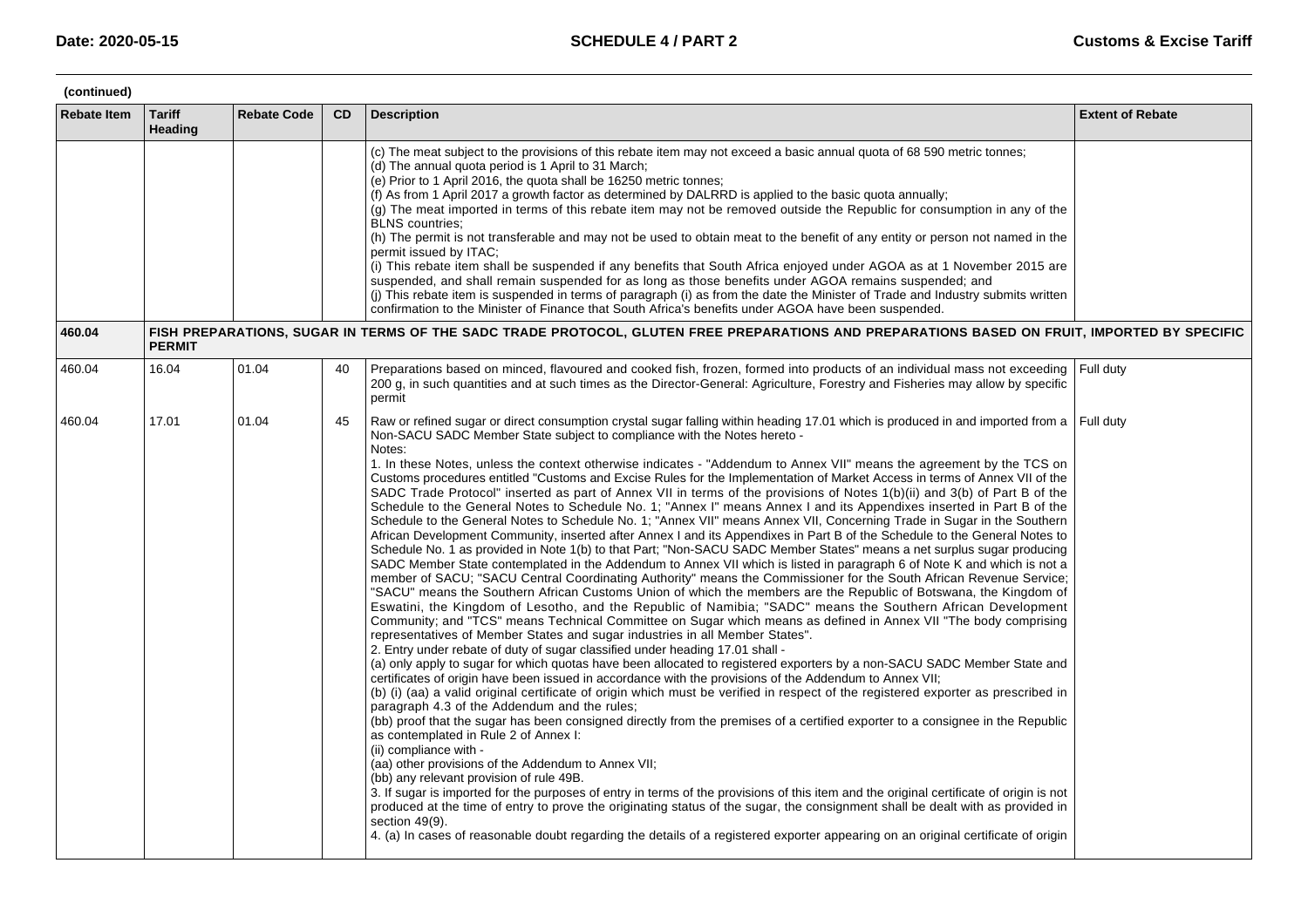| (continued)        |                          |                              |           |                                                                                                                                                                                                                                                                                                                                                                                                                                                                                                      |                                                                        |  |  |  |
|--------------------|--------------------------|------------------------------|-----------|------------------------------------------------------------------------------------------------------------------------------------------------------------------------------------------------------------------------------------------------------------------------------------------------------------------------------------------------------------------------------------------------------------------------------------------------------------------------------------------------------|------------------------------------------------------------------------|--|--|--|
| <b>Rebate Item</b> | <b>Tariff</b><br>Heading | <b>Rebate Code</b>           | <b>CD</b> | <b>Description</b>                                                                                                                                                                                                                                                                                                                                                                                                                                                                                   | <b>Extent of Rebate</b>                                                |  |  |  |
|                    |                          |                              |           | as contemplated in the Addendum to Annex VII, the customs authority of an importing SACU Member State shall submit the<br>documents for verification to the Commissioner as prescribed in the rules.<br>(b) If any sugar for which the certificate of origin has been issued is not exported within 20 working days from the date of issue,<br>the sugar shall, on importation into the Republic, be liable to duty at the general rate of duty specified in Part 1 of Schedule No.<br>1.            |                                                                        |  |  |  |
| 460.04             | 19.00                    | 01.02                        | 25        | Preparations of wheat or wheaten flour, gluten-free                                                                                                                                                                                                                                                                                                                                                                                                                                                  | Full duty                                                              |  |  |  |
| 460.04             | 2008.20                  | 01.06                        | 62        | Canned pineapples in containers holding 3 kg or more, in such quantities, at such times and under such conditions as the<br>International Trade Administration Commission may allow by specific permit for further processing, provided that the<br>Commission is satisfied that pineapples suitable for canning are not available in sufficient quantities in the SACU area.                                                                                                                        | Full duty                                                              |  |  |  |
| 460.04             | 2009.89                  | 01.06                        | 66        | Mango juice concentrate, with a Brix value exceeding 25, in such quanities, at such times and under such conditions as the<br>International Trade Administration Commission may allow by specific permit                                                                                                                                                                                                                                                                                             | Full duty                                                              |  |  |  |
| 460.05             | <b>MINERAL PRODUCTS</b>  |                              |           |                                                                                                                                                                                                                                                                                                                                                                                                                                                                                                      |                                                                        |  |  |  |
| 460.05             | 27.10                    | 01.04                        | 48        | Specified aliphatic hydrocarbon solvents, as defined in Additional Note1(ij) to Chapter 27, entered for the purpose of this<br>rebate item in such quantities, for such purposes and under such conditions as the Commissioner may allow by specific permit                                                                                                                                                                                                                                          | Full duty                                                              |  |  |  |
| 460.05             | 2712.10.20               | 01.08                        | 83        | Petroleum jelly, in immediate packings of a content exceeding 5 kg, for the manufacture of optical fibre cables, classifiable in<br>tariff subheading 8544.70, in such quantities, at such times and subject to such conditions as the International Trade<br>Administration Commission may allow by specific permit, provided the products are not available in the SACU market                                                                                                                     | Full duty                                                              |  |  |  |
| 460.05             | 2713.20                  | 01.06                        | 62        | Petroleum bitumen, in such quantities, at such times and under such conditions as the International Trade Administration   Full duty<br>Commission may allow by specific permit                                                                                                                                                                                                                                                                                                                      |                                                                        |  |  |  |
| 460.06             | <b>CHEMICAL PRODUCTS</b> |                              |           |                                                                                                                                                                                                                                                                                                                                                                                                                                                                                                      |                                                                        |  |  |  |
| 460.06             | 38.24                    | 01.04                        | 46        | Mixtures containing dichlorodifluoromethane or trichlorofluoromethane or both, in such quantities and at such times as the<br>International Trade Administration Commission may allow by specific permit                                                                                                                                                                                                                                                                                             | Full duty less the duty in<br>Section A of Part 2 of<br>Schedule No. 1 |  |  |  |
| 460.06             | 38.24                    | 02.04                        | 40        | Mixtures containing chlorodifluoromethane or mono-chloropentafluoroethylene or both                                                                                                                                                                                                                                                                                                                                                                                                                  | Full duty less the duty in<br>Section A of Part 2 of<br>Schedule No. 1 |  |  |  |
| 460.07             |                          | PLASTICS AND RUBBER ARTICLES |           |                                                                                                                                                                                                                                                                                                                                                                                                                                                                                                      |                                                                        |  |  |  |
| 460.07             | 3916.90.90               | 01.08                        | 83        | Other, monofilament of which any cross-sectional dimension exceeds 1 mm, rods, sticks and profile shapes, whether or not<br>surface-worked but not otherwise worked, of other plastics, for the manufacture of optical fibre cables, classifiable in tariff<br>subheading 8544.70, in such quantities, at such times and subject to such conditions as the International Trade Administration<br>Commission may allow by specific permit, provided the products are not available in the SACU market | Full duty                                                              |  |  |  |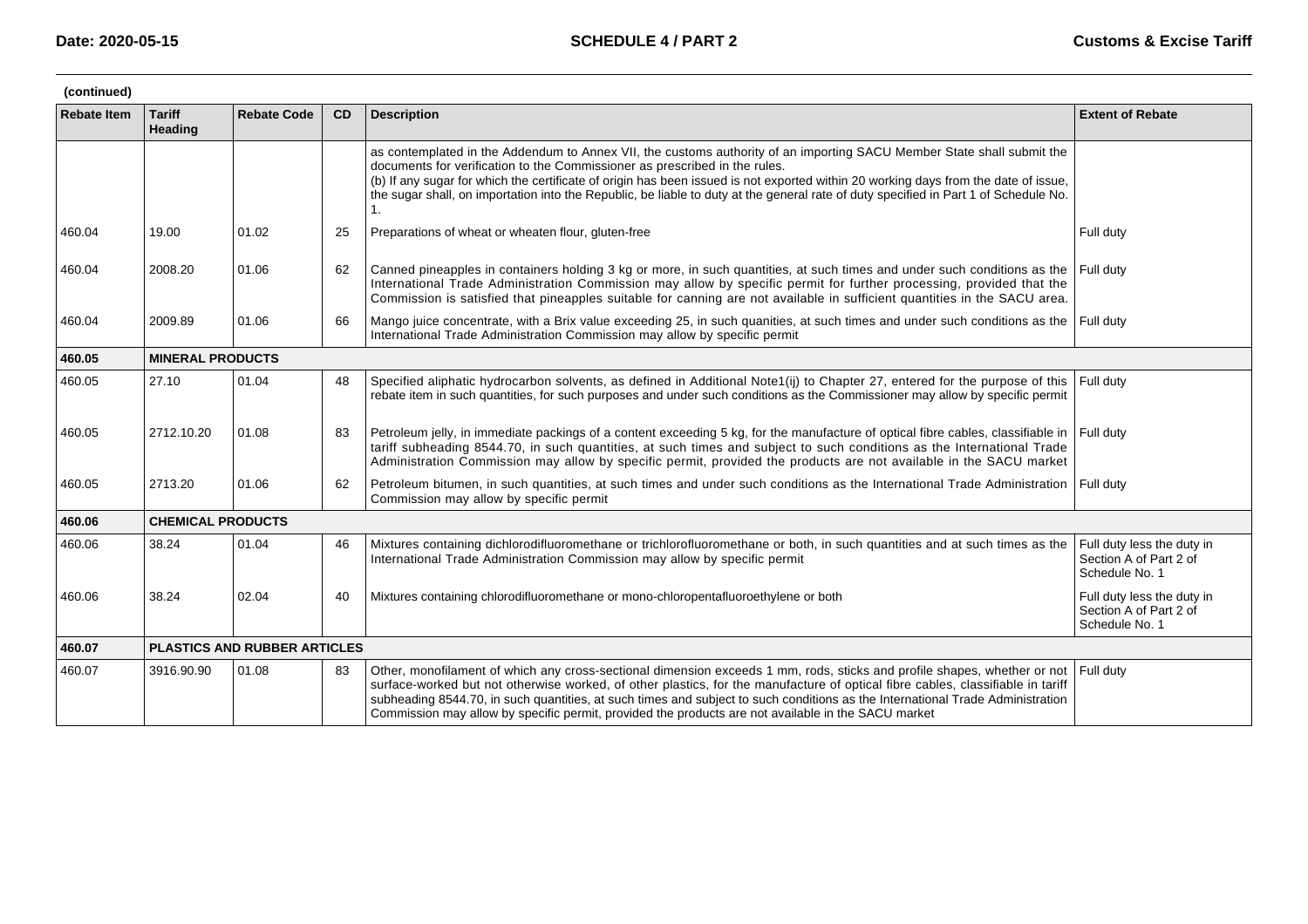| <b>Rebate Item</b> | <b>Tariff</b><br>Heading   | <b>Rebate Code</b>                    | <b>CD</b> | <b>Description</b>                                                                                                                                                                                                                                                                                                                                                                                                                                                                                                                                                                                                                                                     | <b>Extent of Rebate</b>    |  |  |
|--------------------|----------------------------|---------------------------------------|-----------|------------------------------------------------------------------------------------------------------------------------------------------------------------------------------------------------------------------------------------------------------------------------------------------------------------------------------------------------------------------------------------------------------------------------------------------------------------------------------------------------------------------------------------------------------------------------------------------------------------------------------------------------------------------------|----------------------------|--|--|
| 460.07             | 39.17                      | 02.04                                 | 40        | Tubes, pipes and hoses, of plastics, which at a temperature of 120°C have a shrinkage coefficient of 15 per cent or more, or<br>prestretched, specially designed for the protection, insulation and strain relief of wire, cable, cable joints and the like from<br>abrasion, corrosion and moisture                                                                                                                                                                                                                                                                                                                                                                   | Full duty                  |  |  |
| 460.07             | 3920.49                    | 01.06                                 | 64        | Plates, sheets, film, foil and strip of polymers of vinyl chloride (PVC), non-cellular and not re-inforced, laminated, supported or<br>similarly combined with other materials and having a plasticizer content not exceeding 6%, originating in or imported from<br>China, in such quantities, at such times and subject to such conditions as the International Trade Administration Commission<br>may allow by specific permit, after the Commission is satisfied that such goods will be used exclusively for the manufacture of<br>cards incorporating a magnetic stripe, cards incorporating semiconductor devices and SIMM or DIMM cards                        | The full anti-dumping duty |  |  |
| 460.07             | 3920.49                    | 02.06                                 | 64        | Plates, sheets, film, foil and strip of polymers of vinyl chloride (PVC), non-cellular and not re-inforced, laminated, supported or<br>similarly combined with other materials and having a plasticizer content not exceeding 6%, originating in or imported from<br>Taiwan, in such quantities, at such times and subject to such conditions as the International Trade Administration Commission<br>may allow by specific permit, after the Commission is satisfied that such goods will be used exclusively for the manufacture of<br>cards incorporating a magnetic stripe, cards incorporating semiconductor devices and SIMM or DIMM cards                       | Full anti-dumping duty     |  |  |
| 460.07             | 40.02                      | 01.04                                 | 43        | Polybutadiene-styrene rubber, in such quantities and at such times as the International Trade Administration Commission may<br>allow by specific permit                                                                                                                                                                                                                                                                                                                                                                                                                                                                                                                | Full duty less 11 c/kg     |  |  |
| 460.07             | 4011.10                    | 01.06                                 | 66        | New pneumatic tyres, of rubber, of a kind used on motor cars for organised motor sport, under such conditions as the Full duty<br>International Trade Administration Commission, after consultation with Motorsport South Africa, may allow by specific permit                                                                                                                                                                                                                                                                                                                                                                                                         |                            |  |  |
| 460.10             |                            | <b>PAPER AND PAPERBOARD ARTICLES</b>  |           |                                                                                                                                                                                                                                                                                                                                                                                                                                                                                                                                                                                                                                                                        |                            |  |  |
| 460.10             | 48.02                      | 01.04                                 | 44        | Uncoated paper and paperboard, of a kind used for writing, printing or other graphic purposes, and punch card stock and<br>punch tape paper, in rolls or sheets, of a value for duty purpose not exceeding R265/t                                                                                                                                                                                                                                                                                                                                                                                                                                                      | Full duty                  |  |  |
| 460.10             | 48.03                      | 01.04                                 | 40        | Cellulose wadding, for the packing of fresh fruit                                                                                                                                                                                                                                                                                                                                                                                                                                                                                                                                                                                                                      | Full duty                  |  |  |
| 460.10             | 48.10                      | 01.04                                 | 46        | Graphitised paper                                                                                                                                                                                                                                                                                                                                                                                                                                                                                                                                                                                                                                                      | Full duty                  |  |  |
| 460.10             | 48.11                      | 01.04                                 | 42        | Bottle tissue paper, lined                                                                                                                                                                                                                                                                                                                                                                                                                                                                                                                                                                                                                                             | Full duty                  |  |  |
| 460.10             | 48.11                      | 02.04                                 | 47        | Paper and paperboard, impregnated with oil, unprinted, of a mass less than 35 g/m <sup>2</sup>                                                                                                                                                                                                                                                                                                                                                                                                                                                                                                                                                                         | Full duty less 7,5%        |  |  |
| 460.11             |                            | <b>TEXTILES AND TEXTILES ARTICLES</b> |           |                                                                                                                                                                                                                                                                                                                                                                                                                                                                                                                                                                                                                                                                        |                            |  |  |
| 460.11             | 00.00                      | 01.00                                 | 01        | Used overcoats, car-coats, raincoats, anoraks, ski-jackets, duffle-coats, mantles, three-quarter coats, greatcoats, hooded<br>caps, trench coats, gabardines, padded waistcoats and parkas (excluding any other clothing articles) classifiable in tariff<br>headings 61.01, 61.02, 62.01, 62.02 and 6309.00.13, in such quantities, at such times and subject to such conditions as the<br>International Trade Administration Commission may allow by specific permit<br>Note:<br>Used overcoats that are admissible under this item must be imported in bales and must be designed to be worn over all other<br>clothing articles as protection against the weather. | Full duty less 30%         |  |  |
| 460.11             | 52.01                      | 01.04                                 | 40        | Cotton, not carded or combed, at such times, in such quantities and subject to such conditions as the International Trade   Full duty<br>Administration Commission may allow by specific permit.                                                                                                                                                                                                                                                                                                                                                                                                                                                                       |                            |  |  |
| 460.13             | <b>GLASS AND GLASSWARE</b> |                                       |           |                                                                                                                                                                                                                                                                                                                                                                                                                                                                                                                                                                                                                                                                        |                            |  |  |
| 460.13             | 70.10                      | 01.04                                 | 40        | Glass bottles of a metric capacity, for the packing of mineral water, beer, wine and spirituous beverages, in such quantities and                                                                                                                                                                                                                                                                                                                                                                                                                                                                                                                                      | Full duty                  |  |  |
|                    |                            |                                       |           | at such times as the International Trade Administration Commission, may allow by specific permit                                                                                                                                                                                                                                                                                                                                                                                                                                                                                                                                                                       |                            |  |  |
| 460.14             | <b>IMITATION JEWELLERY</b> |                                       |           |                                                                                                                                                                                                                                                                                                                                                                                                                                                                                                                                                                                                                                                                        |                            |  |  |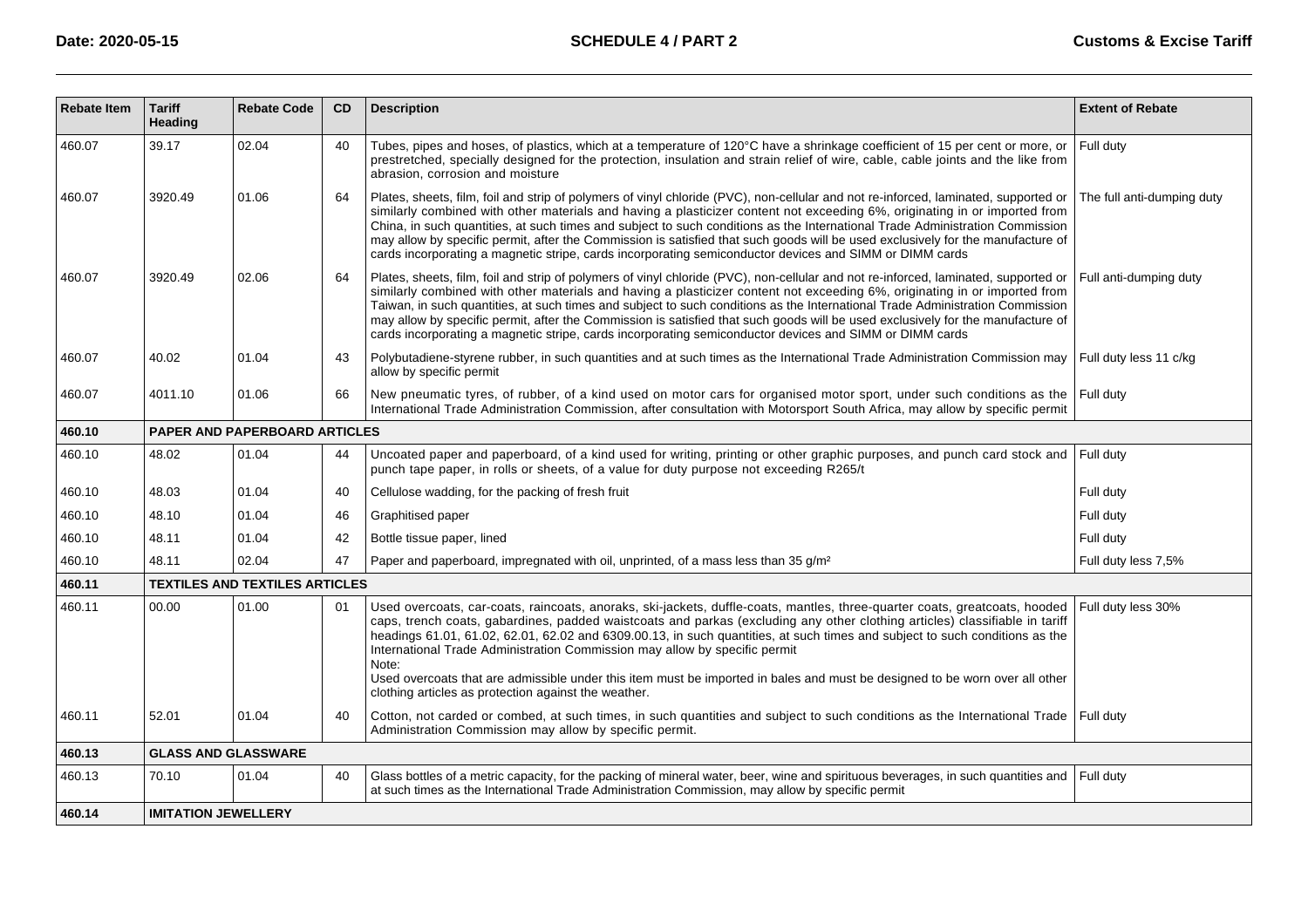| <b>Rebate Item</b> | <b>Tariff</b><br><b>Heading</b> | <b>Rebate Code</b>                      | <b>CD</b> | <b>Description</b>                                                                                                                                                                                                                                                                                                                                                                                                                                                                                                                                                                  | <b>Extent of Rebate</b>                           |
|--------------------|---------------------------------|-----------------------------------------|-----------|-------------------------------------------------------------------------------------------------------------------------------------------------------------------------------------------------------------------------------------------------------------------------------------------------------------------------------------------------------------------------------------------------------------------------------------------------------------------------------------------------------------------------------------------------------------------------------------|---------------------------------------------------|
| 460.14             | 7117.19                         | 01.06                                   | 62        | Bracelets and pendants, of stainless steel, incorporating a plate engraved with medical insignia for engraving with medical<br>particulars of an individual, in such quantities and at such times as the International Trade Administration Commission, may<br>allow by specific permit                                                                                                                                                                                                                                                                                             | Full duty                                         |
| 460.15             |                                 | ARTICLES OF IRON OR STEEL AND ALUMINIUM |           |                                                                                                                                                                                                                                                                                                                                                                                                                                                                                                                                                                                     |                                                   |
| 460.15             | 7208.25                         | 01.06                                   | 64        | Flat-rolled products of iron or non-alloy steel, in coils, not further worked than hot rolled, pickled, of a thickness of 4,75 mm or<br>more and a width exceeding 1 925 mm, in such quantities, at such times and subject to such conditions as the International<br>Trade Administration Commission may allow by specific permit, provided the products are not available in the SACU market                                                                                                                                                                                      | Full duty in Schedule No. 1<br>and Schedule No. 2 |
| 460.15             | 7208.25                         | 02.06                                   | 69        | Flat-rolled products of iron or non-alloy steel, of a width of 600 mm or more, not clad, plated or coated, other, in coils, not<br>further worked than hot-rolled, pickled, of a thickness of 4.75 mm or more, for use in the automotive industry, in such<br>quantities, at such times and subject to such conditions as the International Trade Administration Commission may allow by<br>specific permit, provided the products are not available in the SACU market                                                                                                             | Full duty in Schedule No. 1<br>and Schedule No. 2 |
| 460.15             | 7208.26                         | 01.06                                   | 62        | Flat-rolled products of iron or non-alloy steel, in coils, not further worked than hot rolled, pickled, of a thickness of 3 mm or<br>more, but less than 4.75 mm and a width exceeding 1 925 mm, in such quantities, at such times and subject to such conditions<br>as the International Trade Administration Commission may allow by specific permit, provided the products are not available in<br>the SACU market                                                                                                                                                               | Full duty in Schedule No. 1<br>and Schedule No. 2 |
| 460.15             | 7208.36                         | 01.06                                   | 66        | Other flat-rolled products of iron or non-alloy steel, of a width of 600 mm or more, in coils, not further worked than hot-rolled, of<br>a thickness of 10 mm or more but not exceeding 12 mm, with a yield strength of 355 MPa or more but not exceeding 500 MPa<br>and having an impact strength of 14 Joules or more but not exceeding 300 Joules at -20°C, at such times, in such quantities<br>and subject to such conditions as the International Trade Administration Commission may allow by specific permit, provided<br>the products are not available in the SACU market | Full duty in Schedule No. 1<br>and Schedule No. 2 |
| 460.15             | 7208.37                         | 01.06                                   | 68        | Other flat-rolled products of iron or non-alloy steel, of a width of 600 mm or more, in coils, not further worked than hot-rolled, of<br>a thickness of 5 mm or more but not exceeding 10 mm, with a yield strength of 355 MPa or more but not exceeding 500 MPa<br>and having an impact strength of 14 Joules or more but not exceeding 300 Joules at -20°C, at such times, in such quantities<br>and subject to such conditions as the International Trade Administration Commission may allow by specific permit, provided<br>the products are not available in the SACU market  | Full duty in Schedule No. 1<br>and Schedule No. 2 |
| 460.15             | 7208.39                         | 01.06                                   | 64        | Flat-rolled products of iron or non-alloy steel, of a width of 600 mm or more, not clad, plated or coated, in coils, not further<br>worked than hot-rolled, of a thickness of less than 3 mm, for use in the automotive industry, in such quantities, at such times<br>and subject to such conditions as the International Trade Administration Commission may allow by specific permit, provided<br>the products are not available in the SACU market                                                                                                                              | Full duty in Schedule No. 1<br>and Schedule No. 2 |
| 460.15             | 7208.5                          | 01.05                                   | 57        | Flat-rolled products of iron or non-alloy steel, of a width exceeding 600 mm or more but not exceeding 1 800 mm, not in coils,<br>not further worked than hot-rolled and of a thickness of 3 mm or more but not exceeding 8 mm, (excluding those with a Brinell<br>harness of 425 HBW or more) with a yield strength of 700 MPa or more, in such quantities, at such times and subject to such<br>conditions as the International Trade Administration Commission may allow by specific permit, provided the products are not<br>available in the SACU market                       | Full safeguard duty                               |
| 460.15             | 7208.5                          | 02.05                                   | 54        | Flat-rolled products of iron or non-alloy steel, of a width exceeding 600 mm or more but not exceeding 1 800 mm, not in coils,<br>not further worked than hot-rolled and of a thickness of less than 3 mm or more than 8 mm, (excluding those with a Brinell<br>harness of 425 HBW or more) with a yield strength of 700 MPa or more, in such quantities, at such times and subject to such<br>conditions as the International Trade Administration Commission may allow by specific permit, provided the products are not<br>available in the SACU market                          | Full safequard duty                               |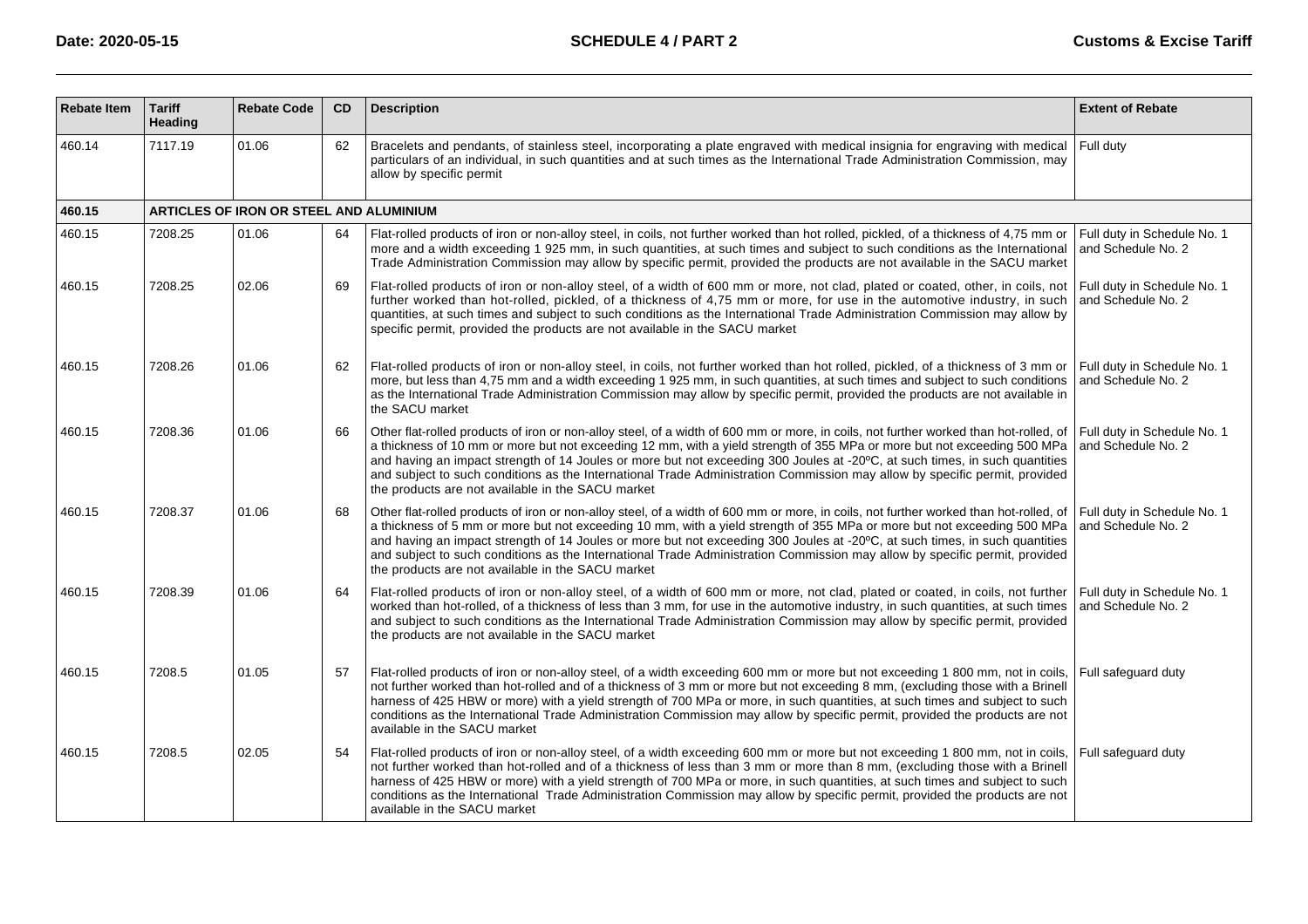| <b>Rebate Item</b> | <b>Tariff</b><br>Heading | <b>Rebate Code</b> | <b>CD</b> | <b>Description</b>                                                                                                                                                                                                                                                                                                                                                                                                                                                                                                                                                                                               | <b>Extent of Rebate</b>                           |
|--------------------|--------------------------|--------------------|-----------|------------------------------------------------------------------------------------------------------------------------------------------------------------------------------------------------------------------------------------------------------------------------------------------------------------------------------------------------------------------------------------------------------------------------------------------------------------------------------------------------------------------------------------------------------------------------------------------------------------------|---------------------------------------------------|
| 460.15             | 7208.5                   | 03.05              | 59        | Flat-rolled products of iron or no-alloy steel, of a width exceeding 600 mm but not exceeding 1 800 mm, not in coils, not<br>further worked than hot-rolled and of a thickness of 2 mm or more but not exceeding 10 mm with a Brinell harness of 425 HBW<br>or more, in such quantities, at such times and subject to such conditions as the International Trade Administration Commission<br>may allow by specific permit, provided the products are not available in the SACU market                                                                                                                           | Full safequard duty                               |
| 460.15             | 7208.5                   | 04.05              | 53        | Flat-rolled products of iron or non-alloy steel, of a width of 600 mm or more, not in coils, not further worked than hot-rolled, of a<br>thickness of 2 mm or more but not exceeding 160 mm, with a yield strength of 550 MPa or more but not exceeding 960 MPa<br>and having an impact strength of 27 Joules or more but not exceeding 69 Joules at -20°C or less but not less than -60°C, at<br>such times, in such quantities and subject to such conditions as the International Trade Administration Commission may allow<br>by specific permit, provided the products are not available in the SACU market | Full duty in Schedule No. 1<br>and Schedule No. 2 |
| 460.15             | 7208.5                   | 05.05              | 58        | Flat-rolled products of iron or non-alloy steel, of a width of 600 mm or more, not in coils, not further worked than hot-rolled, of a<br>thickness of 2 mm or more but not exceeding 160 mm, with a Brinell hardness of 400 HBW or more but not exceeding 700<br>HBW and having an impact strength of 15 Joules or more but not exceeding 95 Joules at -40°C, at such times, in such<br>quantities and subject to such conditions as the International Trade Administration Commission may allow by specific permit,<br>provided the products are not available in the SACU market                               | Full duty in Schedule No. 1<br>and Schedule No. 2 |
| 460.15             | 7208.5                   | 06.05              | 52        | Flat-rolled products of iron or non-alloy steel, of a width of 600 mm or more, not in coils, not further worked than hot-rolled, of a<br>thickness of 40 mm or more but not exceeding 160 mm, with a Brinell hardness of 350 HBW and having an impact strength of<br>95 Joules at -40°C, at such times, in such quantities and subject to such conditions as the International Trade Administration<br>Commission may allow by specific permit, provided the products are not available in the SACU market                                                                                                       | Full duty in Schedule No. 1<br>and Schedule No. 2 |
| 460.15             | 7208.5                   | 07.05              | 57        | Flat-rolled products of iron or non-alloy steel, of a width of 600 mm or more, not in coils, not further worked than hot-rolled, of a<br>thickness of 5 mm or more but not exceeding 50 mm, with a Brinell hardness of 350 HBW and having an impact strength of 60<br>Joules at -40°C, at such times, in such quantities and subject to such conditions as the International Trade Administration<br>Commission may allow by specific permit, provided the products are not available in the SACU market                                                                                                         | Full duty in Schedule No. 1<br>and Schedule No. 2 |
| 460.15             | 7208.5                   | 08.05              | 51        | Flat-rolled products of iron or non-alloy steel, of a width of 600 mm or more, not in coils, not further worked than hot-rolled, of a<br>thickness of 6 mm or more but not exceeding 200 mm, with a yield strength of 600 MPa or more but not exceeding 1 200 MPa<br>and having an impact strength of 27 Joules or more at -40° C or less but not less than -60 °C, in such quantities, at such times<br>and subject to such conditions as the International Trade Administration Commission may allow by specific permit, provided<br>the products are not available in the SACU market                         | Full duty in Schedule No. 1<br>and Schedule No. 2 |
| 460.15             | 7208.5                   | 09.05              | 56        | Flat-rolled products of iron or non-alloy steel, of a width of 600 mm or more, not in coils, not further worked than hot-rolled, of a<br>thickness of 7 mm or more but not exceeding 30 mm, with a yield strength of 460 MPa and having an impact strength of 27<br>Joules or more at -40 °C, in such quantities, at such times and subject to such conditions as the International Trade<br>Administration Commission may allow by specific permit, provided the products are not available in the SACU market                                                                                                  | Full duty in Schedule No. 1<br>and Schedule No. 2 |
| 460.15             | 7208.5                   | 10.05              | 59        | Flat-rolled products of iron or non-alloy steel, of a width of 600 mm or more, not in coils, not further worked than hot-rolled, of a<br>thickness of 6 mm or more but not exceeding 200 mm, with a tensile strength of 485 MPa and having an impact strength of 27<br>Joules or more at -20° C or less but not less than -40° C, in such quantities, at such times and subject to such conditions as the<br>International Trade Administration Commission may allow by specific permit, provided the products are not available in the<br>SACU market                                                           | Full duty in Schedule No. 1<br>and Schedule No. 2 |
| 460.15             | 7208.5                   | 11.05              | 53        | Flat-rolled products of iron or non-alloy steel, of a width of 600 mm or more, not in coils, not further worked than hot-rolled, of a<br>thickness of 6 mm or more but not exceeding 150 mm, with a Brinell hardness of 310 HBW or more but not exceeding 450<br>HBW and having an impact strength of 30 Joules at -40 °C in such quantities, at such times and subject to such conditions as<br>the International Trade Administration Commission may allow by specific permit, provided the products are not available in the<br>SACU market                                                                   | Full duty in Schedule No. 1<br>and Schedule No. 2 |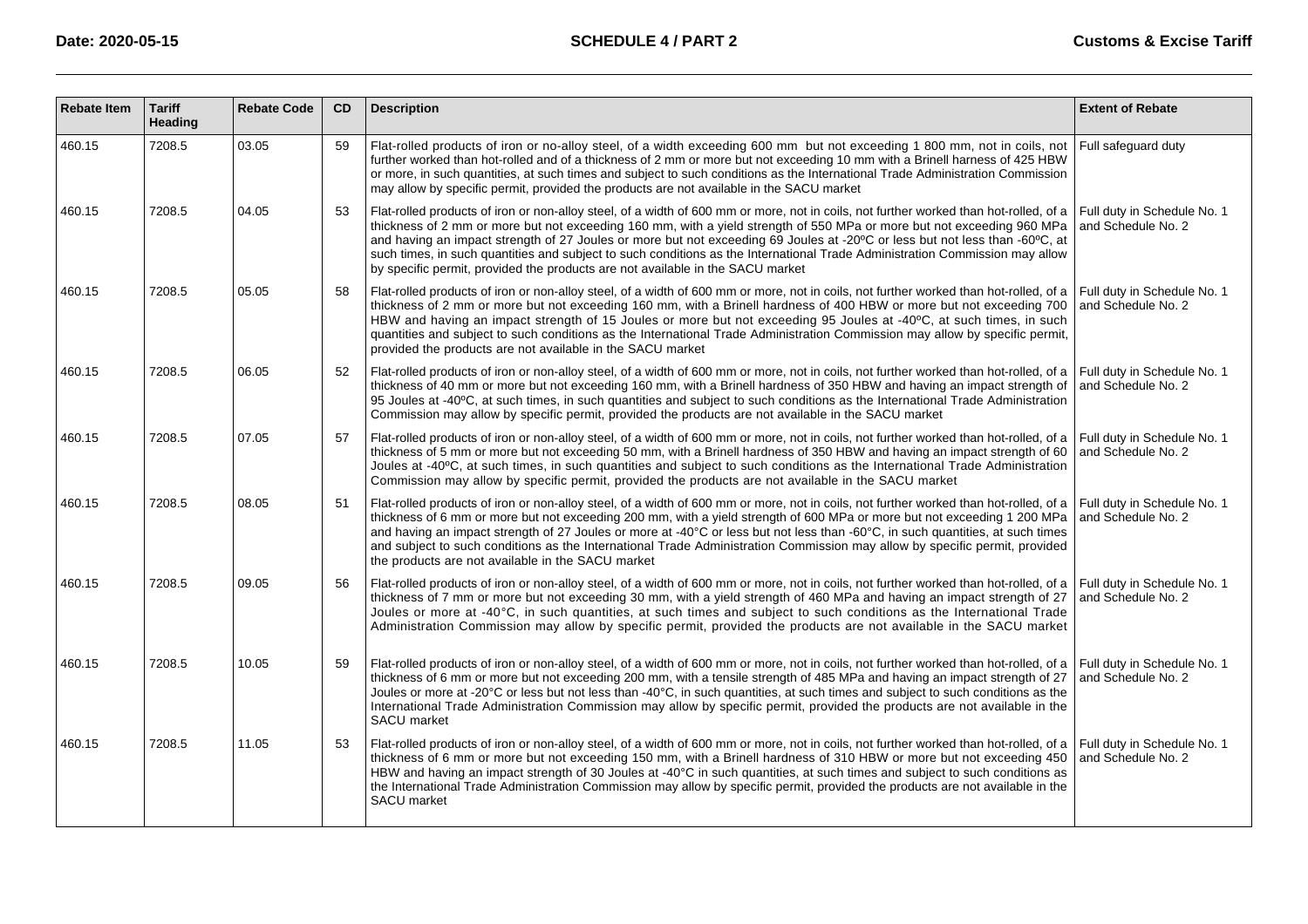| <b>Rebate Item</b> | <b>Tariff</b><br>Heading | <b>Rebate Code</b> | CD | <b>Description</b>                                                                                                                                                                                                                                                                                                                                                                                                                                                                                                                                                                                                                                                                                                | <b>Extent of Rebate</b>                           |
|--------------------|--------------------------|--------------------|----|-------------------------------------------------------------------------------------------------------------------------------------------------------------------------------------------------------------------------------------------------------------------------------------------------------------------------------------------------------------------------------------------------------------------------------------------------------------------------------------------------------------------------------------------------------------------------------------------------------------------------------------------------------------------------------------------------------------------|---------------------------------------------------|
| 460.15             | 7208.5                   | 12.05              | 58 | Flat-rolled products of iron or non-alloy steel, of a width of 600 mm or more, not in coils, not further worked than hot-rolled, of a<br>thickness of 6 mm or more but not exceeding 200 mm, with a Brinell hardness of 420 HBW or more but not exceeding 620<br>HBW and having an impact strength of 25 Joules or more at -40 °C, in such quantities, at such times and subject to such<br>conditions as the International Trade Administration Commission may allow by specific permit, provided the products are not<br>available in the SACU market                                                                                                                                                           | Full duty in Schedule No. 1<br>and Schedule No. 2 |
| 460.15             | 7208.5                   | 13.05              | 52 | Flat-rolled products of iron or non-alloy steel, of a width of 600 mm or more, not in coils, not further worked than hot-rolled, of a Full duty in Schedule No. 1<br>thickness of 2 mm or more but not exceeding 160 mm, with a yield strength of 460 MPa or more but not exceeding 960 MPa<br>and having an impact strength of 27 Joules or more but not exceeding 300 Joules at -20°C or less but not less than -60°C, at<br>such times, in such quantities and subject to such conditions as the International Trade Administration Commission may allow<br>by specific permit, provided the products are not available in the SACU market                                                                     | and Schedule No. 2                                |
| 460.15             | 7208.5                   | 14.05              | 57 | Flat-rolled products of iron or non-alloy steel, of a width of 600 mm or more, not in coils, not further worked than hot-rolled, of a Full duty in Schedule No. 1<br>thickness of 2 mm or more but not exceeding 300 mm, with a yield strength of 200 MPa or more but not exceeding 500 MPa<br>and having an impact strength of 27 Joules or more but not exceeding 350 Joules at -20°C, at such times, in such quantities<br>and subject to such conditions as the International Trade Administration Commission may allow by specific permit, provided<br>the products are not available in the SACU market                                                                                                     | and Schedule No. 2                                |
| 460.15             | 7208.5                   | 15.05              | 51 | Flat-rolled products of iron or non-alloy steel, of a width of 600 mm or more, not in coils, not further worked than hot-rolled, of a<br>thickness not exceeding 160 mm, with a yield strength of 295 MPa or more but not exceeding 500 MPa and having an impact<br>strength of 27 Joules or more but not exceeding 260 Joules at -20°C, at such times, in such quantities and subject to such<br>conditions as the International Trade Administration Commission may allow by specific permit, provided the products are not<br>available in the SACU market                                                                                                                                                     | Full duty in Schedule No. 1<br>and Schedule No. 2 |
| 460.15             | 7208.5                   | 16.05              | 56 | Flat-rolled products of iron or non-alloy steel, of a width of 600 mm or more, not in coils, not further worked than hot-rolled, of a Full duty in Schedule No. 1<br>thickness of 2 mm or more but not exceeding 160 mm, with a Brinell hardness of 380 HBW or more but not exceeding 460<br>HBW and having an impact strength of 15 Joules or more but not exceeding 200 Joules at -40°C, at such times, in such<br>guantities and subject to such conditions as the International Trade Administration Commission may allow by specific permit,<br>provided the products are not available in the SACU market                                                                                                   | and Schedule No. 2                                |
| 460.15             | 7208.5                   | 17.05              | 50 | Flat-rolled products of iron or non-alloy steel, of a width of 600 mm or more, not in coils, not further worked than hot-rolled, of a Full duty in Schedule No. 1<br>thickness of 2 mm or more but not exceeding 160 mm, with a Brinell hardness of 469 HBW or more but not exceeding 540<br>HBW and having an impact strength of 15 Joules or more but not exceeding 200 Joules at -40°C, at such times, in such<br>quantities and subject to such conditions as the International Trade Administration Commission may allow by specific permit,<br>provided the products are not available in the SACU market                                                                                                   | and Schedule No. 2                                |
| 460.15             | 7208.51                  | 01.06              | 63 | Flat-rolled products of iron or non-alloy steel, of a width of 600 mm or more, not in coils, not further worked than hot-rolled, of a Full duty in Schedule No. 1<br>thickness of 10 mm or more but not exceeding 100 mm, with a yield strength of 315 MPa or more but not exceeding 460 MPa<br>and a tensile strength of 490 MPa or more but not exceeding 650 MPa, having an impact strength of 27 Joules or more but not<br>exceeding 40 Joules at +20°C or less but not less than -20°C, in such quantities, at such times and subject to such conditions<br>as the International Trade Administration Commission may allow by specific permit, provided the products are not available in<br>the SACU market | and Schedule No. 2                                |
| 460.15             | 7208.51                  | 02.06              | 68 | Flat-rolled products of iron or non-alloy steel, of a width of 600 mm or more, not in coils, not further worked than hot-rolled, of a<br>thickness exceeding 100 mm, in such quantities and such times and subject to such conditions as the International Trade<br>Administration Commission may allow by specific permit, provided the products are not available in the SACU market                                                                                                                                                                                                                                                                                                                            | Full duty in Schedule No. 1<br>and Schedule No. 2 |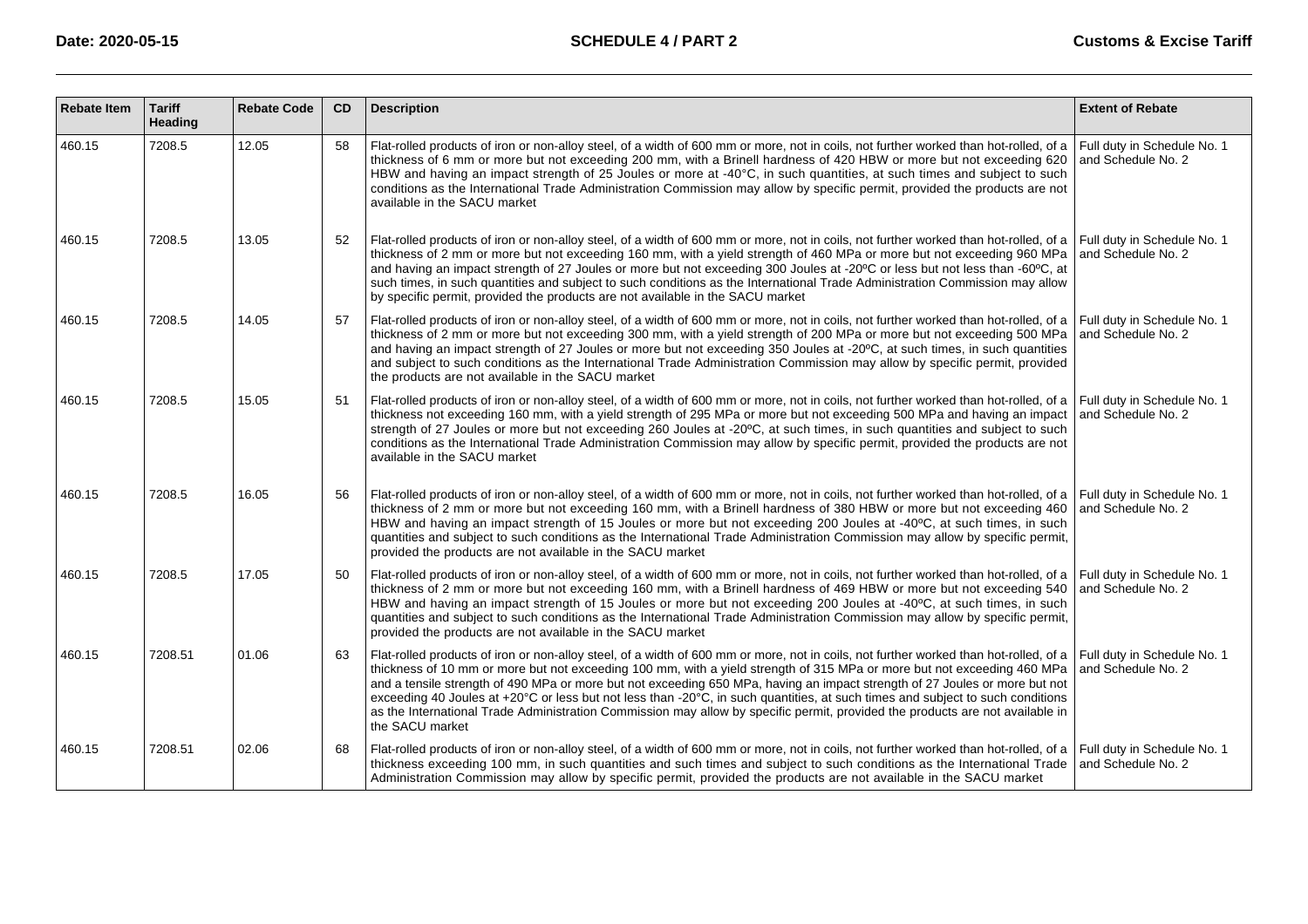| <b>Rebate Item</b> | <b>Tariff</b><br>Heading | <b>Rebate Code</b> | <b>CD</b> | <b>Description</b>                                                                                                                                                                                                                                                                                                                                                                                                                                                                                                                              | <b>Extent of Rebate</b>                           |
|--------------------|--------------------------|--------------------|-----------|-------------------------------------------------------------------------------------------------------------------------------------------------------------------------------------------------------------------------------------------------------------------------------------------------------------------------------------------------------------------------------------------------------------------------------------------------------------------------------------------------------------------------------------------------|---------------------------------------------------|
| 460.15             | 7208.51                  | 03.06              | 62        | Flat-rolled products of iron or non-alloy steel, of a width of 600 mm or more, not in coils, not further worked than hot-rolled, of a<br>thickness exceeding 60 mm but not exceeding 100 mm, in such quantities and such times and subject to such conditions as<br>the International Trade Administration Commission may allow by specific permit, provided the products are not available in the<br><b>SACU</b> market                                                                                                                        | Full duty in Schedule No. 1<br>and Schedule No. 2 |
| 460.15             | 7209.16                  | 01.06              | 61        | Flat-rolled products of iron or non-alloy steel, of a width of 600 mm or more, not clad, plated or coated, in coils, not further<br>worked than cold-rolled (cold-reduced), of a thickness exceeding 1 mm but less than 3 mm, for use in the automotive industry,<br>in such quantities, at such times and subject to such conditions as the International Trade Administration Commission may<br>allow by specific permit, provided the products are not available in the SACU market                                                          | Full duty                                         |
| 460.15             | 7209.17                  | 01.06              | 66        | Flat-rolled products of iron or non-alloy steel, of a width of 600 mm or more, not clad, plated or coated, in coils, not further<br>worked than cold-rolled (cold-reduced), of a thickness of 0,5 mm or more but not exceeding 1 mm, for use in the automotive<br>industry, in such quantities, at such times and subject to such conditions as the International Trade Administration Commission<br>may allow by specific permit, provided the products are not available in the SACU market                                                   | Full duty                                         |
| 460.15             | 7210.49                  | 01.06              | 65        | Flat rolled products of iron or non-alloy steel, of a width of 600 mm or more, otherwise plated or coated with zinc, other, for use<br>in the automotive industry, in such quantities, at such times and subject to such conditions as the International Trade<br>Administration Commission may allow by specific permit, provided the products are not available in the SACU market                                                                                                                                                            | Full duty                                         |
| 460.15             | 7210.61                  | 01.06              | 64        | Flat rolled products of iron or non-alloy steel, of a width of 600 mm or more, plated or coated with aluminium-zinc alloys, in<br>such quantities, at such times and subject to such conditions as the International Trade Administration Commission may allow<br>by specific permit, provided the products are not available in the SACU market                                                                                                                                                                                                | Full duty                                         |
| 460.15             | 7210.70                  | 01.06              | 63        | Flat rolled products of iron or non-alloy steel, of a width of 600 mm or more, painted, varnished or coated with plastics, in such<br>quantities, at such times and subject to such conditions as the International Trade Administration Commission may allow by<br>specific permit, provided the products are not available in the SACU market                                                                                                                                                                                                 | Full duty                                         |
| 460.15             | 7216.32                  | 01.06              | 69        | I sections of iron or non-alloy steel not further worked than hot-rolled, hot-drawn or extruded, of a height of 530 mm or more, in<br>such quantities, at such times and subject to such conditions as the International Trade Administration Commission may allow<br>by specific permit, provided the products are not available in the SACU market                                                                                                                                                                                            | Full duty                                         |
| 460.15             | 7216.33                  | 01.06              | 67        | H sections of iron or non-alloy steel not further worked than hot-rolled, hot-drawn or extruded, of a height and width of 300<br>mm x 300 mm or more, in such quantities, at such times and subject to such conditions as the International Trade<br>Administration Commission may allow by specific permit, provided the products are not available in the SACU market                                                                                                                                                                         | Full duty                                         |
| 460.15             | 72.17                    | 01.04              | 46        | Wire of non-alloy steel, clad with aluminium, for use in the further processing of optical fibre cable, classifiable in tariff<br>subheading 8544.70, by reinforcing the optical fibre cable with one or more layer of stranded wire, in such quantities, at such<br>times and subject to such conditions as the International Trade Administration Commission may allow by specific permit,<br>provided the products are not available in the SACU market                                                                                      | Full duty                                         |
| 460.15             | 7225.30                  | 01.06              | 60        | Flat-rolled products of other alloy steel, of a width of 600 mm or more, other, not further worked than hot-rolled, in coils, for use<br>in the automotive industry, in such quantities, at such times and subject to such conditions as the International Trade<br>Administration Commission may allow by specific permit, provided the products are not available in the SACU market                                                                                                                                                          | Full duty in Schedule No. 1<br>and Schedule No. 2 |
| 460.15             | 7225.40                  | 01.06              | 68        | Flat-rolled products of other alloy steel, of a width exceeding 600 mm but not exceeding 1 800 mm, not in coils, not further<br>worked than hot-rolled and of a thickness of 3 mm or more but not exceeding 8 mm, (excluding those with a Brinell harness of<br>425 HBW or more) with a yield strength of 700 MPa or more, in such quantities, at such times and subject to such conditions<br>as the International Trade Administration Commission may allow by specific permit, provided the products are not available in<br>the SACU market | Full safequard duty                               |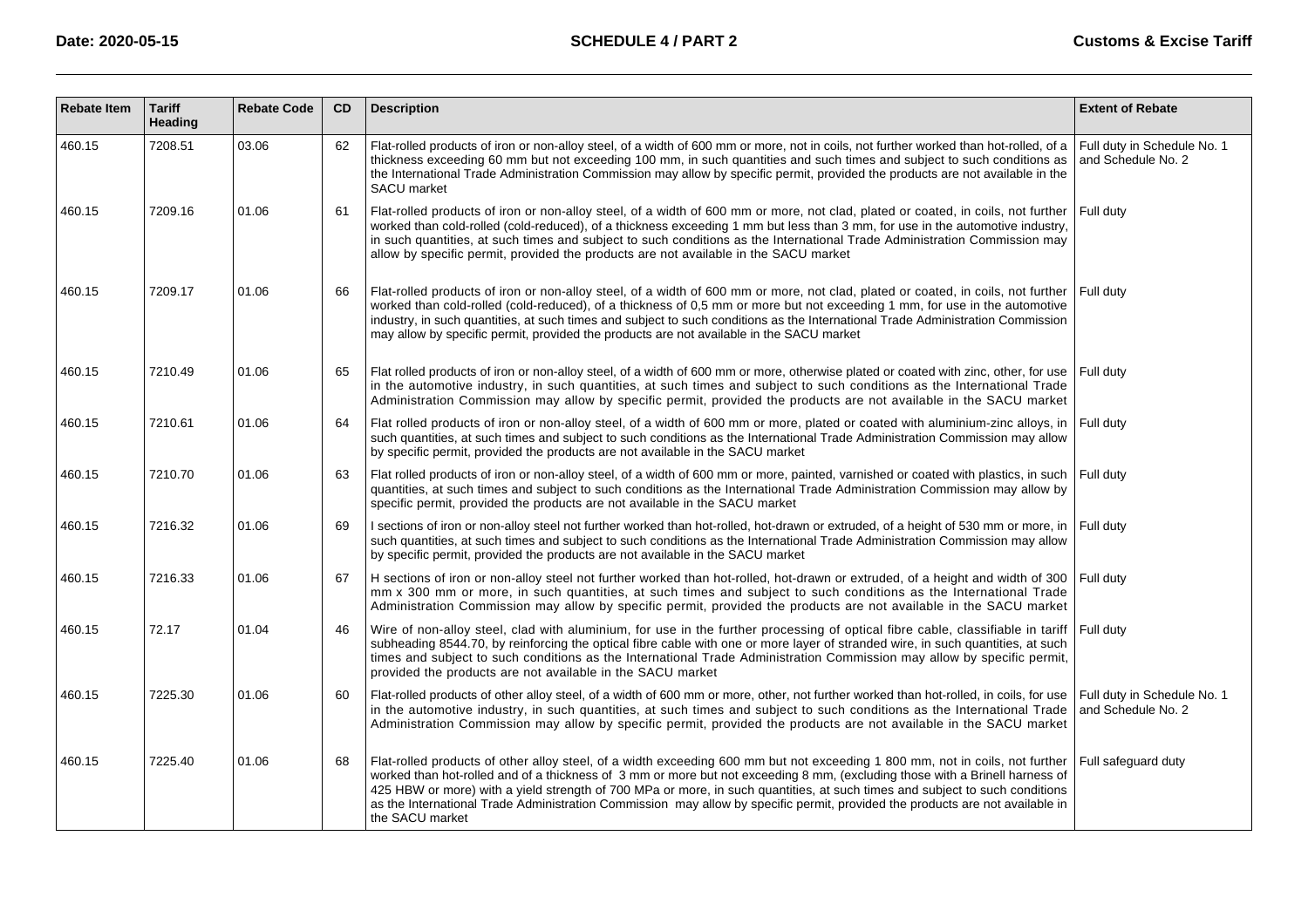| <b>Rebate Item</b> | <b>Tariff</b><br>Heading | <b>Rebate Code</b> | <b>CD</b> | <b>Description</b>                                                                                                                                                                                                                                                                                                                                                                                                                                                                                                                                                                                                                                                                                                                               | <b>Extent of Rebate</b>                           |
|--------------------|--------------------------|--------------------|-----------|--------------------------------------------------------------------------------------------------------------------------------------------------------------------------------------------------------------------------------------------------------------------------------------------------------------------------------------------------------------------------------------------------------------------------------------------------------------------------------------------------------------------------------------------------------------------------------------------------------------------------------------------------------------------------------------------------------------------------------------------------|---------------------------------------------------|
| 460.15             | 7225.40                  | 02.06              | 62        | Flat-rolled products of other alloy steel, of a width exceeding 600 mm but not exceeding 1 800 mm, not in coils, not further<br>worked than hot-rolled and of a thickness of less than 3 mm or more than 8 mm, (excluding those with a Brinell harness of 425<br>HBW or more) with a yield strength of 700 MPa or more, in such quantities, at such times and subject to such conditions as the<br>International Trade Administration Commission may allow by specific permit, provided the products are not available in the<br><b>SACU</b> market                                                                                                                                                                                              | Full safeguard duty                               |
| 460.15             | 7225.40                  | 03.06              | 67        | Flat rolled products of other alloy steel, of a width exceeding 600 mm but not exceeding 1 800 mm, not in coils, not further<br>worked than hot-rolled and of a thickness of 2 mm or more but not exceeding 10 mm with a Brinell harness of 425 HBW or<br>more, in such quantities, at such times and subject to such conditions as the International Trade Administration Commission<br>may allow by specific permit, provided the products are not available in the SACU market                                                                                                                                                                                                                                                                | Full safeguard duty                               |
| 460.15             | 7225.40                  | 04.06              | 61        | Flat-rolled products of other alloy steel, of a width of 600 mm or more, not further worked than hot-rolled, not in coils, of a<br>thickness of 2 mm or more but not exceeding 160 mm, with a yield strength of 550 MPa or more but not exceeding 960 MPa<br>and having an impact strength of 27 Joules or more but not exceeding 69 Joules at -20°C or less but not less than -60°C, at<br>such times, in such quantities and subject to such conditions as the International Trade Administration Commission may allow<br>by specific permit, provided the products are not available in the SACU market                                                                                                                                       | Full duty in Schedule No. 1<br>and Schedule No. 2 |
| 460.15             | 7225.40                  | 05.06              | 66        | Flat-rolled products of other alloy steel, of a width of 600 mm or more, not further worked than hot-rolled, not in coils, of a<br>thickness of 2 mm or more but not exceeding 160 mm, with a Brinell hardness of 400 HBW or more but not exceeding 700<br>HBW and having an impact strength of 15 Joules or more but not exceeding 95 Joules at -40°C, at such times, in such<br>quantities and subject to such conditions as the International Trade Administration Commission may allow by specific permit,<br>provided the products are not available in the SACU market                                                                                                                                                                     | Full duty in Schedule No. 1<br>and Schedule No. 2 |
| 460.15             | 7225.40                  | 06.06              | 60        | Flat-rolled products of other alloy steel, of a width of 600 mm or more, not further worked than hot-rolled, not in coils, of a<br>thickness of 40 mm or more but not exceeding 160 mm, with a Brinell hardness of 350 HBW and having an impact strength of<br>95 Joules at -40°C, at such times, in such quantities and subject to such conditions as the International Trade Administration<br>Commission may allow by specific permit, provided the products are not available in the SACU market                                                                                                                                                                                                                                             | Full duty in Schedule No. 1<br>and Schedule No. 2 |
| 460.15             | 7225.40                  | 07.06              | 65        | Flat-rolled products of other alloy steel, of a width of 600 mm or more, not further worked than hot-rolled, not in coils, of a<br>thickness of 5 mm or more but not exceeding 50 mm, with a Brinell hardness of 350 HBW and having an impact strength of 60<br>Joules at -40°C, at such times, in such quantities and subject to such conditions as the International Trade Administration<br>Commission may allow by specific permit, provided the products are not available in the SACU market                                                                                                                                                                                                                                               | Full duty in Schedule No. 1<br>and Schedule No. 2 |
| 460.15             | 7225.40                  | 08.06              | 63        | Flat-rolled products of other alloy steel, of a width of 600 mm or more, not further worked than hot-rolled, not in coils, of a<br>thickness of 2 mm or more but not exceeding 100 mm, with a nickel content of 1.8 per cent by mass or more but not exceeding<br>3 per cent, a molybdenum content of 0.7 per cent by mass or more but not exceeding 0.8 per cent and a chrome content of 1<br>per cent by mass or more but not exceeding 2 per cent, with a Brinell hardness of 260 HBW or more but not exceeding 640<br>HBW, at such times, in such quantities and subject to such conditions as the International Trade Administration Commission<br>may allow by specific permit, provided the products are not available in the SACU market | Full duty in Schedule No. 1<br>and Schedule No. 2 |
| 460.15             | 7225.40                  | 09.06              | 64        | Flat-rolled products of other alloy, of a width of 600 mm or more, not further worked than hot-rolled, not in coils, with a<br>thickness of 2 mm or more but not exceeding 20 mm, with a copper content of 0.25 per cent by mass or more but not<br>exceeding 0.4 per cent and a chromium content of 1 per cent by mass or more but not exceeding 2 per cent, with a yield<br>strength of 550 MPa or more but not exceeding 960 MPs, at such times, in such quantities and subject to such conditions as<br>the International Trade Administration Commission may allow by specific permit, provided the products are not available in the<br>SACU market                                                                                        | Full duty in Schedule No. 1<br>and Schedule No. 2 |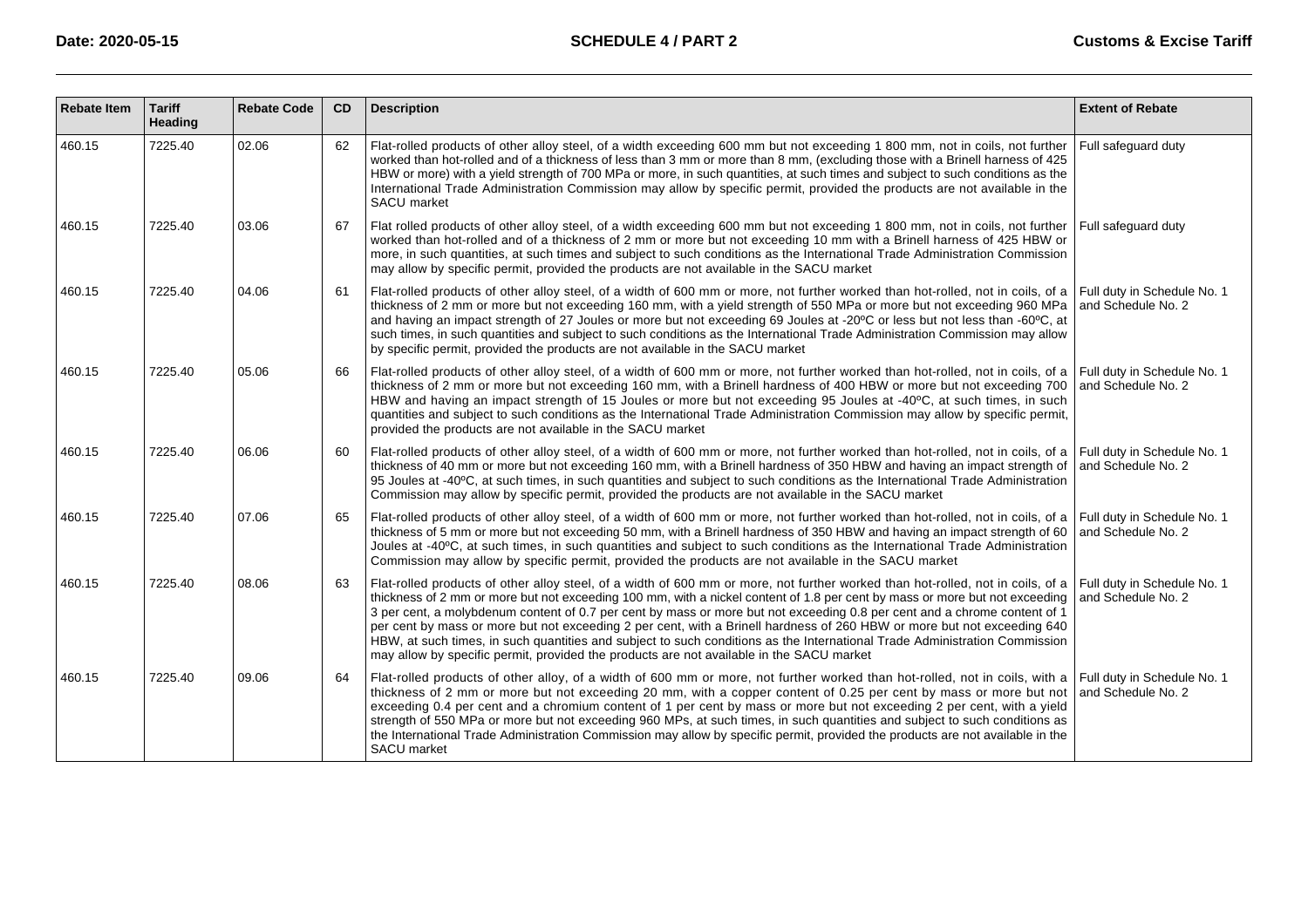| <b>Rebate Item</b> | <b>Tariff</b><br>Heading | <b>Rebate Code</b> | <b>CD</b> | <b>Description</b>                                                                                                                                                                                                                                                                                                                                                                                                                                                                                                                                                                                                                      | <b>Extent of Rebate</b>                           |
|--------------------|--------------------------|--------------------|-----------|-----------------------------------------------------------------------------------------------------------------------------------------------------------------------------------------------------------------------------------------------------------------------------------------------------------------------------------------------------------------------------------------------------------------------------------------------------------------------------------------------------------------------------------------------------------------------------------------------------------------------------------------|---------------------------------------------------|
| 460.15             | 7225.40                  | 10.06              | 67        | Flat-rolled products of other alloy steel, of a width of 600 mm or more, not in coils, not further worked than hot-rolled, of a<br>thickness of 6 mm or more but not exceeding 200 mm, with a yield strength of 670 MPa or more but not exceeding 1 200 MPa<br>and having an impact strength of 27 Joules or more at -40 °C or less but not less than -60° C, in such quantities, at such times<br>and subject to such conditions as the International Trade Administration Commission may allow by specific permit, provided<br>the products are not available in the SACU market                                                      | Full duty in Schedule No. 1<br>and Schedule No. 2 |
| 460.15             | 7225.40                  | 11.06              | 61        | Flat-rolled products of other alloy steel, of a width of 600 mm or more, not in coils, not further worked than hot-rolled, of a   Full duty in Schedule No. 1<br>thickness of 7 mm or more but not exceeding 30 mm, with a yield strength of 460 MPa and having an impact strength of 7<br>Joules at -40 °C, in such quantities, at such times and subject to such conditions as the International Trade Administration<br>Commission may allow by specific permit, provided the products are not available in the SACU market                                                                                                          | and Schedule No. 2                                |
| 460.15             | 7225.40                  | 12.06              | 66        | Flat-rolled products of other alloy steel, of a width of 600 mm or more, not in coils, not further worked than hot-rolled, of a<br>thickness of 6 mm or more but not exceeding 200 mm, with a yield strength of 460 MPa and having an impact strength of 27<br>Joules or more but not exceeding 45 Joules at -20° C but not less than -40°C, in such quantities, at such times and subject to<br>such conditions as the International Trade Administration Commission may allow by specific permit, provided the products are<br>not available in the SACU market                                                                       | Full duty in Schedule No. 1<br>and Schedule No. 2 |
| 460.15             | 7225.40                  | 13.06              | 60        | Flat-rolled products of other alloy steel, of a width of 600 mm or more, not in coils, not further worked than hot-rolled, of a Full duty in Schedule No. 1<br>thickness of 6 mm or more but not exceeding 150 mm, with a Brinell hardness of 310 HBW or more but not exceeding 450<br>HBW and having an impact strength of 30 Joules at -40 °C in such quantities, at such times and subject to such conditions as<br>the International Trade Administration Commission may allow by specific permit, provided the products are not available in the<br>SACU market                                                                    | and Schedule No. 2                                |
| 460.15             | 7225.40                  | 14.06              | 65        | Flat-rolled products of other alloy steel, of a width of 600 mm or more, not in coils, not further worked than hot-rolled, of a Full duty in Schedule No. 1<br>thickness of 6 mm or more but not exceeding 200 mm, with a Brinell hardness of 420 HBW or more but not exceeding 620<br>HBW and having an impact strength of 25 Joules or more at -40° C, in such quantities, at such times and subject to such<br>conditions as the International Trade Administration Commission may allow by specific permit, provided the products are not<br>available in the SACU market                                                           | and Schedule No. 2                                |
| 460.15             | 7225.40                  | 15.06              | 64        | Flat-rolled products of other alloy steel, of a width of 600 mm or more, not in coils, not further worked than hot-rolled, of a Full duty in Schedule No. 1<br>thickness of 2 mm or more but not exceeding 160 mm, with a yield strength of 460 MPa or more but not exceeding 960 MPa<br>and having an impact strength of 27 Joules or more but not exceeding 300 Joules at -20°C or less but not less than -60°C, at<br>such times, in such quantities and subject to such conditions as the International Trade Administration Commission may allow<br>by specific permit, provided the products are not available in the SACU market | and Schedule No. 2                                |
| 460.15             | 7225.40                  | 16.06              | 64        | Flat-rolled products of other alloy steel, of a width of 600 mm or more, not in coils, not further worked than hot-rolled, of a<br>thickness of 2 mm or more but not exceeding 160 mm, with a Brinell hardness of 380 HBW or more but not exceeding 460<br>HBW and having an impact strength of 15 Joules or more but not exceeding 200 Joules at -40°C, at such times, in such<br>quantities and subject to such conditions as the International Trade Administration Commission may allow by specific permit,<br>provided the products are not available in the SACU market                                                           | Full duty in Schedule No. 1<br>and Schedule No. 2 |
| 460.15             | 7225.40                  | 17.06              | 69        | Flat-rolled products of other alloy steel, of a width of 600 mm or more, not in coils, not further worked than hot-rolled, of a<br>thickness of 2 mm or more but not exceeding 160 mm, with a Brinell hardness of 469 HBW or more but not exceeding 540<br>HBW and having an impact strength of 15 Joules or more but not exceeding 200 Joules at -40°C, at such times, in such<br>quantities and subject to such conditions as the International Trade Administration Commission may allow by specific permit,<br>provided the products are not available in the SACU market                                                           | Full duty in Schedule No. 1<br>and Schedule No. 2 |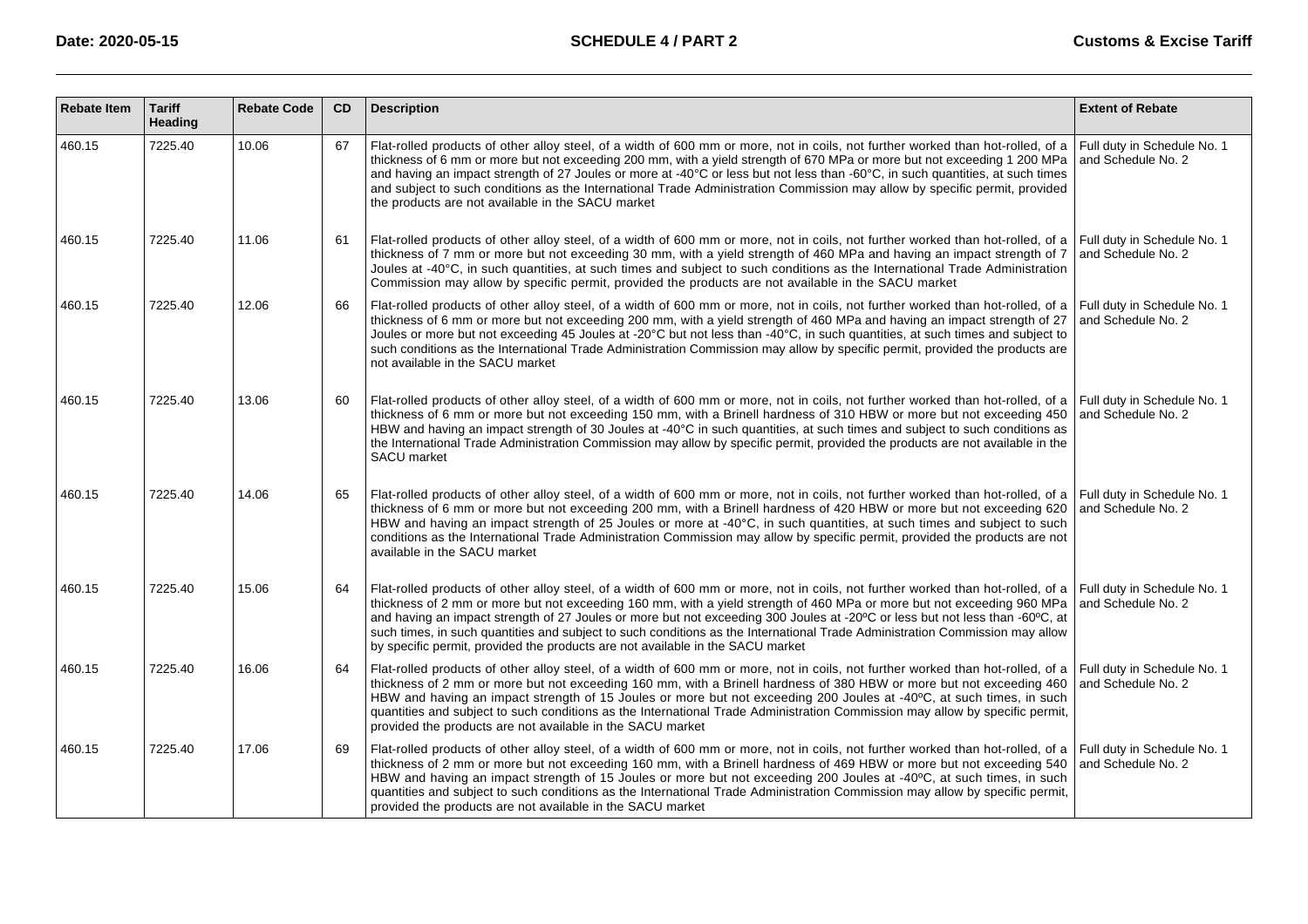| <b>Rebate Item</b> | <b>Tariff</b><br>Heading | <b>Rebate Code</b> | CD | <b>Description</b>                                                                                                                                                                                                                                                                                                                                                                                                                                                                                                                                                                                                                                                              | <b>Extent of Rebate</b>                           |
|--------------------|--------------------------|--------------------|----|---------------------------------------------------------------------------------------------------------------------------------------------------------------------------------------------------------------------------------------------------------------------------------------------------------------------------------------------------------------------------------------------------------------------------------------------------------------------------------------------------------------------------------------------------------------------------------------------------------------------------------------------------------------------------------|---------------------------------------------------|
| 460.15             | 7225.40                  | 18.06              | 63 | Flat-rolled products of other alloy steel, of a width of 600 mm or more, not in coils, not further worked than hot-rolled, of a<br>thickness of 2 mm or more but not exceeding 300 mm, with a yield strength of 200 MPa or more but not exceeding 500 MPa<br>and having an impact strength of 27 Joules or more but not exceeding 350 Joules at -20°C, at such times, in such quantities<br>and subject to such conditions as the International Trade Administration Commission may allow by specific permit, provided<br>the products are not available in the SACU market                                                                                                     | Full duty in Schedule No. 1<br>and Schedule No. 2 |
| 460.15             | 7225.40                  | 19.06              | 68 | Flat-rolled products of other alloy steel, of a width of 600 mm or more, not in coils, not further worked than hot-rolled, of a<br>thickness of 10 mm or more but not exceeding 100 mm, with a yield strength of 315 MPa or more but not exceeding 460 MPa<br>and a tensile strength of 490 MPa or more but not exceeding 650 MPa, having an impact strength of 27 Joules or more but not<br>exceeding 40 Joules at +20°C or less but not less than -20°C, in such quantities, at such times and subject to such conditions<br>as the International Trade Administration Commission may allow by specific permit, provided the products are not available in<br>the SACU market | Full duty in Schedule No. 1<br>and Schedule No. 2 |
| 460.15             | 7225.50                  | 01.06              | 65 | Flat-rolled products of other alloy steel, of a width of 600 mm or more, other, not further worked than cold-rolled (cold-<br>reduced), for use in the automotive industry, in such quantities, at such times and subject to such conditions as the<br>International Trade Administration Commission may allow by specific permit, provided the products are not available in the<br>SACU market                                                                                                                                                                                                                                                                                | Full dutv                                         |
| 460.15             | 7225.99                  | 01.06              | 68 | Flat-rolled products of other steel, of a width of 600 mm or more, other, in such quantities, at such times and subject to such<br>conditions as the International Trade Administration Commission may allow by specific permit, provided the products are not<br>available in the SACU market                                                                                                                                                                                                                                                                                                                                                                                  | Full duty in Schedule No. 1<br>and Schedule No. 2 |
| 460.15             | 7225.99                  | 02.06              | 62 | Other flat-rolled products of other alloy steel, of a width of 600 mm or more, other, with a yield strength of 700 MPa or more but<br>not exceeding 960 MPa, with a tensile strength of 750 MPa or more but not exceeding 1150 MPa and having an impact<br>strength of 30 Joules at -40 °C or less, in such quantities, at such times and subject to such conditions as the International<br>Trade Administration Commission may allow by specific permit, provided the products are not available in the SACU market                                                                                                                                                           | Full duty in Schedule No. 1<br>and Schedule No. 2 |
| 460.15             | 7225.99                  | 03.06              | 67 | Flat-rolled products of other alloy steel, of a width of 600 mm or more, other, for use in the automotive industry, in such<br>quantities, at such times and subject to such conditions as the International Trade Administration Commission may allow by<br>specific permit, provided the products are not available in the SACU market                                                                                                                                                                                                                                                                                                                                        | Full duty in Schedule No. 1<br>and Schedule No. 2 |
| 460.15             | 7226.99                  | 01.06              | 64 | Flat-rolled products of other alloy steel, of a width of less than 600 mm, other, for use in the automotive industry, in such<br>quantities, at such times and subject to such conditions as the International Trade Administration Commission may allow by<br>specific permit, provided the products are not available in the SACU market                                                                                                                                                                                                                                                                                                                                      | Full duty in Schedule No. 1<br>and Schedule No. 2 |
| 460.15             | 7228.70                  | 01.06              | 69 | I sections, of other alloy steel, not further worked than hot-rolled, hot-drawn or extruded of a height of 530 mm or more, in such<br>quantities, at such times and subject to such conditions as the International Trade Administration Commission may allow by<br>specific permit                                                                                                                                                                                                                                                                                                                                                                                             | Full duty                                         |
| 460.15             | 7228.70                  | 02.06              | 63 | H sections, of other alloy steel, not further worked than hot rolled, hot-drawn or extruded of a height and width of 300 mm $x$ Full duty<br>300 mm or more, in such quantities, at such times and subject to such conditions as the International Trade Administration<br>Commission may allow by specific permit                                                                                                                                                                                                                                                                                                                                                              |                                                   |
| 460.15             | 73.03                    | 01.04              | 40 | Tubes and pipes of iron or steel, for use as steam boiler, superheater and economizer tubing, in such quantities and at such Full duty<br>times as the International Trade Administration Commission, may allow by specific permit                                                                                                                                                                                                                                                                                                                                                                                                                                              |                                                   |
| 460.15             | 73.04                    | 01.04              | 46 | Tubes and pipes of iron or steel, for use as steam boiler, superheater and economizer tubing, in such quantities and at such   Full duty<br>times as the International Trade Administration Commission, may allow by specific permit                                                                                                                                                                                                                                                                                                                                                                                                                                            |                                                   |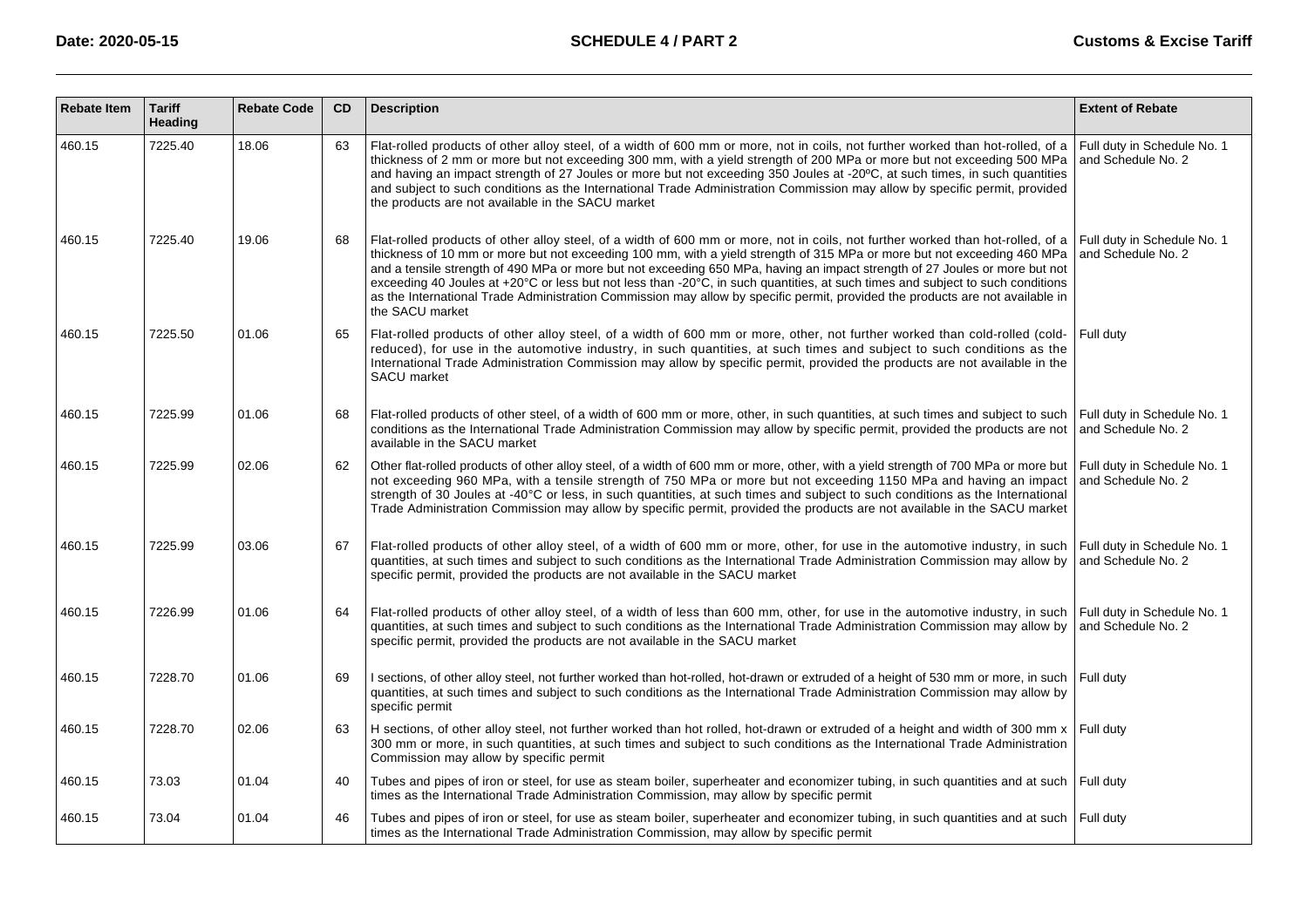| <b>Rebate Item</b> | <b>Tariff</b><br>Heading                                                    | <b>Rebate Code</b> | CD | <b>Description</b>                                                                                                                                                                                                                                                                                                                                                                                                                                                                                                                                                                                                                                                                                                                           | <b>Extent of Rebate</b> |  |  |  |  |
|--------------------|-----------------------------------------------------------------------------|--------------------|----|----------------------------------------------------------------------------------------------------------------------------------------------------------------------------------------------------------------------------------------------------------------------------------------------------------------------------------------------------------------------------------------------------------------------------------------------------------------------------------------------------------------------------------------------------------------------------------------------------------------------------------------------------------------------------------------------------------------------------------------------|-------------------------|--|--|--|--|
| 460.15             | 73.05                                                                       | 01.04              | 42 | Tubes and pipes of iron or steel, for use as steam boiler, superheater and economizer tubing, in such quantities and at such<br>times as the International Trade Administration Commission, may allow by specific permit                                                                                                                                                                                                                                                                                                                                                                                                                                                                                                                     | Full duty               |  |  |  |  |
| 460.15             | 73.06                                                                       | 01.04              | 49 | Tubes and pipes of iron or steel, for use as steam boiler, superheater and economizer tubing, in such quantities and at such Full duty<br>times as the International Trade Administration Commission, may allow by specific permit                                                                                                                                                                                                                                                                                                                                                                                                                                                                                                           |                         |  |  |  |  |
| 460.15             | 7306.30                                                                     | 01.06              | 61 | Tubes, pipes and hollow profiles, welded, of circular cross-section, of iron or non-alloy steel, in such quantities, at such times<br>and subject to such conditions as the International Trade Administration Commission may allow by specific permit, after that<br>Commission has been satisfied that the tubes, pipes and hollow profiles will be used in the manufacture of brake line and fuel<br>line assemblies and the National Regulator for Compulsory Specifications has certified that such tubes, pipes and hollow<br>profiles comply with the specifications for brake and fuel lines used in motor vehicles                                                                                                                  | Full duty               |  |  |  |  |
| 460.15             | 7312.10                                                                     | 01.06              | 66 | Stranded wire, ropes and cables of iron or steel, not electrically insulated, in such quantities, at such times and subject to such<br>conditions as the International Trade Administration Commission, may allow by specific permit, provided the products are not<br>available in the SACU market.                                                                                                                                                                                                                                                                                                                                                                                                                                         | Full duty               |  |  |  |  |
| 460.15             | 7312.90                                                                     | 01.06              | 64 | Plaited bands, slings and the like, of iron or steel, not electrically insulated, in such quantities, at such times and subject to<br>such conditions as the International Trade Administration Commission, may allow by specific permit, provided the products are<br>not available in the SACU market.                                                                                                                                                                                                                                                                                                                                                                                                                                     | Full duty               |  |  |  |  |
| 460.15             | 73.18                                                                       | 01.04              | 46 | Screws, bolts, coach screws, screw hooks, rivets, cotters, cotter-pins, washers (including spring washers) and similar articles<br>of stainless steel, in such quantities, at such times and subject to such conditions as the International trade Administration<br>Commission may allow by specific permit, provided the Commission is satisfied that the subject goods are not available in the<br>SACU region                                                                                                                                                                                                                                                                                                                            | Full duty               |  |  |  |  |
| 460.15             | 7604.29.15                                                                  | 01.08              | 82 | Bars and rods, of aluminium-copper-magnesium-zinc alloys, of a maximum cross-sectional dimension of 25 mm or more but<br>not exceeding 52 mm and of a length not exceeding 3 221 mm, having a copper content of 1,2 per cent or more but not<br>exceeding 2 per cent by mass, a magnesium content of 2,1 per cent or more but not exceeding 2,9 per cent by mass and a<br>zinc content of 5,1 per cent but not exceeding 6,1 per cent by mass, with a yield strength of 460 MPa or more but not<br>exceeding 480 MPa, at such times, in such quantities and subject to such conditions as the International Trade Administration<br>Commission may allow by specific permit, provided the bars and rods are not available in the SACU market | Full duty               |  |  |  |  |
| 460.15             | 7604.29.65                                                                  | 01.08              | 81 | Profiles, of aluminium-copper-magnesium-zinc alloys, of a maximum cross-sectional dimension of 60 mm or more but not Full duty<br>exceeding 85 mm, having a copper content of 1,2 per cent or more but not exceeding 2 per cent by mass, a magnesium<br>content of 2,1 per cent or more but not exceeding 2,9 per cent by mass and a zinc content of 5,1 per cent but not exceeding<br>6,1 per cent by mass, with a yield strength of 460 MPa or more but not exceeding 480 MPa, at such times, in such quantities<br>and subject to such conditions as the International Trade Administration Commission may allow by specific permit, provided<br>the bars and rods are not available in the SACU market                                   |                         |  |  |  |  |
| 460.15             | 76.06                                                                       | 01.04              | 47 | Aluminium plates, sheets and strip of a thickness not exceeding 10 mm, coiled, covered on one or both sides with paint or<br>enamel, in such quantities and at such times as the International Trade Administration Commission, may allow by specific<br>permit                                                                                                                                                                                                                                                                                                                                                                                                                                                                              | Full duty               |  |  |  |  |
| 460.15             | 9406.90.10                                                                  | 01.08              | 87 | Greenhouses of iron or non-alloy steel, in such quantities, at such times and subject to such conditions as the International<br>Trade Administration Commission may allow by specific permit, provided the steel and other materials are not available in the<br><b>SACU</b> market                                                                                                                                                                                                                                                                                                                                                                                                                                                         | l Full dutv             |  |  |  |  |
| 460.16             | MACHINERY AND MECHANICAL APPLIANCES; ELECTRICAL EQUIPMENT AND PARTS THEREOF |                    |    |                                                                                                                                                                                                                                                                                                                                                                                                                                                                                                                                                                                                                                                                                                                                              |                         |  |  |  |  |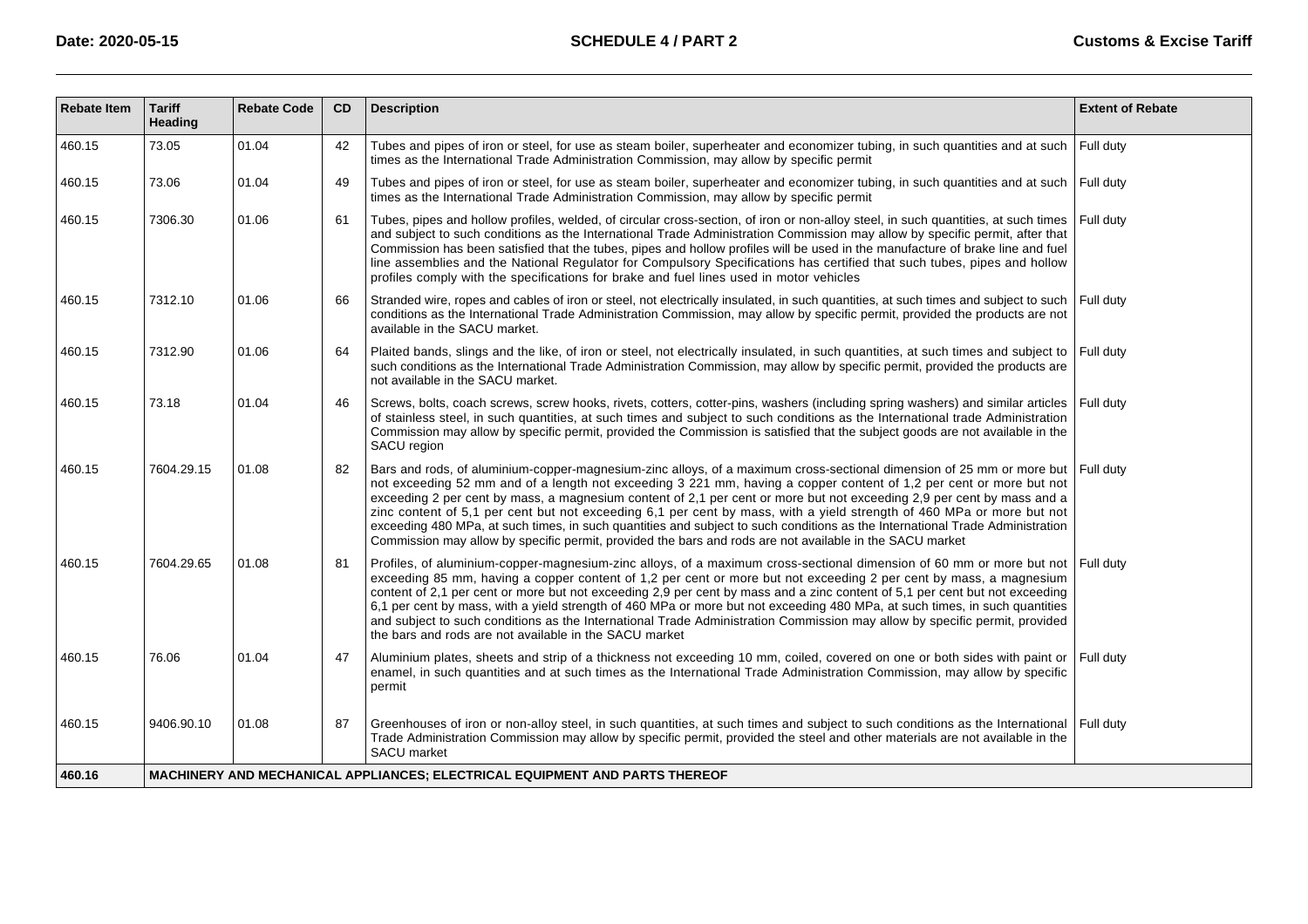| <b>Rebate Item</b> | <b>Tariff</b><br>Heading | <b>Rebate Code</b>                                                                          | CD | <b>Description</b>                                                                                                                                                                                                                                                                                                                                                                                                                                                                                                                                                                                                                                                                                                                                                                                                                                                                                                                                                                                                                                                                                                                                                                                      | <b>Extent of Rebate</b>                                                                                                               |
|--------------------|--------------------------|---------------------------------------------------------------------------------------------|----|---------------------------------------------------------------------------------------------------------------------------------------------------------------------------------------------------------------------------------------------------------------------------------------------------------------------------------------------------------------------------------------------------------------------------------------------------------------------------------------------------------------------------------------------------------------------------------------------------------------------------------------------------------------------------------------------------------------------------------------------------------------------------------------------------------------------------------------------------------------------------------------------------------------------------------------------------------------------------------------------------------------------------------------------------------------------------------------------------------------------------------------------------------------------------------------------------------|---------------------------------------------------------------------------------------------------------------------------------------|
| 460.16             | 8462.10                  | 01.06                                                                                       | 67 | Hydraulic presses of a drawing capacity of 18 000 kN or more and of a table size of 4 500 mm or more, in such quantities, at<br>such times and subject to such conditions as the International Trade Administration Commission, may allow by specific permit,<br>provided the International Trade Administration Commission is satisfied that such presses will be used solely or principally in<br>the manufacture of sideframe panels for motor vehicles                                                                                                                                                                                                                                                                                                                                                                                                                                                                                                                                                                                                                                                                                                                                              | Full duty                                                                                                                             |
| 460.16             | 84.81                    | 01.04                                                                                       | 41 | Segmental ball plug valves, positioner and actuator contained in a single housing, for use in the paper and pulp industry                                                                                                                                                                                                                                                                                                                                                                                                                                                                                                                                                                                                                                                                                                                                                                                                                                                                                                                                                                                                                                                                               | Full duty                                                                                                                             |
| 460.16             | 85.00                    | 01.02                                                                                       | 21 | Parts, certified by the supplier to have been manufactured for use solely or principally in radiotelephonic transmission and<br>reception apparatus for operation in the frequency ranges 1,6 to 26 megahertz and 118 to 136,975 megahertz                                                                                                                                                                                                                                                                                                                                                                                                                                                                                                                                                                                                                                                                                                                                                                                                                                                                                                                                                              | Full duty                                                                                                                             |
| 460.16             | 85.00                    | 02.02                                                                                       | 26 | Parts for radar apparatus and radio navigational aid apparatus, used for nautical and aeronautical purposes                                                                                                                                                                                                                                                                                                                                                                                                                                                                                                                                                                                                                                                                                                                                                                                                                                                                                                                                                                                                                                                                                             | Full duty                                                                                                                             |
| 460.16             | 8523.52.10               | 01.08                                                                                       | 87 | Digital "smart cards" (excluding proximity cards or tags), in such quantities, at such times and subject to such conditions as the<br>International Trade Administration Commission may allow by specific permit, provided the "smart cards" are not available in<br>the SACU area                                                                                                                                                                                                                                                                                                                                                                                                                                                                                                                                                                                                                                                                                                                                                                                                                                                                                                                      | Full duty                                                                                                                             |
| 460.16             | 85.28                    | 01.04                                                                                       | 42 | Surveilance systems, incorporating a thermal imaging camera, monitor, power supply unit, control console and telemetry   Full duty<br>transmitter and receiver                                                                                                                                                                                                                                                                                                                                                                                                                                                                                                                                                                                                                                                                                                                                                                                                                                                                                                                                                                                                                                          |                                                                                                                                       |
| 460.16             | 85.36                    | 01.04                                                                                       | 44 | Electrical apparatus for switching or protecting electrical circuits, or for making connections to or in electrical circuits, for a<br>voltage not exceeding 1 kV, of a flameproof, waterproof or watertight types: Provided that a certificate of the South African<br>Bureau of Standards is presented at the time of entry that the apparatus is flameproof, waterproof or watertight                                                                                                                                                                                                                                                                                                                                                                                                                                                                                                                                                                                                                                                                                                                                                                                                                | Full duty less 5%                                                                                                                     |
| 460.16             | 8544.70                  | 01.06                                                                                       | 68 | Optical fibre cable, for further processing by reinforcing the fibre optical cable with one or more layer of wire, in such quantities,<br>at such times and subject to such conditions as the International Trade Administration Commission may allow by specific<br>permit, provided the products are not available in the SACU market                                                                                                                                                                                                                                                                                                                                                                                                                                                                                                                                                                                                                                                                                                                                                                                                                                                                 | Full duty                                                                                                                             |
| 460.17             |                          |                                                                                             |    | <b>VEHICLES, AIRCRAFT, VESSELS AND ASSOCIATED TRANSPORT EQUIPMENT</b>                                                                                                                                                                                                                                                                                                                                                                                                                                                                                                                                                                                                                                                                                                                                                                                                                                                                                                                                                                                                                                                                                                                                   |                                                                                                                                       |
|                    | <b>NOTES:</b>            | calculated on a value determined as follows:<br>produced fitted with engines and gearboxes. |    | 1. (a) For the purposes of this item unless the context indicates otherwise, any expression to which a meaning has been assigned in item 317.03 has the meaning so assigned.<br>(b) For the purposes of this rebate item the extent of rebate "not exceeding the duty as calculated in terms of the Notes to this rebate item" means the customs duty payable and must be<br>(i) The value for customs duty purposes of specified motor vehicles imported less the value of any excess volume assembly allowances as calculated in the quarterly account of a<br>manufacturer of specified motor vehicles (as defined in rebate item 317.03) and less the value of a production rebate credit certificate.<br>(ii) For the purposes of paragraph (i) above the value of the excess volume assembly allowance and the value of a production rebate credit certificate shall be reduced by 20 per cent if<br>the rebate is used to import specified motor vehicles. No adjustment shall, however, be made if the production rebate credit certificate was issued in respect of specified motor vehicles<br>2. These Notes are only applicable to the ordinary duty specified in Part 1 of Schedule No. 1. |                                                                                                                                       |
| 460.17             | 00.00                    | 03.00                                                                                       | 01 | Automotive components for specified motor vehicles, as defined in rebate item 317.03 or heavy motor vehicles as defined in<br>Note 1 to rebate item 317.07, classifiable in tariff subheadings 4011.10, 4011.20, 4012.11, 4012.12, 4016.99.20, 5911.90.20,<br>6813.20.10, 6813.81.10, 7007.11, 7007.21, 7009.10, 8302.30, 84.09, 8415.20, 8418.99.40, 8421.23.30, 8421.31.50,<br>8421.39.20, 8421.99.66, 8483.30.55, 84.84, 8507.10, 85.11, 85.12, 8536.30.20, 8536.61.20, 8536.69.30, 8536.90.20,<br>8536.10.20, 8539.10, 8539.21.20, 8539.29.45, 8544.30, 8544.4, 87.07, 87.08 and 9401.20                                                                                                                                                                                                                                                                                                                                                                                                                                                                                                                                                                                                            | Not exceeding the duty<br>applicable to such goods in<br>Part 1 of Schedule No. 1<br>calculated on the value<br>reflected on the PRCC |
| 460.17             | 87.00                    | 03.02                                                                                       | 26 | Motor vehicles classifiable under subheadings 8701.20.10, 8702.10.81,8702.10.85, 8702.10.87, 8702.90.81, 8702.90.85,<br>8702.90.87, 8703.21.90, 8703.22.90, 8703.23.90, 8703.24.90, 8703.31.90, 8703.32.90, 8703.33.90, 8703.90.90, 8704.21.81,<br>8704.21.83, 8704.31.81, 8704.31.83, 8704.90.81, 8704.90.83, 8706.00.05 and 8706.00.15 entered on or before<br>31 December 2015 for the purposes of this item, specified by the International Trade Administration Commission, by means of<br>a certificate:<br>Provided that the application for such certificate shall not be considered by the International Trade Administration Commission,<br>unless the applicant -                                                                                                                                                                                                                                                                                                                                                                                                                                                                                                                            | Full duty less the duty in<br>Section B of Part 2 of<br>Schedule No. 1                                                                |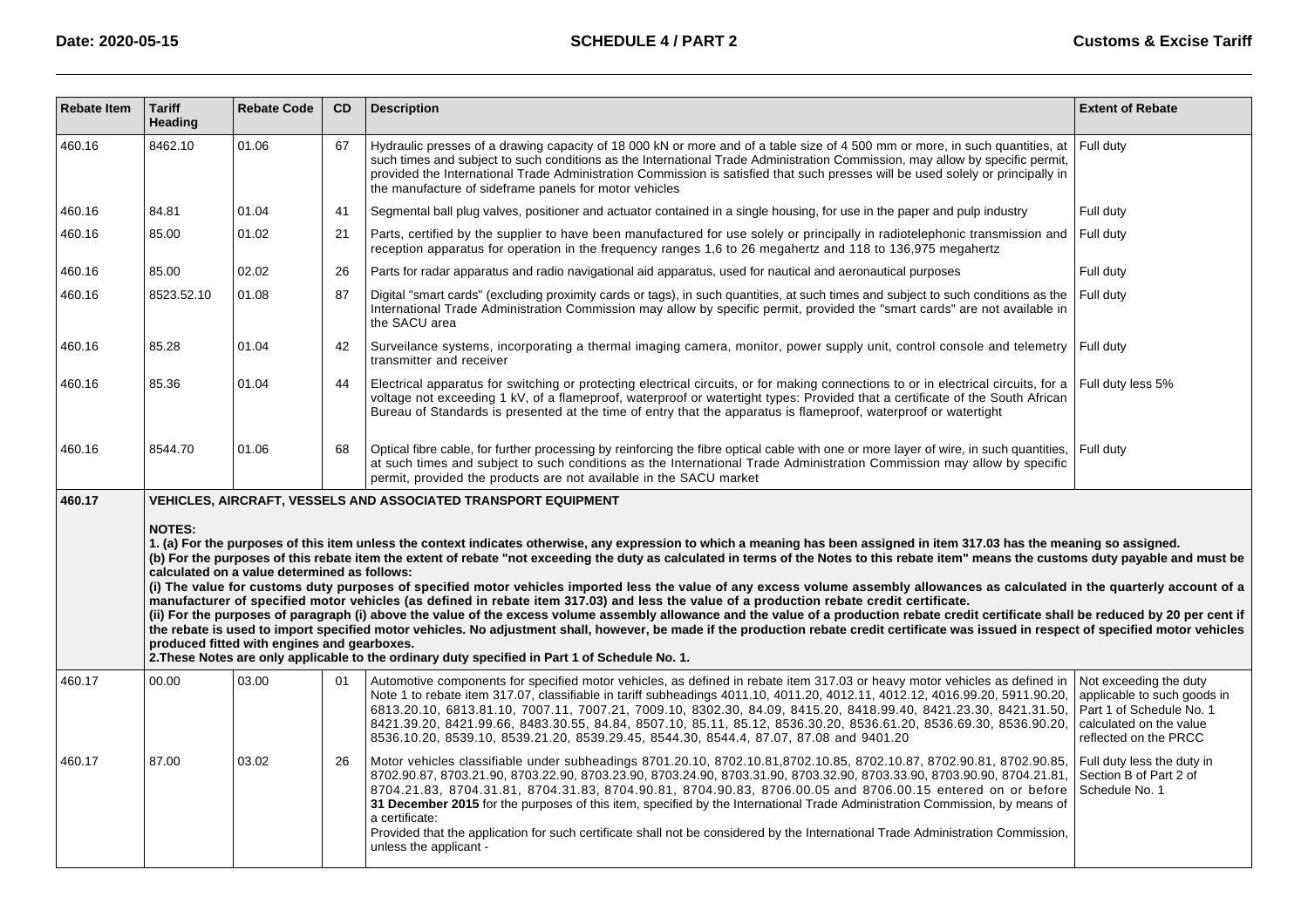| <b>Rebate Item</b> | <b>Tariff</b><br>Heading | <b>Rebate Code</b> | CD | <b>Description</b>                                                                                                                                                                                                                                                                                                                                                                                                                                                                                                                                                                                                                                                                                                                                                                                                                                                                                                                                                                                                                                                                                                                                                                                                                                                                                                                                                                                                                                                                                                                                                                                                                                                                                                                                                                                                                                                                                                                                | <b>Extent of Rebate</b>                                                             |
|--------------------|--------------------------|--------------------|----|---------------------------------------------------------------------------------------------------------------------------------------------------------------------------------------------------------------------------------------------------------------------------------------------------------------------------------------------------------------------------------------------------------------------------------------------------------------------------------------------------------------------------------------------------------------------------------------------------------------------------------------------------------------------------------------------------------------------------------------------------------------------------------------------------------------------------------------------------------------------------------------------------------------------------------------------------------------------------------------------------------------------------------------------------------------------------------------------------------------------------------------------------------------------------------------------------------------------------------------------------------------------------------------------------------------------------------------------------------------------------------------------------------------------------------------------------------------------------------------------------------------------------------------------------------------------------------------------------------------------------------------------------------------------------------------------------------------------------------------------------------------------------------------------------------------------------------------------------------------------------------------------------------------------------------------------------|-------------------------------------------------------------------------------------|
|                    |                          |                    |    | (a) proves that he or she is a manufacturer of specified motor vehicles registered in terms of Chapter 98 or an automotive<br>component manufacturer which is contracted to supply automotive components to a manufacturer of specified motor vehicles;<br>(b) has submitted a business plan on or before 31 December 2009 in respect of a project to invest in productive assets, with a<br>view to producing specified motor vehicles or automotive components of sufficient quality, quantity and at competitive prices to<br>supply to the common customs area and international markets in line with the quidelines issued by the International Trade<br>Administration Commission; and<br>(c) has proved to the satisfaction of the International Trade Administration Commission that the project will contribute to the<br>achievement of the overall objectives of the Government's Motor Industry Development Programme.<br>NOTES:<br>1. Productive assets include the following: Buildings erected for the sole purpose of manufacturing specified motor vehicles or<br>automotive components, and new or unused plant, machinery, tooling, jigs, dies and moulds, in-plant logistics, testing, design<br>and production IT equipment and supporting software. The duty which may be rebated is calculated as follows: A total of 20<br>per cent of the value of the productive assets approved by the International Trade Administration Commission for purposes of<br>this rebate provision, but limited to 4 per cent per annum up to 31 December 2014, thereafter a PAA certificate issued for<br>any remaining amount of Productive Asset Allowance value to be valid to 31 December 2015.<br>2. The International Trade Administration Commission may impose further conditions without prior notice, and the certificate or<br>amended certificate shall be forwarded directly to the Commissioner for retention by him or her. |                                                                                     |
| 460.17             | 87.00                    | 04.02              | 24 | Motor vehicles principally designed for the transport of physically disabled persons, including station wagons (excluding racing<br>cars), adapted or to be adapted to be used for the transport of physically disabled persons at such times and under such<br>conditions as the International Trade Administration Commission after consultation with the National Council for Persons with<br>Physical Disabilities in South Africa, may allow by specific permit.<br>Provided that:<br>(a) such permit may only be issued to a person or organization who is registered to care for and to transport physically<br>disabled persons; and<br>(b) if such a motor vehicle is offered, advertised, lent, hired, leased, pledged, given away, exchanged, sold or otherwise<br>disposed of within a period of 3 years from the date of entry under this rebate item, such foregoing acts shall render such<br>vehicle liable to the payment of duty on a PRO RATA basis.                                                                                                                                                                                                                                                                                                                                                                                                                                                                                                                                                                                                                                                                                                                                                                                                                                                                                                                                                                           | Full duty                                                                           |
| 460.17             | 8701.20                  | 02.06              | 68 | Road tractors for semi-trailers                                                                                                                                                                                                                                                                                                                                                                                                                                                                                                                                                                                                                                                                                                                                                                                                                                                                                                                                                                                                                                                                                                                                                                                                                                                                                                                                                                                                                                                                                                                                                                                                                                                                                                                                                                                                                                                                                                                   | Not exceeding the duties<br>calculated in terms of the<br>Notes to this rebate item |
| 460.17             | 87.02                    | 02.04              | 49 | Motor vehicles for the transport of ten or more persons                                                                                                                                                                                                                                                                                                                                                                                                                                                                                                                                                                                                                                                                                                                                                                                                                                                                                                                                                                                                                                                                                                                                                                                                                                                                                                                                                                                                                                                                                                                                                                                                                                                                                                                                                                                                                                                                                           | Not exceeding the duties<br>calculated in terms of the<br>Notes to this rebate item |
| 460.17             | 87.03                    | 02.04              | 45 | Motor cars and other motor vehicles principally designed for the transport of persons, including station wagons (excluding<br>racing cars), adapted or to be adapted to be driven solely by a physically disabled person, at such times and under such<br>conditions as the International Trade Administration Commission, after consultation with the National Council for Persons with<br>Physical Disabilities in South Africa, may allow by specific permit.<br>Provided that:<br>(a) the adaptation of the motor vehicle is of such a nature that the physically disabled driver of the motor vehicle has easy<br>access to all controls necessary to drive such vehicle;<br>(b) such permit may not be issued within a period of 3 years of the issue of the previous permit to such disabled person;<br>(c) permits may, however, be issued with a shorter period provided proof is submitted that the motor vehicle previously entered<br>under rebate of duty was stolen or was written off by the licensing authorities; and<br>(d) if such vehicle is offered, advertised, lent, hired, leased, pledged, given away, exchanged, sold or otherwise disposed of<br>within a period of 3 years from the date of entry in terms of this item, such foregoing acts shall render such vehicle liable to the<br>payment of duty on a PRO RATA basis.                                                                                                                                                                                                                                                                                                                                                                                                                                                                                                                                                                                          | Full duty                                                                           |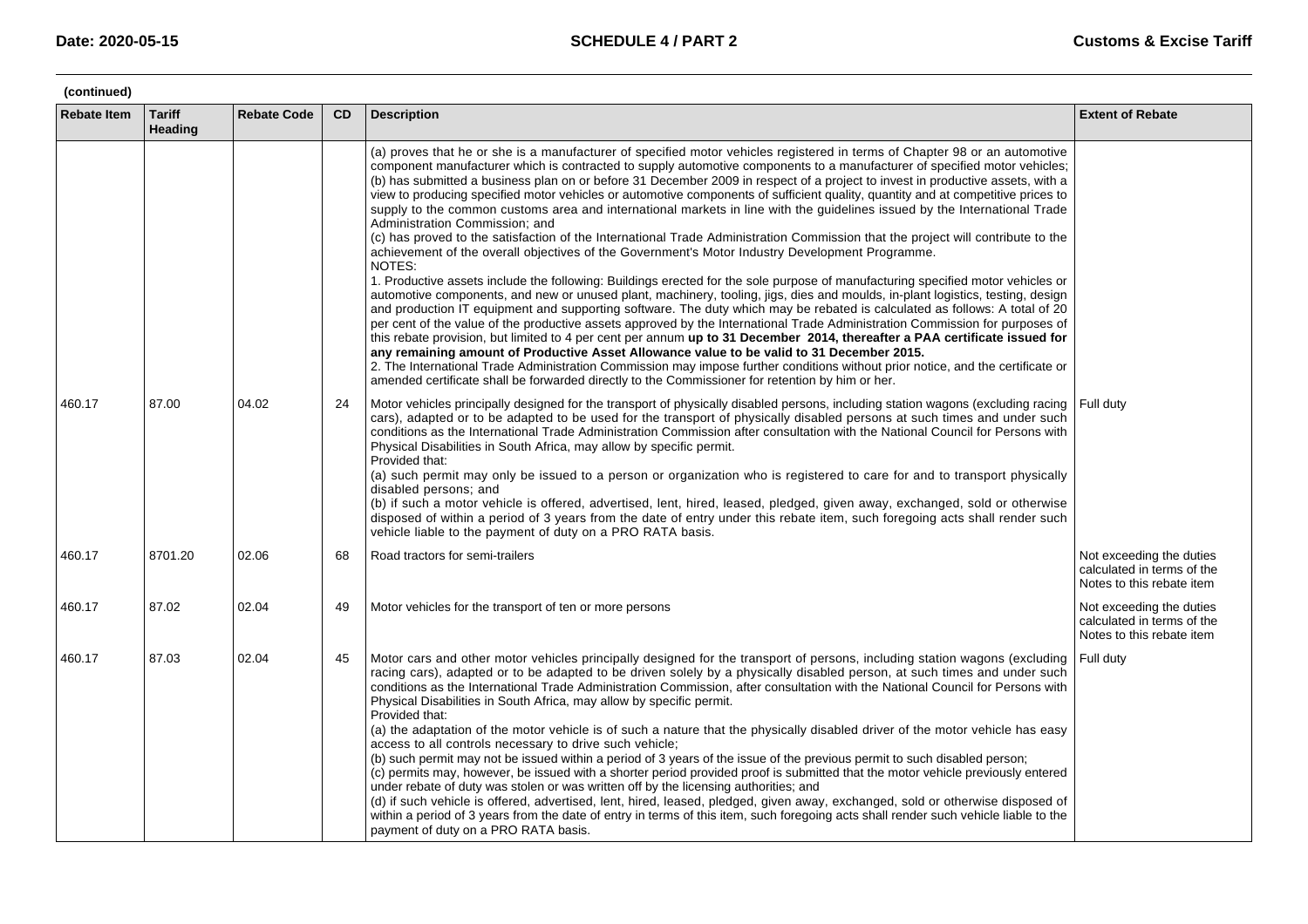| <b>Rebate Item</b> | <b>Tariff</b><br>Heading | <b>Rebate Code</b> | CD | <b>Description</b>                                                                                                                                                                                                                                                                                                                                                                                                                                                                                                                                                                                                                                                                         | <b>Extent of Rebate</b>                                                             |
|--------------------|--------------------------|--------------------|----|--------------------------------------------------------------------------------------------------------------------------------------------------------------------------------------------------------------------------------------------------------------------------------------------------------------------------------------------------------------------------------------------------------------------------------------------------------------------------------------------------------------------------------------------------------------------------------------------------------------------------------------------------------------------------------------------|-------------------------------------------------------------------------------------|
| 460.17             | 87.03                    | 03.04              | 44 | Motor cars (including station wagons) of heading 87.03                                                                                                                                                                                                                                                                                                                                                                                                                                                                                                                                                                                                                                     | Not exceeding the duties<br>calculated in terms of the<br>Notes to this rebate item |
| 460.17             | 87.03                    | 04.04              | 44 | Motor cars and other motor vehicles principally designed for the transport of persons (excluding commercial vehicles or buses)<br>including station wagons and racing cars, classifiable in tariff subheading 87.03, which were manufactured 40 years or more<br>prior to the date of importation and/or such motor cars of any age which are determined to be international collectors' vehicles<br>by the International Trade Administration Commission (ITAC) and subject to the issuing of an ITAC import permit (subject to<br>import control conditions) authorising the importation of the particular vehicle, under such conditions as ITAC may allow by<br>specific rebate permit | Full duty in Part 1 of<br>Schedule No. 1                                            |
| 460.17             | 87.04                    | 02.04              | 41 | Motor vehicles for the transport of goods of heading 87.04 (excluding motor vehicles of subheading 8704.10)                                                                                                                                                                                                                                                                                                                                                                                                                                                                                                                                                                                | Not exceeding the duties<br>calculated in terms of the<br>Notes to this rebate item |
| 460.17             | 87.06                    | 02.04              | 44 | Chassis fitted with engines of heading 87.06 (excluding those for motor vehicles of subheading 8704.10)                                                                                                                                                                                                                                                                                                                                                                                                                                                                                                                                                                                    | Not exceeding the duties<br>calculated in terms of the<br>Notes to this rebate item |
| 460.18             |                          |                    |    | OPTICAL, PHOTOGRAPHIC, CINEMATOGRAPHIC, MEASURING, CHECKING, PRECISION, MEDICAL OR SURGICAL INSTRUMENTS AND APPARATUS; CLOCKS AND WATCHES;<br>MUSICAL INSTRUMENTS; PARTS AND ACCESSORIES THEREOF                                                                                                                                                                                                                                                                                                                                                                                                                                                                                           |                                                                                     |
| 460.18             | 9001.10                  | 01.06              | 65 | Optical fibres, not individually sheathed, for use in the manufacture of optical fibre cables, classifiable in tariff subheading<br>8544.70, in such quantities, at such times and subject to such conditions as the International Trade Administration<br>Commission may allow by specific permit, provided the products are not available in the SACU market                                                                                                                                                                                                                                                                                                                             | Full duty                                                                           |
| 460.18             | 9018.31                  | 01.06              | 67 | Disposable hypodermic syringes of plastics, fitted with needles that, after use, are permanently retracted into the barrel of the<br>syringe, at such times, in such quantities and under such conditions as the International Trade Administration Commission<br>may allow by specific permit: Provided that it was proven to the Commission that there are no manufacturers of such or similar<br>safety syringes in the SACU area.                                                                                                                                                                                                                                                      | Full duty                                                                           |
| 460.23             |                          |                    |    | GOODS IMPORTED OR CLEARED FROM A CUSTOMS AND EXCISE WAREHOUSE FOR THE EXPLORATION FOR PETROLEUM OR PRODUCTION OF PETROLEUM AS CERTIFIED BY<br>THE DIRECTOR-GENERAL: MINERAL RESOURCES                                                                                                                                                                                                                                                                                                                                                                                                                                                                                                      |                                                                                     |
|                    |                          |                    |    | Goods imported or cleared from a customs and excise warehouse by a person who -                                                                                                                                                                                                                                                                                                                                                                                                                                                                                                                                                                                                            |                                                                                     |
|                    |                          |                    |    | (i) is certified by the Director-General: Mineral Resources or the Chief Executive Officer of the agency designated in terms of section 70 of the Mineral and Petroleum Resources<br>Development Act, 2002 (Act No. 28 of 2002), to be a person who, in the Republic-                                                                                                                                                                                                                                                                                                                                                                                                                      |                                                                                     |
|                    |                          |                    |    | (1) explores for petroleum in terms of an exploration right issued in terms of section 80 of the Mineral and Petroleum Resources Development Act, 2002 (Act No. 28 of 2002);                                                                                                                                                                                                                                                                                                                                                                                                                                                                                                               |                                                                                     |
|                    |                          |                    |    | (2) produces petroleum in terms of a production right issued in terms of section 84 of the Mineral and Petroleum Resources Development Act, 2002 (Act No. 28 of 2002); or                                                                                                                                                                                                                                                                                                                                                                                                                                                                                                                  |                                                                                     |
|                    |                          |                    |    | (3) is a contractor of any person referred to in paragraph (1) or (2); or                                                                                                                                                                                                                                                                                                                                                                                                                                                                                                                                                                                                                  |                                                                                     |
|                    |                          |                    |    |                                                                                                                                                                                                                                                                                                                                                                                                                                                                                                                                                                                                                                                                                            |                                                                                     |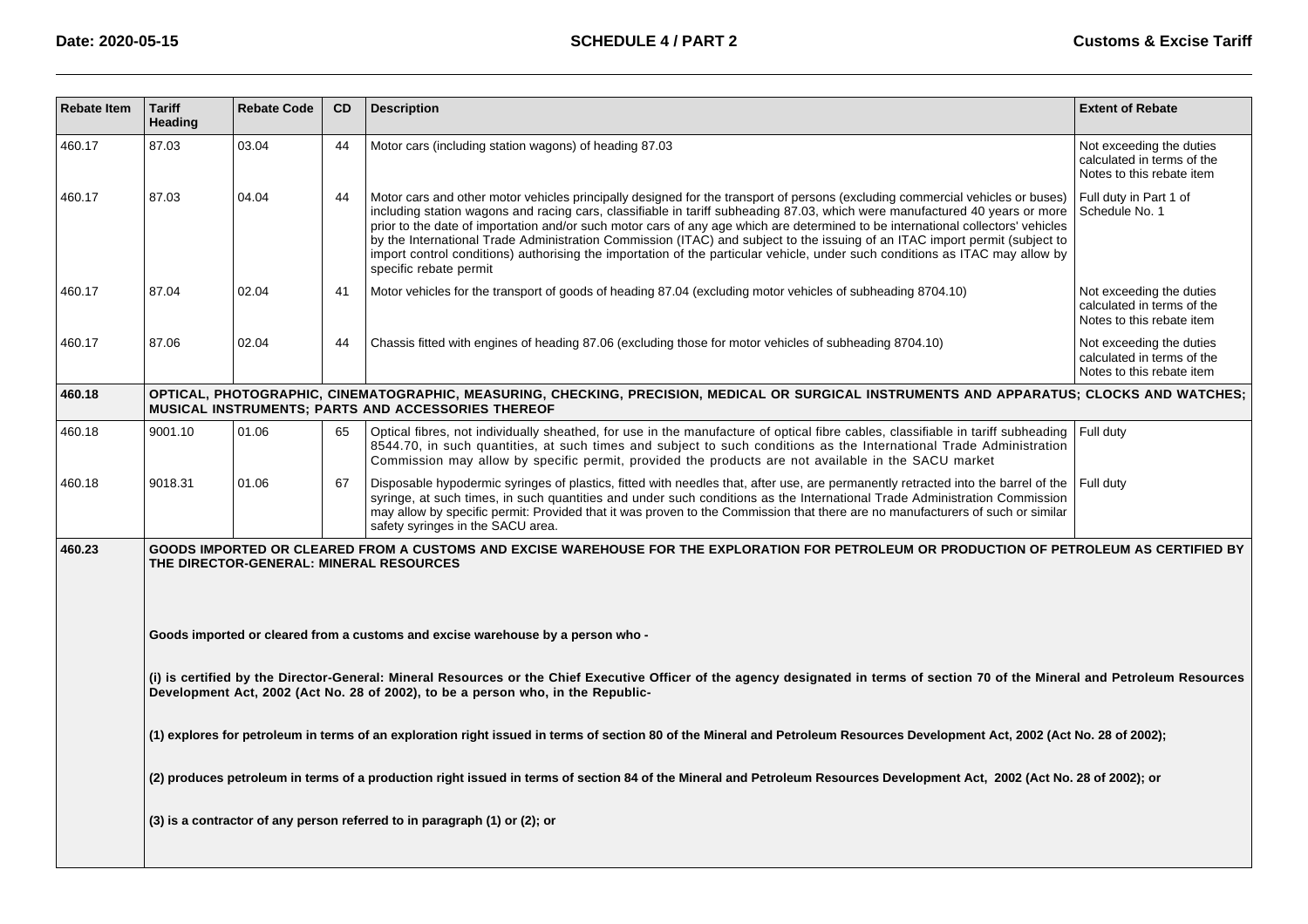| (continued)        |                                                        |                                                                                                                                                                                                                                                                                                                                                                                                                                                                                                                                                                                                                                                                                                                                                                                                                                                   |    |                                                                                                                                                                                        |                         |  |  |  |  |  |
|--------------------|--------------------------------------------------------|---------------------------------------------------------------------------------------------------------------------------------------------------------------------------------------------------------------------------------------------------------------------------------------------------------------------------------------------------------------------------------------------------------------------------------------------------------------------------------------------------------------------------------------------------------------------------------------------------------------------------------------------------------------------------------------------------------------------------------------------------------------------------------------------------------------------------------------------------|----|----------------------------------------------------------------------------------------------------------------------------------------------------------------------------------------|-------------------------|--|--|--|--|--|
| <b>Rebate Item</b> | <b>Tariff</b><br>Heading                               | <b>Rebate Code</b>                                                                                                                                                                                                                                                                                                                                                                                                                                                                                                                                                                                                                                                                                                                                                                                                                                | CD | <b>Description</b>                                                                                                                                                                     | <b>Extent of Rebate</b> |  |  |  |  |  |
|                    |                                                        | (ii) subject to the approval of the Director-General:Mineral Resources or the Chief Executive Officer of the agency designated in terms of section 70 of the Mineral and Petroleum<br>Resources Development Act, 2002 (Act No. 28 of 2002), is a person (including, if a company, any subsidiary of such company) referred to in paragraph (1) or (3) who supplies such<br>goods directly to any person or to any contractor of any person referred to in paragraph (2), for use in the manufacture of any equipment, installation or device, for use solely in<br>operations in connection with the exploration for, or production of petroleum, and except for the purposes of item 460.23/00.00/02.00, in such quantities and at such times as the<br>International Trade Administration Commission, may allow by specific permit, excluding - |    |                                                                                                                                                                                        |                         |  |  |  |  |  |
|                    | (a) distillate fuels, residual fuel oil and biodiesel; |                                                                                                                                                                                                                                                                                                                                                                                                                                                                                                                                                                                                                                                                                                                                                                                                                                                   |    |                                                                                                                                                                                        |                         |  |  |  |  |  |
|                    | (b) goods for the personal use of any person; or       |                                                                                                                                                                                                                                                                                                                                                                                                                                                                                                                                                                                                                                                                                                                                                                                                                                                   |    |                                                                                                                                                                                        |                         |  |  |  |  |  |
|                    |                                                        |                                                                                                                                                                                                                                                                                                                                                                                                                                                                                                                                                                                                                                                                                                                                                                                                                                                   |    | (c) goods for use in the exploration or processing of any product other than petroleum as defined in the Mineral and Petroleum Resources Development Act, 2002 (Act No. 28 of 2002).   |                         |  |  |  |  |  |
|                    | <b>NOTES:</b>                                          |                                                                                                                                                                                                                                                                                                                                                                                                                                                                                                                                                                                                                                                                                                                                                                                                                                                   |    |                                                                                                                                                                                        |                         |  |  |  |  |  |
|                    |                                                        |                                                                                                                                                                                                                                                                                                                                                                                                                                                                                                                                                                                                                                                                                                                                                                                                                                                   |    | 1. For the purposes of paragraph (ii), the person entering such goods under rebate of duty shall be liable for the duty rebated unless -                                               |                         |  |  |  |  |  |
|                    | paragraph (2); or                                      |                                                                                                                                                                                                                                                                                                                                                                                                                                                                                                                                                                                                                                                                                                                                                                                                                                                   |    | (a) he or she proves that such goods have been so supplied or used in the manufacture of the equipment, installation or device which has been delivered to the person referred to in   |                         |  |  |  |  |  |
|                    |                                                        |                                                                                                                                                                                                                                                                                                                                                                                                                                                                                                                                                                                                                                                                                                                                                                                                                                                   |    | (b) on request by the person who entered the goods under rebate of duty, and subject to the permission of the Commissioner the goods have been -                                       |                         |  |  |  |  |  |
|                    |                                                        |                                                                                                                                                                                                                                                                                                                                                                                                                                                                                                                                                                                                                                                                                                                                                                                                                                                   |    | (i) entered for home consumption and any duty and value-added tax payable in terms of the Value-Added Tax Act, 1991 (Act No. 89 of 1991) have been paid;                               |                         |  |  |  |  |  |
|                    |                                                        |                                                                                                                                                                                                                                                                                                                                                                                                                                                                                                                                                                                                                                                                                                                                                                                                                                                   |    | (ii) destroyed or abandoned in terms of item 412.07; or                                                                                                                                |                         |  |  |  |  |  |
|                    | (iii) exported.                                        |                                                                                                                                                                                                                                                                                                                                                                                                                                                                                                                                                                                                                                                                                                                                                                                                                                                   |    |                                                                                                                                                                                        |                         |  |  |  |  |  |
|                    |                                                        | as contemplated in section 75A.                                                                                                                                                                                                                                                                                                                                                                                                                                                                                                                                                                                                                                                                                                                                                                                                                   |    | 2. Notwithstanding the Notes to Schedules Nos. 3 and 4, "Full duty" where it appears in the "Extent of Rebate" column opposite rebate item 460.23/00.00/01.00 means goods free of duty |                         |  |  |  |  |  |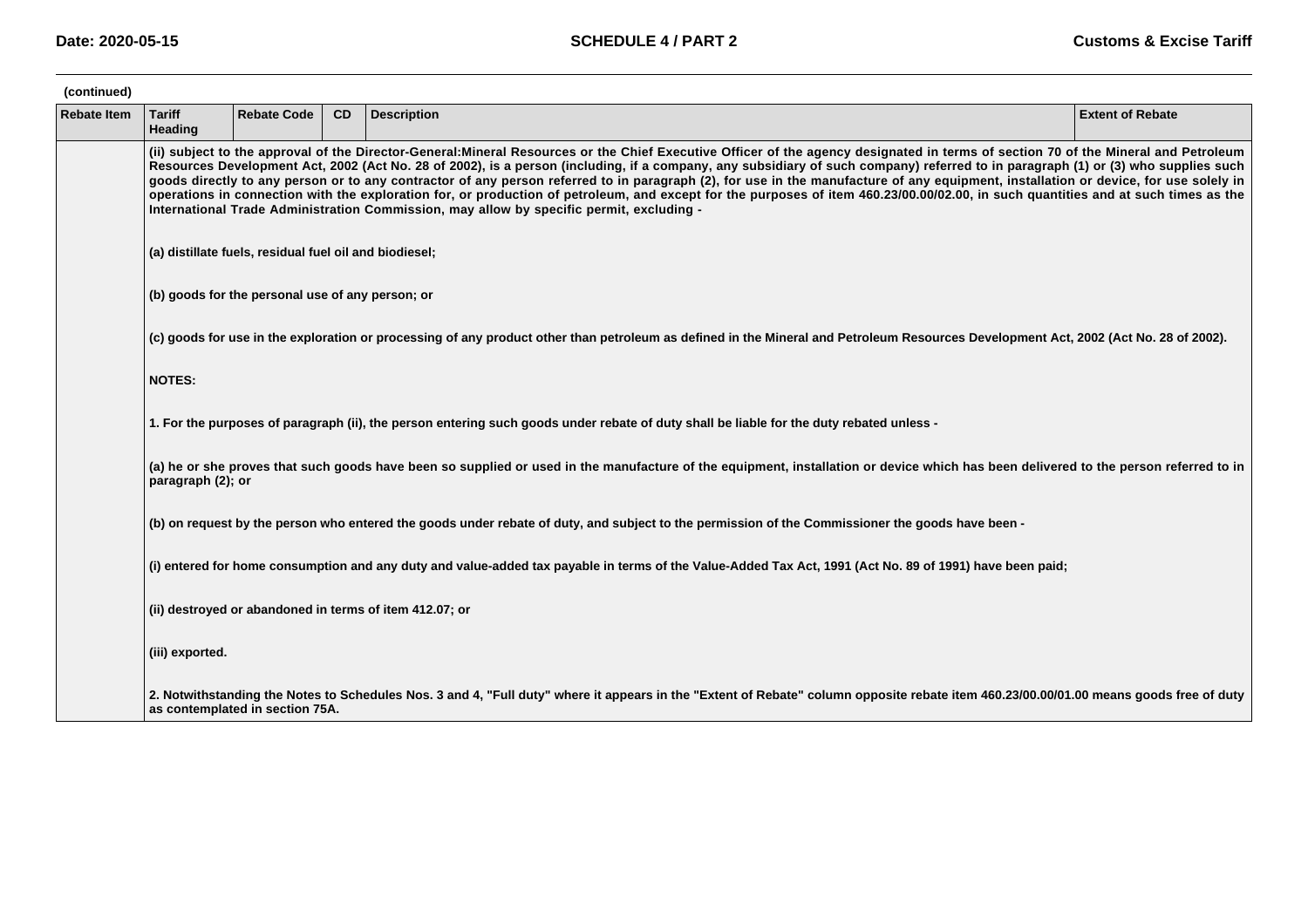| <b>Rebate Item</b> | <b>Tariff</b><br><b>Heading</b> | <b>Rebate Code</b> | CD | <b>Description</b>                                                                                                                                                                                                                                                                                                                                                                                                                                                                                                                                                                                                                                                                                                                                                                                                                                                            | <b>Extent of Rebate</b>                                                |
|--------------------|---------------------------------|--------------------|----|-------------------------------------------------------------------------------------------------------------------------------------------------------------------------------------------------------------------------------------------------------------------------------------------------------------------------------------------------------------------------------------------------------------------------------------------------------------------------------------------------------------------------------------------------------------------------------------------------------------------------------------------------------------------------------------------------------------------------------------------------------------------------------------------------------------------------------------------------------------------------------|------------------------------------------------------------------------|
| 460.23             | 00.00                           | 01.00              | 03 | Goods (excluding goods free of duty as contemplated in section 75A) imported or cleared from a customs and excise<br>warehouse for the exploration for or production of petroleum as contemplated in the notes to this item                                                                                                                                                                                                                                                                                                                                                                                                                                                                                                                                                                                                                                                   | Full duty less the duty in<br>Section B of Part 2 of<br>Schedule No. 1 |
| 460.23             | 00.00                           | 02.00              | 08 | Goods free of duty, imported or cleared from a customs and excise warehouse for the exploration for or production of<br>petroleum as contemplated in the notes to this item                                                                                                                                                                                                                                                                                                                                                                                                                                                                                                                                                                                                                                                                                                   | Full duty                                                              |
| 460.24             |                                 |                    |    | REBATE OF SPECIFIC CUSTOMS DUTIES ON EXCISABLE GOODS ENTERED INTO THE REPUBLIC                                                                                                                                                                                                                                                                                                                                                                                                                                                                                                                                                                                                                                                                                                                                                                                                |                                                                        |
| 460.24             | 00.00                           | 01.00              | 05 | Goods specified in Part 2A of Schedule No. 1, imported into the Republic for further processing, blending or mixing or entered<br>for use in the manufacture of excisable goods of another or the same class or kind (excluding ethyl alcohol for industrial use or<br>for use in the manufacture of other non-liquor products and specified aliphatic hydrocarbon solvents, as defined in Additional<br>Note 1(ij) to Chapter 27) -<br>Provided that:<br>(a) the provisions of Rule 19A.09(c) are complied with;<br>(b) all other provisions of the Customs and Excise Act pertaining to locally manufactured excisable goods are complied with;<br>(c) the goods are imported by a licensed manufacturer, into a storage (OS) or manufacturing warehouse; and<br>(d) the goods are removed by such licensed manufacturer or a licensed remover as contemplated in Rule 64D. | The duty in Part 2A of<br>Schedule No. 1                               |
| 460.24             | 22.00                           | 01.02              | 29 | Undenatured or partially denatured ethyl alcohol of headings 22.07 and 22.08 imported into the Republic, for industrial use or<br>for use in the manufacture of other non-liquor products - Provided that:<br>(a) the provisions of Rule 19A.09(c) are complied with;<br>(b) all other provisions of the Customs and Excise Act pertaining to locally manufactured excisable goods are complied with;<br>(c) the goods are imported by a licensed manufacturer or licensed supplier (SOS warehouse licensed for denaturing of spirits)<br>into a storage (OS), manufacturing or special storage (SOS) warehouse; and<br>(d) the goods are removed by such licensee or a licensed remover as contemplated in Rule 64D.                                                                                                                                                         | The duty in Part 2A of<br>Schedule No. 1                               |
| 460.24             | 22.00                           | 02.02              | 23 | Undenatured or partially denatured ethyl alcohol of headings 22.07 and 22.08 imported into the Republic, for industrial use or<br>for use in the manufacture of other non-liquor products -<br>Provided that:<br>(a) the provisions of Rule 19A.09(c) are complied with;<br>(b) all other provisions of the Customs and Excise Act pertaining to locally manufactured excisable goods are complied with;<br>(c) the goods are imported by a licensed manufacturer or licensed supplier (SOS warehouse licensed for denaturing of spirits)<br>into a storage (OS), manufacturing or special storage (SOS) warehouse; and<br>(d) the goods are removed by such licensee or a licensed remover as contemplated in Rule 64D.                                                                                                                                                      | The duty in Part 2A of<br>Schedule No. 1                               |
| 460.24             | 22.07                           | 01.04              | 44 | Fully denatured ethyl alcohol as provided for in Note 4(c) to Section D of Part 1 of Schedule No. 6 of the Act, imported into the<br>Republic for industrial use or for use in the manufacture of other non-liquor products                                                                                                                                                                                                                                                                                                                                                                                                                                                                                                                                                                                                                                                   | The duty in Part 2A of<br>Schedule No. 1                               |
| 460.24             | 2710.12                         | 01.06              | 67 | Specified aliphatic hydrocarbon solvents, as defined in Additional Note 1(ij) to Chapter 27, entered for the purpose of this<br>rebate item in such quantities, for such purposes and under such conditions as the Commissioner may allow by specific permit                                                                                                                                                                                                                                                                                                                                                                                                                                                                                                                                                                                                                  | The duty in Part 2A of<br>Schedule No. 1                               |
| 460.25             |                                 |                    |    | GOODS, IN SUCH QUANTITIES AT SUCH TIMES AND UNDER THE CONDITIONS SPECIFIED IN GOVERNMENT GAZETTE NO. 16886 OF 18 DECEMBER 1995, AS THE DIRECTOR-<br>GENERAL: DEPARTMENT OF AGRICULTURE, LAND REFORM AND RURAL DEVELOPMENT MAY ALLOW BY SPECIFIC PERMIT                                                                                                                                                                                                                                                                                                                                                                                                                                                                                                                                                                                                                        |                                                                        |
| 460.25             | 0201.10                         | 01.06              | 60 | Carcasses and half carcasses of bovine animals, fresh or chilled                                                                                                                                                                                                                                                                                                                                                                                                                                                                                                                                                                                                                                                                                                                                                                                                              | Full duty less 13,8%                                                   |
| 460.25             | 0201.20                         | 01.06              | 68 | Cuts with bone in (excluding carcasses and half carcasses) of bovine animals, fresh or chilled                                                                                                                                                                                                                                                                                                                                                                                                                                                                                                                                                                                                                                                                                                                                                                                | Full duty less 13,8%                                                   |
| 460.25             | 0201.30                         | 01.06              | 65 | Boneless meat of bovine animals, fresh or chilled                                                                                                                                                                                                                                                                                                                                                                                                                                                                                                                                                                                                                                                                                                                                                                                                                             | Full duty less 32%                                                     |
| 460.25             | 0202.10                         | 01.06              | 67 | Carcasses and half carcasses of bovine animals, frozen                                                                                                                                                                                                                                                                                                                                                                                                                                                                                                                                                                                                                                                                                                                                                                                                                        | Full duty less 13,8%                                                   |
| 460.25             | 0202.20                         | 01.06              | 64 | Cuts with bone in (excluding carcasses and half carcasses), of bovine animals, frozen                                                                                                                                                                                                                                                                                                                                                                                                                                                                                                                                                                                                                                                                                                                                                                                         | Full duty less 13,8%                                                   |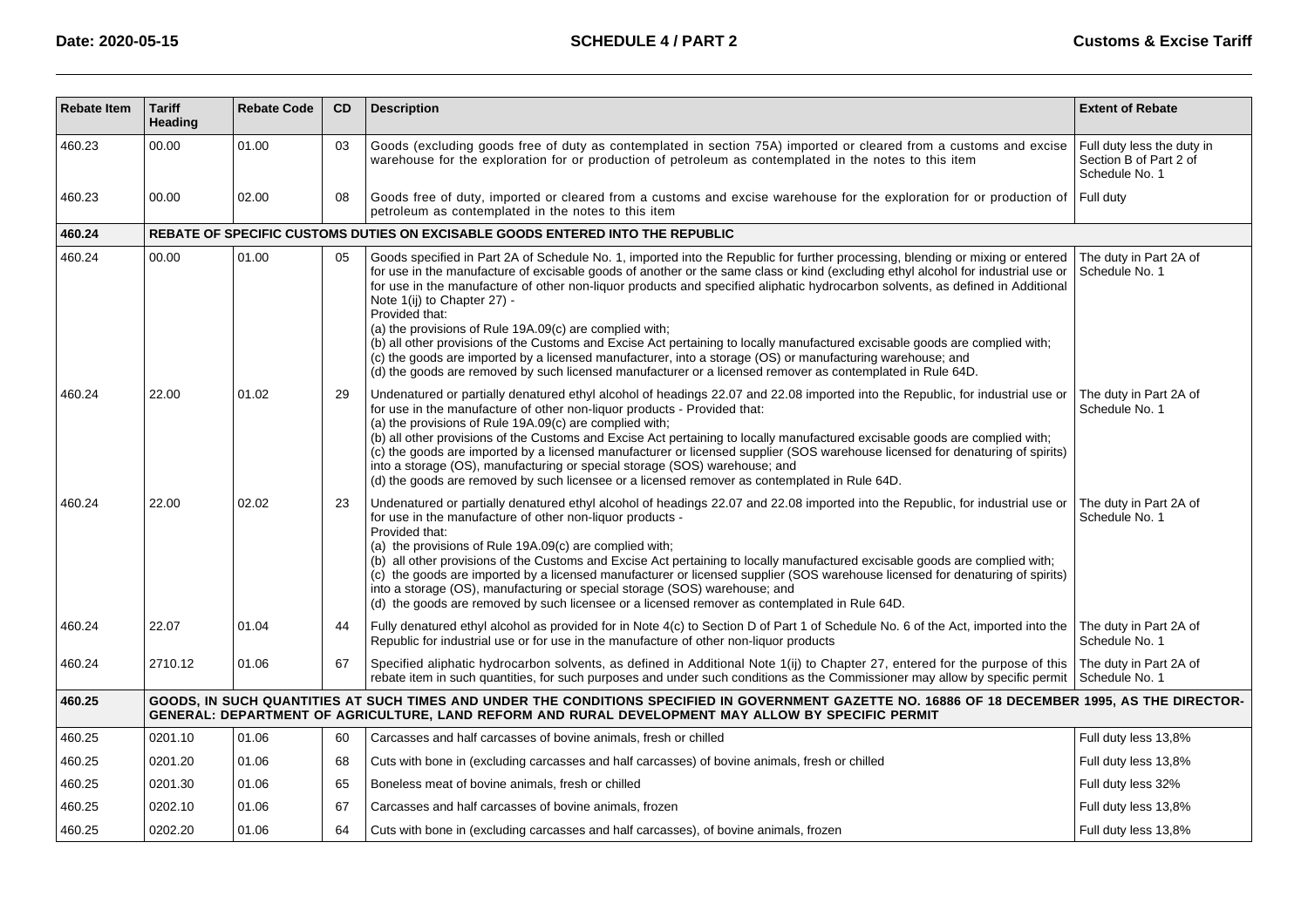| <b>Rebate Item</b> | <b>Tariff</b><br>Heading | <b>Rebate Code</b> | <b>CD</b> | <b>Description</b>                                                                                                                                                                                                                                                        | <b>Extent of Rebate</b> |
|--------------------|--------------------------|--------------------|-----------|---------------------------------------------------------------------------------------------------------------------------------------------------------------------------------------------------------------------------------------------------------------------------|-------------------------|
| 460.25             | 0202.30                  | 01.06              | 61        | Boneless meat of bovine animals, frozen                                                                                                                                                                                                                                   | Full duty less 32%      |
| 460.25             | 0204.10                  | 01.06              | 64        | Carcasses and half carcasses of lamb, fresh or chilled                                                                                                                                                                                                                    | Full duty less 19%      |
| 460.25             | 0204.21                  | 01.06              | 65        | Carcasses and half carcasses of sheep, fresh or chilled                                                                                                                                                                                                                   | Full duty less 19%      |
| 460.25             | 0204.22                  | 01.06              | 63        | Cuts with bone in (excluding carcasses and half carcasses), of sheep, fresh or chilled                                                                                                                                                                                    | Full duty less 13,2%    |
| 460.25             | 0204.23                  | 01.06              | 61        | Boneless meat of sheep, fresh or chilled                                                                                                                                                                                                                                  | Full duty less 13,2%    |
| 460.25             | 0204.30                  | 01.06              | 64        | Carcasses and half carcasses of lamb, frozen                                                                                                                                                                                                                              | Full duty less 19%      |
| 460.25             | 0204.41                  | 01.06              | 63        | Carcasses and half carcasses of sheep, frozen                                                                                                                                                                                                                             | Full duty less 19%      |
| 460.25             | 0204.42                  | 01.06              | 68        | Cuts with bone in (excluding carcasses and half carcasses), of sheep, frozen                                                                                                                                                                                              | Full duty less 13,2%    |
| 460.25             | 0204.43                  | 01.06              | 66        | Boneless cuts of meat of sheep, frozen                                                                                                                                                                                                                                    | Full duty less 13,2%    |
| 460.25             | 0204.50                  | 01.06              | 69        | Meat of goats, fresh, chilled or frozen                                                                                                                                                                                                                                   | Full duty less 16,4%    |
| 460.25             | 04.01                    | 01.04              | 45        | Milk and cream, not concentrated nor containing any added sugar or other sweetening matter, fresh                                                                                                                                                                         | Full duty less 19,2%    |
| 460.25             | 04.02                    | 01.04              | 46        | Milk and cream, concentrated or containing added sugar or other sweetening matter, in powder                                                                                                                                                                              | Full duty less 19,2%    |
| 460.25             | 04.03                    | 01.04              | 42        | Buttermilk, curdled milk and cream, yoghurt, kephir and other fermented or acidified milk and cream, whether or not Full duty less 19,2%<br>concentrated or containing added sugar or other sweetening matter or flavoured or containing added fruit, nuts or cocoa       |                         |
| 460.25             | 04.04                    | 01.04              | 49        | Whey, whether or not concentrated or containing added sugar or other sweetening matter; products consisting of natural milk   Full duty less 19,2%<br>constituents, whether or not containing added sugar or other sweetening matter, not elsewhere specified or included |                         |
| 460.25             | 04.05                    | 01.04              | 45        | Butter and other fats and oils derived from milk                                                                                                                                                                                                                          | Full duty less 15,8%    |
| 460.25             | 04.06                    | 01.04              | 41        | Cheese (excluding cheddar and sweetmilk cheese)                                                                                                                                                                                                                           | Full duty less 19%      |
| 460.25             | 04.08                    | 01.04              | 44        | Birds' eggs, not in shell, and egg yolks, dried, cooked by steaming or by boiling in water, moulded, frozen or otherwise<br>preserved, whether or not containing added sugar or other sweetening matter                                                                   | Full duty less 3,8%     |
| 460.25             | 0708.10                  | 01.06              | 63        | Peas (PISUM SATIVUM), shelled or unshelled, fresh or chilled                                                                                                                                                                                                              | Full duty less 6,6%     |
| 460.25             | 07.10                    | 01.04              | 49        | Vegetables (excluding potatoes and leguminous vegetables) (uncooked or cooked by steaming or boiling in water), frozen                                                                                                                                                    | Full duty less 7,4%     |
| 460.25             | 0710.10                  | 01.06              | 67        | Potatoes (uncooked or cooked by steaming or boiling in water), frozen                                                                                                                                                                                                     | Full duty less 9,8%     |
| 460.25             | 0710.2                   | 01.05              | 59        | Leguminous vegetables (excluding peas (PISUM SATIVUM) (uncooked or cooked by steaming or boiling in water), shelled or<br>unshelled, frozen                                                                                                                               | Full duty less 4,8%     |
| 460.25             | 0710.21                  | 01.06              | 62        | Peas (PISUM SATIVUM) (uncooked or cooked by steaming or boiling in water), shelled or unshelled, frozen                                                                                                                                                                   | Full duty less 6,6%     |
| 460.25             | 07.12                    | 01.04              | 41        | Dried vegetables (excluding potatoes), whole, cut, sliced, broken or in powder, but not further prepared                                                                                                                                                                  | Full duty less 7,4%     |
| 460.25             | 0712.90                  | 01.06              | 68        | Dried potatoes, whether or not cut or sliced, but not further prepared                                                                                                                                                                                                    | Full duty less 9,8%     |
| 460.25             | 0713.20                  | 01.06              | 63        | Dried chickpeas (garbanzos), shelled, whether or not skinned or split                                                                                                                                                                                                     | Full duty less 6,6%     |
| 460.25             | 0713.3                   | 01.05              | 55        | Dried beans (VIGNA SPP., PHASEOLUS SPP.), shelled, whether or not skinned or split                                                                                                                                                                                        | Full duty less 4,8%     |
| 460.25             | 0713.60                  | 01.06              | 62        | Pigeon peas, shelled, whether or not skinned or split                                                                                                                                                                                                                     | Full duty less 4,8%     |
| 460.25             | 0713.90                  | 01.06              | 64        | Other dried leguminous vegetables, shelled, whether or not skinned or split                                                                                                                                                                                               | Full duty less 4,8%     |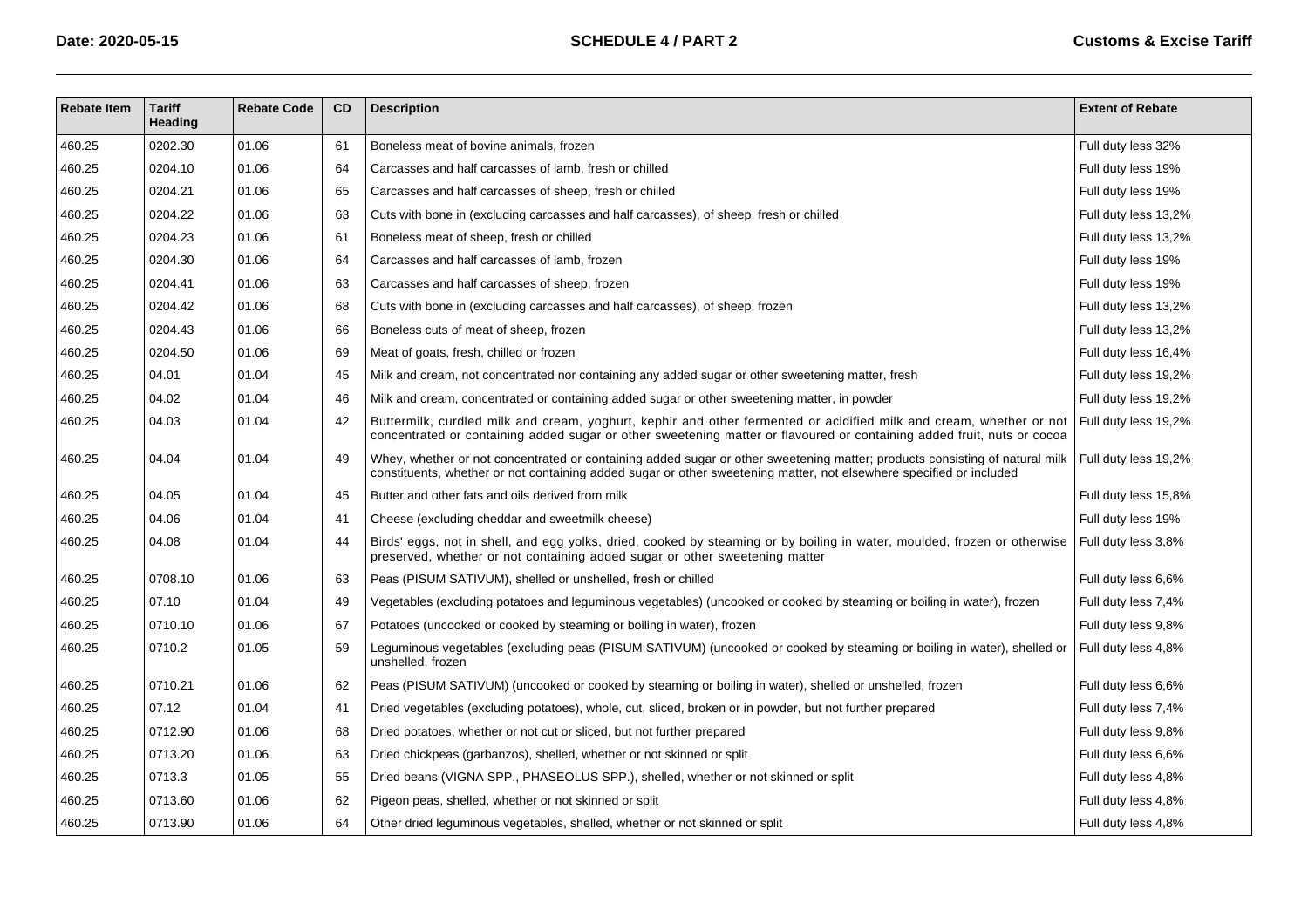| <b>Rebate Item</b> | <b>Tariff</b><br>Heading | <b>Rebate Code</b> | <b>CD</b> | <b>Description</b>                                                                                                                                                                                                                                                                                                                                                                                                                                                                                                                                                                                                                                                            | <b>Extent of Rebate</b>                            |
|--------------------|--------------------------|--------------------|-----------|-------------------------------------------------------------------------------------------------------------------------------------------------------------------------------------------------------------------------------------------------------------------------------------------------------------------------------------------------------------------------------------------------------------------------------------------------------------------------------------------------------------------------------------------------------------------------------------------------------------------------------------------------------------------------------|----------------------------------------------------|
| 460.25             | 0806.20                  | 01.06              | 61        | Grapes, dried                                                                                                                                                                                                                                                                                                                                                                                                                                                                                                                                                                                                                                                                 | Full duty less 4,6%                                |
| 460.25             | 0813.20                  | 01.06              | 67        | Prunes, dried                                                                                                                                                                                                                                                                                                                                                                                                                                                                                                                                                                                                                                                                 | Full duty less 6,6%                                |
| 460.25             | 0813.30                  | 01.06              | 64        | Apples                                                                                                                                                                                                                                                                                                                                                                                                                                                                                                                                                                                                                                                                        | Full duty less 6%                                  |
| 460.25             | 0813.50                  | 01.06              | 69        | Mixtures of nuts or dried fruit of Chapter 8                                                                                                                                                                                                                                                                                                                                                                                                                                                                                                                                                                                                                                  | Full duty less 8,8%                                |
| 460.25             | 10.01                    | 01.04              | 48        | Wheat                                                                                                                                                                                                                                                                                                                                                                                                                                                                                                                                                                                                                                                                         | Full duty less 14,4%                               |
| 460.25             | 10.05                    | 01.04              | 43        | Maize (corn)                                                                                                                                                                                                                                                                                                                                                                                                                                                                                                                                                                                                                                                                  | Full duty less 10%                                 |
| 460.25             | 10.08                    | 01.04              | 42        | Buckwheat, millet and canary seed; other cereals                                                                                                                                                                                                                                                                                                                                                                                                                                                                                                                                                                                                                              | Full duty less 8,6%                                |
| 460.25             | 12.01                    | 01.04              | 45        | Soya beans, whether or not broken                                                                                                                                                                                                                                                                                                                                                                                                                                                                                                                                                                                                                                             | Full duty less 8%                                  |
| 460.25             | 19.01                    | 01.04              | 40        | Malt extract; food preparations of flour, groats, meal, starch or malt containing cocoa or containing less than 40 per cent by<br>mass of cocoa calculated on a totally defatted basis not elsewhere specified or included (excluding preparations for infant use,<br>put up for retail sale, gluten-free bread and cake mixtures, cornflour and pudding mixtures); food preparations of goods of<br>headings 04.01 to 04.04, not containing cocoa or containing less than 5 per cent by mass of cocoa calculated on a totally<br>defatted basis, not elsewhere specified or included (excluding preparations for infant use, put up for retail sale, and pudding<br>powders) | Full duty less 19,8%                               |
| 460.25             | 1901.10                  | 01.06              | 69        | Preparations for infant use, put up for retail sale                                                                                                                                                                                                                                                                                                                                                                                                                                                                                                                                                                                                                           | Full duty less 19,2%                               |
| 460.25             | 19.02                    | 01.04              | 47        | Pasta, whether or not cooked or stuffed (with meat or other substances) or otherwise prepared, such as spaghetti, macaroni,<br>noodles, lasagne, gnocchi, ravioli, cannelloni, couscous, whether or not prepared                                                                                                                                                                                                                                                                                                                                                                                                                                                              | Full duty less 10,8%                               |
| 460.25             | 21.06                    | 01.04              | 46        | Food preparations not elsewhere specified or included (excluding pudding mixtures and ice cream mixtures)                                                                                                                                                                                                                                                                                                                                                                                                                                                                                                                                                                     | Full duty less 7,4%                                |
| 460.25             | 2106.90                  | 01.06              | 62        | Pudding mixtures                                                                                                                                                                                                                                                                                                                                                                                                                                                                                                                                                                                                                                                              | Full duty less 19,8%                               |
| 460.25             | 2106.90                  | 02.06              | 67        | Ice cream mixtures                                                                                                                                                                                                                                                                                                                                                                                                                                                                                                                                                                                                                                                            | Full duty less 19,2%                               |
| 460.25             | 2204.10                  | 01.06              | 65        | Sparkling wine, in containers holding 2 li or less                                                                                                                                                                                                                                                                                                                                                                                                                                                                                                                                                                                                                            | The duty in Part 1 of<br>Schedule No. 1 less 14,6% |
| 460.25             | 2204.10                  | 02.06              | 62        | Sparkling wine, in containers holding more than 2 li                                                                                                                                                                                                                                                                                                                                                                                                                                                                                                                                                                                                                          | The duty in Part 1 of<br>Schedule No. 1 less 19,6% |
| 460.25             | 2204.21                  | 01.06              | 60        | Wine (excluding sparkling wine) and grape must with fermentation prevented or arrested by the addition of alcohol, in<br>containers holding 2 li or less                                                                                                                                                                                                                                                                                                                                                                                                                                                                                                                      | The duty in Part 1 of<br>Schedule No. 1 less 14,6% |
| 460.25             | 2204.29                  | 01.06              | 66        | Wine (excluding sparkling wine) and grape must with the fermentation prevented or arrested by the addition of alcohol, in<br>containers holding more than 2 li                                                                                                                                                                                                                                                                                                                                                                                                                                                                                                                | The duty in Part 1 of<br>Schedule No. 1 less 19,6% |
| 460.25             | 2204.30                  | 01.06              | 62        | Grape must (excluding grape must with fermentation prevented or arrested by the addition of alcohol)                                                                                                                                                                                                                                                                                                                                                                                                                                                                                                                                                                          | The duty in Part 1 of<br>Schedule No. 1 less 19,6% |
| 460.25             | 2205.10                  | 01.06              | 61        | Vermouth and other wine of fresh grapes flavoured with plants or aromatic substances, in containers holding 2 li or less                                                                                                                                                                                                                                                                                                                                                                                                                                                                                                                                                      | The duty in Part 1 of<br>Schedule No. 1 less 14,6% |
| 460.25             | 2205.90                  | 01.06              | 60        | Vermouth and other wine of fresh grapes flavoured with plants or aromatic substances, in containers holding more than 2 li                                                                                                                                                                                                                                                                                                                                                                                                                                                                                                                                                    | The duty in Part 1 of<br>Schedule No. 1 less 19,6% |
| 460.25             | 22.06                    | 01.04              | 43        | Other fermented beverages (for example, cider, perry, mead); mixtures of fermented beverages and mixtures of fermented<br>beverages and non-alcoholic beverages not elsewhere specified or included                                                                                                                                                                                                                                                                                                                                                                                                                                                                           | The duty in Part 1 of<br>Schedule No. 1 less 14.6% |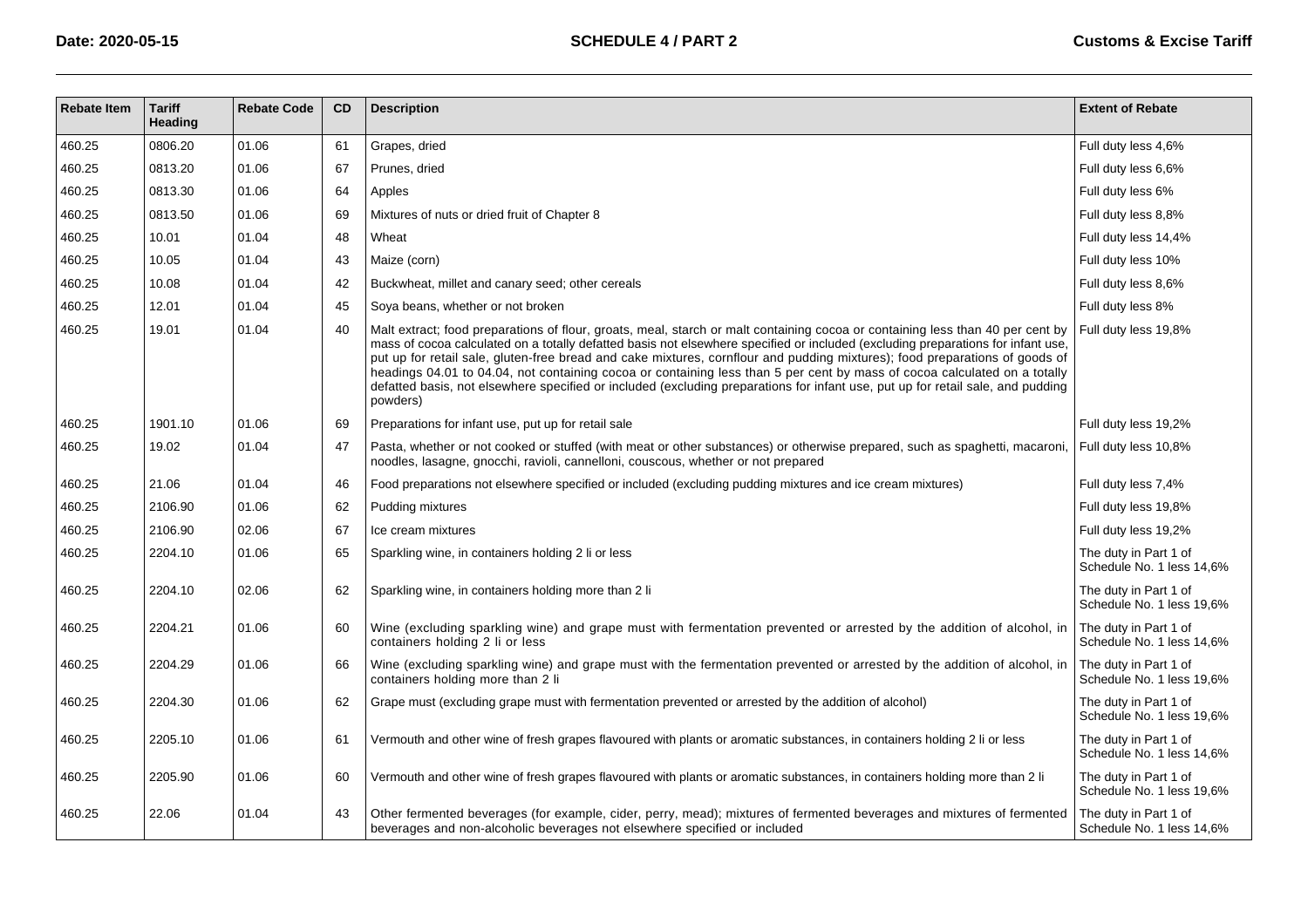| <b>Rebate Item</b> | <b>Tariff</b><br>Heading | <b>Rebate Code</b>                      | CD | <b>Description</b>                                                                                                                                                                                                                                                 | <b>Extent of Rebate</b>                             |
|--------------------|--------------------------|-----------------------------------------|----|--------------------------------------------------------------------------------------------------------------------------------------------------------------------------------------------------------------------------------------------------------------------|-----------------------------------------------------|
| 460.25             | 22.07                    | 01.04                                   | 46 | Undenatured ethyl alcohol of an alcoholic strength by volume of 80 per cent vol. or higher, ethyl alcohol and other spirits,<br>denatured, of any strength                                                                                                         | The duty in Part 1 of<br>Schedule No. 1 less 119.4% |
| 460.25             | 2208.20                  | 01.06                                   | 68 | Spirits obtained by distilling grape wine or grape marc, in containers holding 2 li or less                                                                                                                                                                        | The duty in Part 1 of<br>Schedule No. 1 less 13.4%  |
| 460.25             | 2208.20                  | 02.06                                   | 62 | Spirits obtained by distilling grape wine or grape marc, in containers holding more than 2 li                                                                                                                                                                      | The duty in Part 1 of<br>Schedule No. 1 less 24.2%  |
| 460.25             | 2208.30                  | 01.06                                   | 65 | Whiskies, in containers holding 2 li or less                                                                                                                                                                                                                       | The duty in Part 1 of<br>Schedule No. 1 less 13.4%  |
| 460.25             | 2208.30                  | 02.06                                   | 60 | Whiskies, in containers holding more than 2 li                                                                                                                                                                                                                     | The duty in Part 1 of<br>Schedule No. 1 less 24.2%  |
| 460.25             | 2208.40                  | 01.06                                   | 62 | Rum and tafia, in containers holding less than 2 li                                                                                                                                                                                                                | The duty in Part 1 of<br>Schedule No. 1 less 13,4%  |
| 460.25             | 2208.40                  | 02.06                                   | 67 | Rum and tafia, in containers holding more than 2 li                                                                                                                                                                                                                | The duty in Part 1 of<br>Schedule No. 1 less 24.2%  |
| 460.25             | 2208.40                  | 03.06                                   | 61 | Other spirits obtained by distilling fermented sugarcane products                                                                                                                                                                                                  | The duty in Part 1 of<br>Schedule No. 1 less 119,4% |
| 460.25             | 2208.50                  | 01.06                                   | 60 | Gin and Geneva, in containers holding 2 li or less                                                                                                                                                                                                                 | The duty in Part 1 of<br>Schedule No. 1 less 13.4%  |
| 460.25             | 2208.50                  | 02.06                                   | 64 | Gin and Gineva, in containers holding more than 2 li                                                                                                                                                                                                               | The duty in Part 1 of<br>Schedule No. 1 less 24.2%  |
| 460.25             | 2208.60                  | 01.06                                   | 67 | Vodka                                                                                                                                                                                                                                                              | The duty in Part 1 of<br>Schedule No. 1 less 119,4% |
| 460.25             | 2208.70                  | 01.06                                   | 64 | Liqueurs and cordials                                                                                                                                                                                                                                              | The duty in Part 1 of<br>Schedule No. 1 less 119,4% |
| 460.25             | 2208.90                  | 01.06                                   | 69 | Other                                                                                                                                                                                                                                                              | The duty in Part 1 of<br>Schedule No. 1 less 119,4% |
| 460.25             | 24.01                    | 01.04                                   | 45 | Unmanufactured tobacco; tobacco refuse                                                                                                                                                                                                                             | Full duty less 8,8%                                 |
| 460.25             | 52.01                    | 01.04                                   | 46 | Cotton, not carded or combed                                                                                                                                                                                                                                       | Full duty less 12%                                  |
| 460.26             |                          | <b>GAUTRAIN RAPID RAIL LINK PROJECT</b> |    |                                                                                                                                                                                                                                                                    |                                                     |
| 460.26             | 00.00                    | 01.00                                   | 09 | Goods of any description, for use in the construction of the infrastructure known as the "Gautrain Rapid Rail Link", at such<br>times and in such quantities as the International Trade Administration Commission of South Africa, may allow by specific<br>permit | Full duty                                           |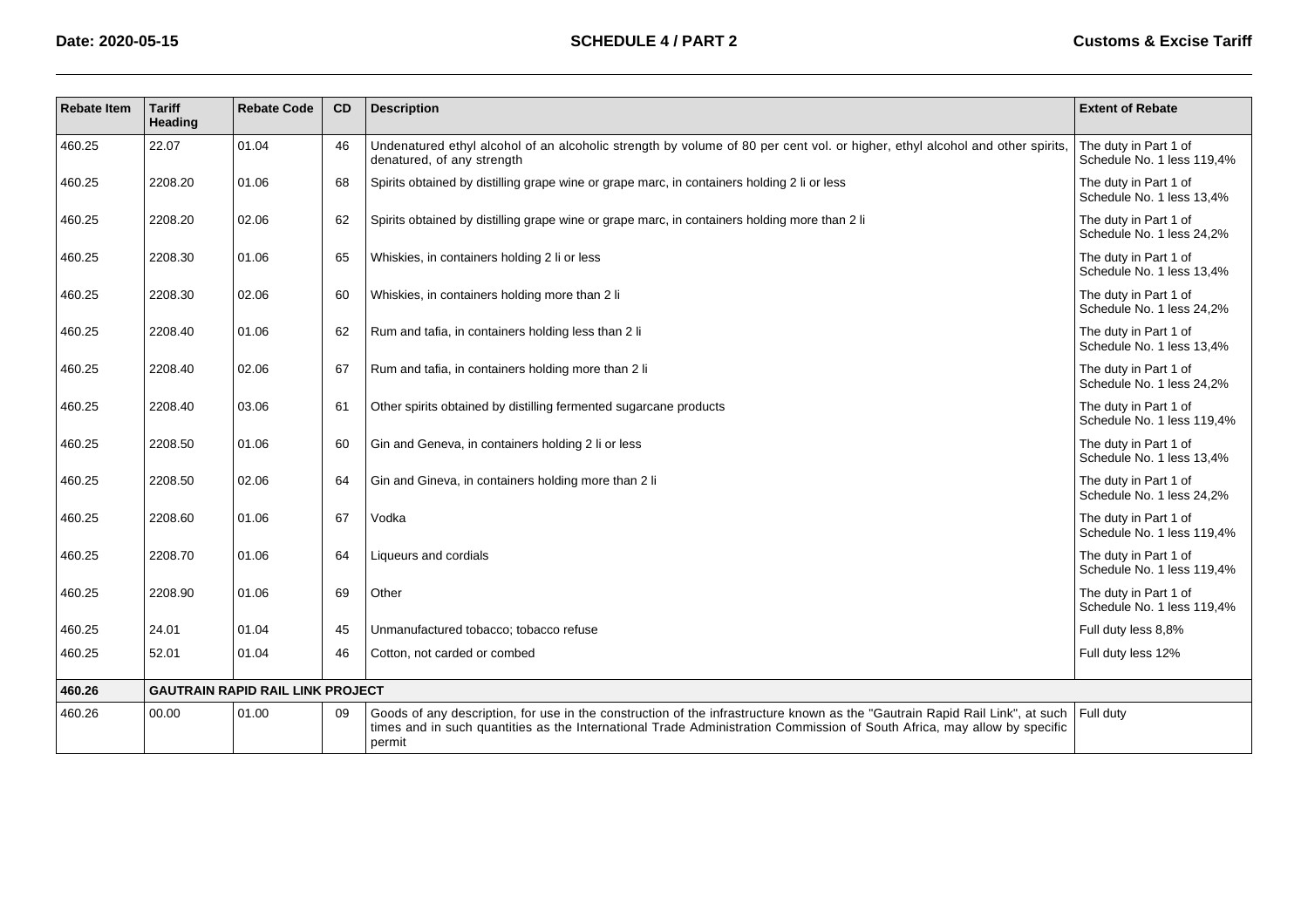**GOODS TEMPORARILY ADMITTED UNDER REBATE OF CUSTOMS DUTIES**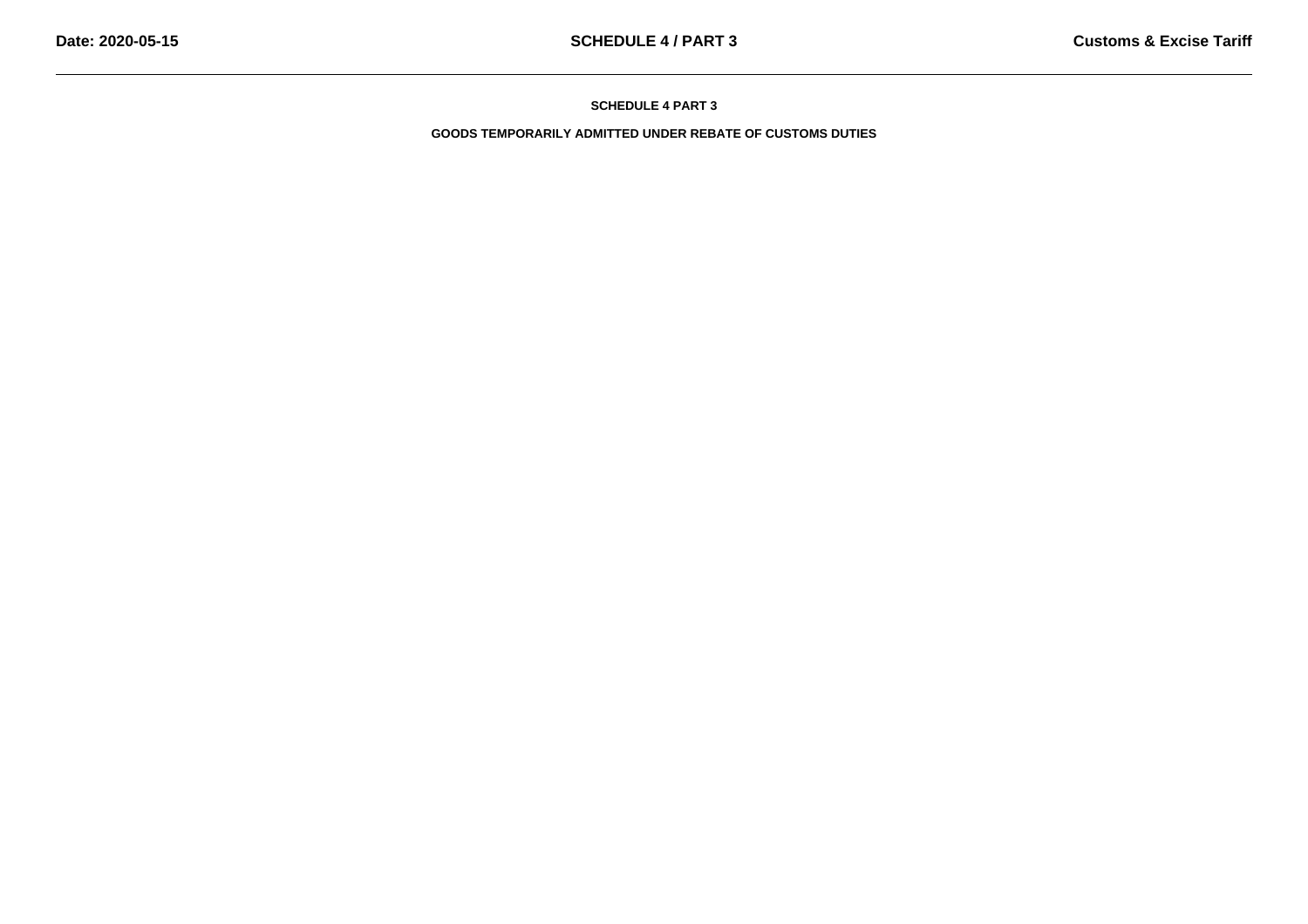| <b>Rebate Item</b> | <b>Tariff</b><br>Heading                                                                                                                                                                                                                                                                                                                                                                                                                                                                                                                                                                                                                                                                                                                                                                                                                                                                                                                                                                                                                                                                                                                                                                                                                                                                                                                                                                                                                                                                                                                                                                                                                                                                                                                                                                                                                                                                                                                                                                                                                                                                                                                                                                                                                                                                                                                                                                                                                                                                                                                                                                                                                                                                                                                   | <b>Rebate Code</b> | CD. | <b>Description</b>                                                                                                                                                                                                                                                          | <b>Extent of Rebate</b> |  |  |  |  |
|--------------------|--------------------------------------------------------------------------------------------------------------------------------------------------------------------------------------------------------------------------------------------------------------------------------------------------------------------------------------------------------------------------------------------------------------------------------------------------------------------------------------------------------------------------------------------------------------------------------------------------------------------------------------------------------------------------------------------------------------------------------------------------------------------------------------------------------------------------------------------------------------------------------------------------------------------------------------------------------------------------------------------------------------------------------------------------------------------------------------------------------------------------------------------------------------------------------------------------------------------------------------------------------------------------------------------------------------------------------------------------------------------------------------------------------------------------------------------------------------------------------------------------------------------------------------------------------------------------------------------------------------------------------------------------------------------------------------------------------------------------------------------------------------------------------------------------------------------------------------------------------------------------------------------------------------------------------------------------------------------------------------------------------------------------------------------------------------------------------------------------------------------------------------------------------------------------------------------------------------------------------------------------------------------------------------------------------------------------------------------------------------------------------------------------------------------------------------------------------------------------------------------------------------------------------------------------------------------------------------------------------------------------------------------------------------------------------------------------------------------------------------------|--------------------|-----|-----------------------------------------------------------------------------------------------------------------------------------------------------------------------------------------------------------------------------------------------------------------------------|-------------------------|--|--|--|--|
| 470.00             | GOODS TEMPORARILY ADMITTED FOR PROCESSING, REPAIR, CLEANING, RECONDITIONING OR FOR THE MANUFACTURE OF GOODS EXCLUSIVELY FOR EXPORT<br><b>NOTES:</b><br>1. Temporary admission of any goods under rebate item 470.00 shall be subject, mutatis mutandis, to the provisions of the rules for section 75.<br>2. The Commissioner may require the importer to register with him or her a rate of yield of the processed or manufactured goods that will be obtained per unit of the imported goods.<br>3. (a) Goods admitted under the provisions of rebate item 470.03 shall be used for the processing or manufacture of goods for export and the processed or manufactured goods shall be<br>exported -<br>(i) for the purposes of rebate item 470.03 (01.00 and 02.00), within 12 months from the date of entry thereof; and<br>(ii) for the purposes of rebate item 470.03 (03.00), within 3 years from the date of entry thereof.<br>(b) Parts admitted under the provisions of rebate item 470.02 shall be used and the goods submitted for repair, cleaning or reconditioning shall be exported within 6 months from the<br>date of entry thereof:<br>Provided that the Commissioner may, in circumstances which he deems exceptional, extend the period specified in each case for a further period he or she deems reasonable:<br>Provided further that the application for such extension is made prior to the expiry of the period of 3 years, 12 months or 6 months, as the case may be.<br>4. Liability for duty on any goods specified in rebate items 470.02 or 470.03 shall cease on production of proof that the goods imported have been used for repair, cleaning,<br>reconditioning, processing or manufacture and the goods repaired, cleaned, reconditioned, processed or manufactured have been duly exported.<br>5. For the purposes of rebate item 470.03/00.00/02.00:<br>(a) Where the rebate registrant is contractually entitled to keep a portion of the goods manufactured, processed, finished, equipped or packed in lieu of payment for the operations<br>carried out, he or she must -<br>(i) also export those goods within the period of 12 months contemplated in Note 3(a); or<br>(ii) (aa) process a bill of entry at the office of the Controller for payment of the value-added tax on the goods retained; and<br>(bb) adjust by voucher of correction the rebate bill of entry in respect of the quantity and value of the goods used to manufacture the goods retained.<br>(b) Notwithstanding the Notes to Schedule No. 3 and Schedule No. 4, "full duty" where it appears in the "Extent of Rebate" column opposite this rebate item means goods free of duty as<br>contemplated in section 75A. |                    |     |                                                                                                                                                                                                                                                                             |                         |  |  |  |  |
| 470.01             |                                                                                                                                                                                                                                                                                                                                                                                                                                                                                                                                                                                                                                                                                                                                                                                                                                                                                                                                                                                                                                                                                                                                                                                                                                                                                                                                                                                                                                                                                                                                                                                                                                                                                                                                                                                                                                                                                                                                                                                                                                                                                                                                                                                                                                                                                                                                                                                                                                                                                                                                                                                                                                                                                                                                            |                    |     |                                                                                                                                                                                                                                                                             |                         |  |  |  |  |
| 470.02             |                                                                                                                                                                                                                                                                                                                                                                                                                                                                                                                                                                                                                                                                                                                                                                                                                                                                                                                                                                                                                                                                                                                                                                                                                                                                                                                                                                                                                                                                                                                                                                                                                                                                                                                                                                                                                                                                                                                                                                                                                                                                                                                                                                                                                                                                                                                                                                                                                                                                                                                                                                                                                                                                                                                                            |                    |     | <b>GOODS FOR REPAIR, CLEANING OR RECONDITIONING</b>                                                                                                                                                                                                                         |                         |  |  |  |  |
| 470.02             | 00.00                                                                                                                                                                                                                                                                                                                                                                                                                                                                                                                                                                                                                                                                                                                                                                                                                                                                                                                                                                                                                                                                                                                                                                                                                                                                                                                                                                                                                                                                                                                                                                                                                                                                                                                                                                                                                                                                                                                                                                                                                                                                                                                                                                                                                                                                                                                                                                                                                                                                                                                                                                                                                                                                                                                                      | 01.00              | 01  | Goods (including parts therefor) for repair, cleaning or reconditioning                                                                                                                                                                                                     | Full duty               |  |  |  |  |
| 470.02             | 00.00                                                                                                                                                                                                                                                                                                                                                                                                                                                                                                                                                                                                                                                                                                                                                                                                                                                                                                                                                                                                                                                                                                                                                                                                                                                                                                                                                                                                                                                                                                                                                                                                                                                                                                                                                                                                                                                                                                                                                                                                                                                                                                                                                                                                                                                                                                                                                                                                                                                                                                                                                                                                                                                                                                                                      | 02.00              | 06  | Parts for goods temporarily imported for repair, cleaning or reconditioning                                                                                                                                                                                                 | Full duty               |  |  |  |  |
| 470.03             |                                                                                                                                                                                                                                                                                                                                                                                                                                                                                                                                                                                                                                                                                                                                                                                                                                                                                                                                                                                                                                                                                                                                                                                                                                                                                                                                                                                                                                                                                                                                                                                                                                                                                                                                                                                                                                                                                                                                                                                                                                                                                                                                                                                                                                                                                                                                                                                                                                                                                                                                                                                                                                                                                                                                            |                    |     | GOODS CLEARED IN TERMS OF A PERMIT ISSUED BY THE INTERNATIONAL TRADE ADMINISTRATION COMMISSION                                                                                                                                                                              |                         |  |  |  |  |
| 470.03             | 00.00                                                                                                                                                                                                                                                                                                                                                                                                                                                                                                                                                                                                                                                                                                                                                                                                                                                                                                                                                                                                                                                                                                                                                                                                                                                                                                                                                                                                                                                                                                                                                                                                                                                                                                                                                                                                                                                                                                                                                                                                                                                                                                                                                                                                                                                                                                                                                                                                                                                                                                                                                                                                                                                                                                                                      | 01.00              | 03  | Goods (excluding goods free of duty as contemplated in section 75A) cleared in terms of a permit issued by the International<br>Trade Administration Commission, for use in the manufacture, processing, finishing, equipping or packing of goods exclusively<br>for export | Full duty               |  |  |  |  |
| 470.03             | 00.00                                                                                                                                                                                                                                                                                                                                                                                                                                                                                                                                                                                                                                                                                                                                                                                                                                                                                                                                                                                                                                                                                                                                                                                                                                                                                                                                                                                                                                                                                                                                                                                                                                                                                                                                                                                                                                                                                                                                                                                                                                                                                                                                                                                                                                                                                                                                                                                                                                                                                                                                                                                                                                                                                                                                      | 02.00              | 08  | Goods free of duty, for use in the manufacture, processing, finishing, equipping or packing of goods exclusively for export                                                                                                                                                 | Full duty               |  |  |  |  |
| 470.03             | 00.00                                                                                                                                                                                                                                                                                                                                                                                                                                                                                                                                                                                                                                                                                                                                                                                                                                                                                                                                                                                                                                                                                                                                                                                                                                                                                                                                                                                                                                                                                                                                                                                                                                                                                                                                                                                                                                                                                                                                                                                                                                                                                                                                                                                                                                                                                                                                                                                                                                                                                                                                                                                                                                                                                                                                      | 03.00              | 02  | Goods cleared in terms of a permit issued by the International Trade Administration Commission, for use in the manufacture,<br>processing, finishing or equipping of yachts classifiable in tariff heading 89.03 exclusively for export                                     | Full duty               |  |  |  |  |
| 480.00             | <b>GOODS TEMPORARILY ADMITTED FOR SPECIFIC PURPOSES</b><br>NOTES:<br>1. Unless otherwise specified in these Notes goods imported under this item shall on importation and on re-exportation be entered on form SAD 500 or on such other form as may be<br>specified by the Commissioner.<br>2. Where articles cannot readily be identified by foreign seals, by marks, by numbers or other identification permanently fixed to them, by description, by photographs or by sampling,<br>customs and excise marks or seals may be fixed to them.<br>3. For the purposes of rebate item 480.20 welfare material landed from a ship for temporary use ashore by the crew for a period not exceeding that ship's stay in port, shall not be<br>subject to entry on form SAD 500 as specified in Note 1.<br>4. International carnets for the temporary admission of goods referred to in section 38 shall be accepted in lieu of import and export documents and as security for any duty in respect of<br>rebate items 480.10, 480.15 and 480.35.<br>5. For the purposes of rebate item 480.35 -                                                                                                                                                                                                                                                                                                                                                                                                                                                                                                                                                                                                                                                                                                                                                                                                                                                                                                                                                                                                                                                                                                                                                                                                                                                                                                                                                                                                                                                                                                                                                                                                                                                |                    |     |                                                                                                                                                                                                                                                                             |                         |  |  |  |  |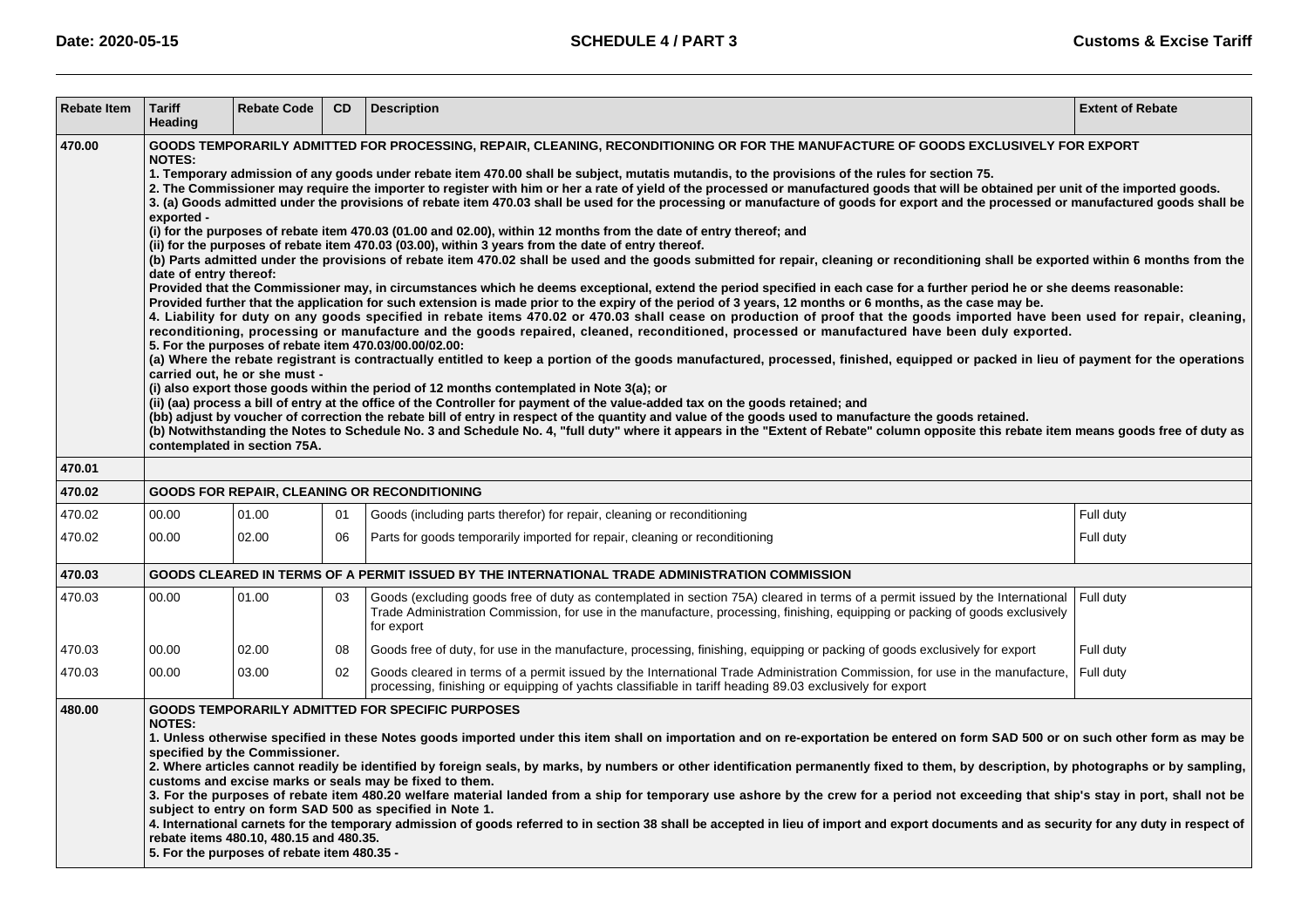| (continued)        |                                                                                                                                                                                                                                                                                                                                                                                                                                                                                                                                                                                                                                                                                                                                                                                                                                                                                                                                                                                                                                                                                                                                                                                                                                                                                                                                                                                                                                                                                                                                                                                                                                                                                                                                                                                                                                                                                                                                                                                                                                                                                                                                                                                                                                                                                                                                 |                    |           |                                                                                                                                                                                                                                                       |                         |  |  |  |  |
|--------------------|---------------------------------------------------------------------------------------------------------------------------------------------------------------------------------------------------------------------------------------------------------------------------------------------------------------------------------------------------------------------------------------------------------------------------------------------------------------------------------------------------------------------------------------------------------------------------------------------------------------------------------------------------------------------------------------------------------------------------------------------------------------------------------------------------------------------------------------------------------------------------------------------------------------------------------------------------------------------------------------------------------------------------------------------------------------------------------------------------------------------------------------------------------------------------------------------------------------------------------------------------------------------------------------------------------------------------------------------------------------------------------------------------------------------------------------------------------------------------------------------------------------------------------------------------------------------------------------------------------------------------------------------------------------------------------------------------------------------------------------------------------------------------------------------------------------------------------------------------------------------------------------------------------------------------------------------------------------------------------------------------------------------------------------------------------------------------------------------------------------------------------------------------------------------------------------------------------------------------------------------------------------------------------------------------------------------------------|--------------------|-----------|-------------------------------------------------------------------------------------------------------------------------------------------------------------------------------------------------------------------------------------------------------|-------------------------|--|--|--|--|
| <b>Rebate Item</b> | <b>Tariff</b><br>Heading                                                                                                                                                                                                                                                                                                                                                                                                                                                                                                                                                                                                                                                                                                                                                                                                                                                                                                                                                                                                                                                                                                                                                                                                                                                                                                                                                                                                                                                                                                                                                                                                                                                                                                                                                                                                                                                                                                                                                                                                                                                                                                                                                                                                                                                                                                        | <b>Rebate Code</b> | <b>CD</b> | <b>Description</b>                                                                                                                                                                                                                                    | <b>Extent of Rebate</b> |  |  |  |  |
|                    | (a) samples may be imported by -<br>(i) commercial travellers and other representatives of firms abroad who visit the Republic temporarily with their samples for the purpose of securing orders;<br>(ii) persons or firms established in the Republic, including agents for foreign firms, to whom samples may be sent by firms abroad, free of charge, for the same purpose; and<br>(iii) a prospective customer in the Republic to whom a sample is sent on free loan for inspection and demonstration with a view to obtaining an order for similar goods.<br>(b) except with the permission of the Commissioner only one sample of each description, range, type or colour of an article shall be allowed temporary admission; and<br>(c) each sample shall be an article representative of a particular category of goods already produced or to be produced abroad, imported solely for the purpose of being shown or<br>demonstrated free of charge to prospective customers.<br>6. On re-exportation of the goods concerned -<br>(a) such goods may be re-exported through any customs and excise office through which goods may be exported and may be made in more than one consignment; and<br>(b) the documents produced at the time of entry shall be produced to the Controller and the goods shall be re-exported under the supervision of an officer, if so required by the<br>Controller.<br>7. Except in respect of goods in Note 3, goods shall be re-exported -<br>(a) in the case of goods under an international carnet within the period of validity of such carnet; and<br>(b) in the case of other goods, within 6 months from the date of entry thereof or within such further period as the Commissioner may, in exceptional circumstances, allow.<br>8. The liability of the importer shall cease if he proves that the goods have been duly re-exported or if the goods have been exported under the supervision of an officer.<br>9. (a) On request by the importer, and subject to the permission of the Commissioner, temporary admission may be terminated by entering the goods for home consumption or by<br>abandonment or destruction of the goods.<br>(b) The provisions of rebate item 412.07 shall apply, MUTATIS MUTANDIS, to the abandonement or destruction of the goods concerned. |                    |           |                                                                                                                                                                                                                                                       |                         |  |  |  |  |
| 480.05             |                                                                                                                                                                                                                                                                                                                                                                                                                                                                                                                                                                                                                                                                                                                                                                                                                                                                                                                                                                                                                                                                                                                                                                                                                                                                                                                                                                                                                                                                                                                                                                                                                                                                                                                                                                                                                                                                                                                                                                                                                                                                                                                                                                                                                                                                                                                                 |                    |           | <b>CONTAINERS AND OTHER ARTICLES USED AS PACKING</b>                                                                                                                                                                                                  |                         |  |  |  |  |
| 480.05             | 00.00                                                                                                                                                                                                                                                                                                                                                                                                                                                                                                                                                                                                                                                                                                                                                                                                                                                                                                                                                                                                                                                                                                                                                                                                                                                                                                                                                                                                                                                                                                                                                                                                                                                                                                                                                                                                                                                                                                                                                                                                                                                                                                                                                                                                                                                                                                                           | 01.00              | 03        | Containers (excluding containers of tariff heading 86.09 of Schedule No. 1) and other articles used as packing, whether or not Full duty<br>filled at the time of importation: Provided that such articles do not become the property of the importer |                         |  |  |  |  |
| 480.10             |                                                                                                                                                                                                                                                                                                                                                                                                                                                                                                                                                                                                                                                                                                                                                                                                                                                                                                                                                                                                                                                                                                                                                                                                                                                                                                                                                                                                                                                                                                                                                                                                                                                                                                                                                                                                                                                                                                                                                                                                                                                                                                                                                                                                                                                                                                                                 |                    |           | GOODS FOR DISPLAY OR USE AT EXHIBITIONS, FAIRS, MEETINGS OR SIMILAR EVENTS                                                                                                                                                                            |                         |  |  |  |  |
| 480.10             | 00.00                                                                                                                                                                                                                                                                                                                                                                                                                                                                                                                                                                                                                                                                                                                                                                                                                                                                                                                                                                                                                                                                                                                                                                                                                                                                                                                                                                                                                                                                                                                                                                                                                                                                                                                                                                                                                                                                                                                                                                                                                                                                                                                                                                                                                                                                                                                           | 01.00              | 02        | Goods for display or use at exhibitions, fairs, meetings or similar events                                                                                                                                                                            | Full duty               |  |  |  |  |
| 480.15             |                                                                                                                                                                                                                                                                                                                                                                                                                                                                                                                                                                                                                                                                                                                                                                                                                                                                                                                                                                                                                                                                                                                                                                                                                                                                                                                                                                                                                                                                                                                                                                                                                                                                                                                                                                                                                                                                                                                                                                                                                                                                                                                                                                                                                                                                                                                                 |                    |           | <b>PROFESSIONAL EQUIPMENT OWNED BY PERSONS RESIDENT ABROAD</b>                                                                                                                                                                                        |                         |  |  |  |  |
| 480.15             | 00.00                                                                                                                                                                                                                                                                                                                                                                                                                                                                                                                                                                                                                                                                                                                                                                                                                                                                                                                                                                                                                                                                                                                                                                                                                                                                                                                                                                                                                                                                                                                                                                                                                                                                                                                                                                                                                                                                                                                                                                                                                                                                                                                                                                                                                                                                                                                           | 01.00              | 01        | Professional equipment (including ancillary apparatus and accessories) owned by persons resident abroad, for use solely by Full duty<br>or under the supervision of a visiting person                                                                 |                         |  |  |  |  |
| 480.20             | <b>WELFARE MATERIAL</b>                                                                                                                                                                                                                                                                                                                                                                                                                                                                                                                                                                                                                                                                                                                                                                                                                                                                                                                                                                                                                                                                                                                                                                                                                                                                                                                                                                                                                                                                                                                                                                                                                                                                                                                                                                                                                                                                                                                                                                                                                                                                                                                                                                                                                                                                                                         |                    |           |                                                                                                                                                                                                                                                       |                         |  |  |  |  |
| 480.20             | 00.00                                                                                                                                                                                                                                                                                                                                                                                                                                                                                                                                                                                                                                                                                                                                                                                                                                                                                                                                                                                                                                                                                                                                                                                                                                                                                                                                                                                                                                                                                                                                                                                                                                                                                                                                                                                                                                                                                                                                                                                                                                                                                                                                                                                                                                                                                                                           | 01.00              | 00        | Welfare material for seafarers for cultural, educational, recreational, religious or sporting activities                                                                                                                                              | Full duty               |  |  |  |  |
| 480.25             |                                                                                                                                                                                                                                                                                                                                                                                                                                                                                                                                                                                                                                                                                                                                                                                                                                                                                                                                                                                                                                                                                                                                                                                                                                                                                                                                                                                                                                                                                                                                                                                                                                                                                                                                                                                                                                                                                                                                                                                                                                                                                                                                                                                                                                                                                                                                 |                    |           | INSTRUMENTS, APPARATUS AND MACHINES FOR USE BY INSTITUTIONS APPROVED BY THE COMMISSIONER                                                                                                                                                              |                         |  |  |  |  |
| 480.25             | 00.00                                                                                                                                                                                                                                                                                                                                                                                                                                                                                                                                                                                                                                                                                                                                                                                                                                                                                                                                                                                                                                                                                                                                                                                                                                                                                                                                                                                                                                                                                                                                                                                                                                                                                                                                                                                                                                                                                                                                                                                                                                                                                                                                                                                                                                                                                                                           | 01.00              | 09        | Instruments, apparatus and machines (including accessories therefor), for use by institutions approved by the Commissioner, Full duty<br>for scientific research or education                                                                         |                         |  |  |  |  |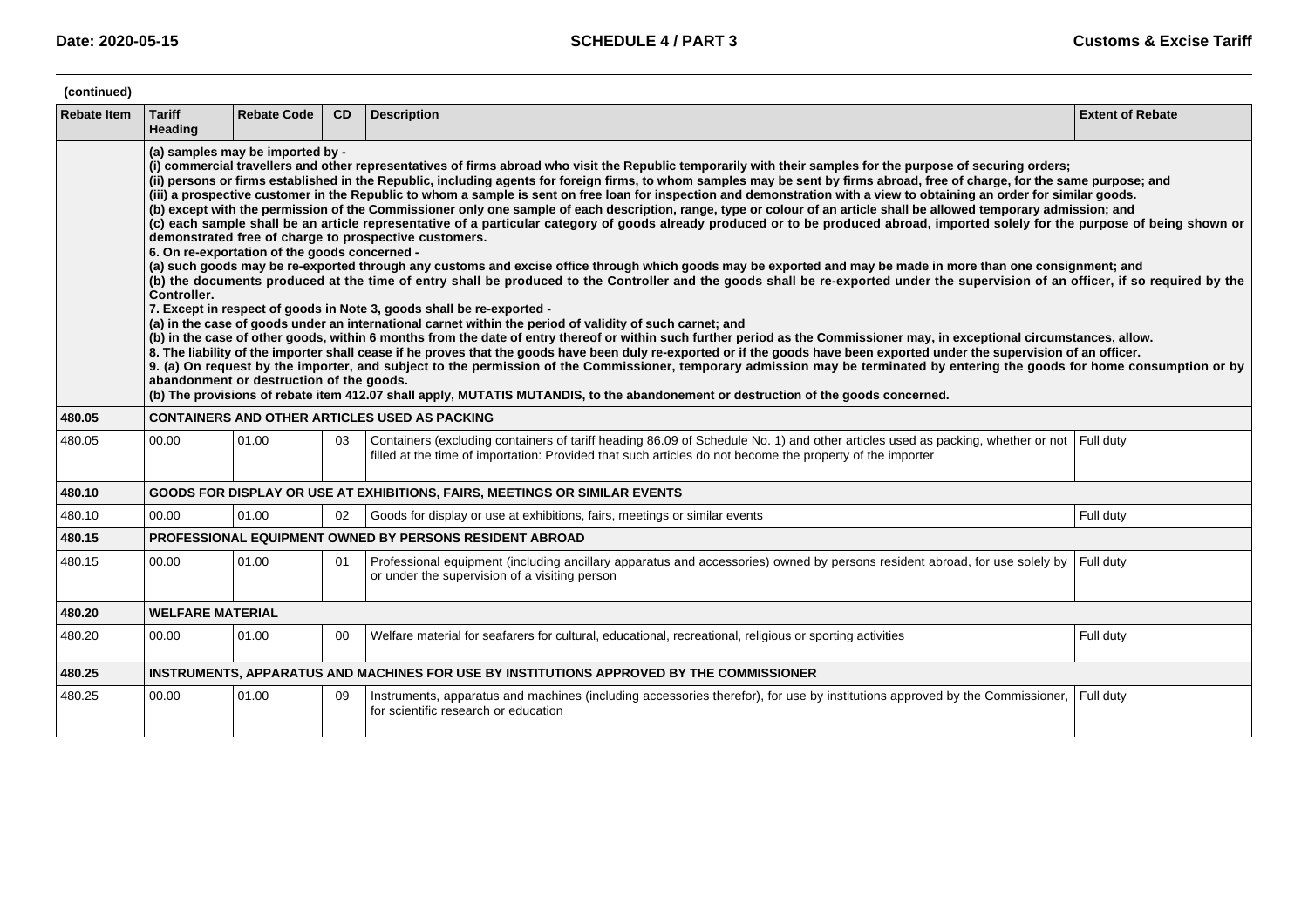| <b>Rebate Item</b> | <b>Tariff</b><br>Heading                                                                                                                                                                                                                                                                                                                                                                                                                                                                                                                                                                                                                                                                                                                                                                                                                                                                                                                                                                                                               | <b>Rebate Code</b>                           | <b>CD</b> | <b>Description</b>                                                                                                                                                                                                | <b>Extent of Rebate</b> |  |  |  |
|--------------------|----------------------------------------------------------------------------------------------------------------------------------------------------------------------------------------------------------------------------------------------------------------------------------------------------------------------------------------------------------------------------------------------------------------------------------------------------------------------------------------------------------------------------------------------------------------------------------------------------------------------------------------------------------------------------------------------------------------------------------------------------------------------------------------------------------------------------------------------------------------------------------------------------------------------------------------------------------------------------------------------------------------------------------------|----------------------------------------------|-----------|-------------------------------------------------------------------------------------------------------------------------------------------------------------------------------------------------------------------|-------------------------|--|--|--|
| 480.30             | MODELS, INSTRUMENTS, APPARATUS, MACHINES AND OTHER PEDAGOGIC MATERIAL IMPORTED BY INSTITUTIONS APPROVED BY THE COMMISSIONER                                                                                                                                                                                                                                                                                                                                                                                                                                                                                                                                                                                                                                                                                                                                                                                                                                                                                                            |                                              |           |                                                                                                                                                                                                                   |                         |  |  |  |
| 480.30             | 00.00                                                                                                                                                                                                                                                                                                                                                                                                                                                                                                                                                                                                                                                                                                                                                                                                                                                                                                                                                                                                                                  | 01.00                                        | 09        | Models, instruments, apparatus, machines and other pedagogic material (including accessories therefor) imported by Full duty<br>institutions approved by the Commissioner, for educational or vocational training |                         |  |  |  |
| 480.35             |                                                                                                                                                                                                                                                                                                                                                                                                                                                                                                                                                                                                                                                                                                                                                                                                                                                                                                                                                                                                                                        |                                              |           | COMMERCIAL SAMPLES OWNED ABROAD AND IMPORTED FOR THE PURPOSES OF BEING SHOWN OR DEMONSTRATED IN THE REPUBLIC                                                                                                      |                         |  |  |  |
| 480.35             | 00.00                                                                                                                                                                                                                                                                                                                                                                                                                                                                                                                                                                                                                                                                                                                                                                                                                                                                                                                                                                                                                                  | 01.00                                        | 08        | Commercial samples owned abroad and imported for the purposes of being shown or demonstrated in the Republic for the<br>soliciting of orders for goods to be supplied from abroad                                 | Full duty               |  |  |  |
| 490.00             | GOODS TEMPORARILY ADMITTED SUBJECT TO EXPORTATION IN THE SAME STATE<br><b>NOTES:</b><br>1. Temporary admission of any goods under rebate item 490.00 shall, except as may be provided for in any other Note under this item, be subject MUTATIS MUTANDIS, to the provisions<br>of Notes 1, 2, 6, 7, 8 and 9 to rebate item 480.00.<br>2. For the purposes of rebate item 490.35 -<br>(a) pallets temporarily imported by a pallet operator either laden or for loading with cargo for export, shall on application by the pallet operator, if the Commissioner approves, be<br>admitted without production of customs and excise documents either at importation or at re-exportation and without the furnishing of security; and<br>(b) the pallet operator shall keep records of pallets temporarily admitted and shall supply, as the Commissioner may require, detailed information regarding the movement of each pallet<br>granted temporary admission, including the dates and places of entry into and exit from the Republic. |                                              |           |                                                                                                                                                                                                                   |                         |  |  |  |
| 490.03             |                                                                                                                                                                                                                                                                                                                                                                                                                                                                                                                                                                                                                                                                                                                                                                                                                                                                                                                                                                                                                                        | <b>PRIVATE MOTOR VEHICLES</b>                |           |                                                                                                                                                                                                                   |                         |  |  |  |
| 490.03             | 87.00                                                                                                                                                                                                                                                                                                                                                                                                                                                                                                                                                                                                                                                                                                                                                                                                                                                                                                                                                                                                                                  | 01.02                                        | 24        | Private motor vehicles belonging to a person taking up temporary residence in the Republic                                                                                                                        | Full duty               |  |  |  |
| 490.05             |                                                                                                                                                                                                                                                                                                                                                                                                                                                                                                                                                                                                                                                                                                                                                                                                                                                                                                                                                                                                                                        | POSTCARDS AND OTHER MAIL MATTER              |           |                                                                                                                                                                                                                   |                         |  |  |  |
| 490.05             | 00.00                                                                                                                                                                                                                                                                                                                                                                                                                                                                                                                                                                                                                                                                                                                                                                                                                                                                                                                                                                                                                                  | 01.00                                        | 09        | Postcards and other mail matter, imported in bulk, for despatch to addresses beyond the borders of the Republic                                                                                                   | Full duty               |  |  |  |
| 490.10             |                                                                                                                                                                                                                                                                                                                                                                                                                                                                                                                                                                                                                                                                                                                                                                                                                                                                                                                                                                                                                                        | <b>MODELS AND PROTOTYPES</b>                 |           |                                                                                                                                                                                                                   |                         |  |  |  |
| 490.10             | 00.00                                                                                                                                                                                                                                                                                                                                                                                                                                                                                                                                                                                                                                                                                                                                                                                                                                                                                                                                                                                                                                  | 01.00                                        | 09        | Models and prototypes, to be used in the manufacture of goods                                                                                                                                                     | Full duty               |  |  |  |
| 490.11             |                                                                                                                                                                                                                                                                                                                                                                                                                                                                                                                                                                                                                                                                                                                                                                                                                                                                                                                                                                                                                                        | <b>ARTICLES FOR PRINTING ON LOAN OR HIRE</b> |           |                                                                                                                                                                                                                   |                         |  |  |  |
| 490.11             | 00.00                                                                                                                                                                                                                                                                                                                                                                                                                                                                                                                                                                                                                                                                                                                                                                                                                                                                                                                                                                                                                                  | 01.00                                        | 00        | Matrices, blocks, plates, and similar articles, on loan or hire, for printing illustrations in periodicals or books                                                                                               | Full duty               |  |  |  |
| 490.12             |                                                                                                                                                                                                                                                                                                                                                                                                                                                                                                                                                                                                                                                                                                                                                                                                                                                                                                                                                                                                                                        |                                              |           | ARTICLES FOR THE MANUFACTURE OF ARTICLES THAT ARE TO BE DELIVERED ABROAD ON LOAN OR HIRE                                                                                                                          |                         |  |  |  |
| 490.12             | 00.00                                                                                                                                                                                                                                                                                                                                                                                                                                                                                                                                                                                                                                                                                                                                                                                                                                                                                                                                                                                                                                  | 01.00                                        | 02        | Matrices, blocks, plates, moulds and similar articles, on loan or hire, to be used in the manufacture of articles that are to be<br>delivered abroad                                                              | Full duty               |  |  |  |
| 490.13             |                                                                                                                                                                                                                                                                                                                                                                                                                                                                                                                                                                                                                                                                                                                                                                                                                                                                                                                                                                                                                                        |                                              |           | ARTICLES TO BE TESTED BY THE NATIONAL REGULATOR FOR COMPULSORY SPECIFICATIONS                                                                                                                                     |                         |  |  |  |
| 490.13             | 00.00                                                                                                                                                                                                                                                                                                                                                                                                                                                                                                                                                                                                                                                                                                                                                                                                                                                                                                                                                                                                                                  | 01.00                                        | 04        | Instruments, apparatus, machines and other articles to be tested by the National Regulator for Compulsory Specifications                                                                                          | Full duty               |  |  |  |
| 490.14             |                                                                                                                                                                                                                                                                                                                                                                                                                                                                                                                                                                                                                                                                                                                                                                                                                                                                                                                                                                                                                                        |                                              |           | INSTRUMENTS, APPARATUS AND MACHINES, MADE AVAILABLE FREE OF CHARGE                                                                                                                                                |                         |  |  |  |
| 490.14             | 00.00                                                                                                                                                                                                                                                                                                                                                                                                                                                                                                                                                                                                                                                                                                                                                                                                                                                                                                                                                                                                                                  | 01.00                                        | 06        | Instruments, apparatus and machines, made available free of charge to a customer by or through a supplier, pending delivery<br>or repair of similar goods                                                         | Full duty               |  |  |  |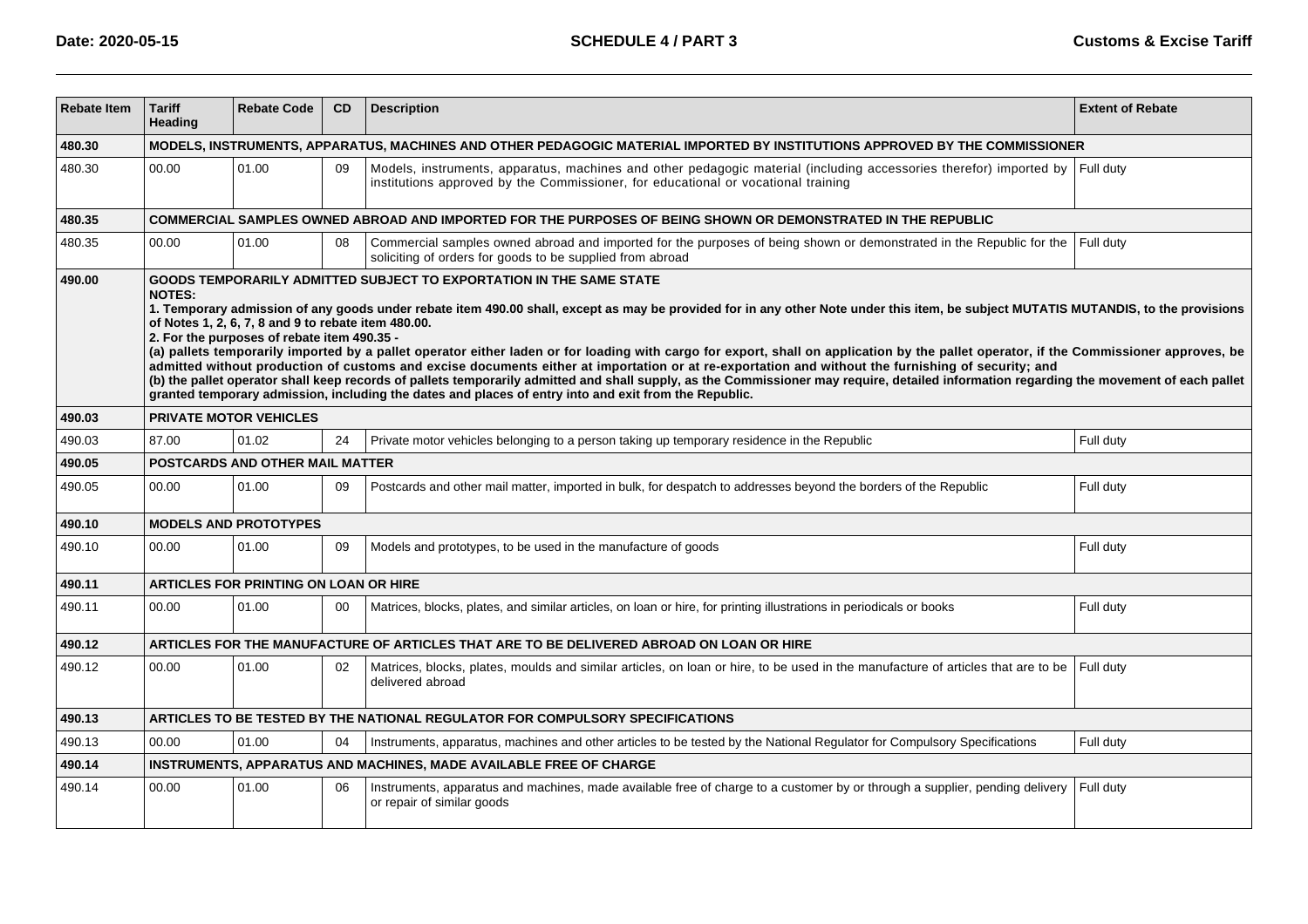| <b>Rebate Item</b> | <b>Tariff</b><br>Heading                                                                                                             | <b>Rebate Code</b>                                      | <b>CD</b> | <b>Description</b>                                                                                                                                                                                                                                                                                                                     | <b>Extent of Rebate</b> |  |  |
|--------------------|--------------------------------------------------------------------------------------------------------------------------------------|---------------------------------------------------------|-----------|----------------------------------------------------------------------------------------------------------------------------------------------------------------------------------------------------------------------------------------------------------------------------------------------------------------------------------------|-------------------------|--|--|
| 490.15             |                                                                                                                                      | <b>COSTUMES, SCENERY AND OTHER THEATRICAL EQUIPMENT</b> |           |                                                                                                                                                                                                                                                                                                                                        |                         |  |  |
| 490.15             | 00.00                                                                                                                                | 01.00                                                   | 08        | Costumes, scenery and other theatrical equipment on loan or hire to dramatic societies or theatres                                                                                                                                                                                                                                     | Full duty               |  |  |
| 490.20             | ANIMALS AND SPORTS REQUISITES BELONGING TO A PERSON RESIDENT ABROAD                                                                  |                                                         |           |                                                                                                                                                                                                                                                                                                                                        |                         |  |  |
| 490.20             | 00.00                                                                                                                                | 01.00                                                   | 07        | Animals and sports requisites (including yachts and motor vehicles) belonging to a person resident abroad, for use by that<br>person or under his supervision in sports contests (including motor car rallies and transcontinental excursions)                                                                                         | Full duty               |  |  |
| 490.25             | PHOTOGRAPHS AND TRANSPARENCIES FOR PUBLIC EXHIBITIONS OR COMPETITIONS FOR PHOTOGRAPHERS                                              |                                                         |           |                                                                                                                                                                                                                                                                                                                                        |                         |  |  |
| 490.25             | 00.00                                                                                                                                | 01.00                                                   | 06        | Photographs and transparencies to be shown in a public exhibition or competition for photographers                                                                                                                                                                                                                                     | Full duty               |  |  |
| 490.30             | SPECIALISED EQUIPMENT ARRIVING BY SHIP AND USED ON SHORE AT PORTS OF CALL FOR THE LOADING, UNLOADING OR HANDLING OF CONTAINERS       |                                                         |           |                                                                                                                                                                                                                                                                                                                                        |                         |  |  |
| 490.30             | 00.00                                                                                                                                | 01.00                                                   | 05        | Specialised equipment arriving by ship and used on shore at ports of call for the loading, unloading or handling of containers of<br>tariff heading 86.09 of Schedule No. 1                                                                                                                                                            | Full duty               |  |  |
| 490.35             | <b>PALLETS</b>                                                                                                                       |                                                         |           |                                                                                                                                                                                                                                                                                                                                        |                         |  |  |
| 490.35             | 00.00                                                                                                                                | 01.00                                                   | 04        | Pallets, whether or not laden with cargo at importation                                                                                                                                                                                                                                                                                | Full duty               |  |  |
| 490.40             | MACHINERY OR PLANT FOR USE ON CONTRACT IN CIVIL ENGINEERING OR CONSTRUCTION WORK                                                     |                                                         |           |                                                                                                                                                                                                                                                                                                                                        |                         |  |  |
| 490.40             | 00.00                                                                                                                                | 01.00                                                   | 03        | Machinery or plant (excluding tower cranes) for use on contract in civil engineering or construction work, in such quantities and<br>at such times and subject to such conditions as the Commissioner, on recommendation of the International Trade<br>Administration Commission, may allow by specific permit                         | Full duty               |  |  |
| 490.50             | MOTOR VEHICLES, YACHTS AND OTHER REMOVABLE ARTICLES IMPORTED BY FOREIGN TOURISTS AND TRAVELLERS RESIDENT IN FOREIGN COUNTRIES        |                                                         |           |                                                                                                                                                                                                                                                                                                                                        |                         |  |  |
| 490.50             | 00.00                                                                                                                                | 01.00                                                   | 01        | Motor vehicles, yachts and other removable articles (including spare parts and normal accessories and equipment therefor)<br>imported by foreign tourists and travellers resident in foreign countries for their own use                                                                                                               | Full duty               |  |  |
| 490.60             | <b>COMMERCIAL ROAD VEHICLES</b>                                                                                                      |                                                         |           |                                                                                                                                                                                                                                                                                                                                        |                         |  |  |
| 490.60             | 00.00                                                                                                                                | 01.00                                                   | 02        | Commercial road vehicles used in the conveyance of imported merchandise                                                                                                                                                                                                                                                                | Full duty               |  |  |
| 490.90             | MACHINERY OR PLANT FOR USE ON CONTRACT; GOODS NOT SPECIFIED ELSEWHERE IN PART 3, TEMPORARILY ADMITTED AS APPROVED BY THE COMMISIONER |                                                         |           |                                                                                                                                                                                                                                                                                                                                        |                         |  |  |
| 490.90             | 00.00                                                                                                                                | 01.00                                                   | 04        | Machinery or plant (excluding tower cranes) for use on contract other than for purposes of civil engineering or construction<br>work, in such quantities and at such times and subject to such conditions as the Commissioner, on recommendation of the<br>International Trade Administration Commission, may allow by specific permit | Full duty               |  |  |
| 490.90             | 00.00                                                                                                                                | 02.00                                                   | 09        | Goods not specified elsewhere in Part 3, temporarily admitted for purposes approved by the Commissioner                                                                                                                                                                                                                                | Full duty               |  |  |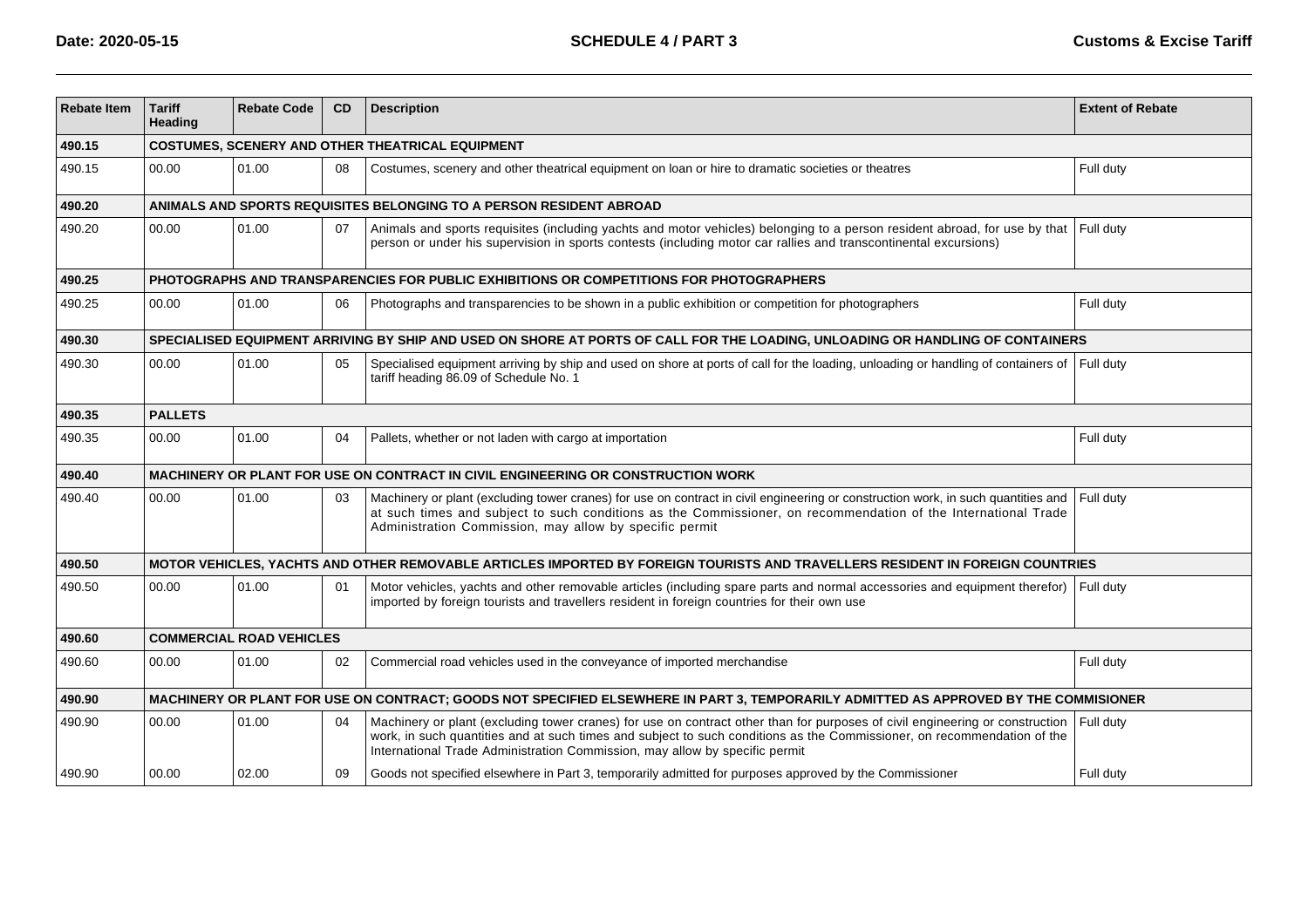**REBATES OF FUEL LEVY**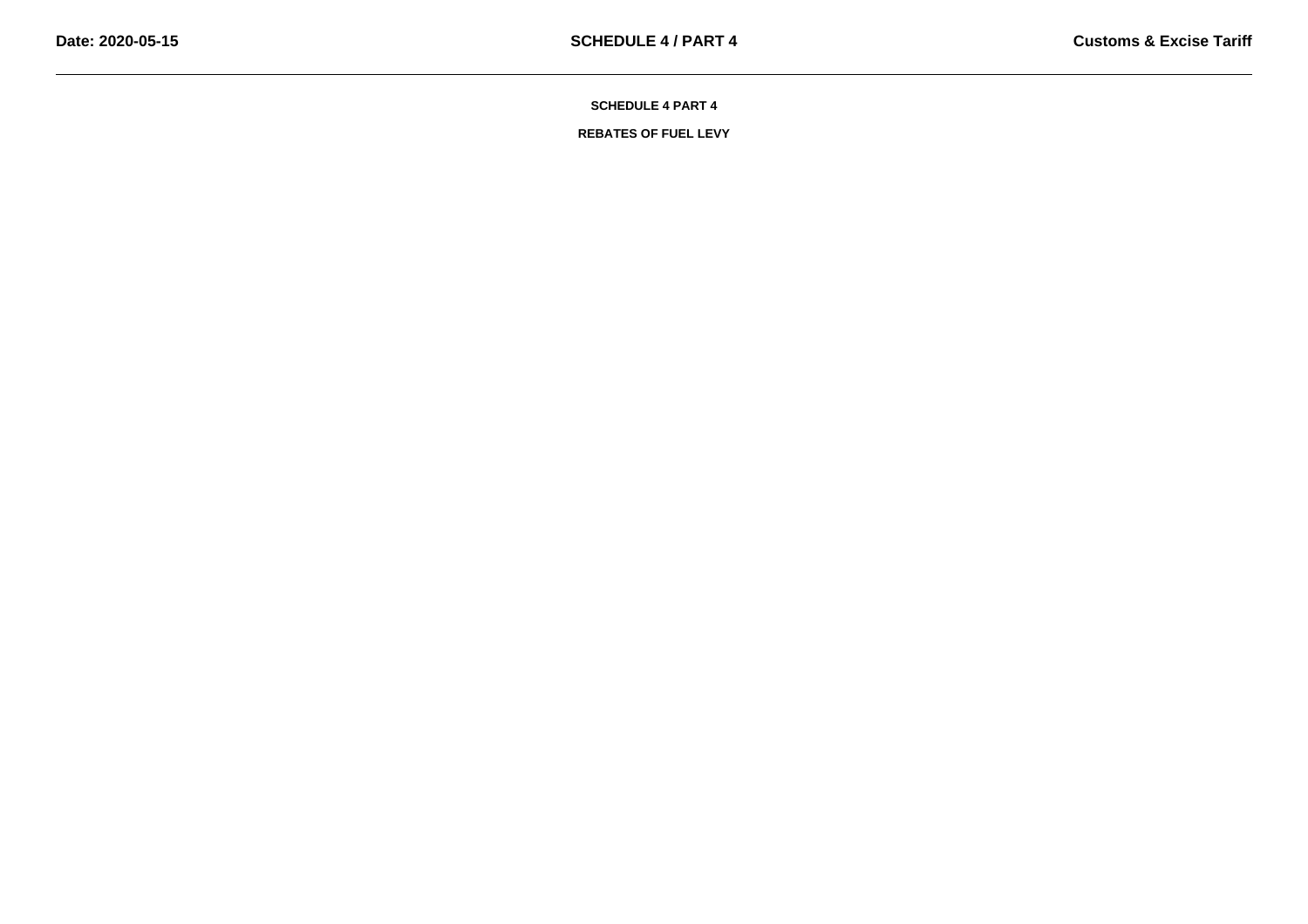| <b>Rebate Item</b> | <b>Tariff</b><br><b>Heading</b>                            | <b>Rebate Code</b>     | CD | <b>Description</b>                                                                                                                                                                                                                                                                                                                                                                                                                                                                                                                                                                                                                                                                                                                                                                                                                                                                                                                                                                                                                                                                                                                                | <b>Extent of Rebate</b>                              |  |  |
|--------------------|------------------------------------------------------------|------------------------|----|---------------------------------------------------------------------------------------------------------------------------------------------------------------------------------------------------------------------------------------------------------------------------------------------------------------------------------------------------------------------------------------------------------------------------------------------------------------------------------------------------------------------------------------------------------------------------------------------------------------------------------------------------------------------------------------------------------------------------------------------------------------------------------------------------------------------------------------------------------------------------------------------------------------------------------------------------------------------------------------------------------------------------------------------------------------------------------------------------------------------------------------------------|------------------------------------------------------|--|--|
| 495.00             |                                                            | <b>FUEL LEVY GOODS</b> |    |                                                                                                                                                                                                                                                                                                                                                                                                                                                                                                                                                                                                                                                                                                                                                                                                                                                                                                                                                                                                                                                                                                                                                   |                                                      |  |  |
| 495.00             | 00.00                                                      | 01.00                  | 07 | Goods in respect of which the fuel levy, together with the customs duty, where applicable, amounts to not less than R2 500, Full duty<br>proved to have been lost, destroyed or damaged on any single occasion in circumstances of vis major or in such other<br>circumstances as the Commissioner deems exceptional while such goods are -<br>(a) in any customs and excise warehouse or in any appointed transit shed or under the control of the Commisioner;<br>(b) being removed with deferment of payment of duty or under rebate of duty from a place in the Republic to any other place in<br>terms of the provisions of this Act; or<br>(c) being stored in any rebate storeroom:<br>Provided that -<br>(i) no compensation in respect of the fuel levy or customs duty on such goods has been paid or is due to the owner by any<br>other person:<br>(ii) such loss, destruction or damage was not due to any negligence or fraud on the part of the person liable for the duty; and<br>(iii) such goods did not enter into consumption; and<br>provided further that circumstances contemplated in this item exclude robbery or theft. |                                                      |  |  |
| 496.00             | <b>SPECIFIED ALIPHATIC HYDROCARBON SOLVENTS AND PETROL</b> |                        |    |                                                                                                                                                                                                                                                                                                                                                                                                                                                                                                                                                                                                                                                                                                                                                                                                                                                                                                                                                                                                                                                                                                                                                   |                                                      |  |  |
| 496.00             | 2710.12                                                    | 01.06                  | 66 | Specified aliphatic hydrocarbon solvents, as defined in Additional Note 1(ij) to Chapter 27, entered for the purpose of this<br>rebate item in such quantities, for such purposes and under such conditions as the Commissioner may allow by specific permit                                                                                                                                                                                                                                                                                                                                                                                                                                                                                                                                                                                                                                                                                                                                                                                                                                                                                      | Full fuel levy and Road<br>Accident Fund levy        |  |  |
| 496.00             | 2710.12                                                    | 02.06                  | 60 | Petrol supplied to any person entitled to the privileges provided for in item 460.23 of Schedule No. 4, subject to the provisions<br>of the said item                                                                                                                                                                                                                                                                                                                                                                                                                                                                                                                                                                                                                                                                                                                                                                                                                                                                                                                                                                                             | Full fuel levy and Road<br><b>Accident Fund levy</b> |  |  |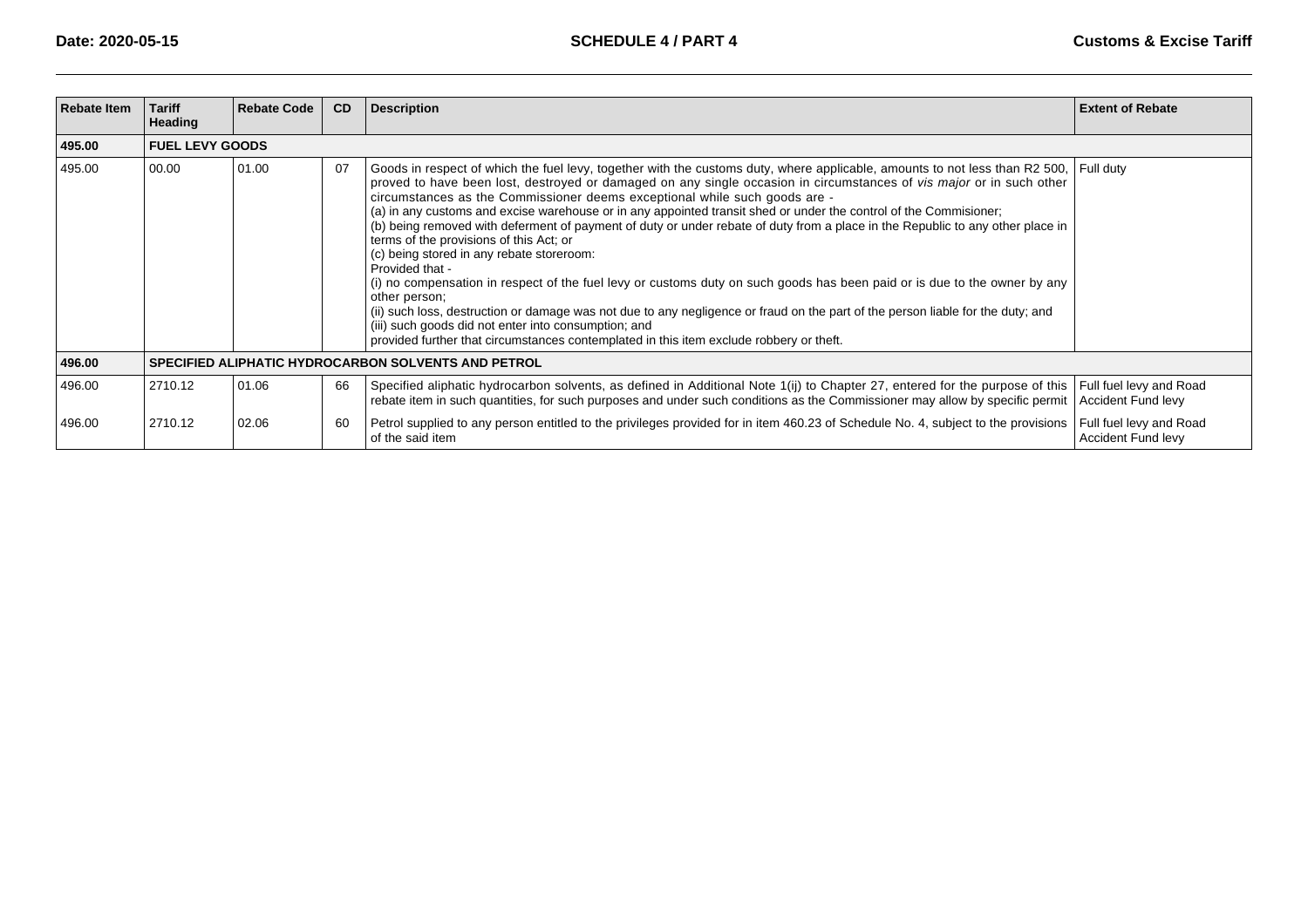### **REBATES OF ENVIRONMENTAL LEVY**

## **NOTES:**

- 1. **For the purposes of Chapter VA of the Act and this Schedule-**
	- (a) **any imported goods referred to in any item of this Schedule shall, subject to compliance with any relevant Note or rule, be admitted under rebate of environmental levy as contemplatedin Note 3 of the General Notes to this Schedule to the extent that such rebate can be applied, except-**
		- (i)in respect of the rebate specified in item 412.09;
		- (ii)in rebate item 460.17, the environmental levy specified in Sections D and E of Part 3 of Schedule No. 1; and
		- (iii)in respect of rebate item 460.07, the environmental levy specified in Section E of Part 3 of Schedule No. 1.
	- (b)the provisions for a rebate of duty on any goods specified in any item of this Schedule shall, subject to these notes, determine entitlement to any rebate of environmental levy, notwithstanding that no customs duty is leviable on the goods concerned.
- 2."Full duty" when referring to the extent of rebate in any item in this Part means the environmental levy payable in terms of the relevant item of Part 3 of Schedule No. 1 less any rebate, refund or drawback of such levy granted previously in respect of the goods.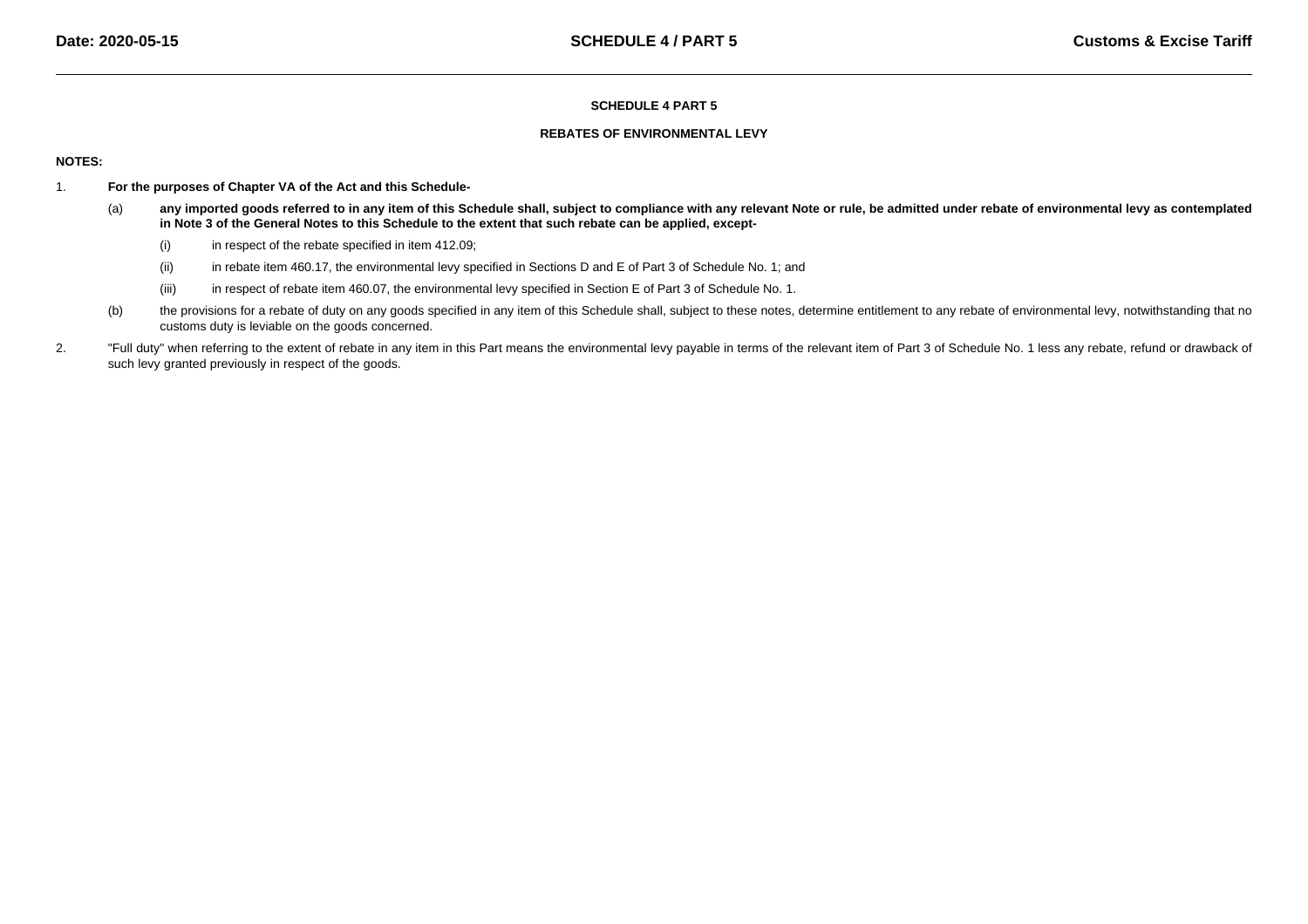| <b>Rebate Item</b> | <b>Tariff</b><br>Heading             | <b>Rebate Code</b> | CD | <b>Description</b>                                                                                                                                                                                                                                                                                                                                                                                                                                                                                                                                                                                                                                                                                                                                                                                                                                                                                                                                                                                                                                                                                                                                                                  | <b>Extent of Rebate</b> |  |
|--------------------|--------------------------------------|--------------------|----|-------------------------------------------------------------------------------------------------------------------------------------------------------------------------------------------------------------------------------------------------------------------------------------------------------------------------------------------------------------------------------------------------------------------------------------------------------------------------------------------------------------------------------------------------------------------------------------------------------------------------------------------------------------------------------------------------------------------------------------------------------------------------------------------------------------------------------------------------------------------------------------------------------------------------------------------------------------------------------------------------------------------------------------------------------------------------------------------------------------------------------------------------------------------------------------|-------------------------|--|
| 497.00             | <b>REBATES OF ENVIRONMENTAL LEVY</b> |                    |    |                                                                                                                                                                                                                                                                                                                                                                                                                                                                                                                                                                                                                                                                                                                                                                                                                                                                                                                                                                                                                                                                                                                                                                                     |                         |  |
| 497.01             | 00.00                                | 01.00              | 03 | Goods in respect of which environmental levy together with the customs duty and the fuel levy (where applicable) amounts to Full duty<br>not less than R2 500, proved to have been lost, destroyed or damaged on any single occasion in circumstances of vis major or<br>in such other circumstances as the Commissioner deems exceptional while such goods are-<br>(a) in any customs and excise warehouse or in any appointed transit shed or under control of the Commissioner;<br>(b) being removed with deferment of payment of duty or under rebate of duty from a place in the Republic to any other place in<br>terms of the provisions of this Act; or<br>(c) being stored in any rebate storeroom:<br>Provided that -<br>(i) no compensation in respect of the customs duty, fuel levy or environmental levy on such goods has been paid or is due to<br>the owner by any other person;<br>(ii) such loss, destruction or damage was not due to any negligence or fraud on the part of the person liable for the duty;<br>(iii) such goods did not enter into consumption; and<br>provided further that circumstances contemplated in this item exclude robbery or theft. |                         |  |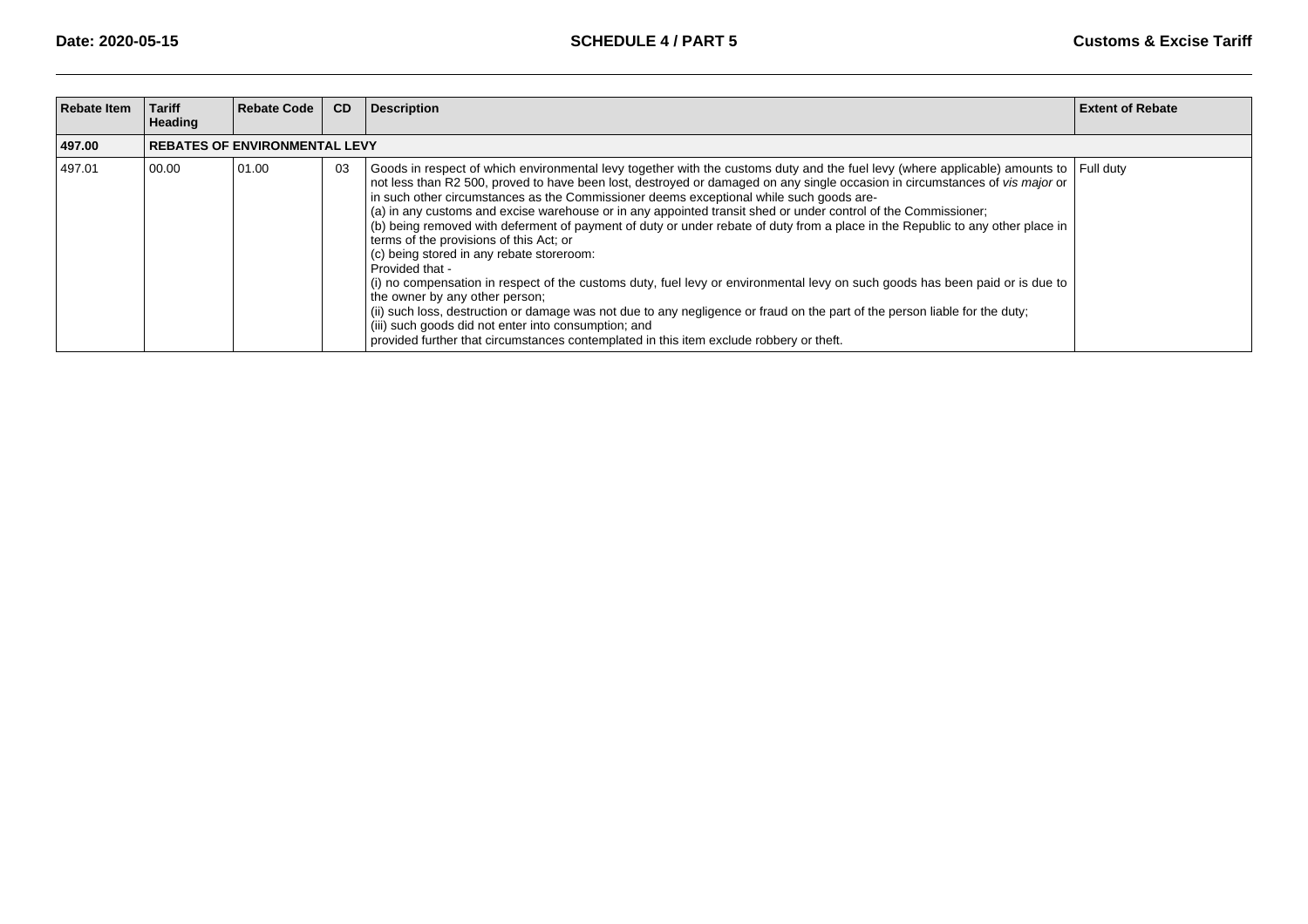**IMPORTED GOODS ADMITTED UNDER REBATE OF DUTY FOR USE IN THE CUSTOMS CONTROLLED AREA ("CCA") CONTEMPLATED IN SECTION 21A**